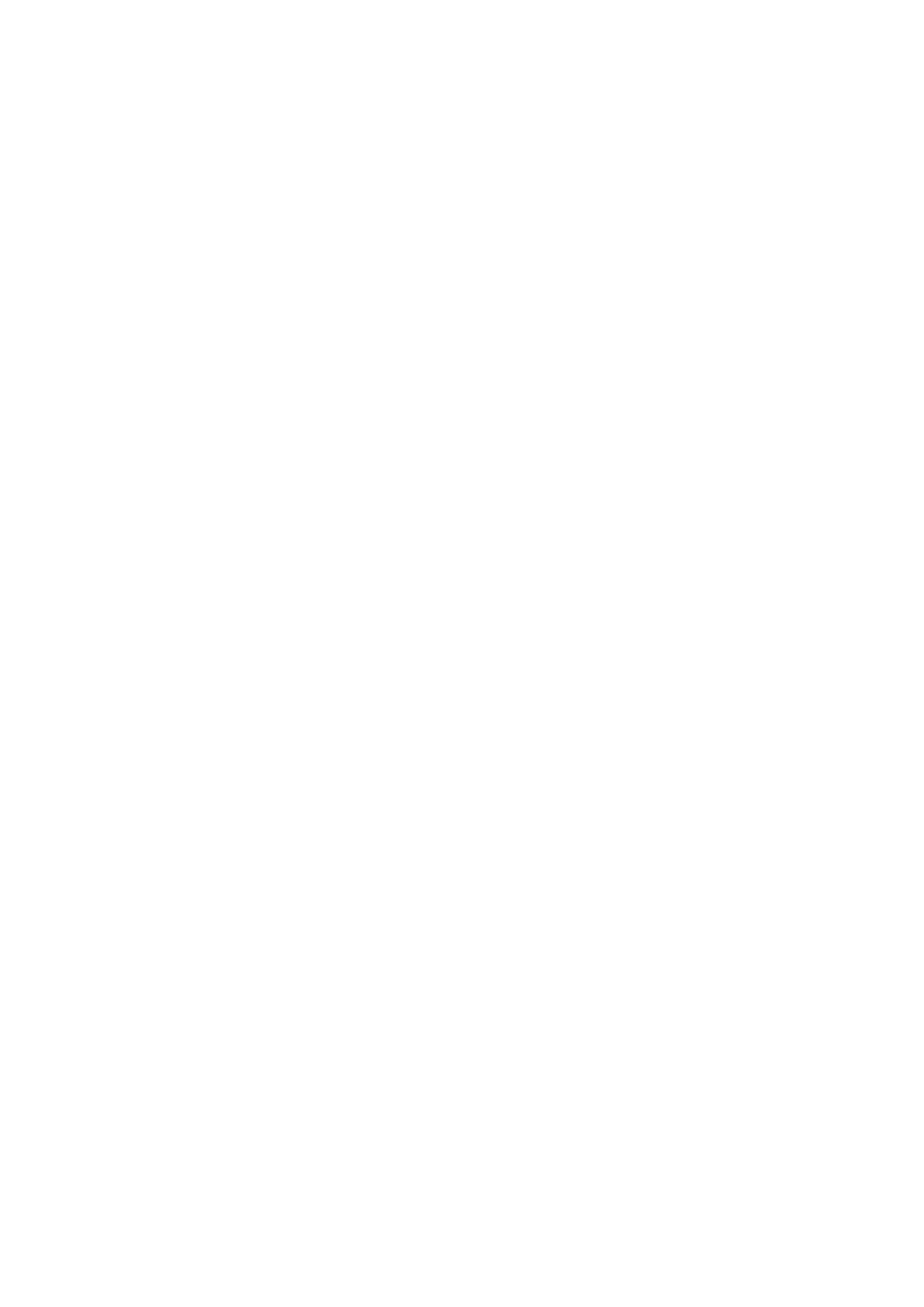## Western Australia

# **Petroleum and Geothermal Energy Resources (Resource Management and Administration) Regulations 2015**

## **Contents**

## **Part 1 — Preliminary**

| 1.  | Citation                                                                  | $\mathbf{1}$ |
|-----|---------------------------------------------------------------------------|--------------|
| 2.  | Commencement                                                              |              |
| 3.  | Objects of regulations                                                    |              |
| 4.  | Terms used                                                                | 3            |
|     | Part 2 – Surveys                                                          |              |
| 5.  | Requirement for approval of survey                                        | 6            |
| 6.  | Application for approval of survey                                        | 6            |
| 7.  | Time for making application                                               |              |
| 8.  | Minister may request more information                                     |              |
| 9.  | Decision on application                                                   |              |
|     | Part 3 — Management of well                                               |              |
|     | activities                                                                |              |
|     | Division 1 — Well management plan                                         |              |
|     | Subdivision 1 — Requirements relating to approved<br>well management plan |              |
| 10. | Requirement to have approved well management                              |              |
|     | plan                                                                      | 9            |
| 11. | Requirement to undertake well activity in                                 |              |
|     | accordance with approved well management plan                             | 10           |

As at 15 Jan 2022 Version 00-h0-00 Published on www.legislation.wa.gov.au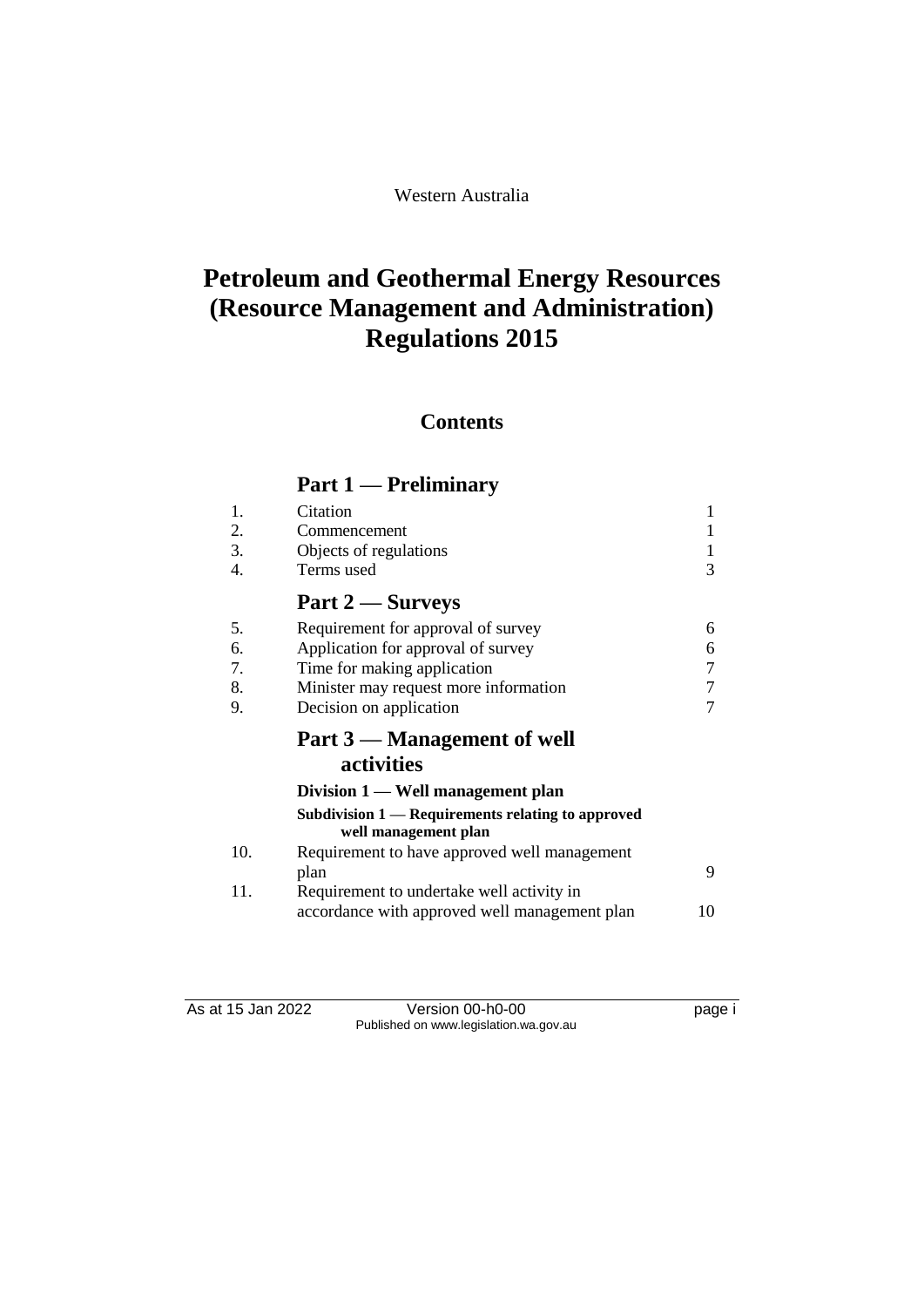#### **Contents**

|     | Subdivision 2 — Obtaining approval of well<br>management plan     |    |
|-----|-------------------------------------------------------------------|----|
| 12. | Application for approval of well management plan                  | 11 |
| 13. | Decision on well management plan                                  | 12 |
| 14. | Notice of decision                                                | 13 |
| 15. | Date on which well management plan takes effect                   | 13 |
| 16. | Criteria for approval of well management plan                     | 13 |
| 17. | Content of well management plan                                   | 14 |
| 18. | Status of well management plan                                    | 15 |
|     | Subdivision 3 - Revision of well management plan                  |    |
| 19. | Application for approval of revision of well                      |    |
|     | management plan                                                   | 15 |
| 20. | Application for approval of revision required in                  |    |
|     | certain circumstances                                             | 16 |
| 21. | Decision on application for approval of revision                  | 16 |
| 22. | Notice of decision                                                | 17 |
| 23. | Date on which revision takes effect                               | 17 |
| 24. | Revision required by Minister                                     | 18 |
| 25. | Objection to requirement to revise approved well                  |    |
|     | management plan                                                   | 18 |
| 26. | Decision on objection                                             | 19 |
| 27. | Title holder required to comply with notice                       | 19 |
|     | Subdivision 4 - Termination of well management<br>plan            |    |
| 28. | Termination of well management plan                               | 20 |
|     | Subdivision 5 - Withdrawal of approval of well<br>management plan |    |
| 29. | Reasons for withdrawal of approval                                | 20 |
| 30. | Notice of proposal to withdraw approval                           | 20 |
| 31. | Decision to withdraw approval                                     | 21 |
| 32. | Relationship between withdrawal and other                         |    |
|     | provisions                                                        | 22 |
|     | Division 2 – Control of hazards and risks                         |    |
| 33. | Requirement to control well integrity hazard or                   |    |
|     | risk                                                              | 22 |
|     | <b>Part 4 — Discovery assessment</b>                              |    |
|     | reports                                                           |    |
| 34. | <b>Application of Part</b>                                        | 23 |

page ii Version 00-h0-00 As at 15 Jan 2022 Published on www.legislation.wa.gov.au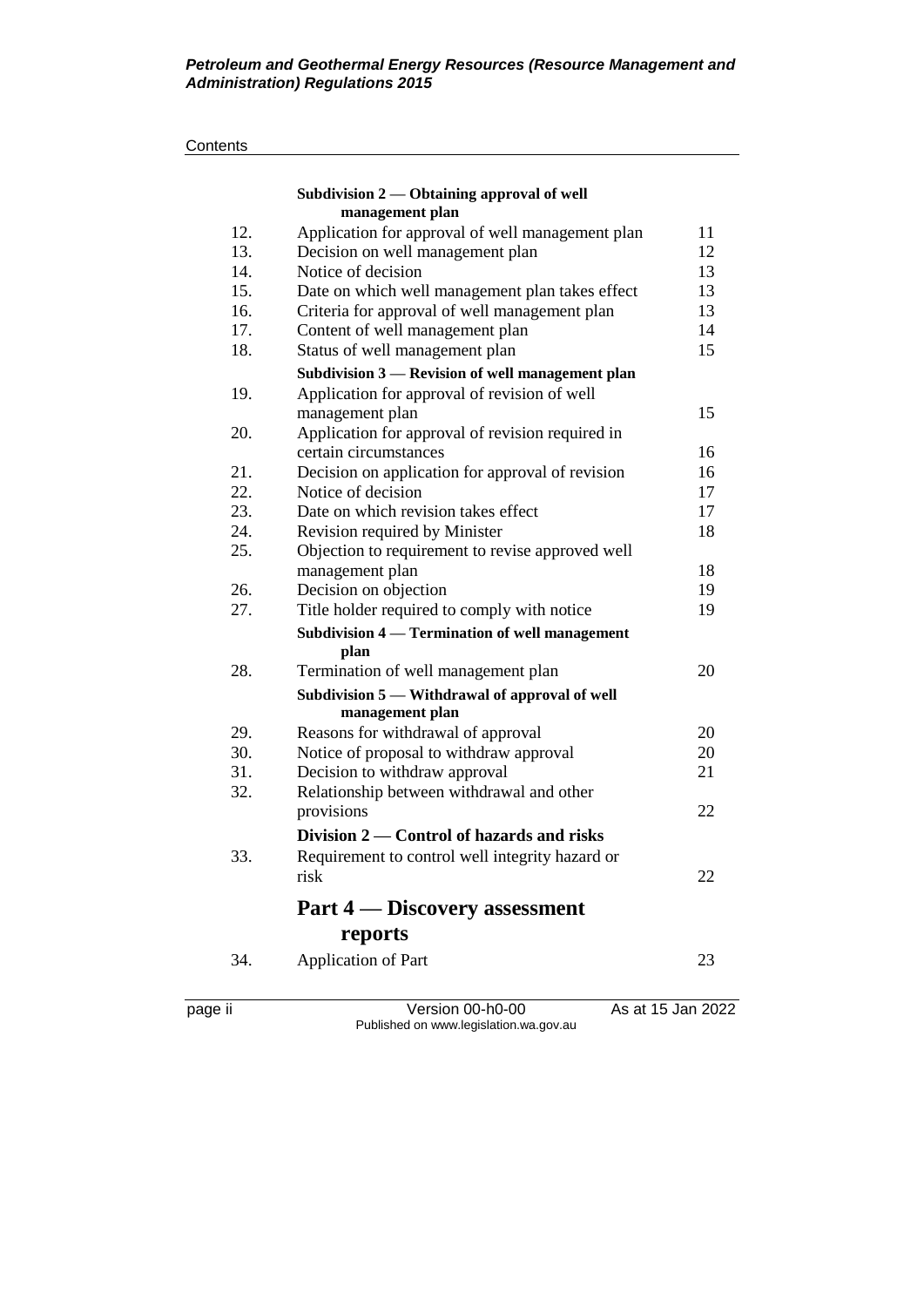|     |                                                   | Contents |
|-----|---------------------------------------------------|----------|
|     |                                                   |          |
| 35. | Minister may request additional information for   | 23       |
| 36. | discovery assessment report                       |          |
|     | Requirement to provide discovery assessment       | 24       |
|     | report                                            |          |
|     | Part 5 — Annual assessment reports                |          |
| 37. | Requirement to provide annual assessment report   | 26       |
| 38. | Reports may be combined                           | 26       |
| 39. | Assessment report for part of year                | 27       |
|     | Part 6 — Field management plans for               |          |
|     | petroleum recovery                                |          |
|     | Division 1 - Preliminary                          |          |
| 40. | Terms used                                        | 28       |
|     | Division 2 — Field management plan                |          |
|     | requirements                                      |          |
| 41. | Requirement to have approved field management     |          |
|     | plan                                              | 28       |
| 42. | Requirement to undertake well activity in         |          |
|     | accordance with approved field management plan    | 29       |
|     | Division 3 — Obtaining approval of field          |          |
|     | management plan                                   |          |
| 43. | Application for approval of field management plan | 29       |
| 44. | Decision on field management plan                 | 29       |
| 45. | Notice of decision                                | 30       |
| 46. | Date on which field management plan takes effect  | 30       |
| 47. | Criteria for approval of field management plan    | 30       |
| 48. | Content of field management plan                  | 31       |
|     | Division 4 — Revision of approved field           |          |
|     | management plan                                   |          |
| 49. | Application for approval of revision of field     |          |
|     | management plan                                   | 31       |
| 50. | Application for approval of revision required     |          |
|     | before major change                               | 31       |
| 51. | Decision on application for approval of revision  | 32       |
| 52. | Notice of decision                                | 33       |
| 53. | Date on which revision takes effect               | 33       |
| 54. | Revision required by Minister                     | 33       |

As at 15 Jan 2022 Version 00-h0-00 page iii Published on www.legislation.wa.gov.au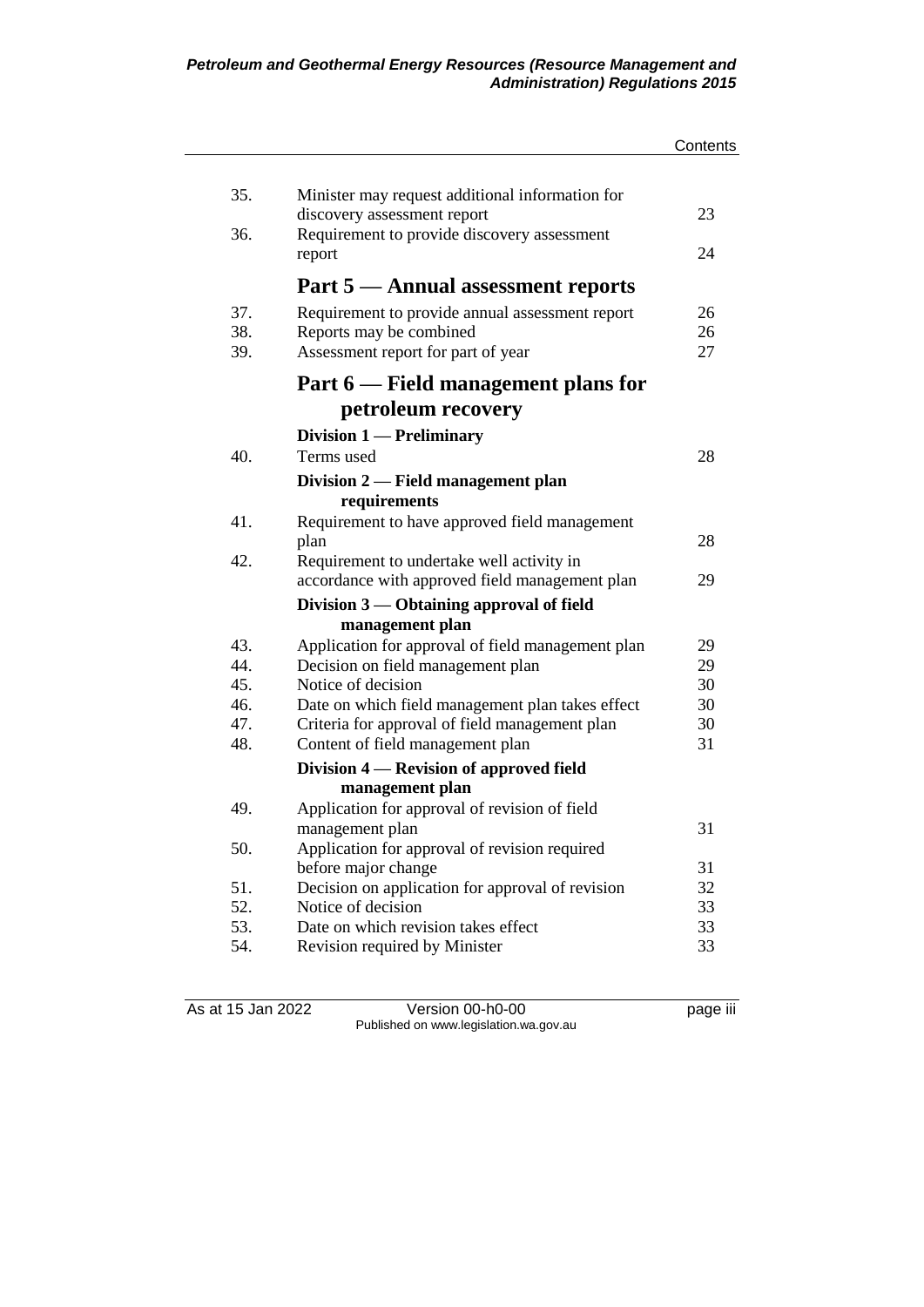#### **Contents**

| 55.        | Objection to requirement to revise approved field                             |          |
|------------|-------------------------------------------------------------------------------|----------|
|            | management plan                                                               | 34       |
| 56.<br>57. | Decision on objection                                                         | 35<br>35 |
|            | Requirement to comply with notice                                             |          |
|            | Division 5 — Recovery of petroleum before field                               |          |
| 58.        | management plan approved<br>Application for approval to undertake recovery of |          |
|            | petroleum without approved field management                                   |          |
|            | plan                                                                          | 36       |
| 59.        | Decision on application                                                       | 36       |
| 60.        | Notice of decision on application                                             | 37       |
| 61.        | Permitted period                                                              | 37       |
|            | Part 7 — Other matters relating to                                            |          |
|            | petroleum or geothermal energy                                                |          |
|            | recovery                                                                      |          |
| 62.        | Requirement to notify Minister of significant event                           | 38       |
| 63.        | Content of geothermal energy recovery                                         |          |
|            | development plan                                                              | 39       |
|            |                                                                               |          |
|            | Part 8 — Data management                                                      |          |
|            | Division 1 - Preliminary                                                      |          |
| 64.        | Term used: operation                                                          | 40       |
|            |                                                                               |          |
|            | Division 2 — Requirements for keeping<br>information                          |          |
| 65.        | Requirement to securely retain information                                    | 40       |
| 66.        | Requirement to retain information so that retrieval                           |          |
|            | is reasonably practicable                                                     | 40       |
|            | Division 3 — Requirements for collection and                                  |          |
|            | retention of cores, cuttings and samples                                      |          |
| 67.        | Requirement to securely retain core, cutting or                               |          |
|            | sample                                                                        | 41       |
| 68.        | Requirement to retain core, cutting or sample in<br>Australıa                 | 41       |
| 69.        | Requirement to return core, cutting or sample to                              |          |
|            | Australia                                                                     | 41       |
| 70.        | Requirement to provide report about overseas                                  |          |
|            | analysis of core, cutting or sample                                           | 42       |

page iv Version 00-h0-00 As at 15 Jan 2022 Published on www.legislation.wa.gov.au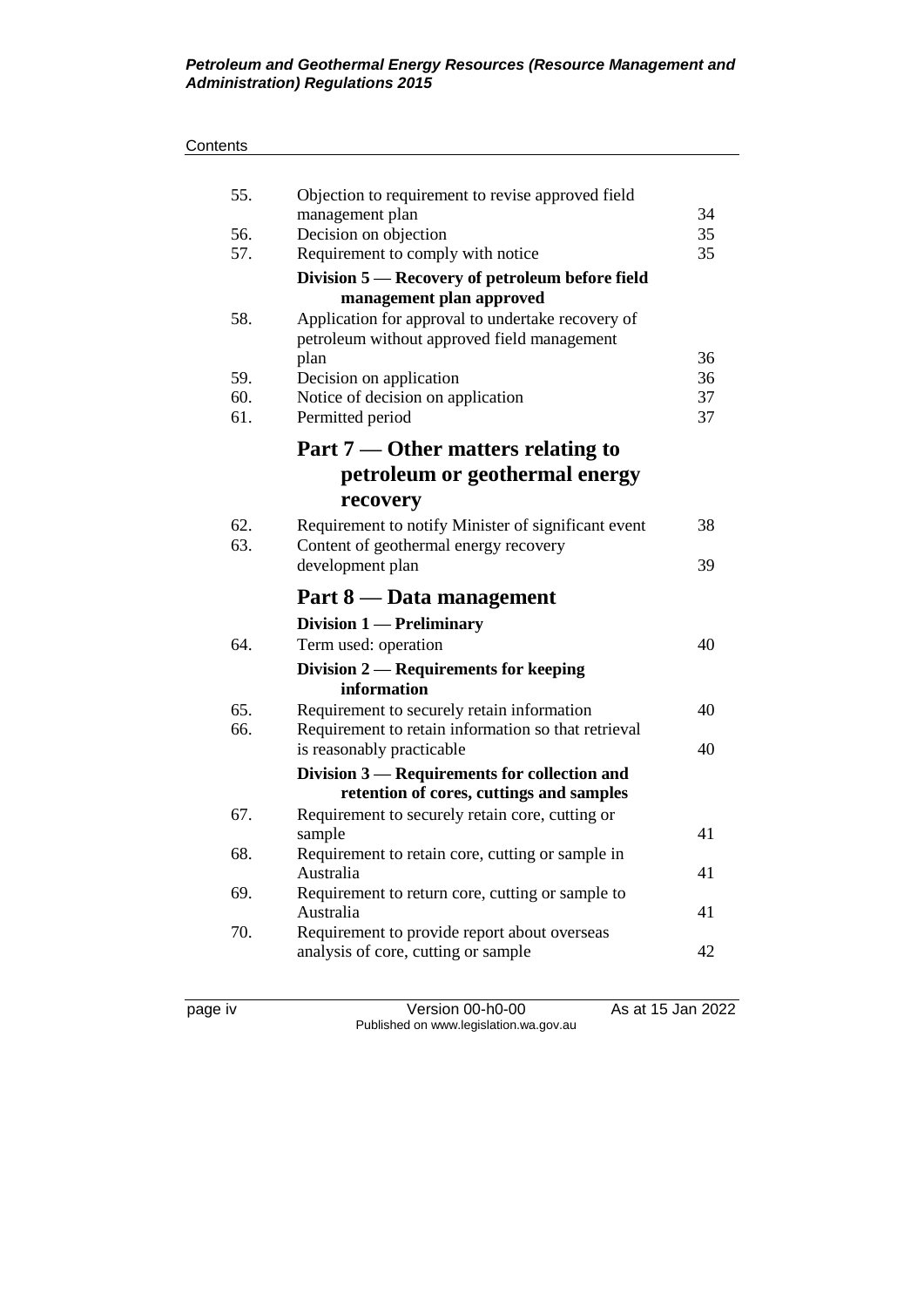|                   |                                                                                              | Contents |
|-------------------|----------------------------------------------------------------------------------------------|----------|
|                   |                                                                                              |          |
| 71.               | Requirement to retain core, cutting or sample so<br>that retrieval is reasonably practicable | 42       |
|                   | Division 4 — Requirements for giving reports                                                 |          |
|                   | and samples                                                                                  |          |
|                   | Subdivision 1 - Reports about well activities                                                |          |
| 72.               | Daily well activity report                                                                   | 43       |
| 73.               | Final well activity report and data                                                          | 43       |
| 74.               | Well completion report and data                                                              | 44       |
|                   | <b>Subdivision 2 – Reports about surveys</b>                                                 |          |
| 75.               | Weekly survey report                                                                         | 45       |
| 76.               | Survey acquisition report and data                                                           | 45       |
| 77.               | Survey processing report and data                                                            | 46       |
| 78.               | Survey interpretation report and data                                                        | 48       |
|                   | <b>Subdivision 3 — Production reports</b>                                                    |          |
| 79.               | Monthly production report from licensee                                                      | 49       |
|                   |                                                                                              |          |
|                   | Subdivision 4 – Cores, cuttings and samples                                                  |          |
| 80.               | Requirement to give core, cutting or sample                                                  | 50       |
|                   | Part 9 — Release of technical                                                                |          |
|                   | information about petroleum                                                                  |          |
|                   | and geothermal energy resources                                                              |          |
|                   | Division 1 - Preliminary                                                                     |          |
| 81.               | Terms used                                                                                   | 54       |
| 82.               | Meaning of excluded information                                                              | 56       |
|                   | Division 2 — Classification of documentary                                                   |          |
|                   | information                                                                                  |          |
| 83.               | Meaning of permanently confidential information                                              | 58       |
| 84.               | Meaning of interpretative information                                                        | 59       |
| 85.               | Classification dispute notice                                                                | 60       |
| 86.               | Making an objection                                                                          | 63       |
| 87.               | Consideration of objection                                                                   | 63       |
| 88.               | When objection ceases to be in force                                                         | 64       |
|                   | Division $3$ — Release of documentary                                                        |          |
|                   | information                                                                                  |          |
| 89.               | Purpose of Division                                                                          | 64       |
| 90.               | Release of open information about survey or well                                             | 64       |
| 91.               | Release of basic disclosable information                                                     | 64       |
| 92.               | Release of interpretative disclosable information                                            | 68       |
| As at 15 Jan 2022 | Version 00-h0-00                                                                             | page v   |

Published on www.legislation.wa.gov.au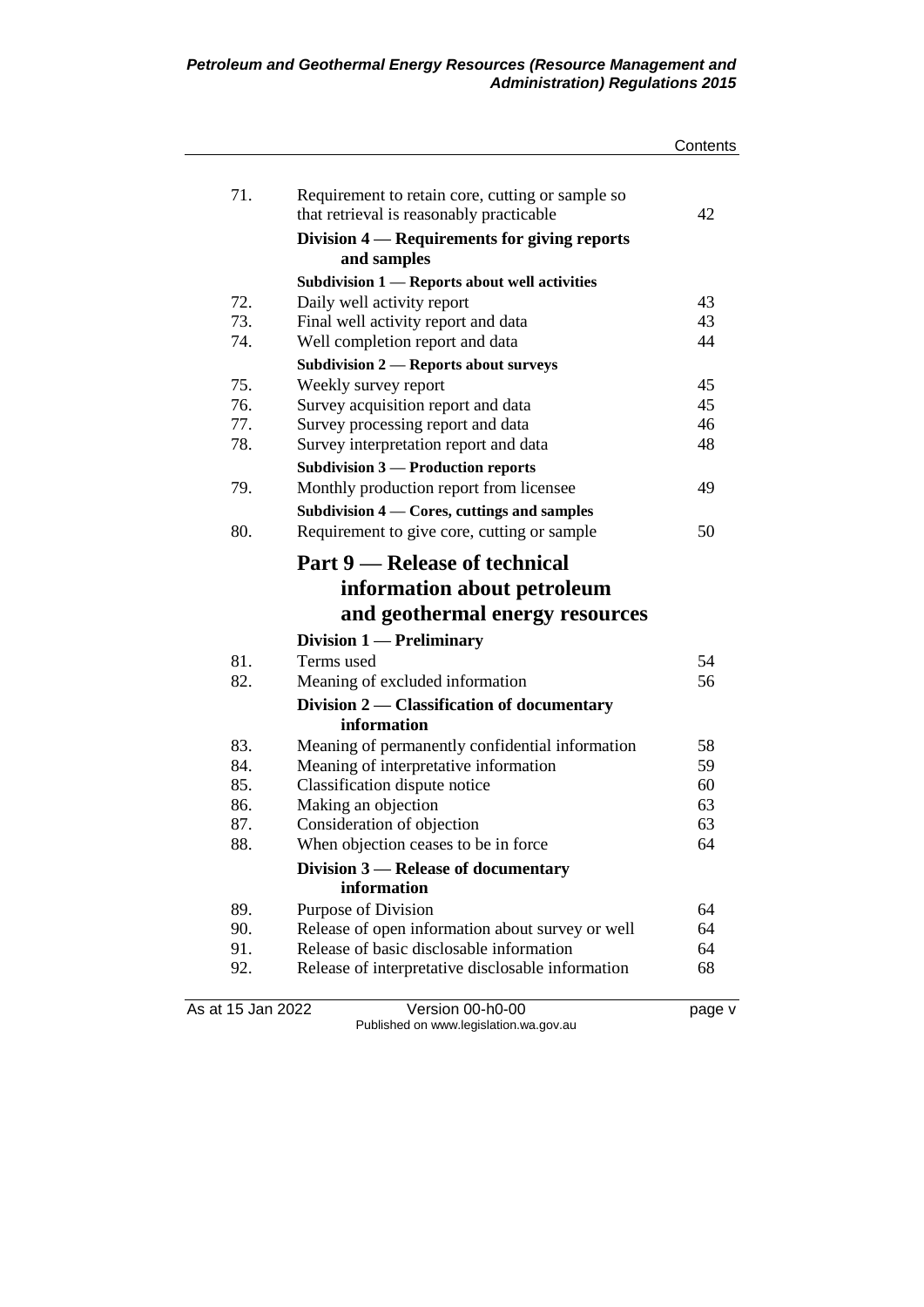#### **Contents**

| 93.  | Release of documentary information: prior                                          |          |
|------|------------------------------------------------------------------------------------|----------|
| 94.  | availability or consent                                                            | 69<br>69 |
| 94A. | Fees for documentary information<br>Release of documentary information to Director |          |
|      | General of Finance for royalties activities                                        | 70       |
|      | Division 4 — Release of mining samples                                             |          |
| 95.  | Purpose of Division                                                                | 72       |
| 96.  | Release of mining samples after relevant day                                       | 72       |
| 97.  | Release of mining samples: prior availability or                                   |          |
|      | consent                                                                            | 73       |
| 98.  | Fees for inspection of mining sample                                               | 74       |
|      | Part 10 — Transitional provisions                                                  |          |
| 99.  | Terms used                                                                         | 75       |
| 100. | Existing surveys                                                                   | 75       |
| 101. | Existing well activities                                                           | 75       |
| 102. | Existing recovery operations                                                       | 76       |
|      | Schedule 1 — Well management plan                                                  |          |
|      | <b>Schedule 2 — Annual assessment</b>                                              |          |
|      | report                                                                             |          |
|      | Division 1 — Required information: permittee                                       |          |
|      | or holder of drilling reservation                                                  |          |
|      | Division 2 — Required information: lessee                                          |          |
|      |                                                                                    |          |
|      | Division 3 — Required information: licensee                                        |          |
|      | Schedule 3 — Field management plan                                                 |          |
|      | Schedule 4 — Geothermal energy                                                     |          |
|      | recovery development plan                                                          |          |
|      | Schedule $5 -$ Daily well activity                                                 |          |
|      | report                                                                             |          |
|      | Schedule 6 — Final well activity data                                              |          |
|      | Schedule $7$ — Final well activity                                                 |          |
|      |                                                                                    |          |
|      | report                                                                             |          |
|      |                                                                                    |          |

page vi Version 00-h0-00 As at 15 Jan 2022 Published on www.legislation.wa.gov.au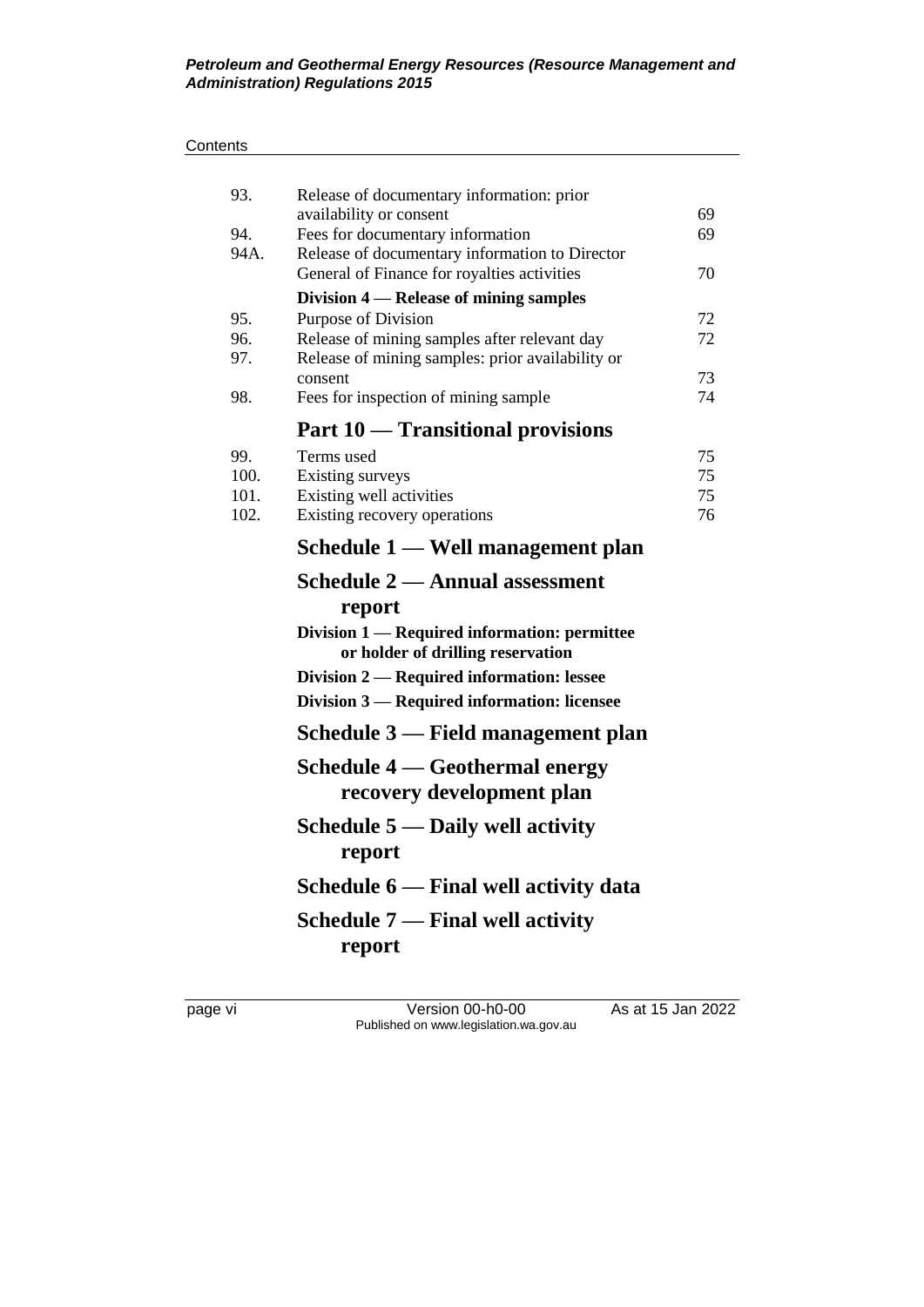**Contents** 

| Schedule 8 — Well completion data                                        |     |
|--------------------------------------------------------------------------|-----|
| Schedule 9 — Well completion report                                      |     |
| Schedule 10 — Weekly survey report                                       |     |
| Schedule 11 — Survey acquisition<br>data                                 |     |
| Division 1 - Seismic surveys                                             |     |
| Division 2 — Other surveys                                               |     |
| Schedule $12$ — Survey acquisition<br>report                             |     |
| Schedule 13 – Processed survey data<br>Division $1 - 2D$ seismic surveys |     |
| Division $2 - 3D$ seismic surveys                                        |     |
| Division 3 – Other surveys                                               |     |
| Schedule 14 — Survey processing<br>report                                |     |
| Schedule 15 — Interpretative survey<br>data                              |     |
| Schedule 16 – Survey interpretation<br>report                            |     |
| Schedule 17 — Monthly production<br>report                               |     |
| Division 1 — Information for petroleum<br>licensee                       |     |
| Division 2 — Information for geothermal<br>licensee                      |     |
| <b>Notes</b>                                                             |     |
| Compilation table                                                        | 118 |

As at 15 Jan 2022 Version 00-h0-00 Page vii Published on www.legislation.wa.gov.au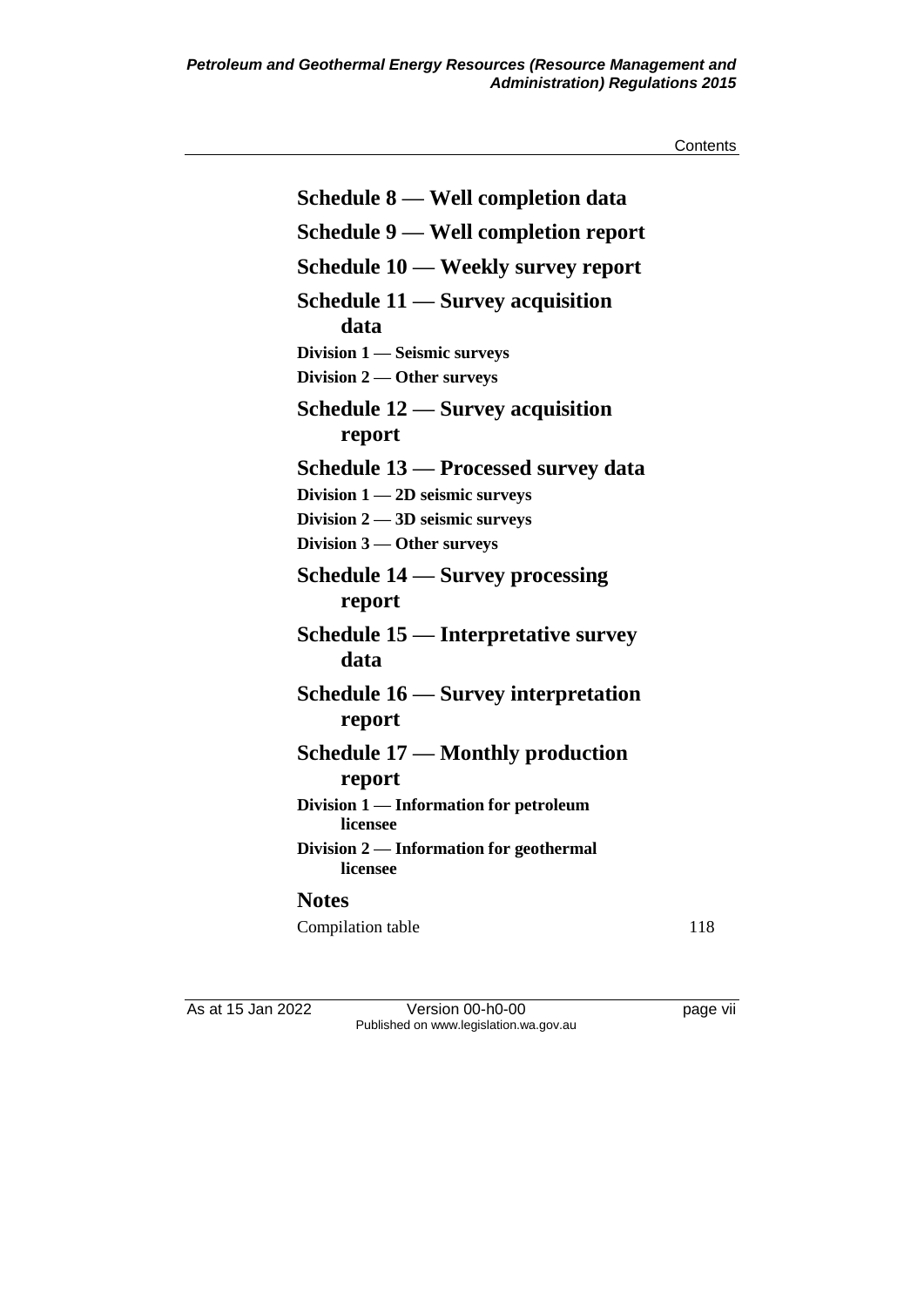#### *Petroleum and Geothermal Energy Resources (Resource Management and Administration) Regulations 2015*

**Contents** 

**Defined terms**

page viii Version 00-h0-00 As at 15 Jan 2022 Published on www.legislation.wa.gov.au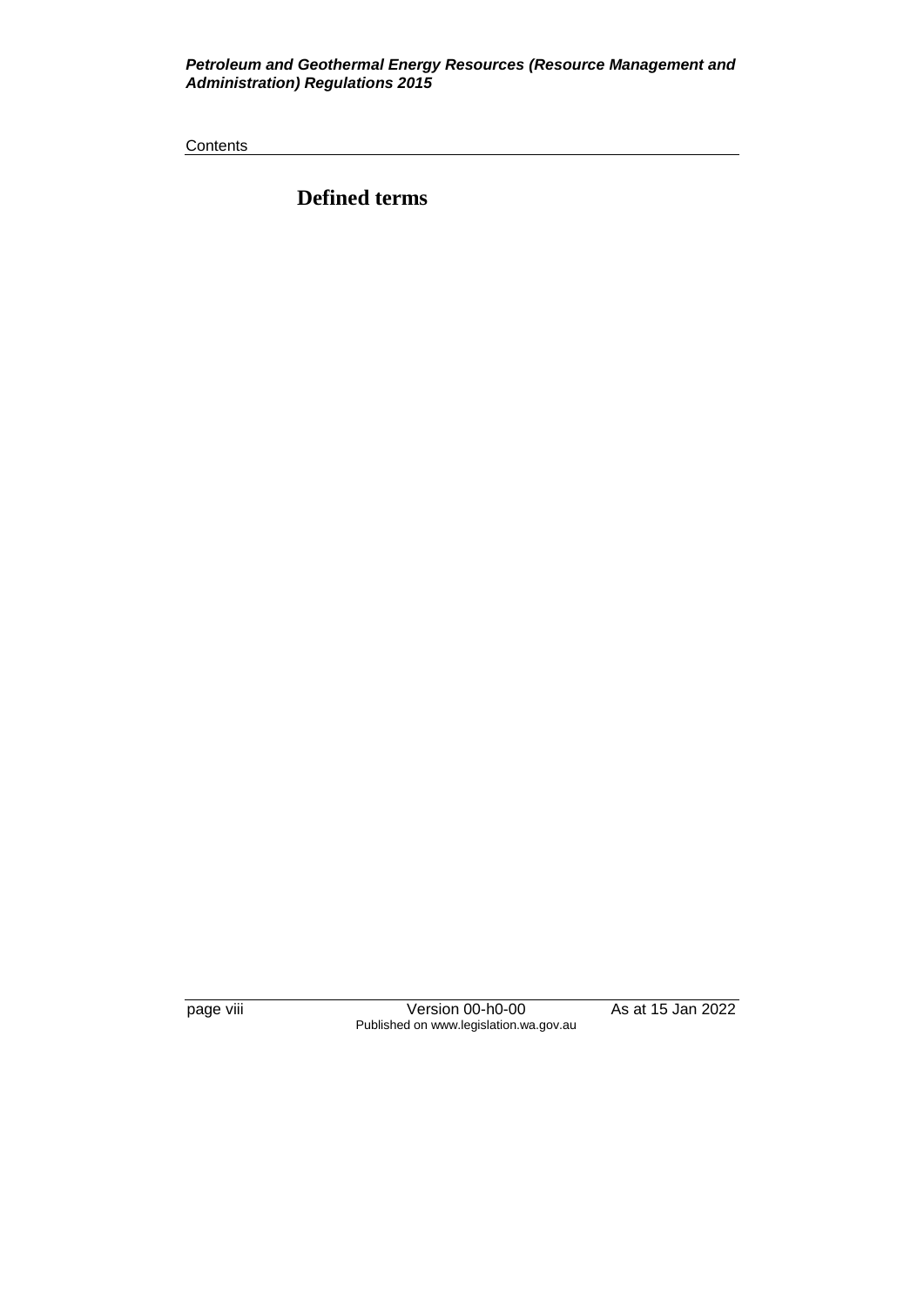Petroleum and Geothermal Energy Resources Act 1967

# **Petroleum and Geothermal Energy Resources (Resource Management and Administration) Regulations 2015**

## **Part 1 — Preliminary**

#### **1. Citation**

These regulations are the *Petroleum and Geothermal Energy Resources (Resource Management and Administration) Regulations 2015*.

### **2. Commencement**

These regulations come into operation as follows —

- (a) regulations 1 and  $2$  on the day on which these regulations are published in the *Gazette* (*gazettal day*);
- (b) Part 9 on the day on which the *Petroleum and Energy Legislation Amendment Act 2010* section 57 comes into operation;
- (c) the rest of the regulations on the day after gazettal day.

## **3. Objects of regulations**

The objects of these regulations are —

- (a) to ensure that operations relating to the exploration for petroleum or geothermal energy resources, or the recovery of petroleum or geothermal energy, in the State are —
	- (i) carried out in a proper and workmanlike manner and, in the case of operations relating to the

As at 15 Jan 2022 Version 00-h0-00 page 1 Published on www.legislation.wa.gov.au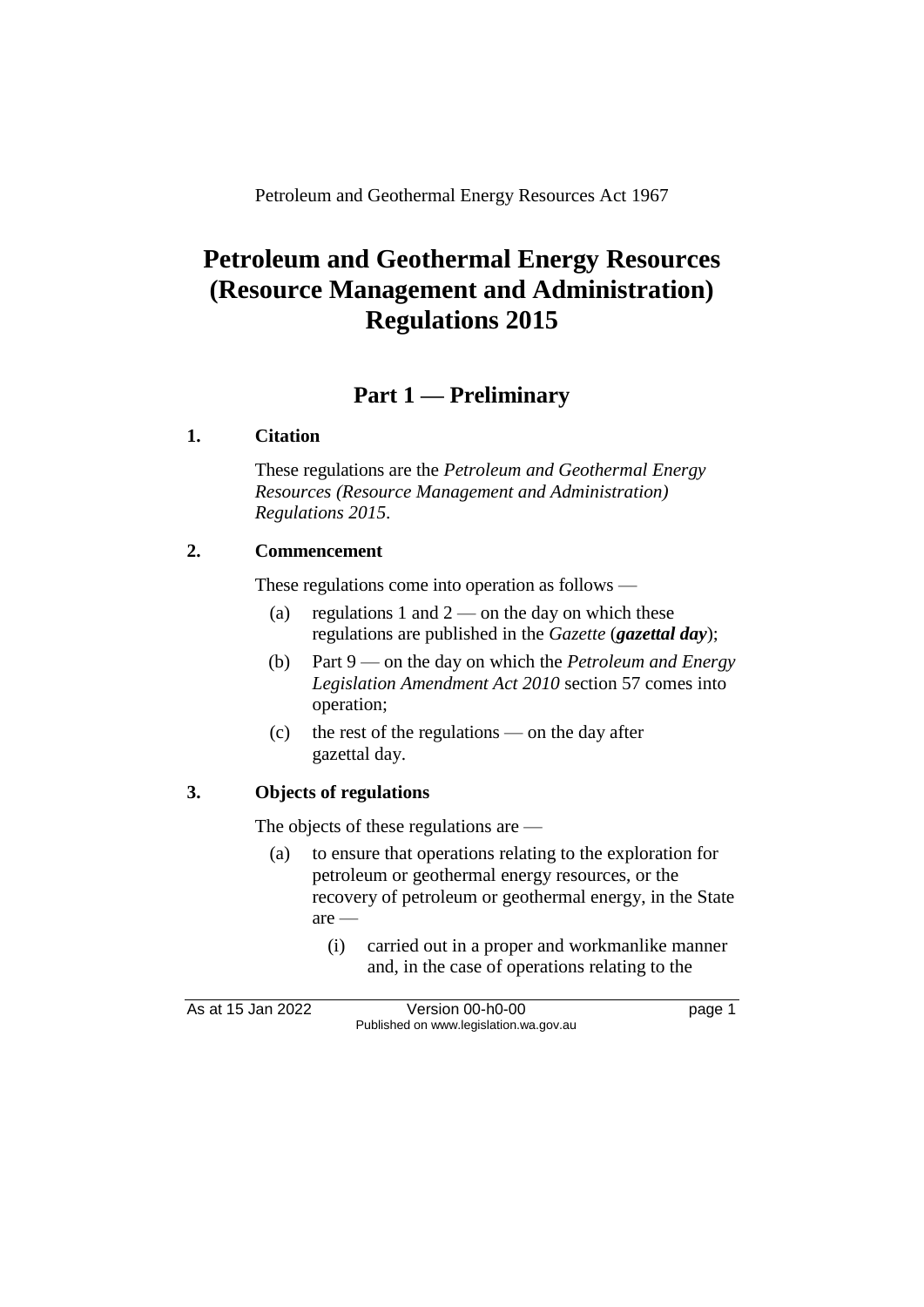|     |       | exploration for or recovery of petroleum, in<br>accordance with good oil-field practice; and                                                                    |
|-----|-------|-----------------------------------------------------------------------------------------------------------------------------------------------------------------|
|     | (ii)  | compatible with the optimum long-term recovery<br>of petroleum and geothermal energy; and                                                                       |
|     | (iii) | carried out in a way that reduces the risk of<br>aquifer contamination;                                                                                         |
|     | and   |                                                                                                                                                                 |
| (b) |       | to ensure that the Minister is informed, in a timely and<br>consistent manner, of $-$                                                                           |
|     | (i)   | the exploration for petroleum or geothermal<br>energy resources; and                                                                                            |
|     | (ii)  | the discovery of petroleum or geothermal energy<br>resources; and                                                                                               |
|     | (iii) | the appraisal of discoveries; and                                                                                                                               |
|     | (iv)  | operations relating to the recovery of petroleum<br>or geothermal energy; and                                                                                   |
|     | (v)   | the results of those operations;                                                                                                                                |
|     | and   |                                                                                                                                                                 |
| (c) |       | to provide a framework for encouraging the adequate<br>collection, retention and timely dissemination of<br>petroleum and geothermal energy resources data; and |
| (d) | and   | to assist in ensuring the adequacy of the data acquired;                                                                                                        |
| (e) |       | to allow for the efficient management of data<br>confidentiality and the disclosure of data on completion                                                       |

page 2 Version 00-h0-00 As at 15 Jan 2022 Published on www.legislation.wa.gov.au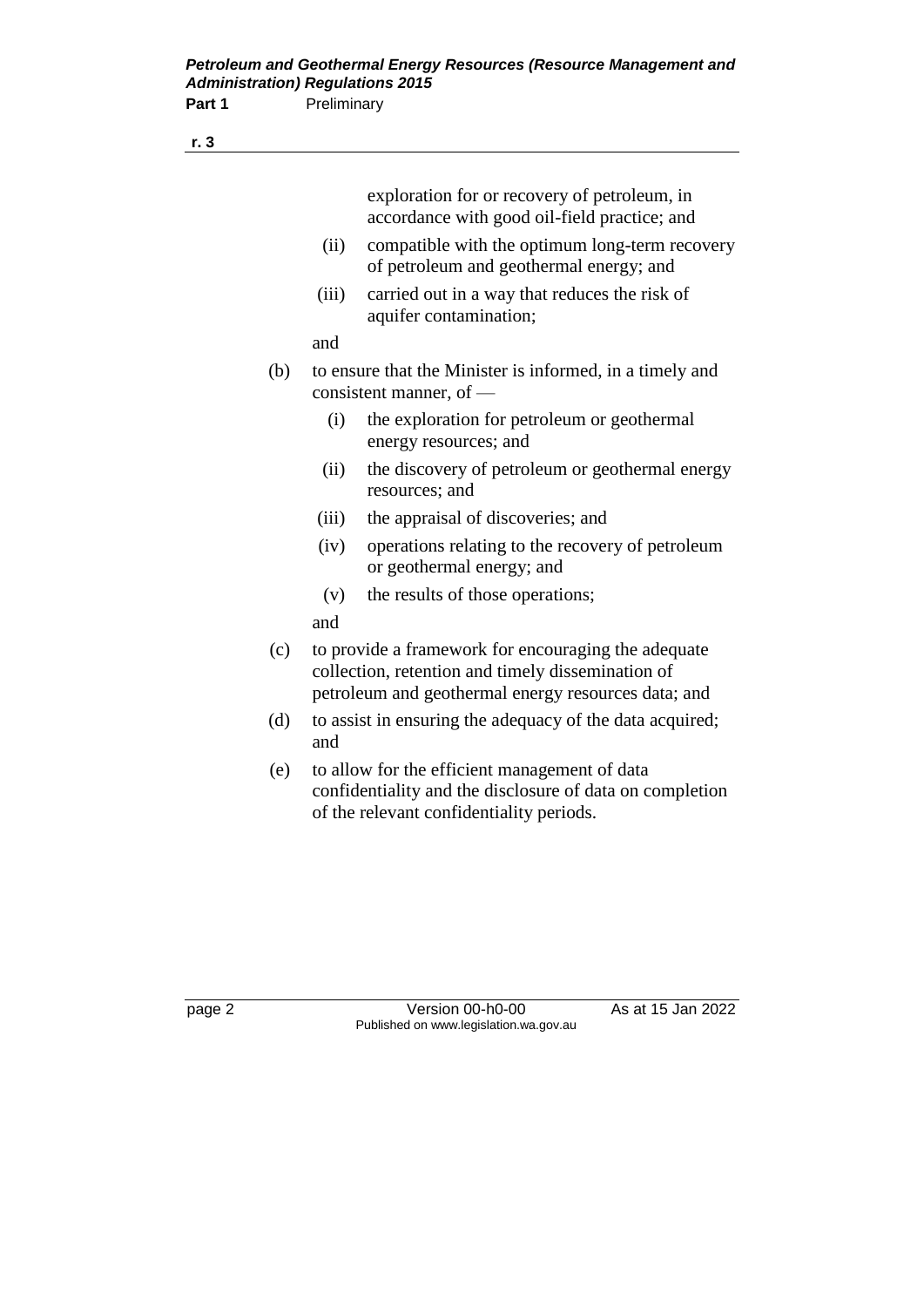## **4. Terms used**

In these regulations, unless the contrary intention appears —

*approved field management plan* means a field management plan that has been approved under regulation 44 and includes such a plan as revised from time to time under regulation 51;

*approved well management plan* means a well management plan that has been approved under regulation 13 and includes such a plan as revised from time to time under regulation 21;

*drilling activity* includes exploratory drilling, production drilling, appraisal drilling and well drilling;

*each well activity*, in relation to a well management plan, means each well activity to which the plan relates;

*field*, in relation to an approved field management plan, means an area within a title area that is subject to the plan;

*instrument* means any of the following —

- (a) a title;
- (b) a special prospecting authority;
- (c) an access authority;
- (d) an instrument of consent under section 116 of the Act;

*instrument area* means any of the following —

- (a) a title area;
- (b) an area in respect of which a special prospecting authority is in force;
- (c) an area in respect of which an access authority is in force;
- (d) an area to which an instrument of consent under section 116 of the Act applies;

*instrument holder* means any of the following —

- (a) a title holder;
- (b) the registered holder of a special prospecting authority;
- (c) the registered holder of an access authority;

As at 15 Jan 2022 Version 00-h0-00 Page 3 Published on www.legislation.wa.gov.au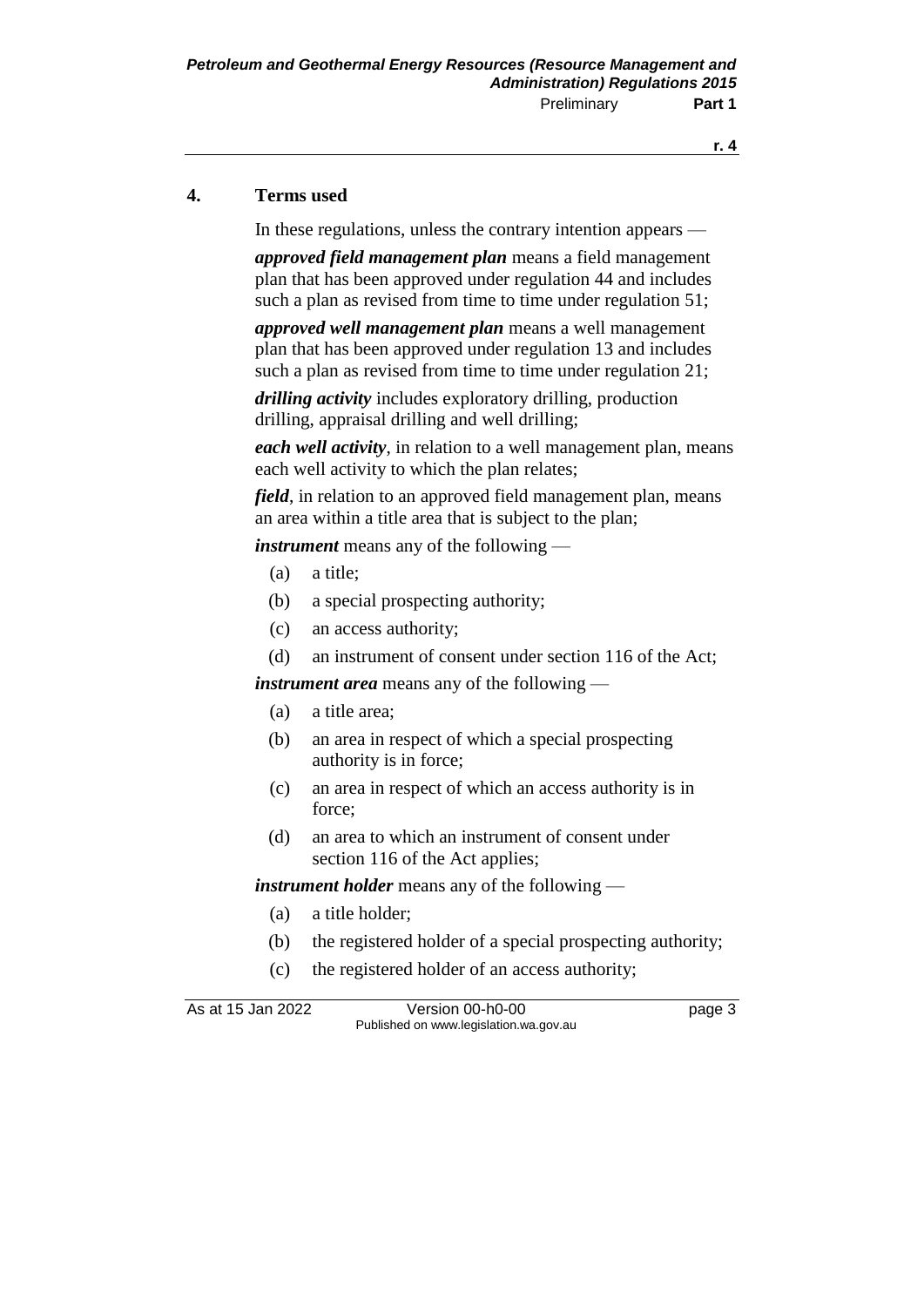(d) the person specified in an instrument of consent under section 116 of the Act;

*integrity*, in relation to a well, means that the well bore —

- (a) is under control, in accordance with an approved well management plan; and
- (b) is able to contain reservoir fluid; and
- (c) is subject only to risks that have been reduced to a level that is as low as reasonably practicable;

*produced formation material* means natural fluid or other natural material (for example, rock or sand) recovered from a well;

*requirement*, in relation to an approved field management plan or an approved well management plan, includes any condition to which the approval of the plan, or any revision of the plan, is subject;

*survey* means a geochemical survey, a geological survey, or a geophysical survey, the data from which is intended for use  $in -$ 

- (a) the exploration for petroleum or geothermal energy resources; or
- (b) the appraisal of a discovery of petroleum or geothermal energy resources; or
- (c) the recovery of petroleum or geothermal energy;

*title* means any of the following —

- (a) a permit;
- (b) a drilling reservation;
- (c) a lease;
- (d) a licence;

*title area* means any of the following —

(a) a permit area;

page 4 Version 00-h0-00 As at 15 Jan 2022 Published on www.legislation.wa.gov.au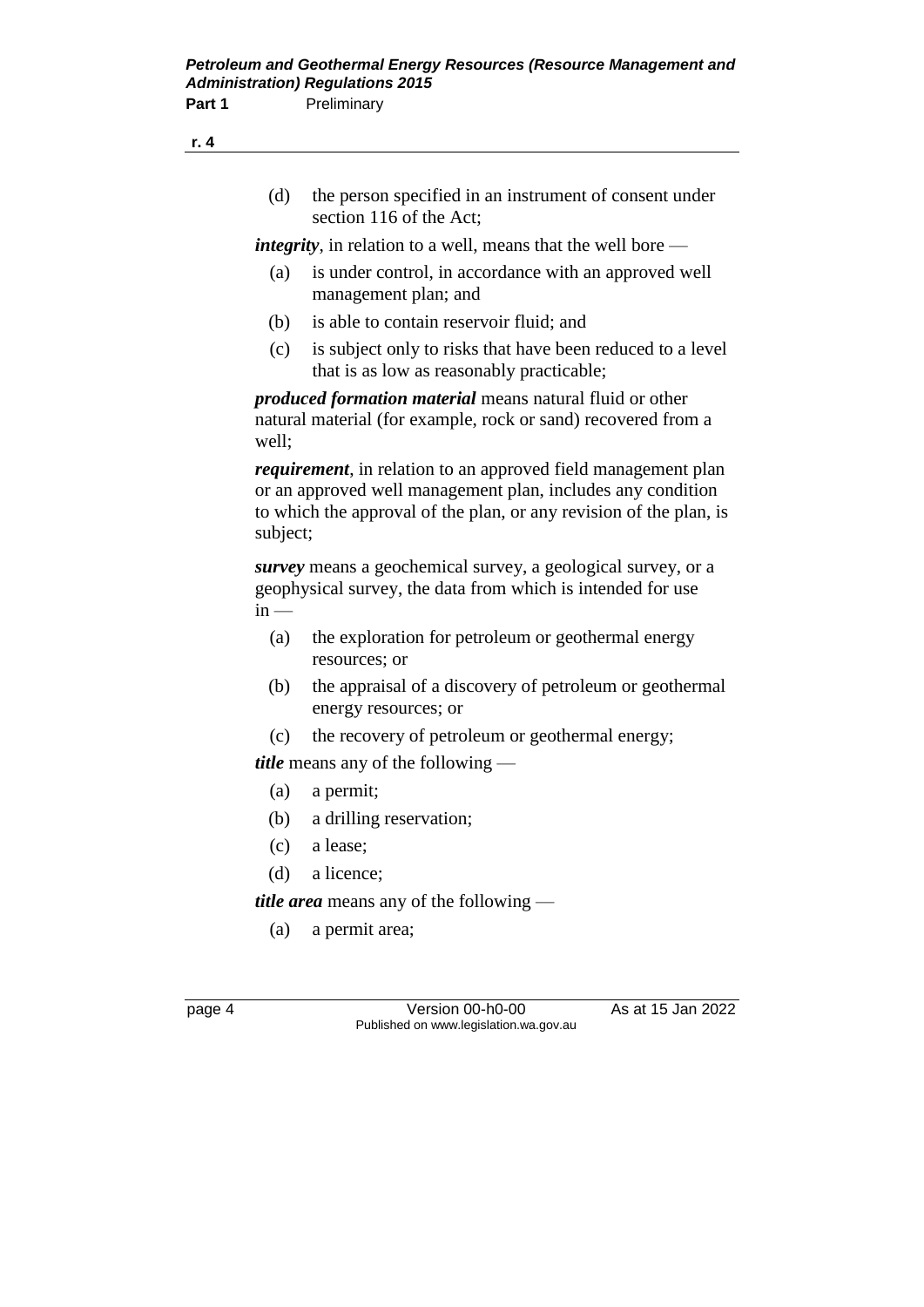- (b) the area constituted by the blocks that are the subject of a drilling reservation;
- (c) a lease area;
- (d) a licence area;

*title holder* means any of the following —

- (a) a permittee;
- (b) the registered holder of a drilling reservation;
- (c) a lessee;
- (d) a licensee;

*treatment material* means fluid or other material introduced into a well for the purposes of operations carried out under a title and includes the following —

- (a) drilling fluid;
- (b) drilling mud;
- (c) stimulation fluid;
- (d) fracturing fluid;

*underground formation* includes a natural underground reservoir;

*well activity* means an activity relating to a well that is carried out during the life of the well;

*well integrity hazard* means an event that may —

- (a) compromise the integrity of a well; or
- (b) involve a risk of damage to
	- (i) an underground formation that contains petroleum or geothermal energy resources; or
	- (ii) an aquifer; or
	- (iii) any other part of the environment;

*workover operation* means a remedial operation for the purposes of maintaining or adjusting production from a well.

As at 15 Jan 2022 Version 00-h0-00 Page 5 Published on www.legislation.wa.gov.au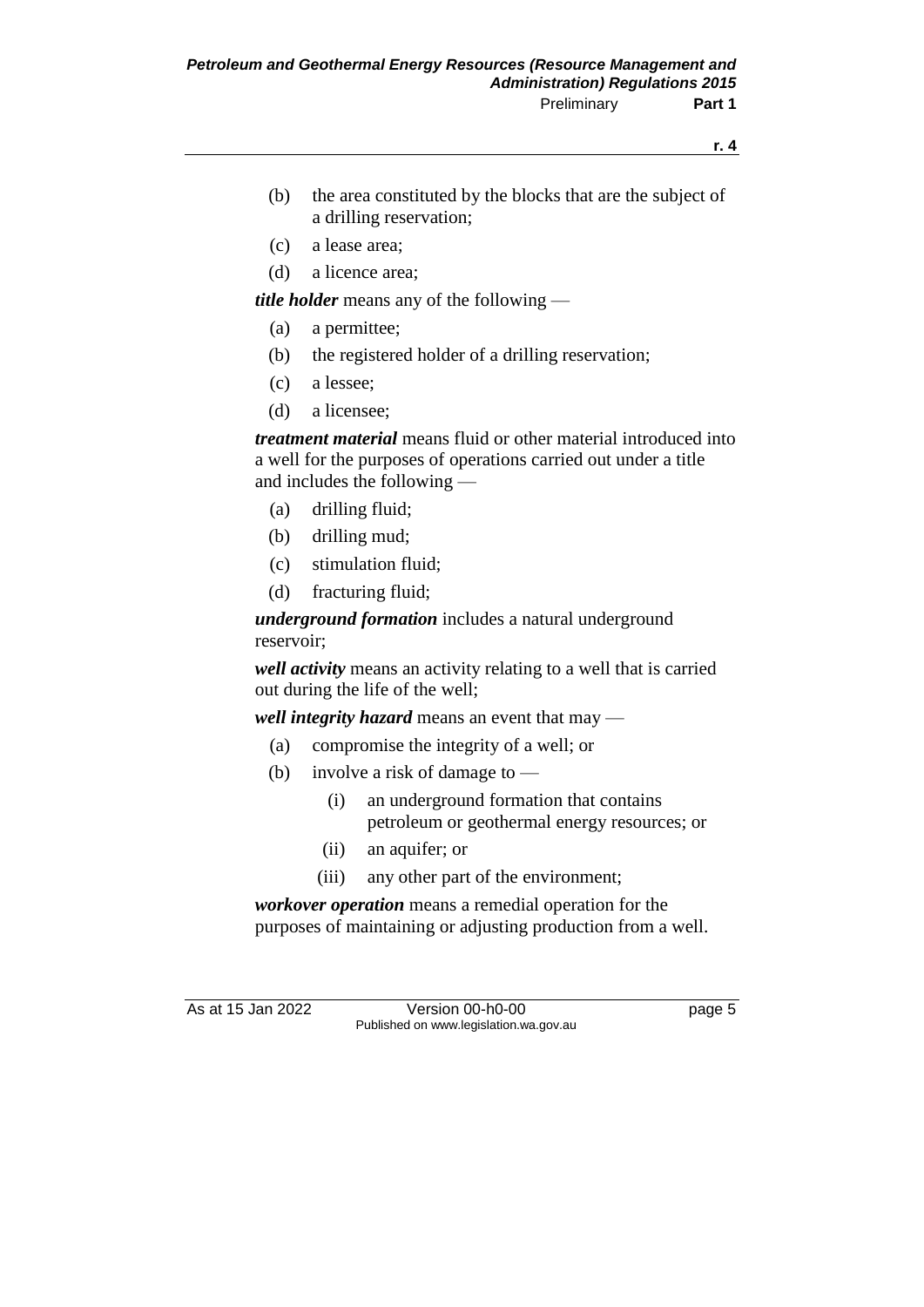## **Part 2 — Surveys**

### **5. Requirement for approval of survey**

An instrument holder commits an offence if —

- (a) the instrument holder undertakes a survey in an instrument area; and
- (b) the instrument holder does not have the approval of the Minister under regulation 9 to undertake the survey.

Penalty: a fine of \$10 000.

### **6. Application for approval of survey**

- (1) An instrument holder may apply to the Minister for approval to undertake a survey.
- (2) The application
	- (a) must be in writing; and
	- (b) must include the following information
		- (i) the instrument number (if available);
		- (ii) the type of survey;
		- (iii) the purpose of the survey;
		- (iv) the proposed name of the survey;
		- (v) the proposed distance or area to be covered by the survey;
		- (vi) the proposed start date for the survey;
		- (vii) the estimated duration of the survey;
		- (viii) details of the energy source to be used for the survey;
		- (ix) the name and address of the person conducting the survey if that person is not the instrument holder;

page 6 Version 00-h0-00 As at 15 Jan 2022 Published on www.legislation.wa.gov.au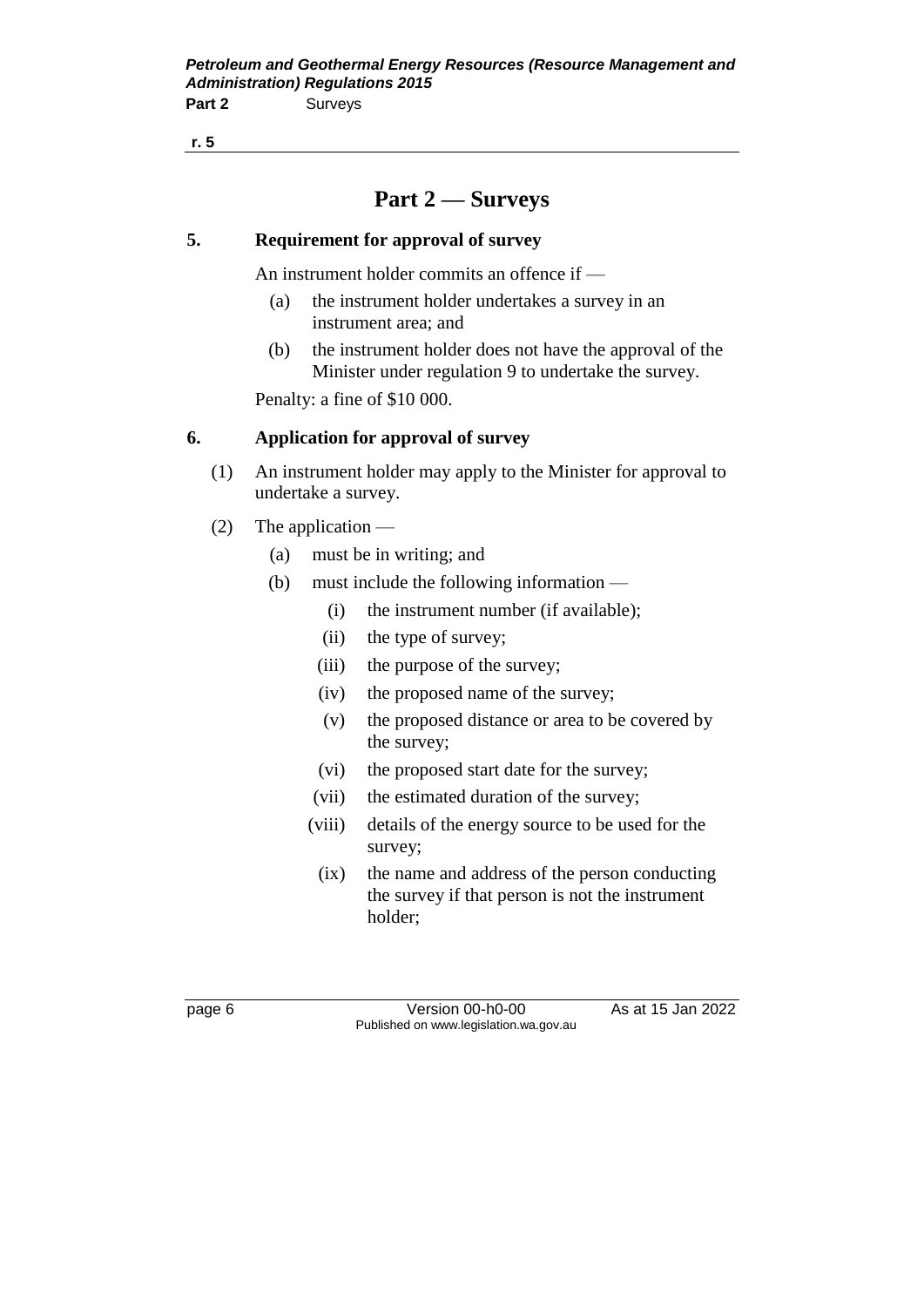- (x) the name and contact details of the person who will have responsibility for communications with the Minister regarding the survey;
- (xi) details of anything the instrument holder is aware of that is likely to prevent the instrument holder from complying with the requirements of regulation 76(2)(b) in relation to the survey;
- and
- (c) must be accompanied by a cadastral map in a form approved by the Minister showing details of existing land tenure in the area where the survey is to be undertaken.

## **7. Time for making application**

- (1) Unless subregulation (2) applies, an application under regulation 6(1) must be made at least 30 days before the proposed start date for the survey.
- (2) If an application under regulation 6(1) relates to a survey that is to be undertaken in an area that is or includes land reserved, declared or otherwise dedicated under the *Land Administration Act 1997* or any other written law, the application must be made at least 90 days before the proposed start date for the survey.

## **8. Minister may request more information**

- (1) If an instrument holder makes an application under regulation 6(1), the Minister may ask the instrument holder to provide further written information about the proposed survey.
- (2) A request under subregulation (1) must be in writing and describe the information that is requested.

## **9. Decision on application**

(1) As soon as practicable after the Minister is satisfied that there is enough information to make a decision on an application under

As at 15 Jan 2022 Version 00-h0-00 page 7 Published on www.legislation.wa.gov.au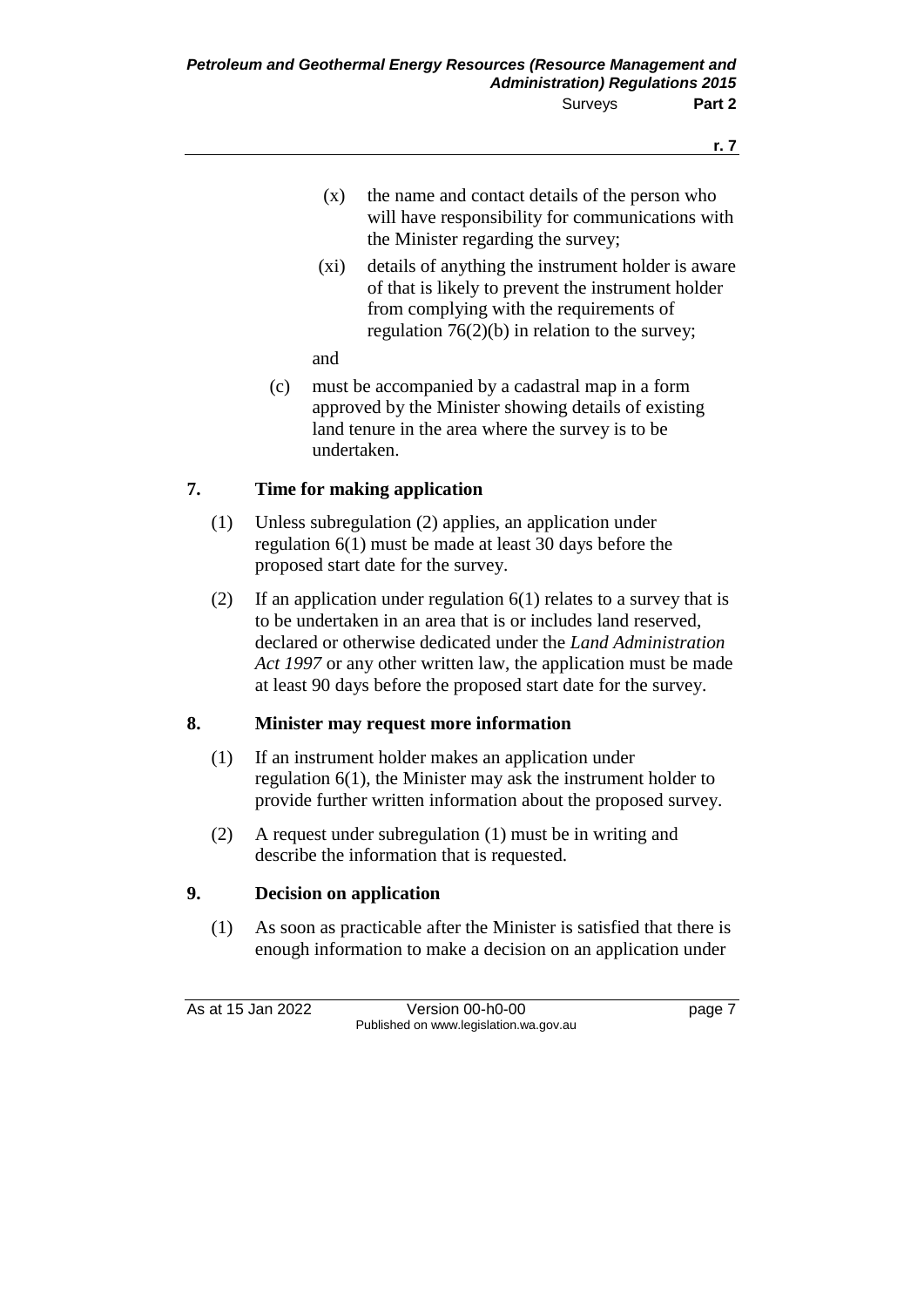regulation 6(1), the Minister must decide whether to give or refuse approval.

- (2) The Minister may give approval subject to conditions.
- (3) As soon as practicable after making a decision under subregulation (1), the Minister must give the instrument holder written notice of the decision specifying —
	- (a) if the decision is to give approval
		- (i) the date on which the approval takes effect; and
		- (ii) if the approval is subject to a condition the condition and the reason for it;
		- or
	- (b) if the decision is to refuse approval the reasons for the decision.
- (4) An approval takes effect on the date specified in respect of the approval under subregulation (3)(a)(i).

page 8 Version 00-h0-00 As at 15 Jan 2022 Published on www.legislation.wa.gov.au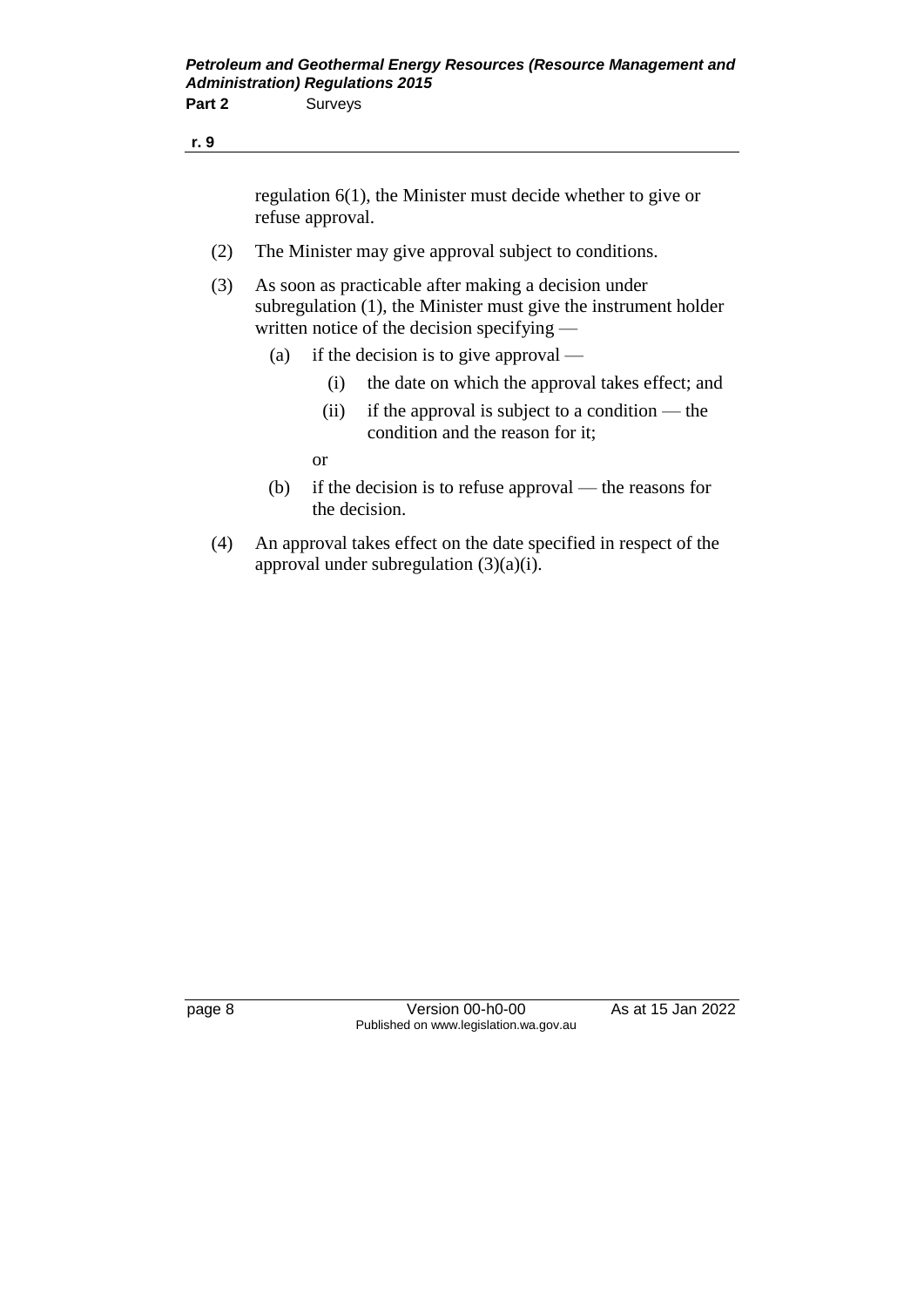## **Part 3 — Management of well activities**

**Division 1 — Well management plan**

### **Subdivision 1 — Requirements relating to approved well management plan**

### **10. Requirement to have approved well management plan**

- (1) A title holder commits an offence if  $-$ 
	- (a) the title holder undertakes a well activity in a title area; and
	- (b) the title holder does not have an approved well management plan in force for undertaking that activity in that area.

Penalty: a fine of \$10 000.

- (2) Subregulation (1) does not apply if
	- (a) there is an emergency in which there is a likelihood of any of the following —
		- (i) injury;
		- (ii) significant discharge of fluids from the well;
		- (iii) damage to  $-$ 
			- (I) an underground formation that contains petroleum or geothermal energy resources; or
			- (II) an aquifer; or
			- (III) any other part of the environment;
		- and
	- (b) the title holder undertakes a well activity to avoid the injury, discharge or damage; and
	- (c) as soon as practicable, but in any case within 2 hours, after becoming aware of the emergency, the title holder

As at 15 Jan 2022 Version 00-h0-00 page 9 Published on www.legislation.wa.gov.au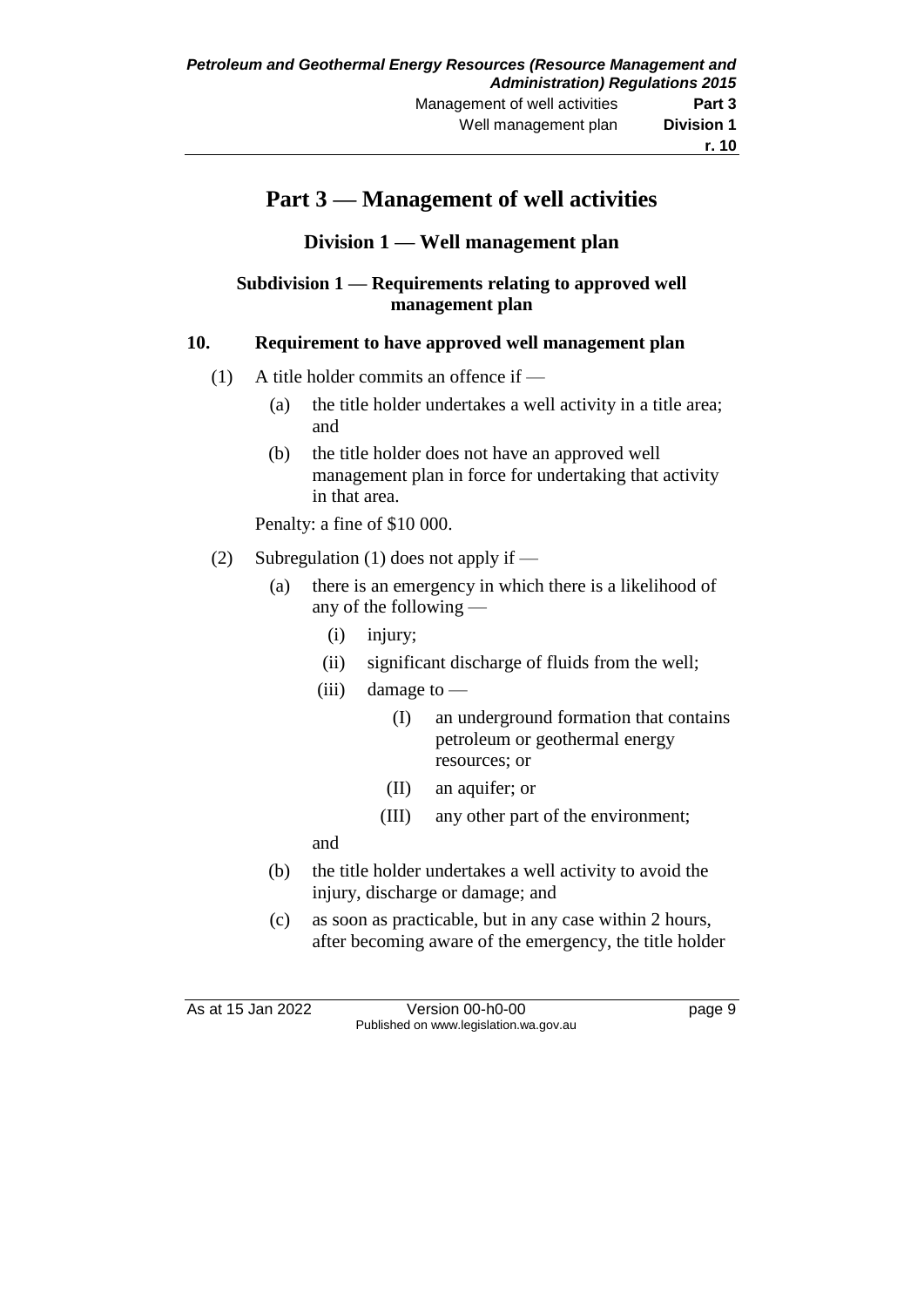| Petroleum and Geothermal Energy Resources (Resource Management and<br><b>Administration) Regulations 2015</b> |                               |
|---------------------------------------------------------------------------------------------------------------|-------------------------------|
| Part 3                                                                                                        | Management of well activities |
| <b>Division 1</b><br>r. 11                                                                                    | Well management plan          |

gives the Minister oral or written notice of the emergency; and

(d) as soon as practicable, but in any case within 3 days, after becoming aware of the emergency, the title holder gives the Minister written notice of the well activity undertaken.

### **11. Requirement to undertake well activity in accordance with approved well management plan**

- (1) A title holder commits an offence if  $-$ 
	- (a) the title holder undertakes a well activity in a title area; and
	- (b) the well activity is regulated by one or more requirements of an approved well management plan in force for the title area; and
	- (c) the title holder does not undertake the well activity in accordance with a requirement of the plan for the activity.

Penalty: a fine of \$10 000.

- (2) Subregulation (1) does not apply if
	- (a) there is an emergency in which there is a likelihood of any of the following —
		- (i) injury;
		- (ii) significant discharge of fluids from the well;
		- (iii) damage to  $-$ 
			- (I) an underground formation that contains petroleum or geothermal energy resources; or
			- (II) an aquifer; or
			- (III) any other part of the environment;

and

page 10 Version 00-h0-00 As at 15 Jan 2022 Published on www.legislation.wa.gov.au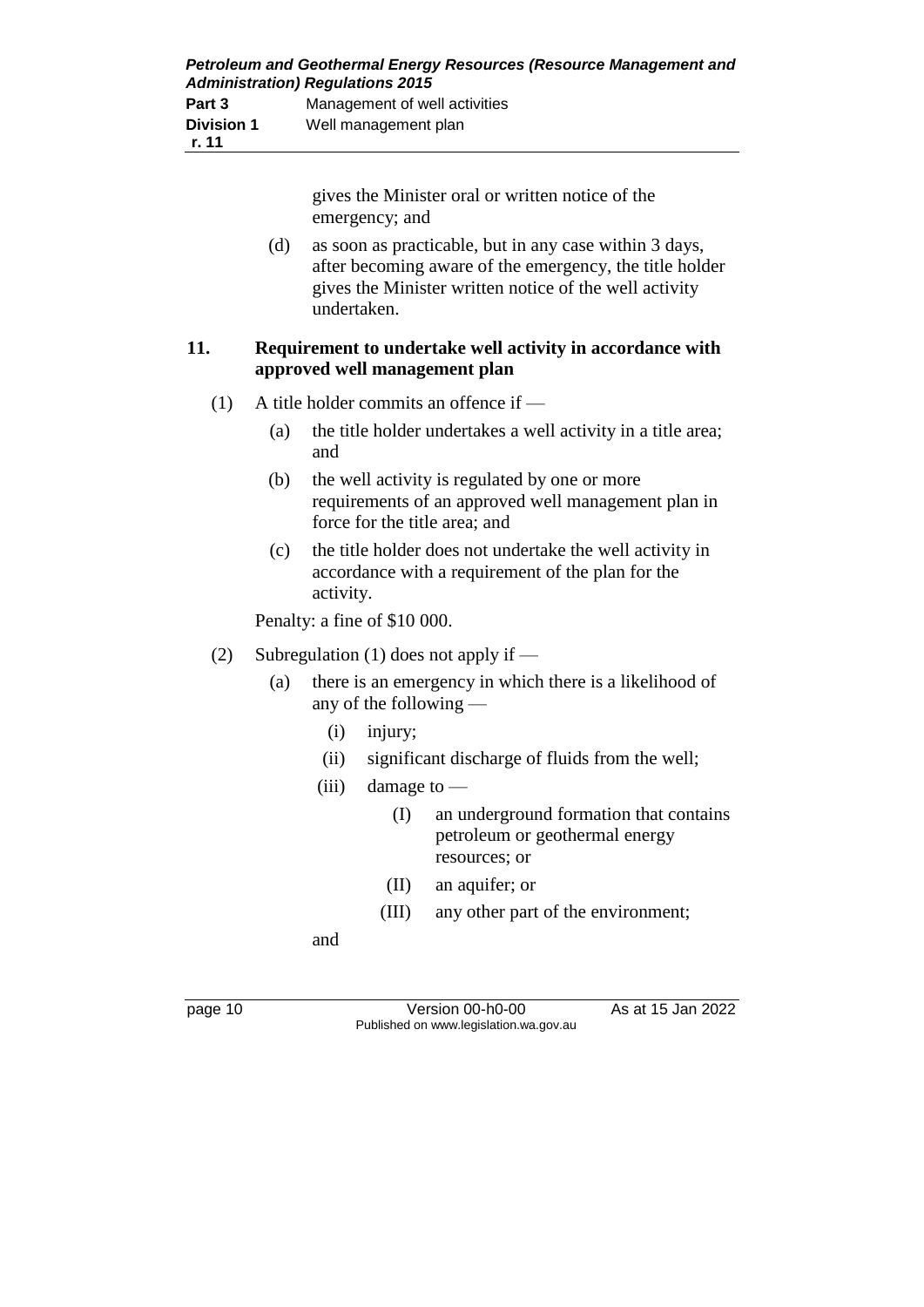- (b) the title holder undertakes a well activity to avoid the injury, discharge or damage; and
- (c) as soon as practicable, but in any case within 2 hours, after becoming aware of the emergency, the title holder gives the Minister oral or written notice of the emergency; and
- (d) as soon as practicable, but in any case within 3 days, after becoming aware of the emergency, the title holder gives the Minister written notice of the well activity undertaken.

## **Subdivision 2 — Obtaining approval of well management plan**

## **12. Application for approval of well management plan**

- (1) A title holder may apply to the Minister for approval of a well management plan.
- (2) The application
	- (a) must be in writing; and
	- (b) must be made
		- (i) at least 30 days before the proposed start of any well activity to which the plan relates; or
		- (ii) if the Minister, in writing, allows another period — within that period;
		- and
	- (c) must be accompanied by the well management plan.
- (3) The well management plan
	- (a) must be in writing; and
	- (b) may apply to well activities for more than one well; and
	- (c) may be submitted, with the written permission of the Minister, in parts for particular stages of a well activity.

As at 15 Jan 2022 Version 00-h0-00 page 11 Published on www.legislation.wa.gov.au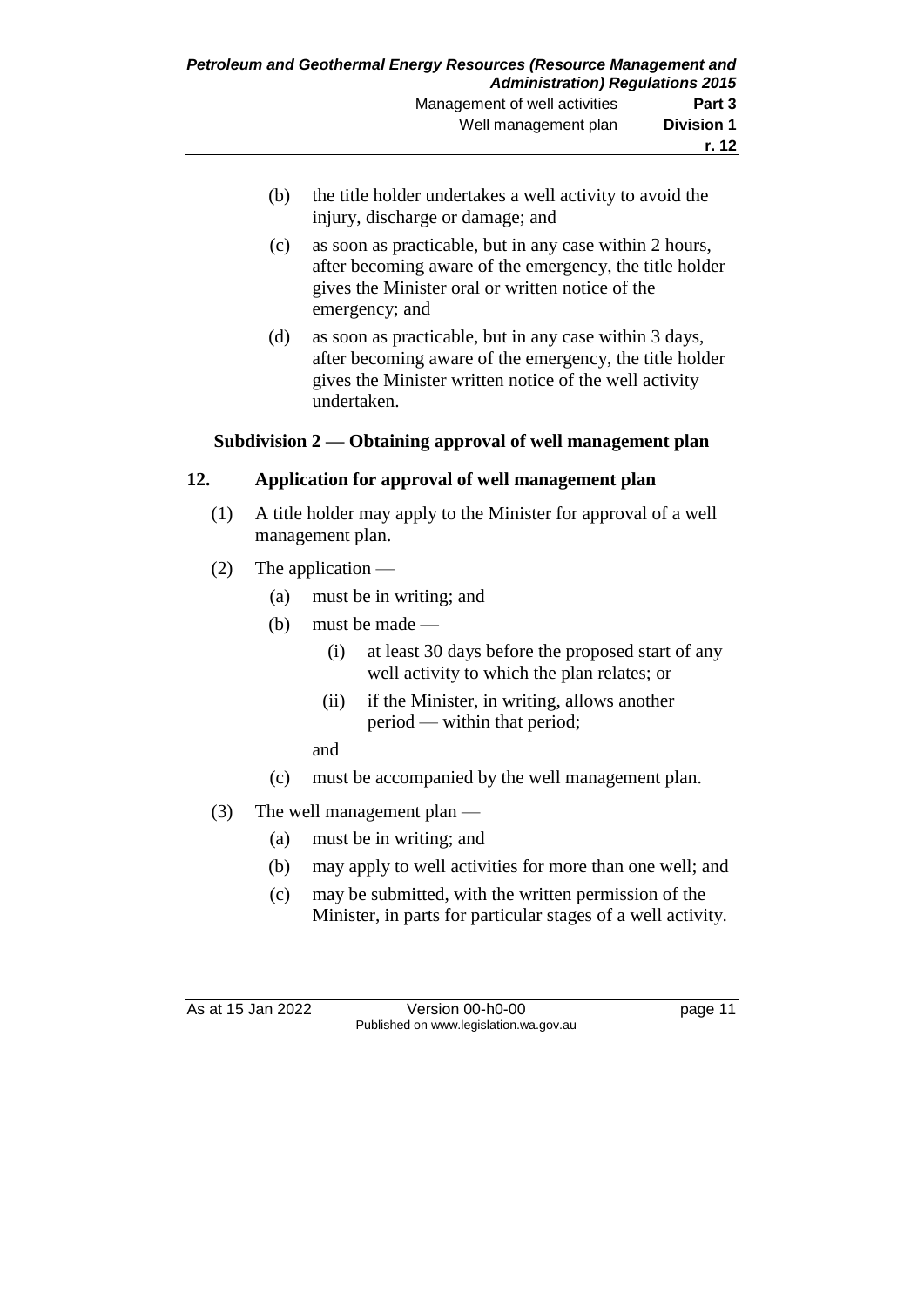| Petroleum and Geothermal Energy Resources (Resource Management and<br><b>Administration) Regulations 2015</b> |                               |
|---------------------------------------------------------------------------------------------------------------|-------------------------------|
| Part 3                                                                                                        | Management of well activities |
| <b>Division 1</b>                                                                                             | Well management plan          |
| r. 13                                                                                                         |                               |

### **13. Decision on well management plan**

- (1) Within 30 days after a title holder makes an application under regulation 12(1) for approval of a well management plan, the Minister must —
	- (a) approve the plan, or one or more parts of the plan, as a well management plan; or
	- (b) refuse to approve the plan; or
	- (c) give the title holder a written notice stating that the Minister is unable to make a decision without further assessment of the plan.
- (2) The approval of one or more parts of a well management plan is taken to be the rejection of any other parts of the well management plan that are not approved by the Minister.
- (3) A notice given under subregulation (1)(c) must specify
	- (a) any further information the Minister requires to be included in the plan; and
	- (b) the date after which the Minister will commence further assessment of the plan.
- (4) The date specified under subregulation (3)(b) must give the title holder a reasonable opportunity to modify or resubmit the plan.
- (5) After commencing further assessment of the plan, the Minister may on one or more occasions give the title holder a written notice requiring the title holder —
	- (a) to provide further information to the Minister; or
	- (b) to modify or resubmit the plan,

on or before a date specified in the notice.

(6) A date specified under subregulation (5) must give the title holder a reasonable opportunity to provide the information or to modify or resubmit the plan, as the case requires.

page 12 Version 00-h0-00 As at 15 Jan 2022 Published on www.legislation.wa.gov.au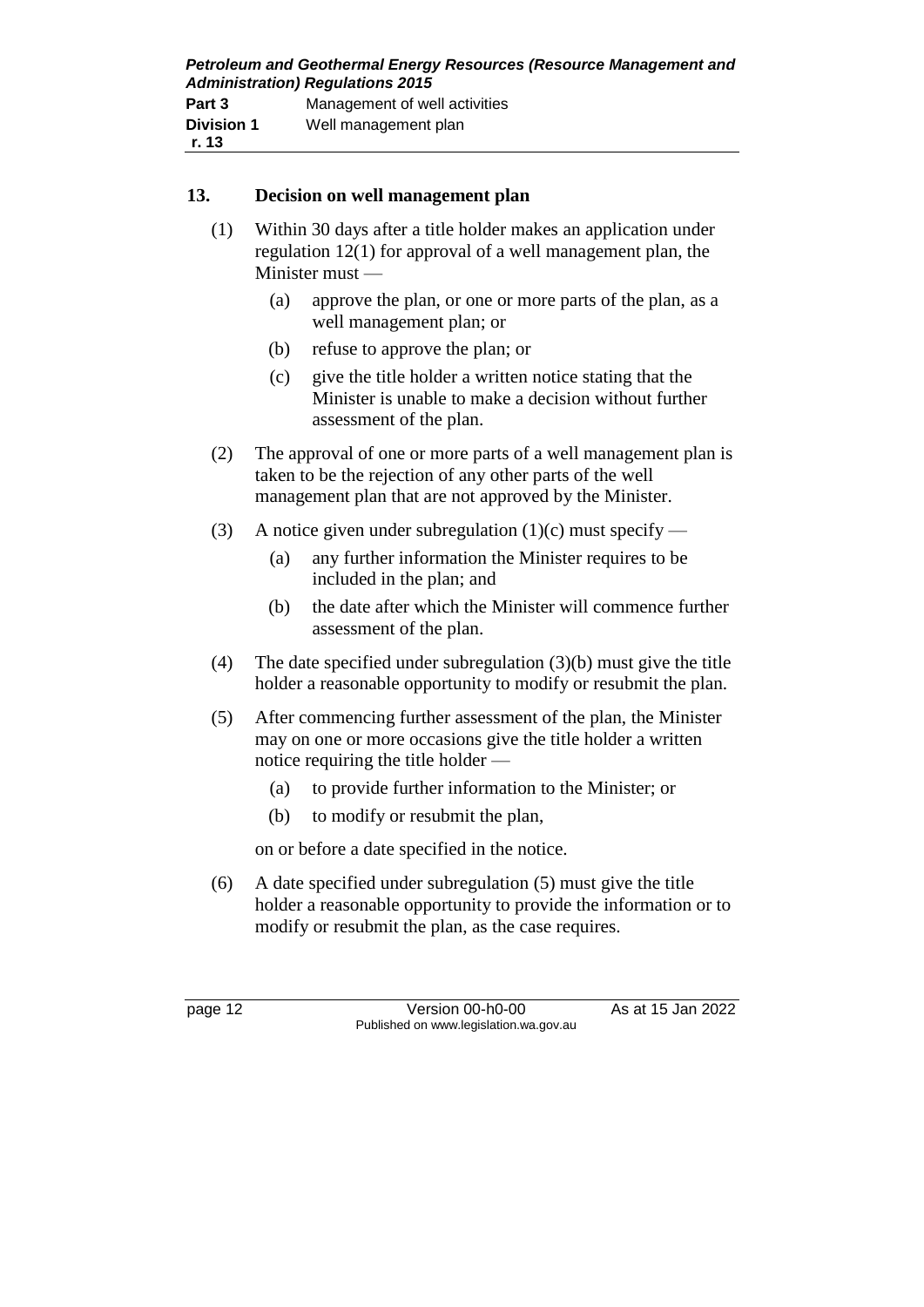- (7) As soon as practicable after completing further assessment of the plan, the Minister must —
	- (a) approve the plan, or one or more parts of the plan, as a well management plan; or
	- (b) refuse to approve the plan.
- (8) The Minister may approve the plan subject to conditions.

### **14. Notice of decision**

As soon as practicable after deciding to approve or refuse to approve a well management plan or to approve one or more parts of a well management plan, the Minister must give the title holder written notice of the decision specifying —

- (a) if the decision is to approve the plan or one or more parts of the plan —
	- (i) the date on which the plan takes effect; and
	- (ii) if the approval is subject to a condition the condition and the reason for it;

or

(b) if the decision is to refuse to approve the plan or one or more parts of the plan — the reasons for the decision.

## **15. Date on which well management plan takes effect**

If the Minister approves a well management plan, or one or more parts of a well management plan, the plan takes effect on the date specified in respect of the plan under regulation 14(a)(i).

## **16. Criteria for approval of well management plan**

- (1) The Minister must approve a well management plan under regulation 13(1)(a) or (7)(a) if the Minister is satisfied that —
	- (a) the plan includes the information required under regulation 17(1); and

As at 15 Jan 2022 Version 00-h0-00 page 13 Published on www.legislation.wa.gov.au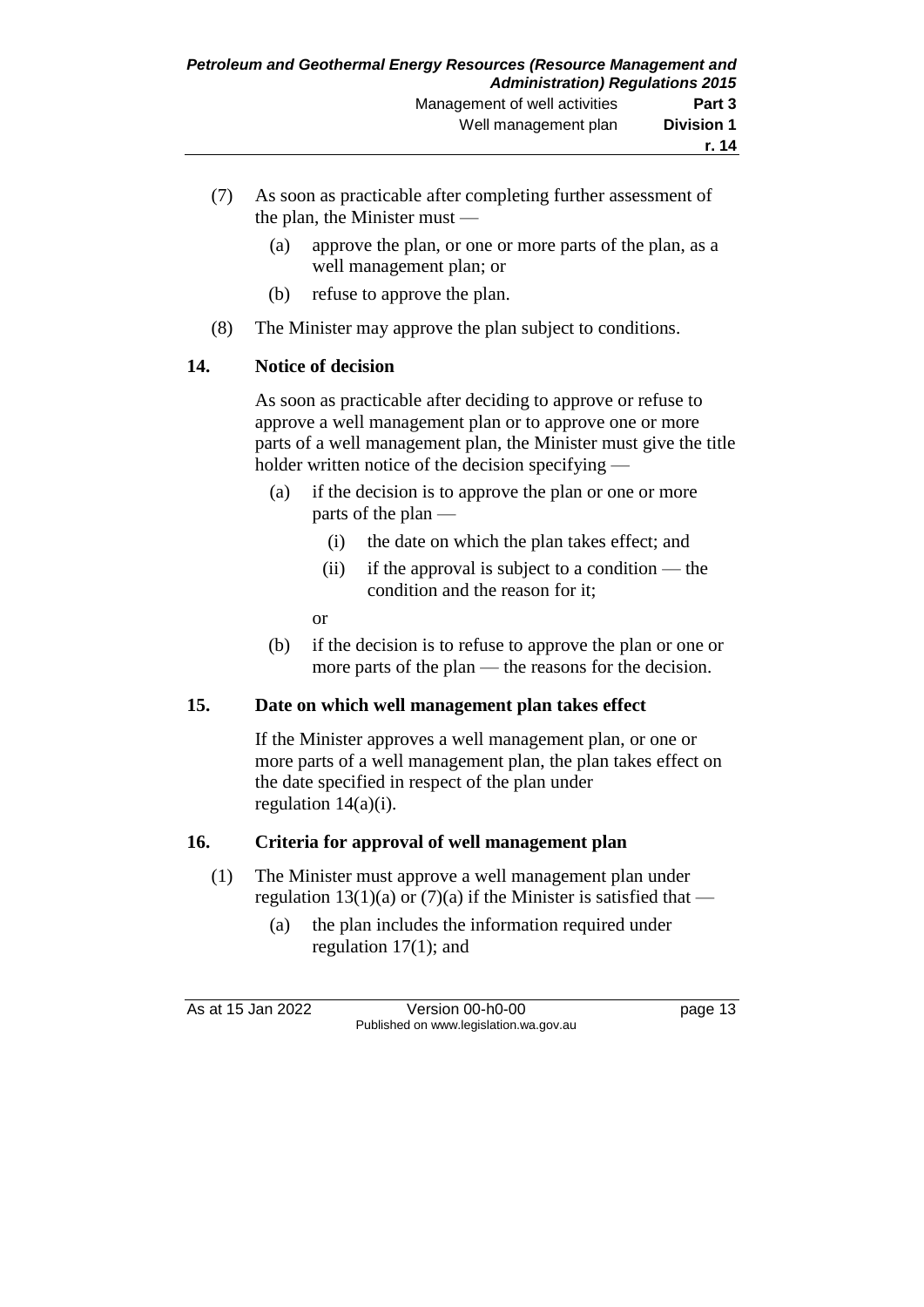| (b) | well activity; and | the plan is appropriate for the nature and scale of each                                                                                                                           |
|-----|--------------------|------------------------------------------------------------------------------------------------------------------------------------------------------------------------------------|
| (c) |                    | the plan shows that the risks identified by the title holder<br>in relation to each well activity will be managed —                                                                |
|     | (i)                | in accordance with sound engineering principles,<br>codes, standards and specifications; and                                                                                       |
|     | (ii)               | if the activity relates to exploration for or the<br>recovery of petroleum, in a manner that is<br>consistent with good oil-field practice;                                        |
|     | and                |                                                                                                                                                                                    |
| (d) |                    | the way that each well activity will be carried out $-$                                                                                                                            |
|     | (i)                | will not result in the occurrence of any<br>significant new detrimental risk to or effect on<br>that activity or any other well activity to which<br>the plan relates; and         |
|     | (ii)               | will not result in any significant increase in a<br>detrimental risk to or effect on that activity or<br>any other well activity to which the plan relates<br>that already exists. |

(2) The Minister must not approve a well management plan if the Minister is not satisfied that the plan meets the requirements of subregulation (1).

## **17. Content of well management plan**

- (1) A well management plan must include the information listed in Schedule 1.
- (2) A well management plan may include any other information that the title holder believes is relevant.

page 14 Version 00-h0-00 As at 15 Jan 2022 Published on www.legislation.wa.gov.au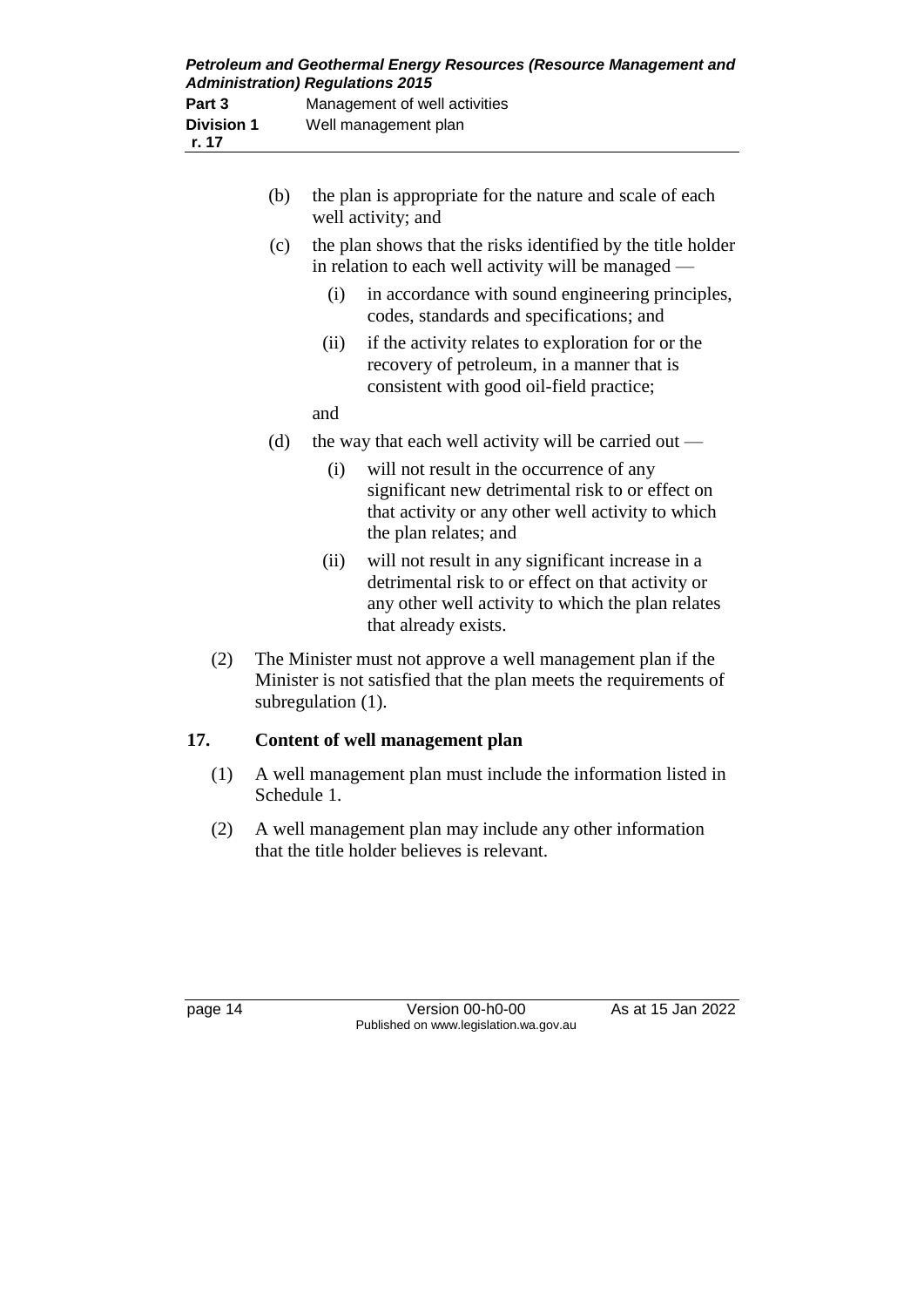## **18. Status of well management plan**

- (1) If the Minister has given a title holder permission to submit a well management plan in parts —
	- (a) the first part of the plan that the Minister approves is taken to be an approved well management plan in its own right; and
	- (b) a part that is given to the Minister after that approval is taken to be a revision to which Subdivision 3 applies.
- (2) If the Minister approves one or more parts of a well management plan —
	- (a) the part of the plan that the Minister approves is taken to be an approved well management plan in its own right; and
	- (b) a part that is given to the Minister after that approval is taken to be a revision to which Subdivision 3 applies.
- (3) If the Minister approves a well management plan as a replacement for an approved well management plan, the previous approved well management plan ceases to have effect.

## **Subdivision 3 — Revision of well management plan**

## **19. Application for approval of revision of well management plan**

- (1) A title holder may apply to the Minister for approval of a revision of an approved well management plan.
- (2) The application must be accompanied by the proposed revision.

As at 15 Jan 2022 Version 00-h0-00 page 15 Published on www.legislation.wa.gov.au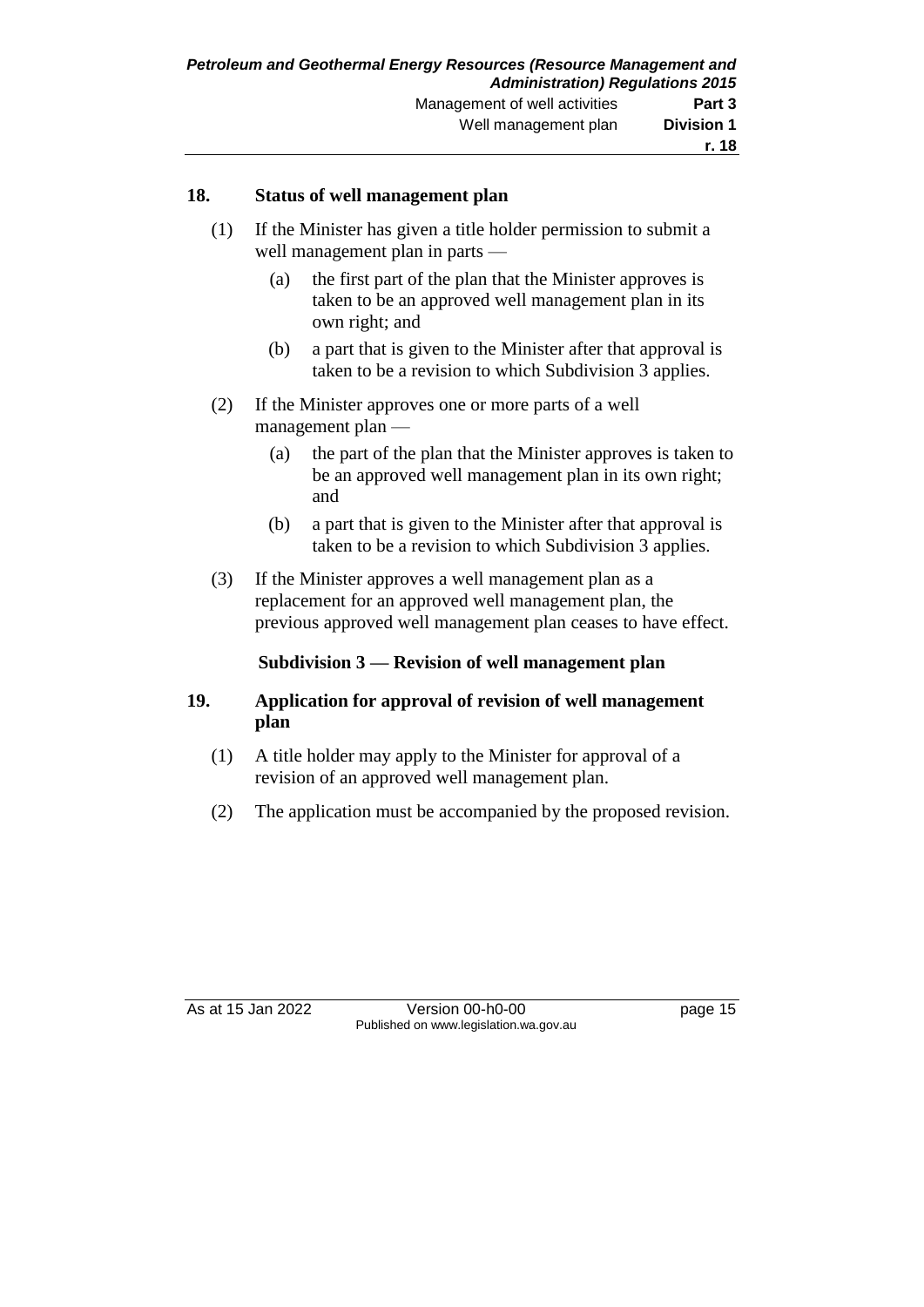| Petroleum and Geothermal Energy Resources (Resource Management and<br><b>Administration) Regulations 2015</b> |                               |
|---------------------------------------------------------------------------------------------------------------|-------------------------------|
| Part 3                                                                                                        | Management of well activities |
| <b>Division 1</b><br>r. 20                                                                                    | Well management plan          |

## **20. Application for approval of revision required in certain circumstances**

A title holder must make an application under regulation 19(1) for approval of a revision if any of the following circumstances exists —

- (a) a change in the understanding of the geology or underground formation that may have a significant impact on the integrity of a well or a well activity to which the approved well management plan relates;
- (b) the occurrence or potential occurrence of a significant new detrimental risk to or effect on the integrity of a well or a well activity to which the approved well management plan relates;
- (c) a significant increase in a detrimental risk to or effect on the integrity of a well or a well activity to which the approved well management plan relates.

Penalty: a fine of \$10 000.

## **21. Decision on application for approval of revision**

- (1) Within 30 days after an application is made under regulation 19(1) in respect of a revision, the Minister must —
	- (a) approve the revision if the approved well management plan as revised would meet the requirements of regulation 16(1); or
	- (b) refuse to approve the revision; or
	- (c) give the title holder a written notice stating that the Minister is unable to make a decision without further assessment of the revision.
- (2) A notice given under subregulation (1)(c) must specify
	- (a) any further information the Minister requires to be included in the revision; and

page 16 Version 00-h0-00 As at 15 Jan 2022 Published on www.legislation.wa.gov.au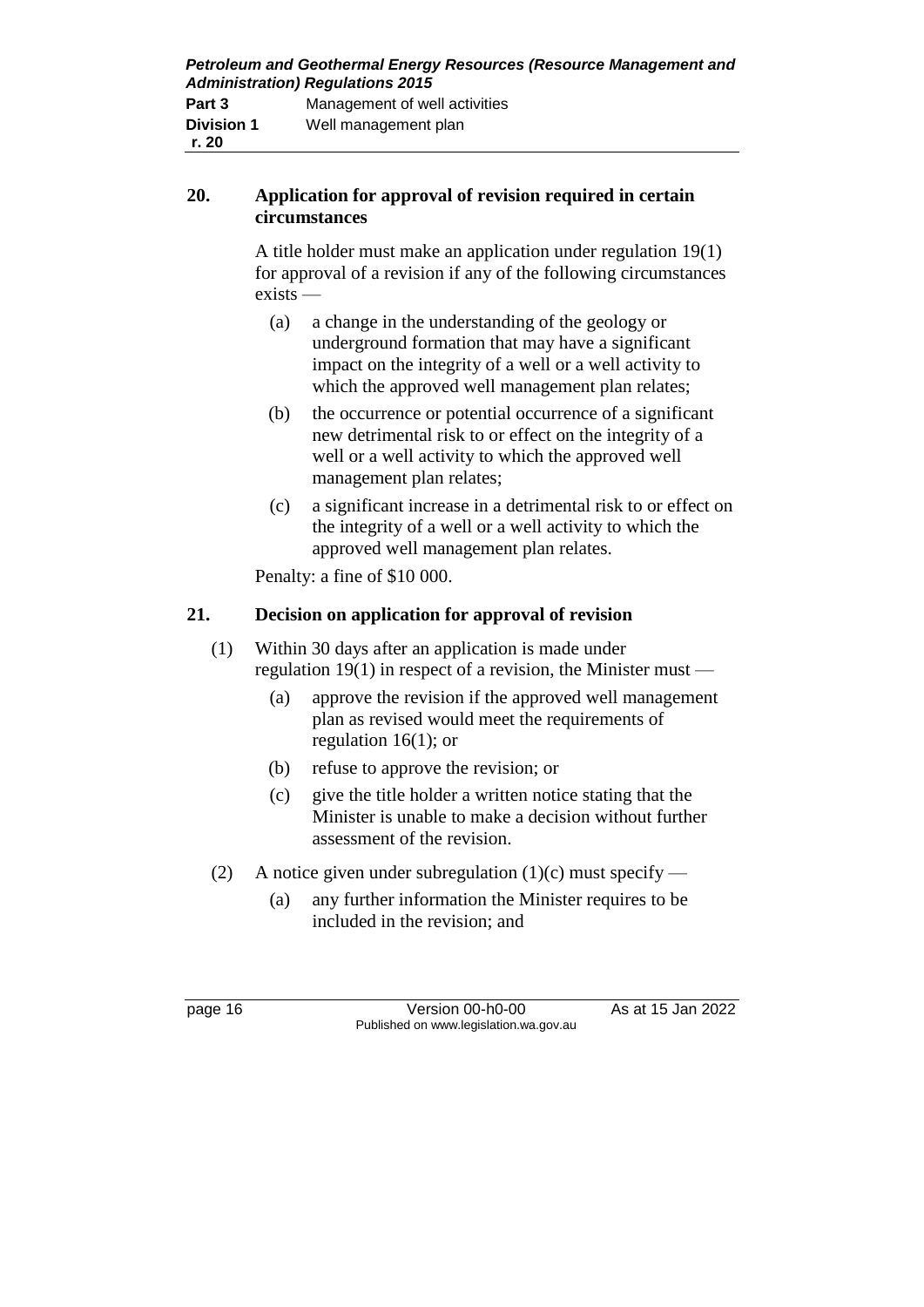- (b) the date after which the Minister will commence further assessment of the revision.
- (3) The date specified under subregulation (2)(b) must give the title holder a reasonable opportunity to modify or resubmit the revision.
- (4) If the Minister undertakes further assessment of the revision, the Minister must approve or refuse to approve the revision as soon as practicable after that further assessment.
- (5) The Minister may approve the revision subject to conditions.

## **22. Notice of decision**

As soon as practicable after deciding to approve or refuse to approve a revision, the Minister must give the title holder written notice of the decision specifying —

- (a) if the decision is to approve the revision
	- (i) the date on which the revision takes effect; and
	- (ii) if the approval is subject to a condition the condition and the reason for it;
	- or
- (b) if the decision is to refuse to approve the revision the reasons for the decision.

#### **23. Date on which revision takes effect**

If the Minister approves a revision of an approved well management plan, then, on the date specified in respect of the revision under regulation 22(a)(i), the plan as revised replaces the existing approved well management plan as the plan in force for the relevant well activity.

As at 15 Jan 2022 Version 00-h0-00 page 17 Published on www.legislation.wa.gov.au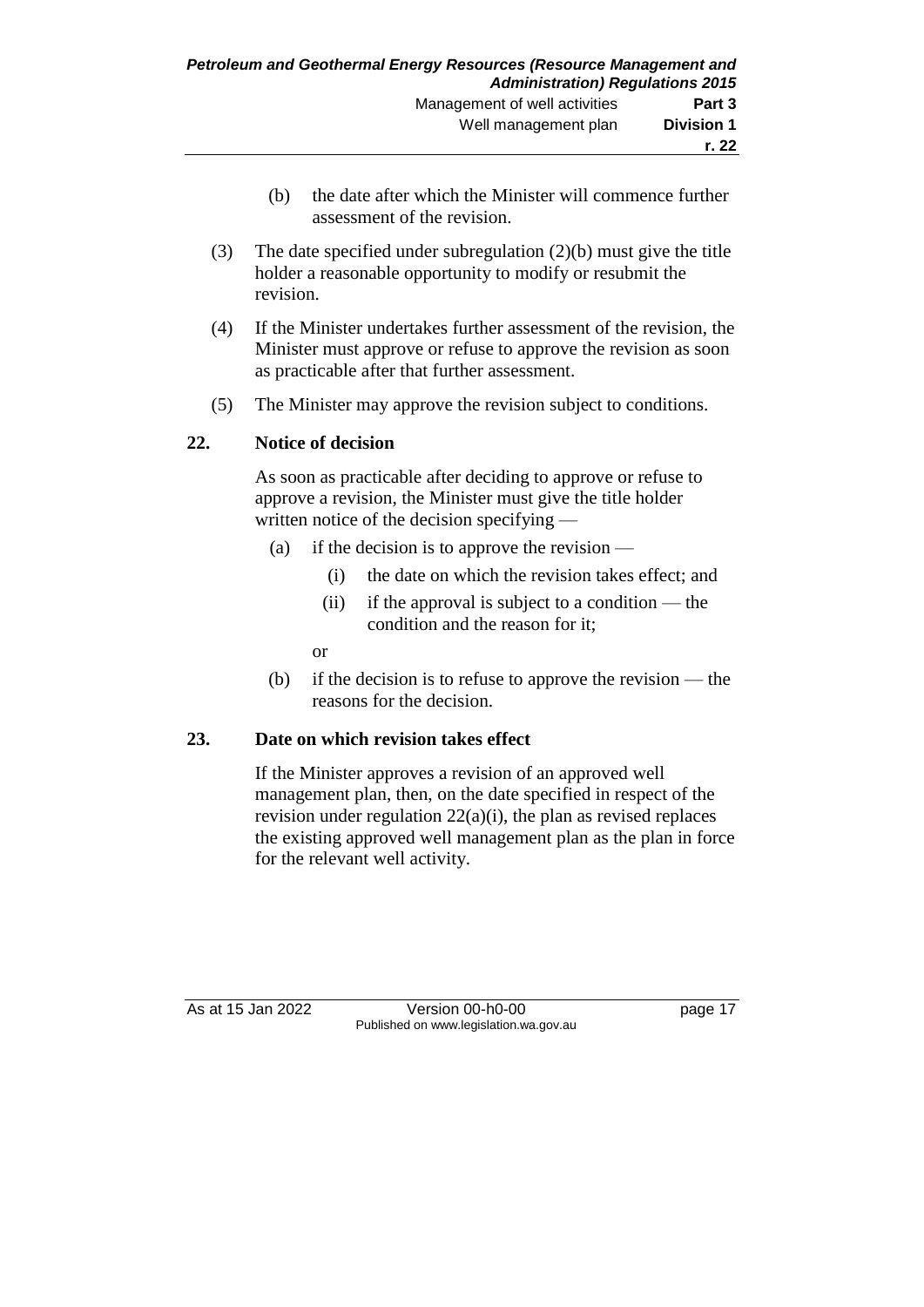| Petroleum and Geothermal Energy Resources (Resource Management and<br><b>Administration) Regulations 2015</b> |                               |  |
|---------------------------------------------------------------------------------------------------------------|-------------------------------|--|
| Part 3                                                                                                        | Management of well activities |  |
| <b>Division 1</b>                                                                                             | Well management plan          |  |
| r. 24                                                                                                         |                               |  |

## **24. Revision required by Minister**

The Minister may give a title holder a written notice —

- (a) advising the title holder that the Minister requires the title holder to revise an approved well management plan as set out in the notice; and
- (b) setting out the technical grounds for requiring the revision; and
- (c) identifying the proposed date of effect of the revision; and
- (d) identifying the proposed date by which the title holder must submit the revision to the Minister; and
- (e) advising the title holder of the effect of regulation 25.

#### **25. Objection to requirement to revise approved well management plan**

- (1) If the Minister gives a title holder a notice under regulation 24, the title holder may make an objection, in writing, to the Minister —
	- (a) stating one or more of the following
		- (i) that the revision should not occur;
		- (ii) that the revision should be in terms different from the proposed terms;
		- (iii) that the revision should take effect on a date later than the proposed date;
		- (iv) that the date by which the title holder must submit the revision should be later than the proposed date;
		- and
	- (b) giving reasons for the objection.
- (2) The title holder must make the objection within
	- (a) 21 days after receiving the notice; or

page 18 Version 00-h0-00 As at 15 Jan 2022 Published on www.legislation.wa.gov.au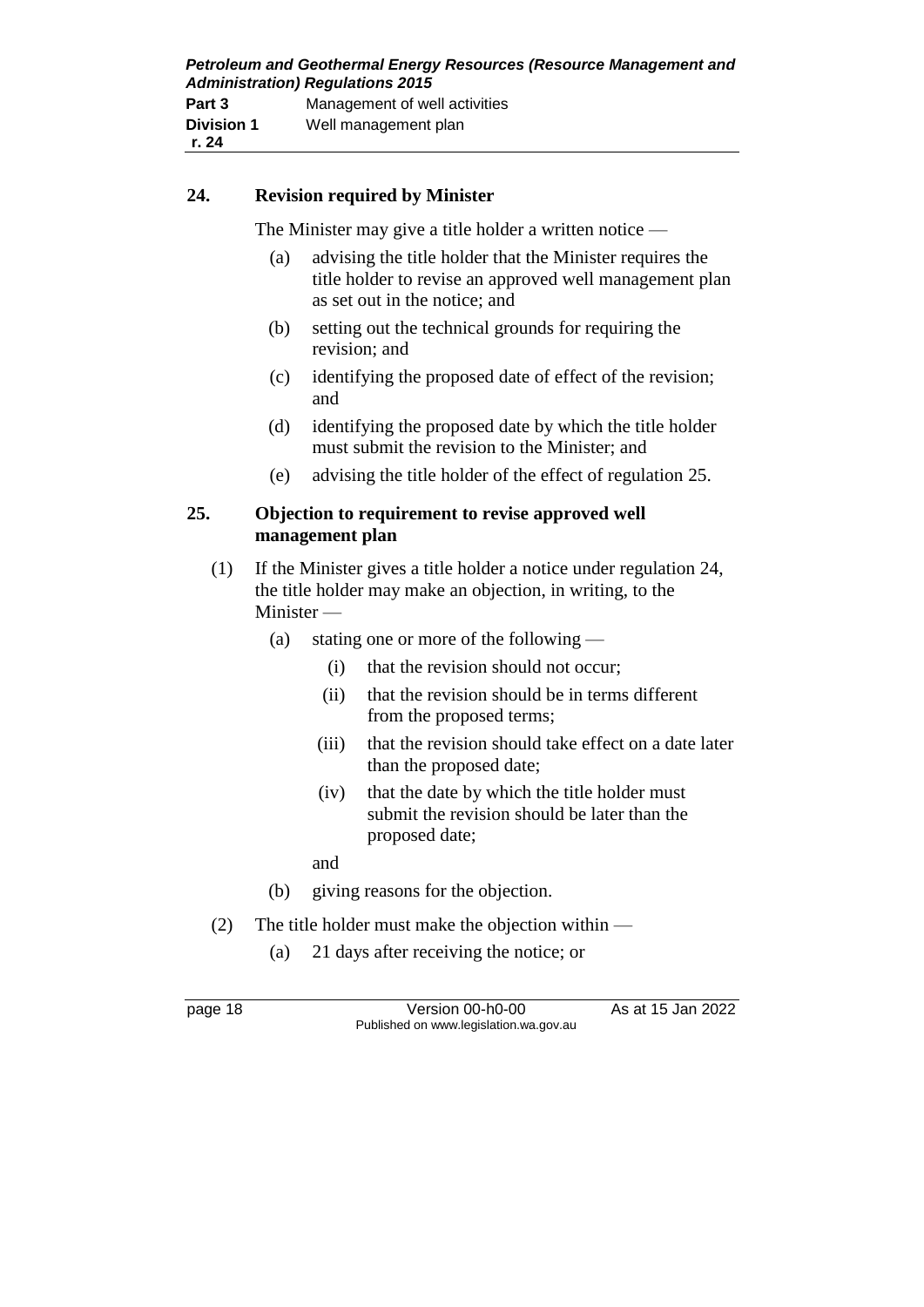(b) if the Minister, in writing, allows a longer period — that period.

## **26. Decision on objection**

- (1) Within 30 days after a title holder makes an objection under regulation 25, the Minister must decide whether to accept or reject the objection.
- (2) As soon as practicable after making the decision, the Minister must give the title holder written notice of the decision specifying —
	- (a) if the decision is to accept the objection
		- (i) whether the original notice given under regulation 24 is varied or withdrawn; and
		- (ii) if the original notice is varied the requirements of that notice as varied;

or

(b) if the decision is to reject the objection — the reasons for the decision.

## **27. Title holder required to comply with notice**

- (1) This regulation applies if the Minister gives a title holder a notice under regulation 24.
- (2) The title holder must comply with the requirements of the notice unless the notice is varied or withdrawn under regulation 26. Penalty: a fine of \$10 000.
- (3) If the notice is varied under regulation 26, the title holder must comply with the requirements of the notice as varied. Penalty: a fine of \$10 000.

As at 15 Jan 2022 Version 00-h0-00 page 19 Published on www.legislation.wa.gov.au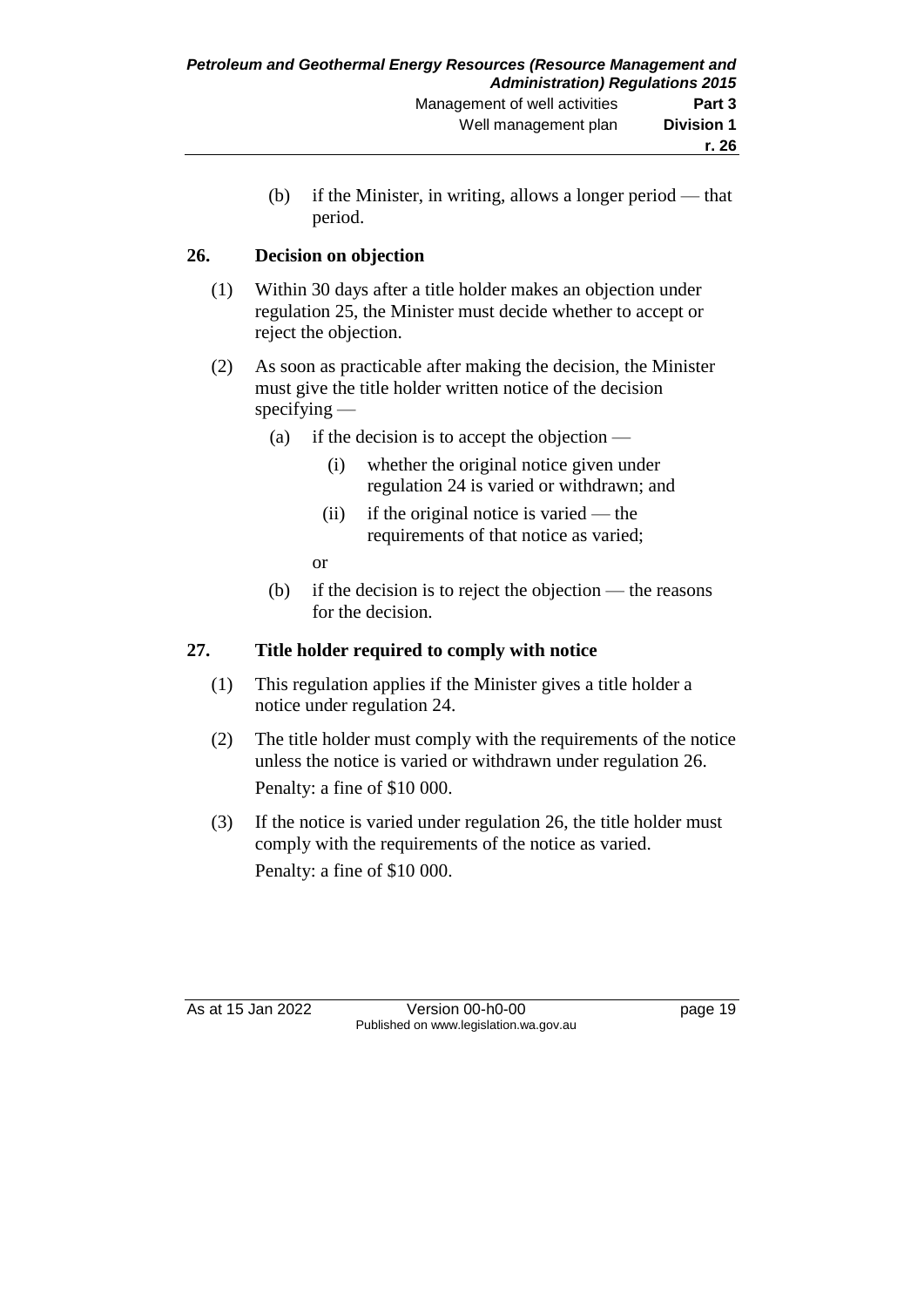## **Subdivision 4 — Termination of well management plan**

## **28. Termination of well management plan**

An approved well management plan ceases to be in force at the earliest of the following —

- (a) when the title holder withdraws the plan;
- (b) when the Minister approves another well management plan that replaces the plan;
- (c) when the Minister withdraws approval of the plan under Subdivision 5;
- (d) at the end of the period of 5 years starting on the date on which the plan takes effect, whether or not the plan has been revised since being approved.

## **Subdivision 5 — Withdrawal of approval of well management plan**

## **29. Reasons for withdrawal of approval**

The Minister may withdraw approval of a title holder's well management plan if —

- (a) the title holder has not complied with the Act, this Part or a direction given under section 95 of the Act; or
- (b) the title holder has not complied with the plan; or
- (c) the Minister is satisfied for any other reason that approval of the plan should be withdrawn.

## **30. Notice of proposal to withdraw approval**

- (1) If the Minister believes it may be necessary to withdraw approval of a well management plan, the Minister must, at least 30 days before the Minister would withdraw approval —
	- (a) give the title holder a written notice stating that the Minister is considering the withdrawal of approval; and

page 20 Version 00-h0-00 As at 15 Jan 2022 Published on www.legislation.wa.gov.au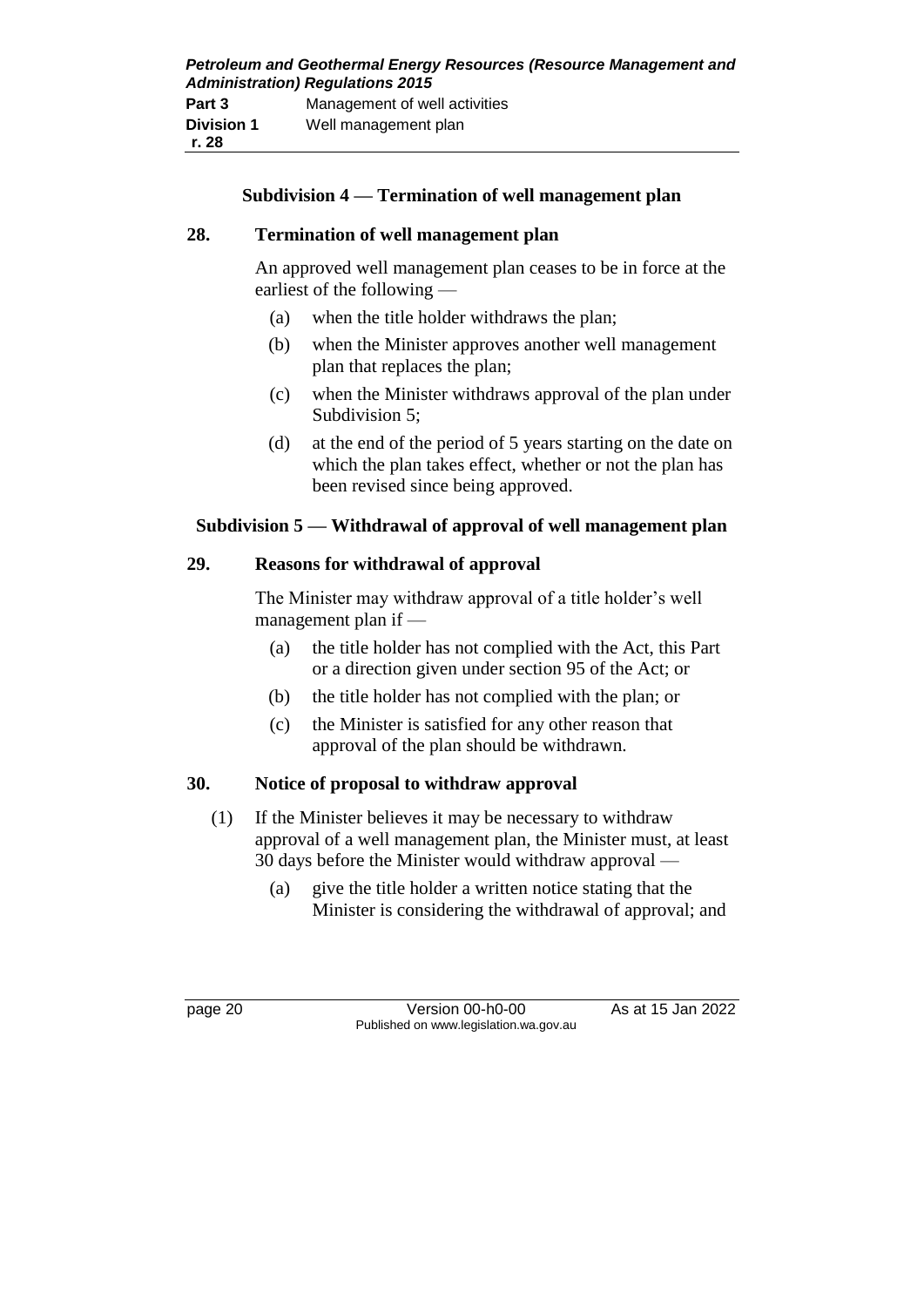- (b) include in the notice
	- (i) an explanation of the reasons why the Minister is considering the withdrawal of approval; and
	- (ii) a date by which the title holder may give the Minister any information that the title holder wants the Minister to take into account before deciding whether to withdraw approval; and
	- (iii) any other information that the Minister considers appropriate.
- (2) The Minister may give a copy of the notice to a person other than the title holder if the Minister considers it appropriate to do so.
- (3) If the Minister gives a copy of the notice to a person other than the title holder, the Minister must notify the title holder in writing that the Minister has done so.

## **31. Decision to withdraw approval**

- (1) If the Minister gives a title holder a notice under regulation 30(1), the Minister must, as soon as practicable after the date mentioned in regulation  $30(1)(b)(ii)$  has passed —
	- (a) withdraw approval of the well management plan; or
	- (b) decide not to withdraw approval of the plan.
- (2) The Minister must not withdraw approval unless the Minister
	- (a) has taken any information given under regulation  $30(1)(b)(ii)$  into account; and
	- (b) is satisfied that a reason mentioned in regulation 29 exists.
- (3) As soon as practicable after making a decision under subregulation (1), the Minister must give the title holder written notice of the decision.

As at 15 Jan 2022 Version 00-h0-00 page 21 Published on www.legislation.wa.gov.au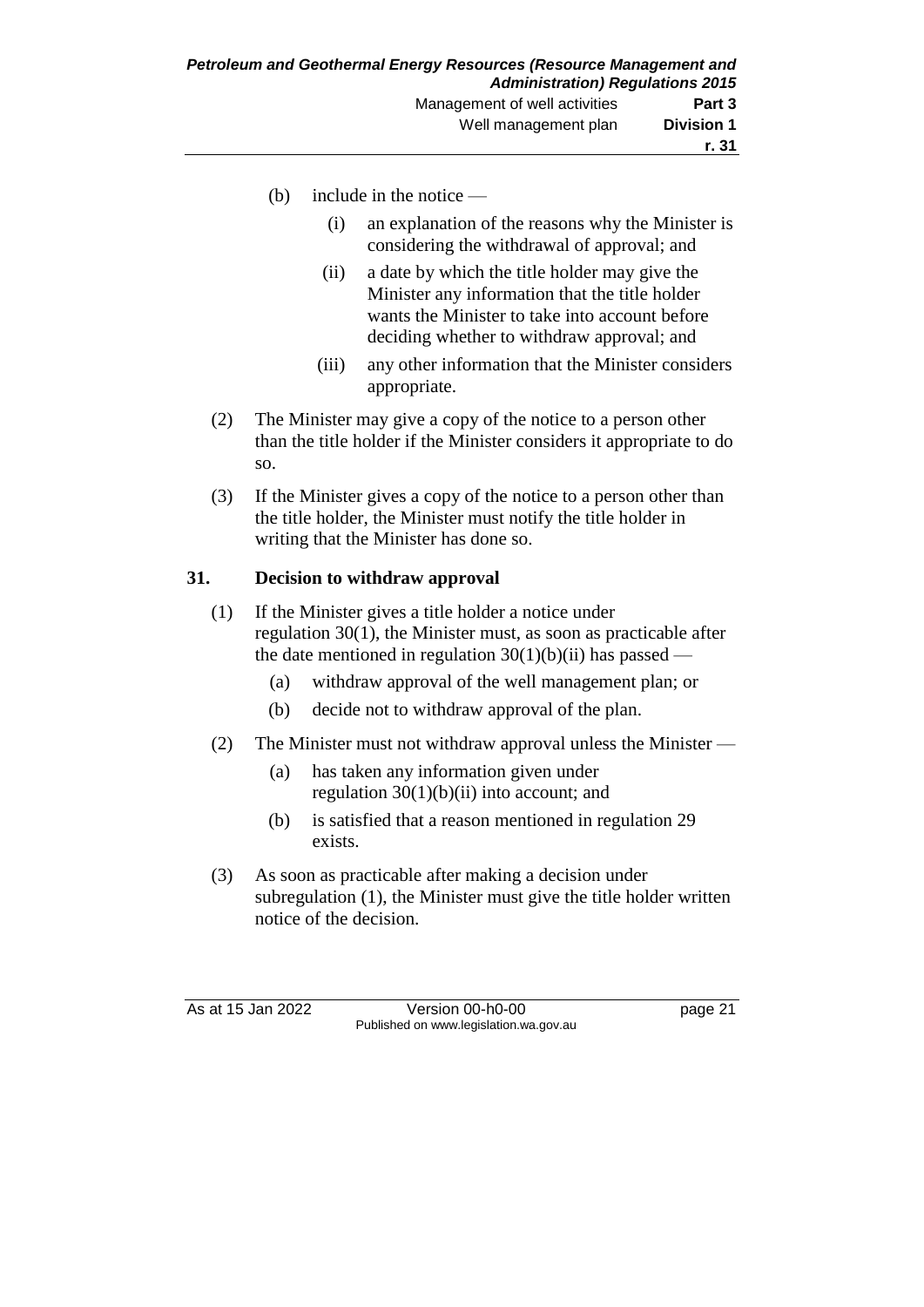- (4) If the decision is to withdraw approval, the notice under subregulation (3) must specify —
	- (a) the date on which the withdrawal of approval takes effect; and
	- (b) the reasons for the decision.

### **32. Relationship between withdrawal and other provisions**

- (1) The Minister may withdraw approval of a title holder's well management plan, even if the title holder has been convicted of an offence, because of a failure to comply with a provision of the Act, these regulations or other regulations made under the Act.
- (2) If the Minister withdraws approval of a title holder's well management plan, the withdrawal does not prevent the title holder from being convicted of an offence because of a failure to comply with a provision of the Act, these regulations or other regulations made under the Act.

## **Division 2 — Control of hazards and risks**

### **33. Requirement to control well integrity hazard or risk**

A title holder commits an offence if —

- (a) the title holder is operating a well in a title area; and
- $(b)$  either
	- (i) a well integrity hazard has been identified for the well; or
	- (ii) there has been a significant increase in an existing risk for the well;

and

(c) the title holder does not control the well integrity hazard or risk.

Penalty: a fine of \$10 000.

page 22 Version 00-h0-00 As at 15 Jan 2022 Published on www.legislation.wa.gov.au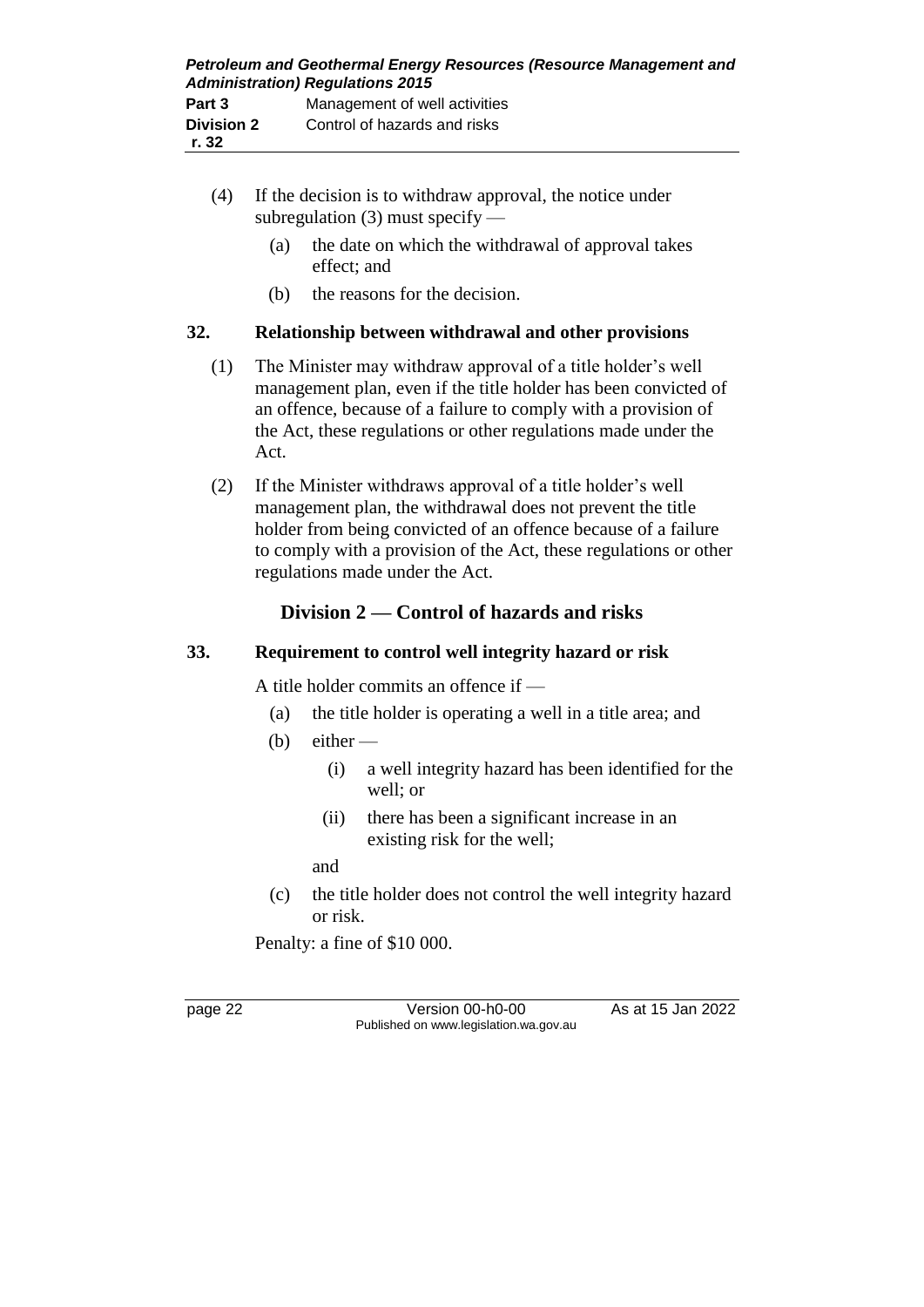## **Part 4 — Discovery assessment reports**

### **34. Application of Part**

This Part applies to a title holder who is required, under section 44 or 48J of the Act, to furnish to the Minister particulars of a discovery.

### **35. Minister may request additional information for discovery assessment report**

- (1) The Minister may, within 7 days after receiving particulars of the discovery from the title holder, ask the title holder in writing to include additional information about the discovery in the discovery assessment report to be provided by the title holder under regulation 36.
- (2) The request must specify the information sought and the reasons for the request.
- (3) After receiving the request, the title holder may give the Minister a written statement that —
	- (a) the information is not within the title holder's knowledge; or
	- (b) the title holder is unable to obtain the information.
- (4) If the Minister is satisfied (whether or not because of a statement under subregulation (3)) that the title holder cannot comply with the request because —
	- (a) the information is not within the title holder's knowledge; or
	- (b) the title holder is unable to obtain the information,

the Minister must, as soon as practicable, give the title holder a written notice withdrawing the request.

As at 15 Jan 2022 Version 00-h0-00 page 23 Published on www.legislation.wa.gov.au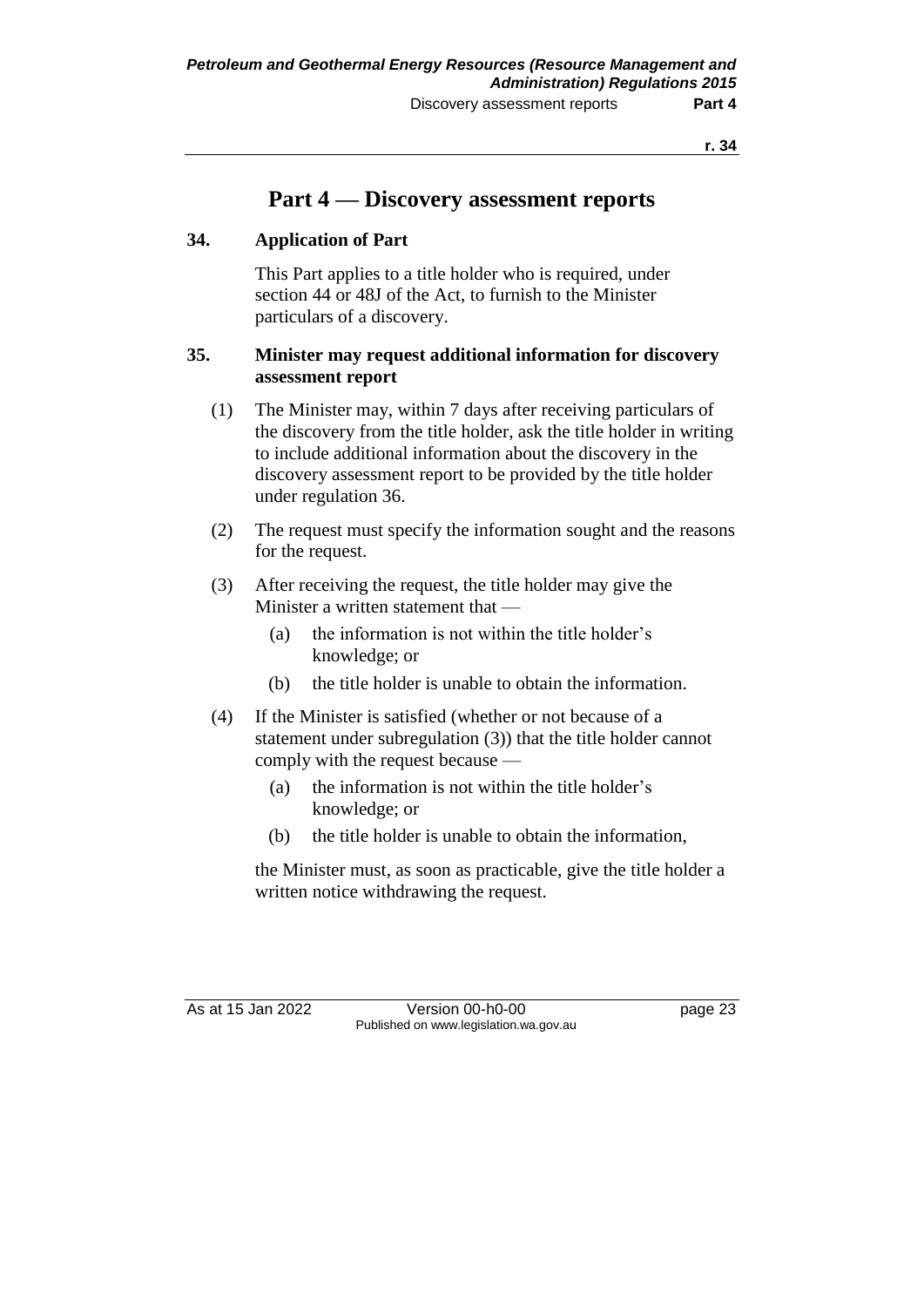|   | ۰, |
|---|----|
|   | ۰. |
|   | v  |
|   |    |
| × |    |

#### **36. Requirement to provide discovery assessment report**

 $(1)$  In this regulation —

*discovery assessment report* means a report that includes the following information —

- (a) the title area in which the discovery was made;
- (b) a preliminary estimate of the location and areal extent of the petroleum pool or geothermal resources area;
- (c) details of the geological structure or underground formation in which the petroleum is located or the geothermal energy resources are located;
- (d) the results of all assessments of the discovery;
- (e) if the rate or quantity of production of petroleum and water, or geothermal energy and water, from the well that resulted in the discovery has been determined that rate or quantity;
- (f) the data used to estimate the quantity of petroleum in the petroleum pool or the quantity of geothermal energy resources in the geothermal resources area;
- (g) a preliminary estimate of the quantity of recoverable petroleum in the petroleum pool or the quantity of recoverable geothermal energy in the geothermal resources area;
- (h) details of the title holder's plans for further evaluation of the discovery, including the work that the title holder proposes to carry out in the title area in the next 12 months from the date of the report;
- (i) if the Minister has issued a request to the title holder under regulation 35 and the request has not been withdrawn — the information specified in the request.
- (2) The title holder must give the Minister a discovery assessment report for the title area within —
	- (a) 90 days after the date of the discovery; or

| page 24 | Version 00-h0-00                       | As at 15 Jan 2022 |
|---------|----------------------------------------|-------------------|
|         | Published on www.legislation.wa.gov.au |                   |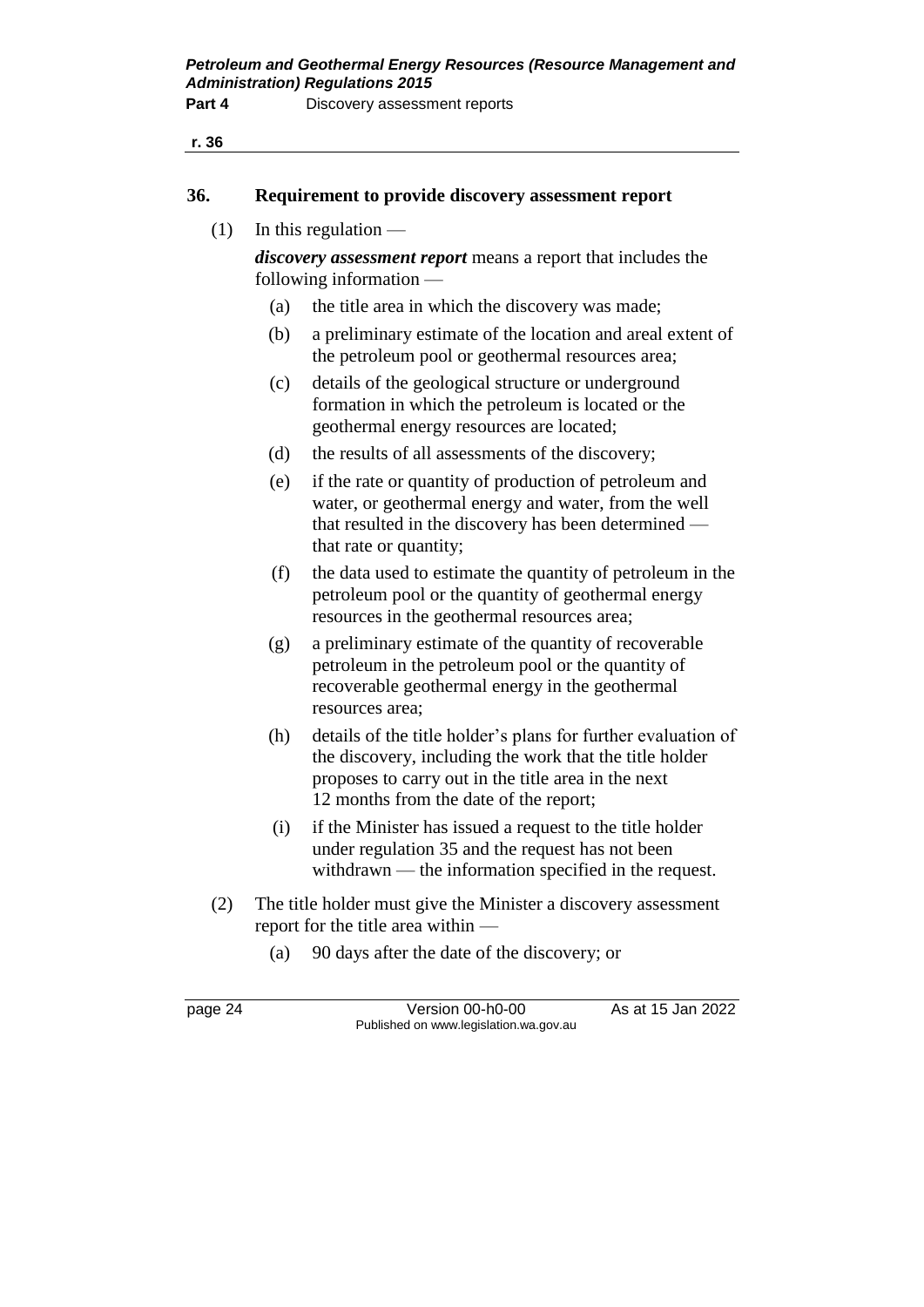(b) if the Minister authorises the title holder to give the report within another period — the other period. Penalty: a fine of \$10 000.

As at 15 Jan 2022 Version 00-h0-00 page 25 Published on www.legislation.wa.gov.au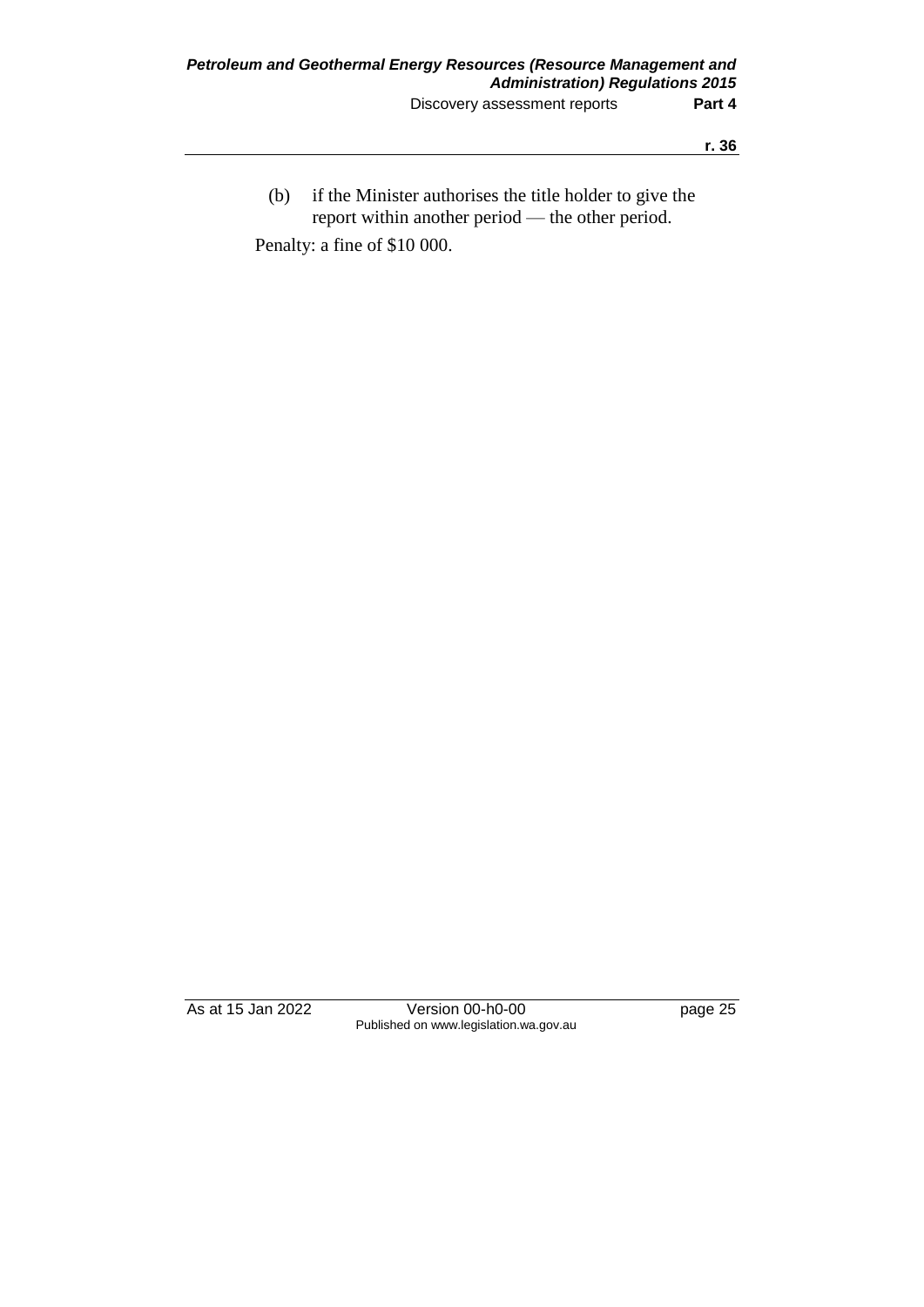## **Part 5 — Annual assessment reports**

### **37. Requirement to provide annual assessment report**

- (1) A title holder must give the Minister a report (an *annual assessment report*) providing the required information for each year of a term of the title, within —
	- (a) 30 days after the day on which the year of the term ends; or
	- (b) if the Minister authorises the title holder to give the annual assessment report within another period — the other period.

Penalty: a fine of \$10 000.

- (2) For the purposes of subregulation (1), the required information  $is$  —
	- (a) in the case of a permittee or holder of a drilling reservation — the information listed in Schedule 2 Division 1; or
	- (b) in the case of a lessee the information listed in Schedule 2 Division 2; or
	- (c) in the case of a licensee the information listed in Schedule 2 Division 3.
- (3) An annual assessment report may include any other information that the title holder believes is relevant to the title.

## **38. Reports may be combined**

A title holder with more than one title may combine the annual assessment reports into a single document with the written agreement of the Minister.

page 26 Version 00-h0-00 As at 15 Jan 2022 Published on www.legislation.wa.gov.au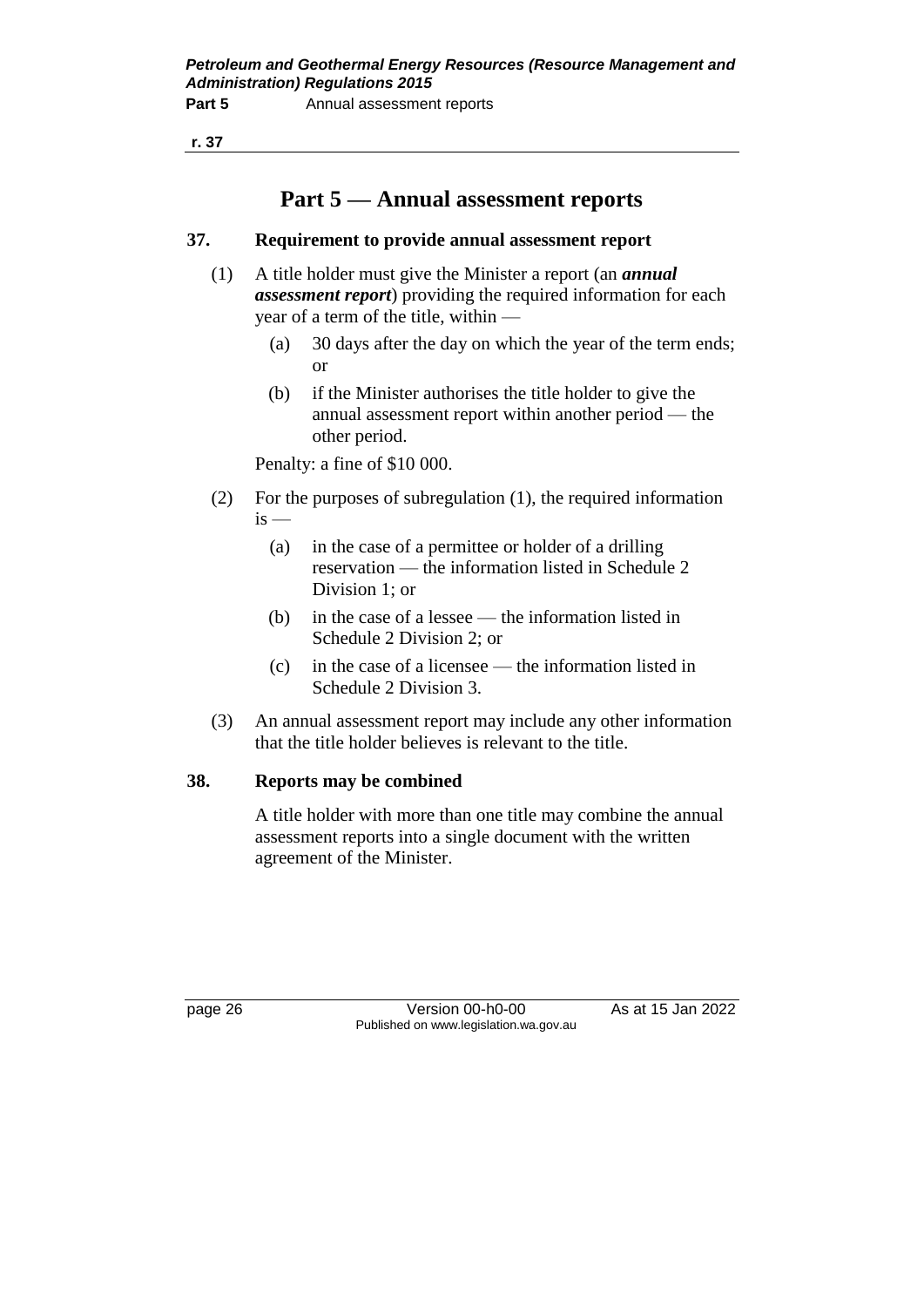#### **39. Assessment report for part of year**

- (1) This regulation applies if  $-$ 
	- (a) a title ceases to be in force (whether because the title has expired or because the title has been surrendered, cancelled, revoked or terminated); and
	- (b) the term of the title was not a whole number of years.
- (2) The Minister may, by written notice, require the title holder to give an assessment report to the Minister for the period at the end of the term that was not a year of the term.
- (3) The notice must specify
	- (a) the information that must be provided in the report; and
	- (b) the date by which the report must be given.
- (4) For the purposes of subregulation (3)(a), only information that would be required from the title holder in an annual assessment report under regulation 37(1) may be specified.
- (5) For the purposes of subregulation (3)(b), the date must be at least 30 days after the day on which the notice is given.
- (6) A title holder must comply with a notice given to the title holder under subregulation (2).

Penalty for an offence under this subregulation: a fine of \$10 000.

As at 15 Jan 2022 Version 00-h0-00 page 27 Published on www.legislation.wa.gov.au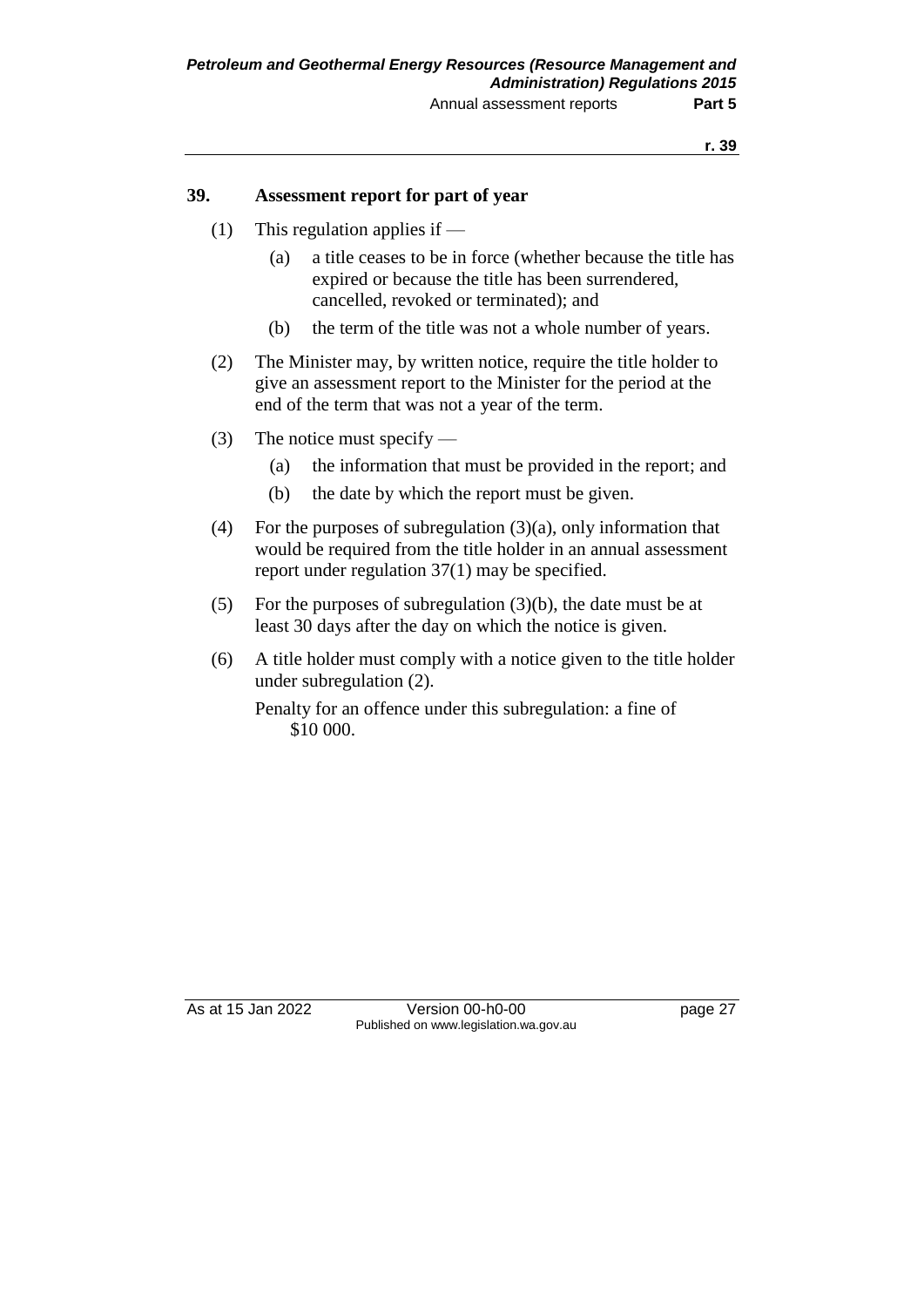# **Part 6 — Field management plans for petroleum recovery**

## **Division 1 — Preliminary**

#### **40. Terms used**

In this Part —

*licence* means a petroleum production licence;

*licence area* means —

- (a) in relation to a petroleum licensee the area constituted by the block or blocks that are the subject of the licence; or
- (b) in relation to an applicant for a licence the area constituted by the block or blocks that will be the subject of the licence if the licence is granted.

## **Division 2 — Field management plan requirements**

## **41. Requirement to have approved field management plan**

A petroleum licensee must not undertake the recovery of petroleum from a petroleum pool in the licence area unless —

- (a) the recovery is on an appraisal basis; or
- (b) at the time of the recovery of the petroleum, the licensee  $has$  —
	- (i) an approved field management plan in force for a field that includes the petroleum pool; or
	- (ii) an approval, under regulation  $59(1)$ , to undertake the recovery of petroleum without an approved field management plan.

Penalty: a fine of \$10 000.

page 28 Version 00-h0-00 As at 15 Jan 2022 Published on www.legislation.wa.gov.au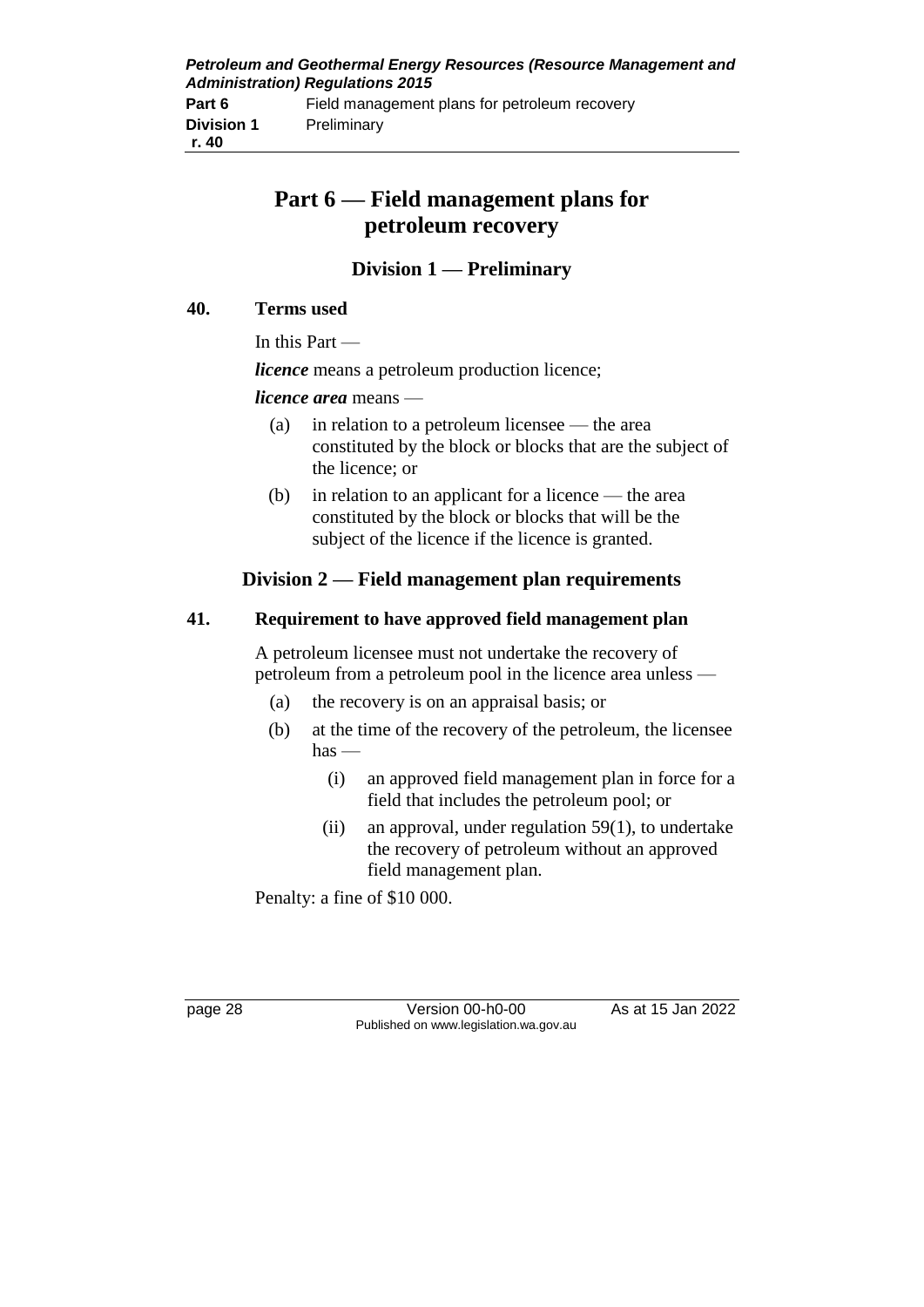#### **42. Requirement to undertake well activity in accordance with approved field management plan**

If an approved field management plan is in force for a field in a licence area, the petroleum licensee must undertake each well activity in the licence area in a way that is consistent with the field management plan.

Penalty: a fine of \$10 000.

## **Division 3 — Obtaining approval of field management plan**

## **43. Application for approval of field management plan**

- (1) A petroleum licensee or an applicant for a licence may apply to the Minister for approval of a field management plan.
- (2) The application must be accompanied by the field management plan.

## **44. Decision on field management plan**

- (1) As soon as practicable after an application is made under regulation 43(1) in respect of a field management plan, the Minister must —
	- (a) approve the plan; or
	- (b) refuse to approve the plan; or
	- (c) give the applicant a written notice stating that the Minister is unable to make a decision without further assessment of the plan.
- (2) A notice given under subregulation (1)(c) must specify
	- (a) any further information the Minister requires to be included in the plan; and
	- (b) the date after which the Minister will commence further assessment of the plan.

As at 15 Jan 2022 Version 00-h0-00 page 29 Published on www.legislation.wa.gov.au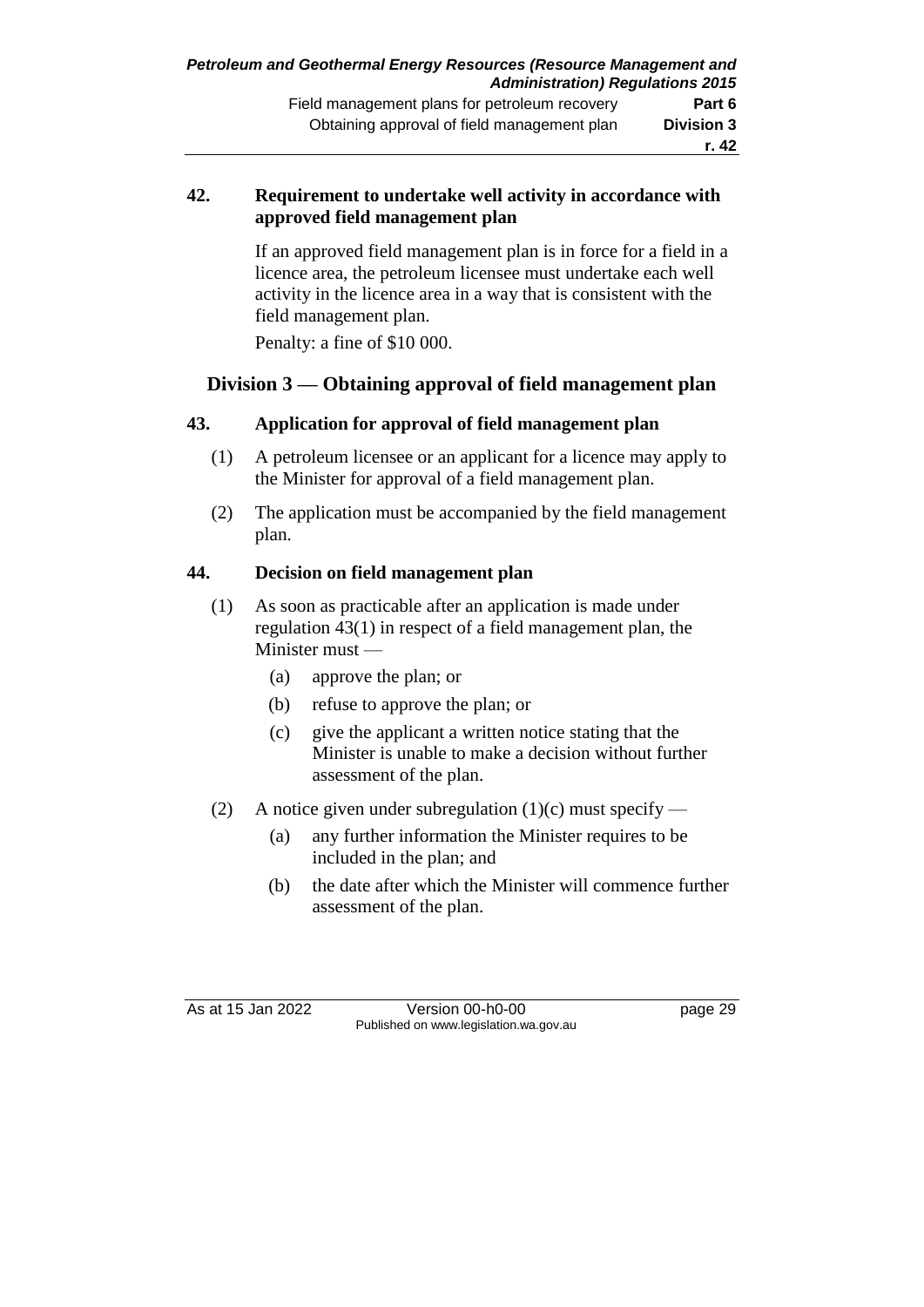| Petroleum and Geothermal Energy Resources (Resource Management and<br><b>Administration) Regulations 2015</b> |                                               |  |
|---------------------------------------------------------------------------------------------------------------|-----------------------------------------------|--|
| Part 6                                                                                                        | Field management plans for petroleum recovery |  |
| <b>Division 3</b>                                                                                             | Obtaining approval of field management plan   |  |
| r. 45                                                                                                         |                                               |  |

- (3) The date specified under subregulation (2)(b) must give the applicant a reasonable opportunity to modify or resubmit the plan.
- (4) If the Minister undertakes further assessment of the plan, the Minister must approve or refuse to approve the plan as soon as practicable after that further assessment.
- (5) The Minister may approve the plan subject to conditions.

#### **45. Notice of decision**

As soon as practicable after deciding to approve or refuse to approve a field management plan, the Minister must give the applicant written notice of the decision specifying —

- (a) if the decision is to approve the plan
	- (i) the date on which the plan takes effect; and
	- (ii) if the approval is subject to a condition the condition and the reason for it;

or

(b) if the decision is to refuse to approve the plan — the reasons for the decision.

#### **46. Date on which field management plan takes effect**

If the Minister approves a field management plan, the plan takes effect on the date specified in respect of the plan under regulation  $45(a)(i)$ .

#### **47. Criteria for approval of field management plan**

- (1) The Minister must approve a field management plan under regulation  $44(1)(a)$  or (4) if the Minister is satisfied that —
	- (a) the plan includes the information required under regulation 48(1); and

page 30 Version 00-h0-00 As at 15 Jan 2022 Published on www.legislation.wa.gov.au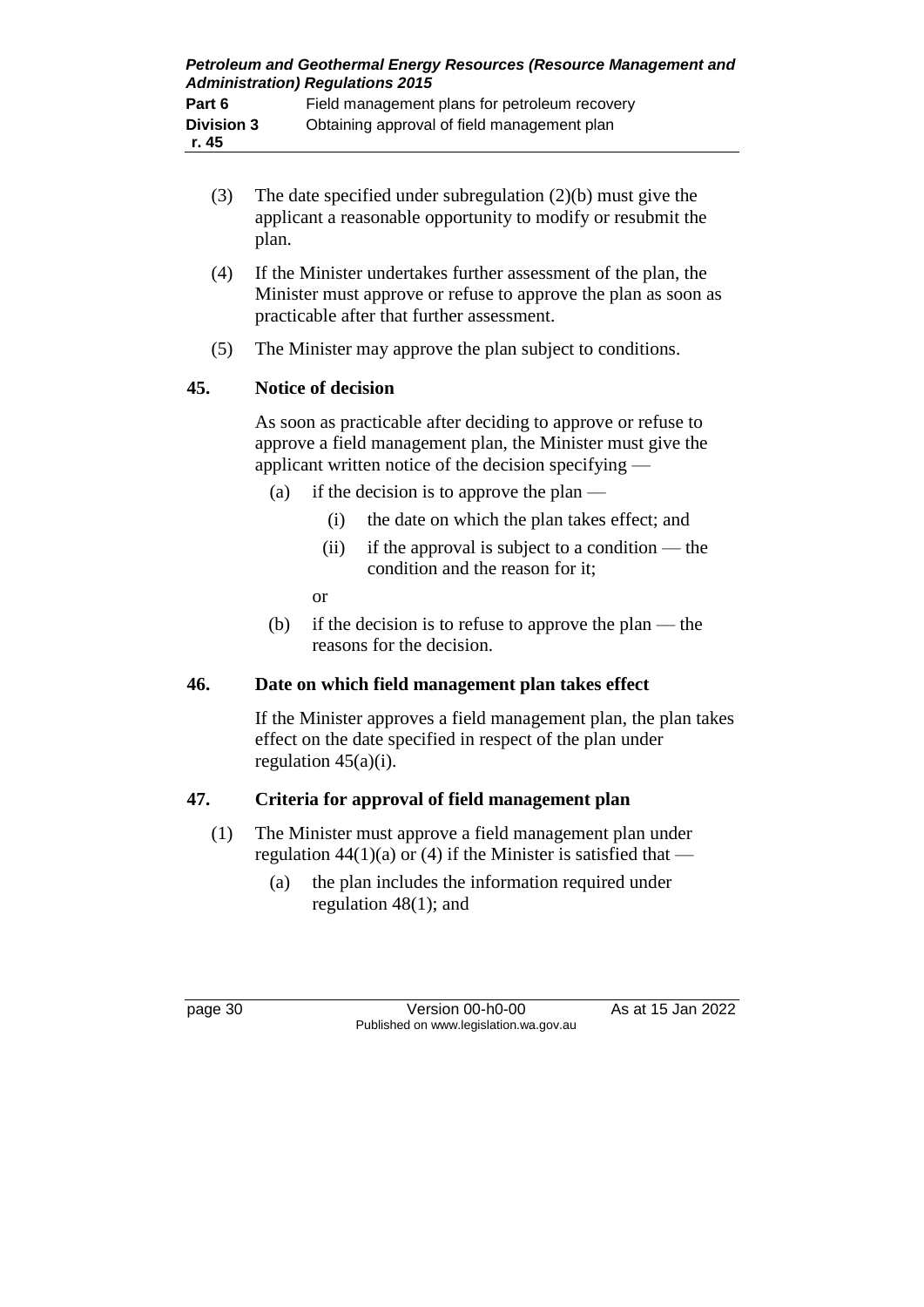- (b) the plan demonstrates that the applicant will manage the field —
	- (i) in accordance with sound engineering principles, codes, standards and specifications; and
	- (ii) in a manner that is consistent with good oil-field practice and compatible with optimum long-term recovery of the petroleum.
- (2) The Minister must not approve a field management plan if the Minister is not satisfied that the plan meets the requirements of subregulation (1).

#### **48. Content of field management plan**

- (1) A field management plan must include the information listed in Schedule 3.
- (2) A field management plan may include any other information that the applicant believes is relevant.

## **Division 4 — Revision of approved field management plan**

#### **49. Application for approval of revision of field management plan**

- (1) A petroleum licensee may apply to the Minister for approval of a revision of an approved field management plan.
- (2) The application must be accompanied by the proposed revision.

#### **50. Application for approval of revision required before major change**

 $(1)$  In this regulation —

*major change*, in relation to the recovery of petroleum from a field, means any of the following —

(a) the petroleum licensee changes the development strategy or management strategy of the field or a petroleum pool in the field;

As at 15 Jan 2022 Version 00-h0-00 page 31 Published on www.legislation.wa.gov.au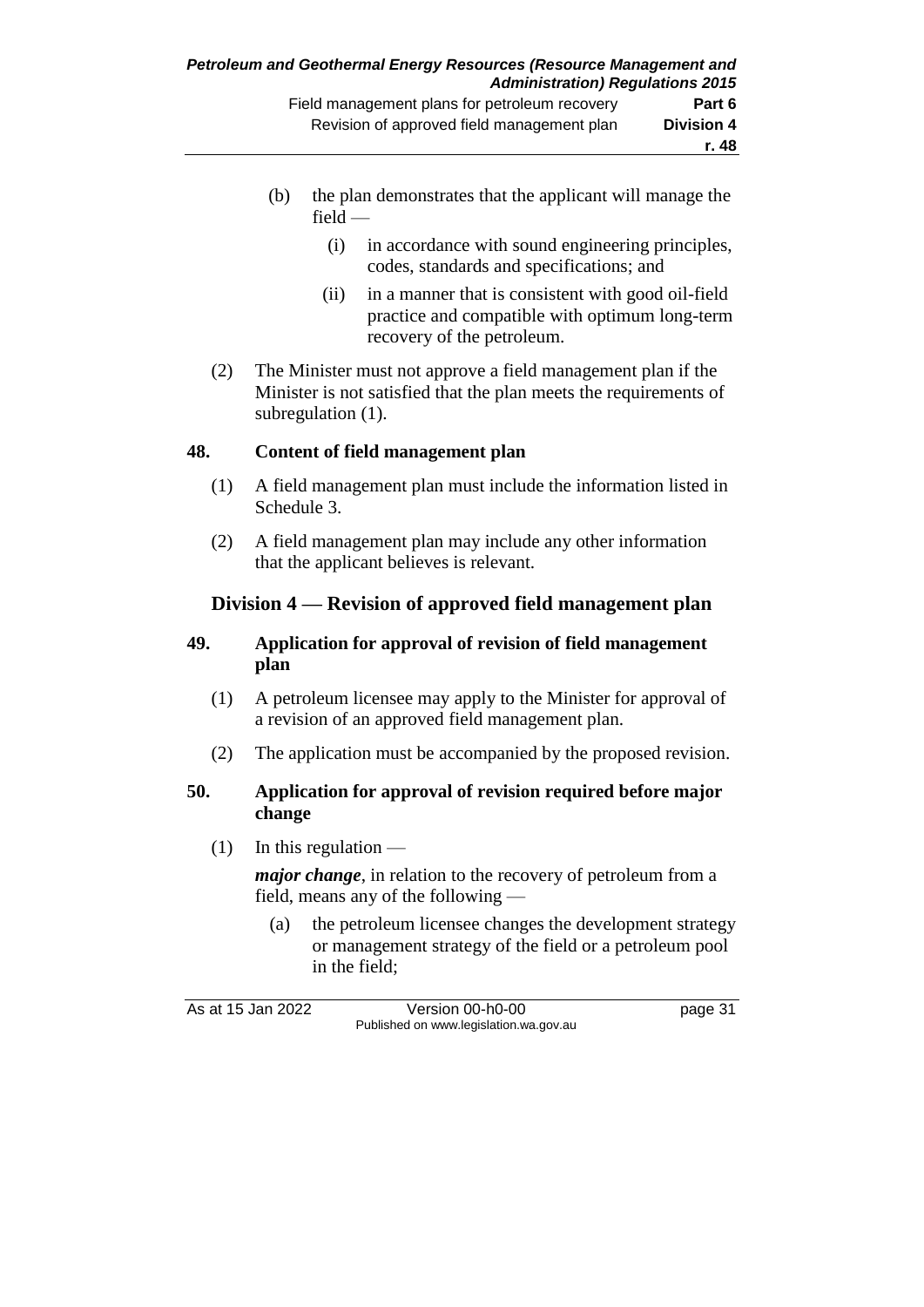|     | (b) | the petroleum licensee changes the plan for the<br>development of additional petroleum pools in the field;                                                                                                                                                                      |
|-----|-----|---------------------------------------------------------------------------------------------------------------------------------------------------------------------------------------------------------------------------------------------------------------------------------|
|     | (c) | the petroleum licensee ceases production, permanently<br>or for the long term, before the date proposed in the<br>approved field management plan for the field;                                                                                                                 |
|     | (d) | the petroleum licensee introduces new methods for the<br>recovery of petroleum from the field, such as enhanced<br>recovery and injection of fluids.                                                                                                                            |
| (2) |     | A petroleum licensee must make an application under<br>regulation $49(1)$ in respect of an approved field management<br>plan at least 90 days before the licensee makes a major change<br>in relation to the recovery of petroleum from the field to which<br>the plan applies. |
|     |     | Penalty: a fine of \$10 000.                                                                                                                                                                                                                                                    |
| 51. |     | Decision on application for approval of revision                                                                                                                                                                                                                                |
| (1) |     | As soon as practicable after an application is made under<br>regulation 49(1) in respect of a revision, the Minister must $-$                                                                                                                                                   |
|     | (a) | approve the revision if the approved field management<br>plan as revised would meet the requirements of<br>regulation $47(1)$ ; or                                                                                                                                              |
|     | (b) | refuse to approve the revision; or                                                                                                                                                                                                                                              |
|     | (c) | give the petroleum licensee a written notice stating that<br>the Minister is unable to make a decision without further<br>assessment of the revision.                                                                                                                           |

- (2) A notice given under subregulation  $(1)(c)$  must specify
	- (a) any further information the Minister requires to be included in the revision; and
	- (b) the date after which the Minister will commence further assessment of the revision.

page 32 Version 00-h0-00 As at 15 Jan 2022 Published on www.legislation.wa.gov.au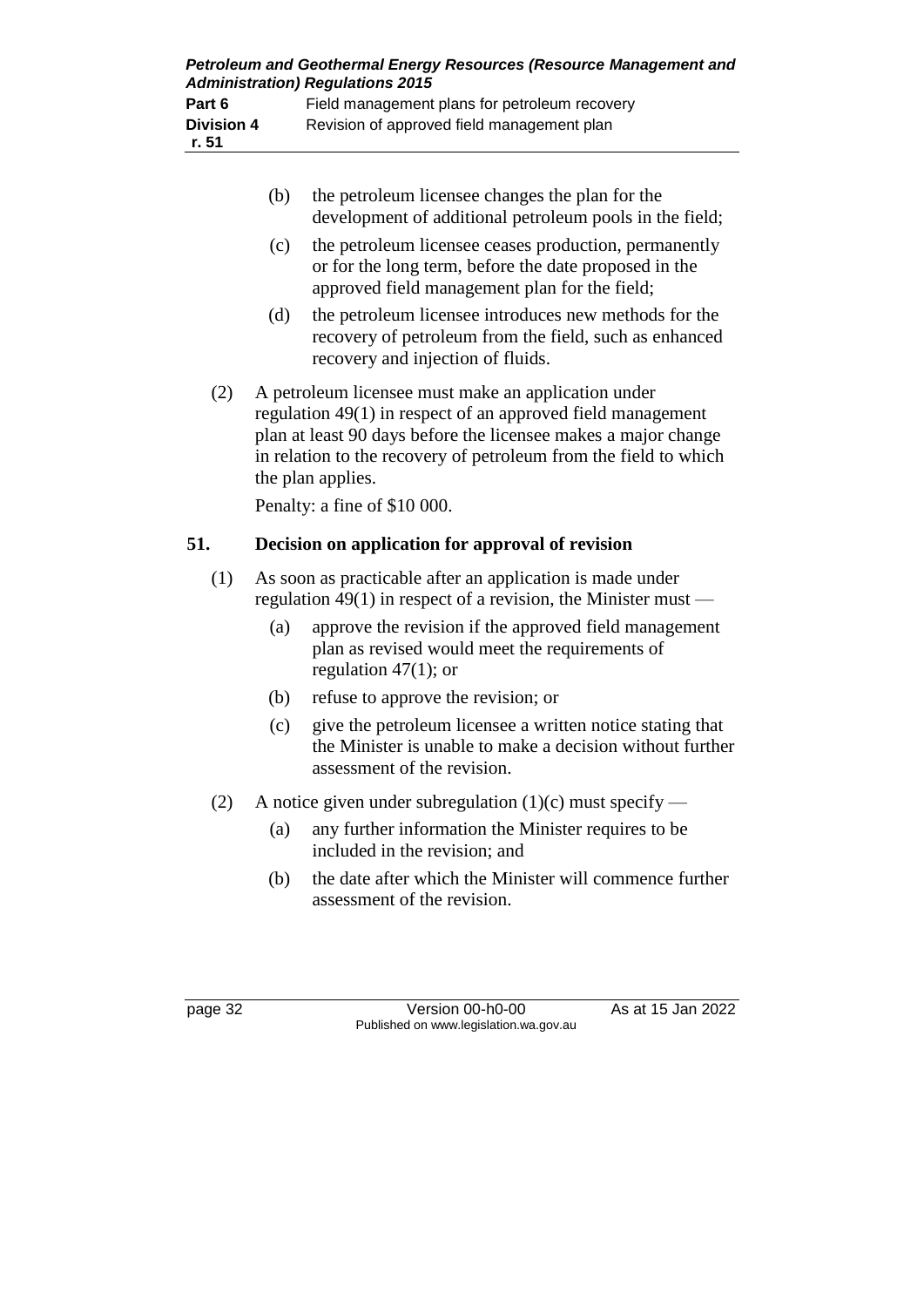- (3) The date specified under subregulation (2)(b) must give the petroleum licensee a reasonable opportunity to modify or resubmit the revision.
- (4) If the Minister undertakes further assessment of the revision, the Minister must approve or refuse to approve the revision as soon as practicable after that further assessment.
- (5) The Minister may approve the revision subject to conditions.

## **52. Notice of decision**

As soon as practicable after deciding to approve or refuse to approve a revision, the Minister must give the petroleum licensee written notice of the decision specifying —

- (a) if the decision is to approve the revision
	- (i) the date on which the revision takes effect; and
	- (ii) if the approval is subject to a condition the condition and the reason for it;

or

(b) if the decision is to refuse to approve the revision — the reasons for the decision.

#### **53. Date on which revision takes effect**

If the Minister approves a revision of an approved field management plan, then, on the date specified in respect of the revision under regulation  $52(a)(i)$ , the plan as revised replaces the existing approved field management plan as the plan in force for the field.

## **54. Revision required by Minister**

- (1) The Minister may give a petroleum licensee a written notice
	- (a) requiring the licensee to submit to the Minister a revision of an approved field management plan as set out in the notice; and

As at 15 Jan 2022 Version 00-h0-00 page 33 Published on www.legislation.wa.gov.au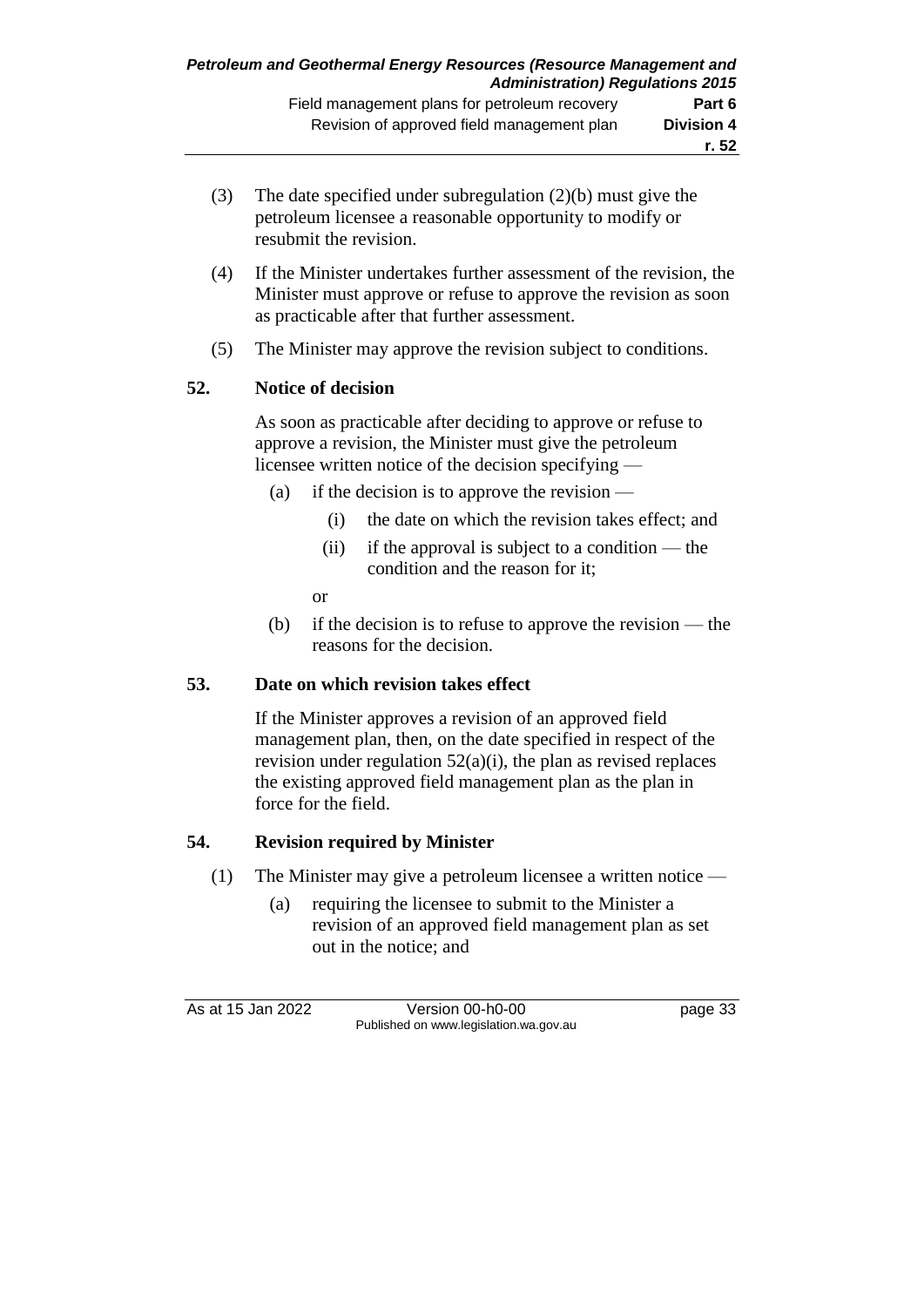| Petroleum and Geothermal Energy Resources (Resource Management and<br><b>Administration) Regulations 2015</b> |                                               |  |
|---------------------------------------------------------------------------------------------------------------|-----------------------------------------------|--|
| Part 6                                                                                                        | Field management plans for petroleum recovery |  |
| <b>Division 4</b><br>r. 55                                                                                    | Revision of approved field management plan    |  |

(b) setting out the technical grounds for requiring the revision; and (c) identifying the proposed date of effect of the revision; and (d) identifying the proposed date by which the licensee must submit the revision to the Minister; and (e) advising the licensee of the effect of regulation 55. (2) A revision submitted by the petroleum licensee in accordance with the notice (or the notice as varied under regulation 56) is to be taken to be an application under regulation 49(1) and regulations 51, 52 and 53 apply accordingly.

#### **55. Objection to requirement to revise approved field management plan**

- (1) If the Minister gives a petroleum licensee a notice under regulation 54, the licensee may make an objection, in writing, to the Minister —
	- (a) stating one or more of the following
		- (i) that the revision should not occur;
		- (ii) that the revision should be in terms different from the proposed terms;
		- (iii) that the revision should take effect on a date later than the proposed date;
		- (iv) that the date by which the licensee must submit the revision should be later than the proposed date;
		- and
	- (b) giving reasons for the objection.
- (2) The petroleum licensee must make the objection within
	- (a) 21 days after receiving the notice; or
	- (b) if the Minister, in writing, allows a longer period that period.

page 34 Version 00-h0-00 As at 15 Jan 2022 Published on www.legislation.wa.gov.au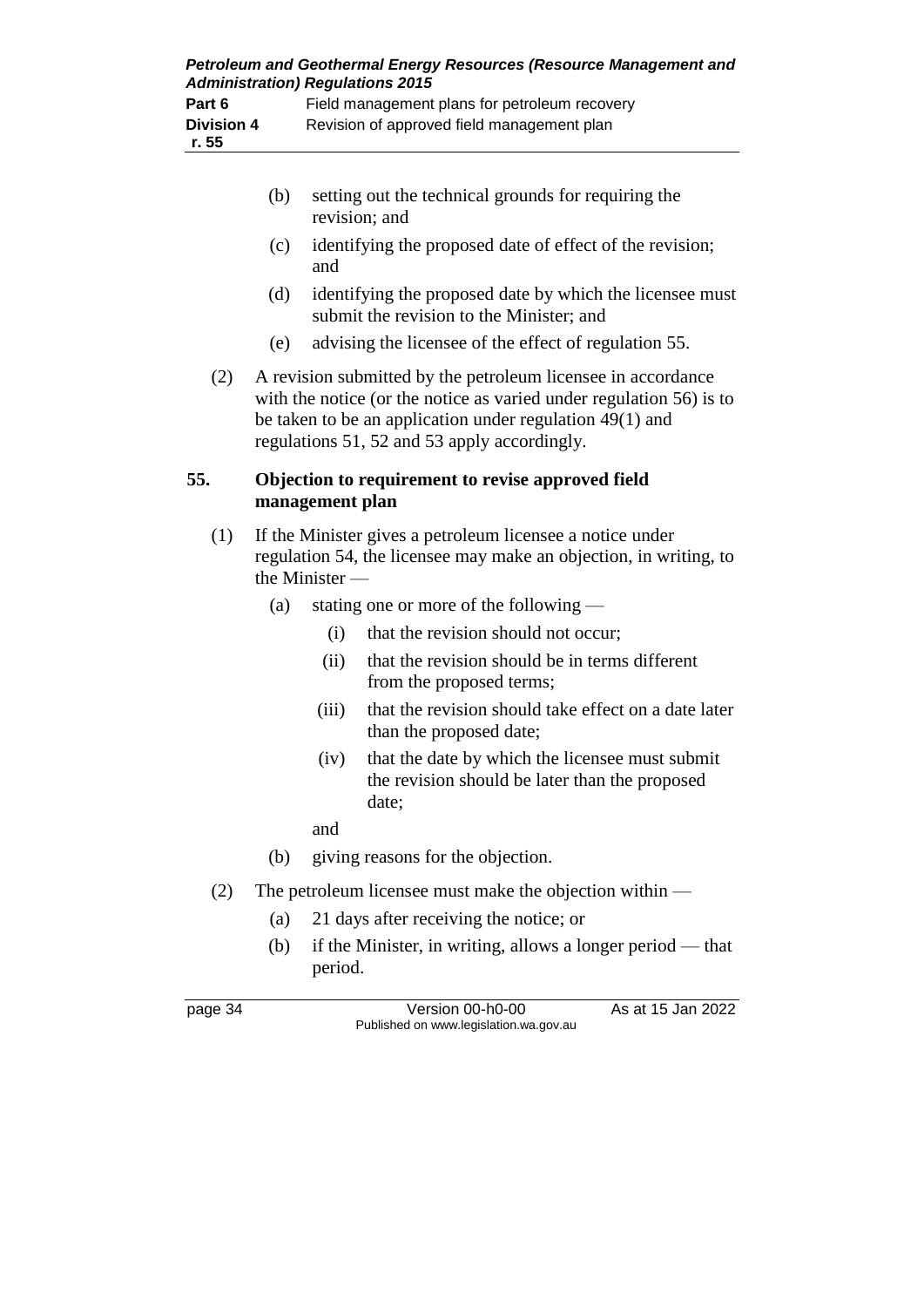## **56. Decision on objection**

- (1) As soon as practicable after a petroleum licensee makes an objection under regulation 55, the Minister must decide whether to accept or reject the objection.
- (2) As soon as practicable after making the decision, the Minister must give the petroleum licensee written notice of the decision specifying —
	- (a) if the decision is to accept the objection
		- (i) whether the original notice given under regulation 54 is varied or withdrawn; and
		- (ii) if the original notice is varied the requirements of that notice as varied;

or

(b) if the decision is to reject the objection — the reasons for the decision.

## **57. Requirement to comply with notice**

- (1) This regulation applies if a petroleum licensee is given a notice under regulation 54.
- (2) The petroleum licensee must comply with the requirements of the notice unless the notice is varied or withdrawn under regulation 56.

Penalty: a fine of \$10 000.

(3) If the notice is varied under regulation 56, the petroleum licensee must comply with the requirements of the notice as varied.

Penalty: a fine of \$10 000.

As at 15 Jan 2022 Version 00-h0-00 page 35 Published on www.legislation.wa.gov.au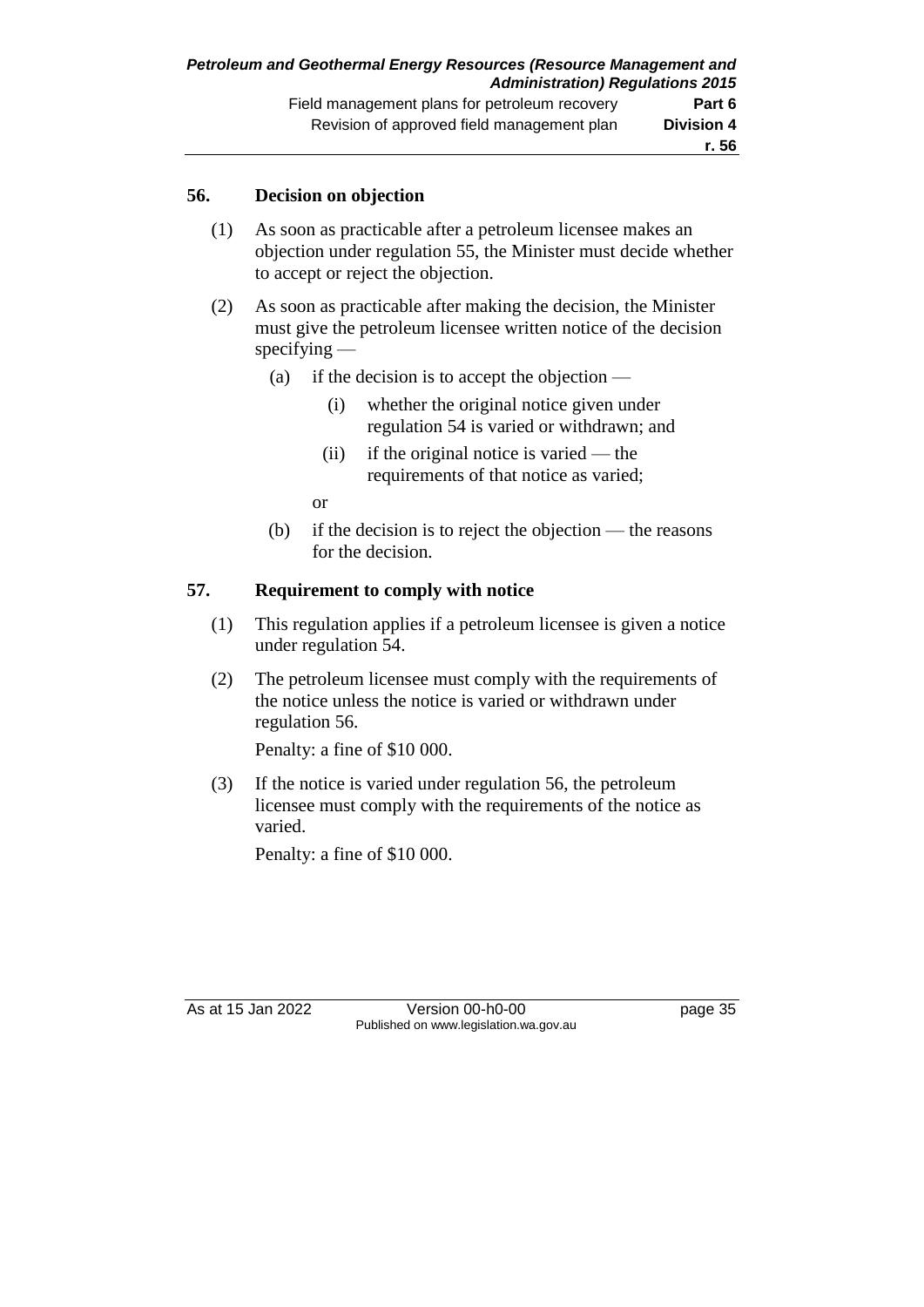*Petroleum and Geothermal Energy Resources (Resource Management and Administration) Regulations 2015*

| Part 6            | Field management plans for petroleum recovery                  |  |  |
|-------------------|----------------------------------------------------------------|--|--|
| <b>Division 5</b> | Recovery of petroleum before field management plan<br>approved |  |  |
| r. 58             |                                                                |  |  |

## **Division 5 — Recovery of petroleum before field management plan approved**

#### **58. Application for approval to undertake recovery of petroleum without approved field management plan**

- (1) A petroleum licensee may apply, in writing, to the Minister for permission to undertake the recovery of petroleum from a petroleum pool in the licence area for a period of up to 3 months without having an approved field management plan in force for a field that includes the petroleum pool.
- (2) The application must include
	- (a) the reason why it is necessary for the petroleum licensee to undertake the recovery without having an approved field management plan; and
	- (b) the period in respect of which the permission is sought; and
	- (c) details of any proposed extended production test; and
	- (d) details of any proposed disposal or flaring of produced petroleum; and
	- (e) details of any proposed disposal of produced formation material.

## **59. Decision on application**

- (1) As soon as practicable after an application is made under regulation 58(1), the Minister must —
	- (a) approve the application; or
	- (b) refuse to approve the application; or
	- (c) give the petroleum licensee a written notice stating that the Minister is unable to make a decision without further information.
- (2) A notice given under subregulation (1)(c) must specify the further information that the Minister requires.

page 36 Version 00-h0-00 As at 15 Jan 2022 Published on www.legislation.wa.gov.au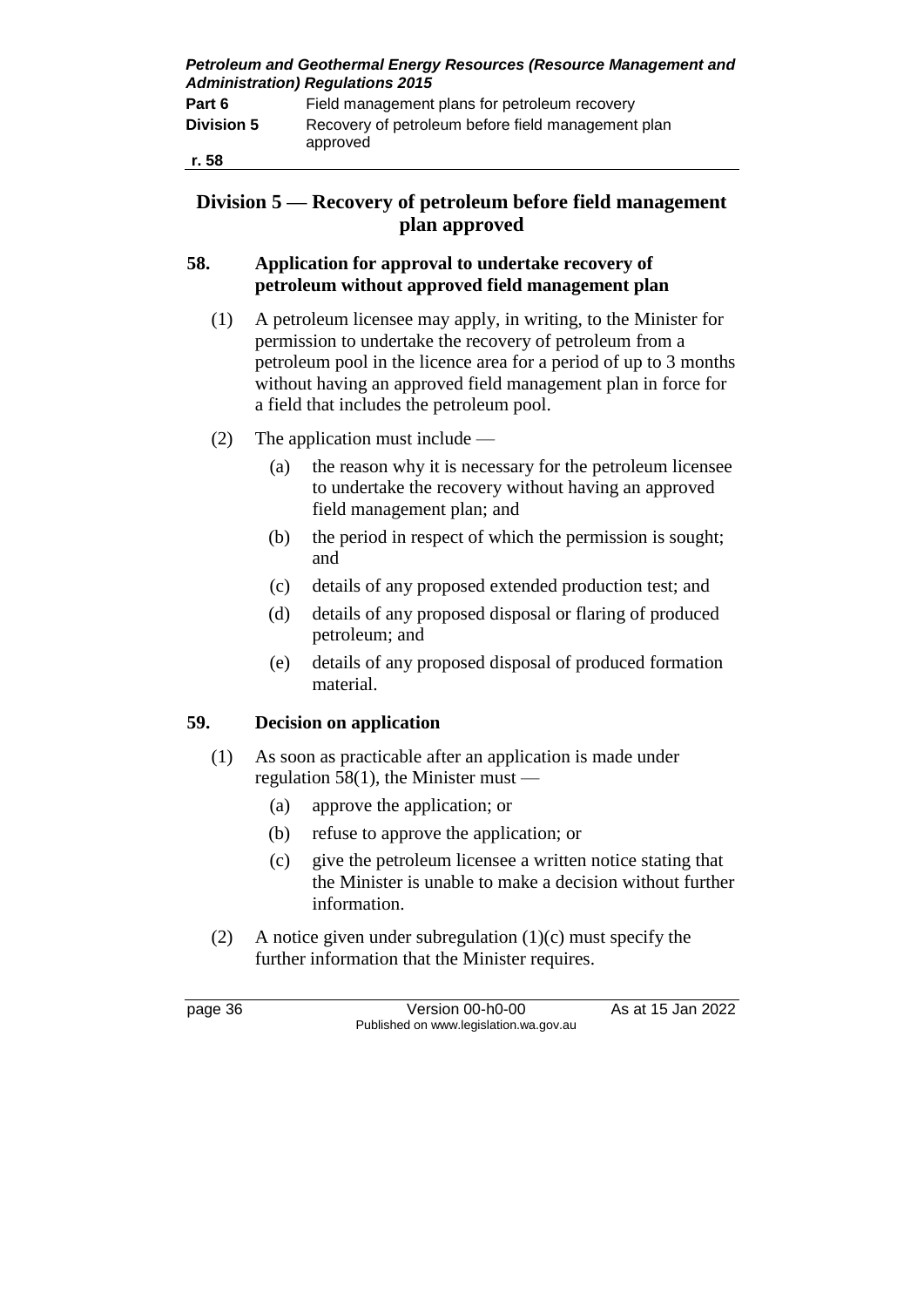- (3) As soon as practicable after receiving the information, the Minister must approve or refuse the application.
- (4) The Minister may approve the application subject to conditions.

#### **60. Notice of decision on application**

As soon as practicable after deciding to approve or refuse to approve an application made under regulation 58(1), the Minister must give the petroleum licensee written notice of the decision specifying —

- (a) if the decision is to approve the application
	- (i) the period for which the petroleum licensee may undertake the recovery of petroleum; and
	- (ii) if the approval is subject to a condition the condition and the reason for it;
	- or
- (b) if the decision is to refuse to approve the application the reasons for the decision.

#### **61. Permitted period**

- (1) The period specified under regulation 60(a)(i) (the *permitted period*) must not exceed 3 months after the date of the Minister's approval under regulation 59(1).
- (2) However, the Minister may, on written application by the petroleum licensee, extend the permitted period by not more than 3 months.
- (3) The Minister may, under subregulation (2), extend the permitted period more than once.

As at 15 Jan 2022 Version 00-h0-00 page 37 Published on www.legislation.wa.gov.au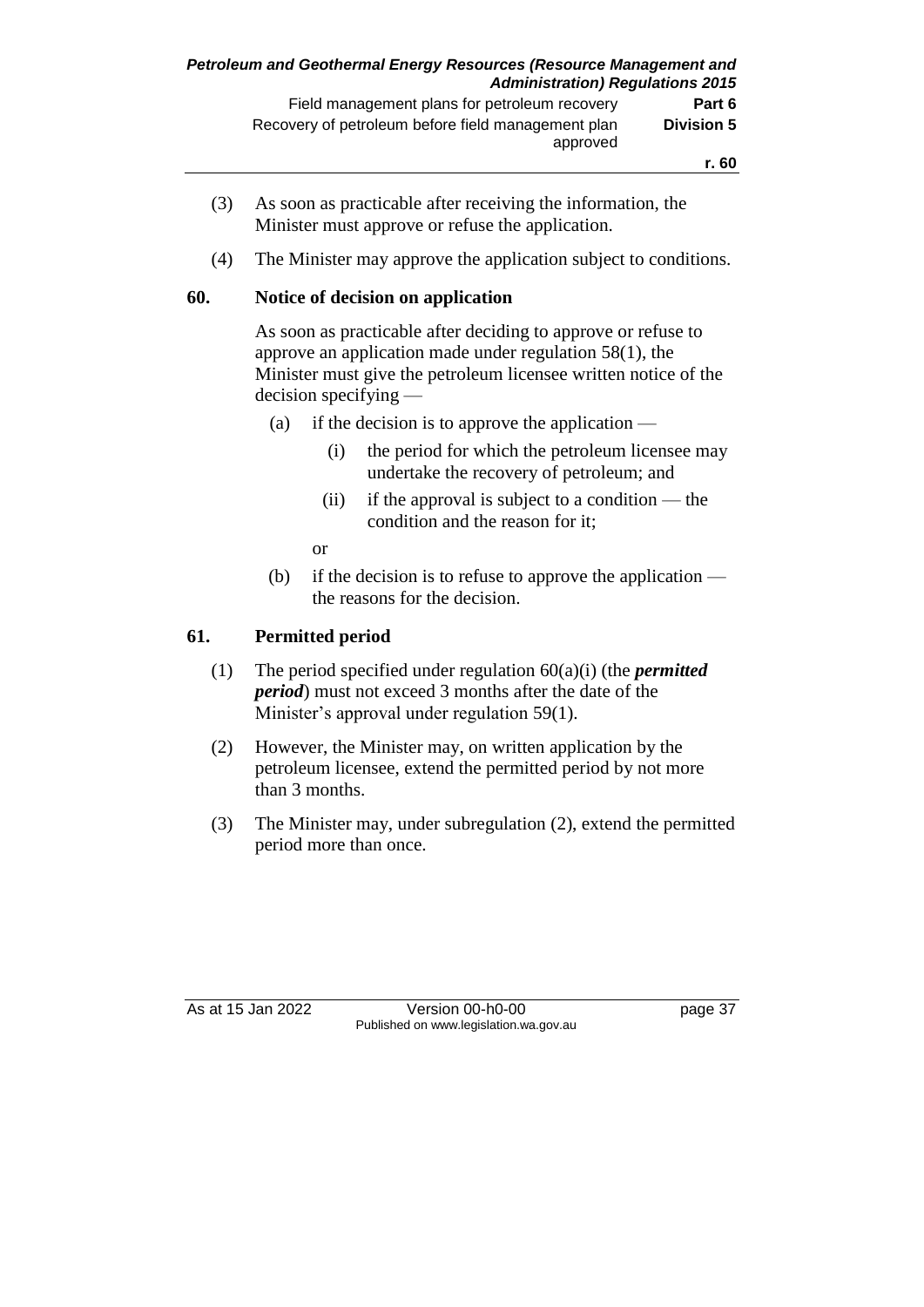*Petroleum and Geothermal Energy Resources (Resource Management and Administration) Regulations 2015*

| Part 7 | Other matters relating to petroleum or geothermal energy |
|--------|----------------------------------------------------------|
|        | recovery                                                 |

**r. 62**

## **Part 7 — Other matters relating to petroleum or geothermal energy recovery**

## **62. Requirement to notify Minister of significant event**

 $(1)$  In this regulation —

*significant event* means any of the following —

- (a) a change in the understanding of the characteristics of the geology or underground formation that may have a significant impact on the optimum long-term recovery of petroleum or geothermal energy;
- (b) a new or increased risk to the recovery of petroleum or geothermal energy within the licence area;
- (c) a new or increased risk to the recovery of petroleum or geothermal energy outside the licence area caused by the development of petroleum pools or geothermal resources areas in the licence area;
- (d) a new or increased risk of activities in the licence area causing effects outside the licence area (for example, aquifer depletion caused by petroleum extraction);
- (e) a change to the proposed option for the development of petroleum pools or geothermal resources areas in the licence area, including any tie-in opportunity with nearby licence areas.
- (2) This regulation applies if a licensee becomes aware that a significant event has occurred in, or in relation to, the licence area.
- (3) The licensee must give the Minister oral notice of the significant event as soon as practicable, but in any case within 2 hours, after becoming aware of it.

Penalty: a fine of \$10 000.

(4) The licensee must give the Minister written notice of the significant event, in accordance with subregulation (5), as soon

page 38 Version 00-h0-00 As at 15 Jan 2022 Published on www.legislation.wa.gov.au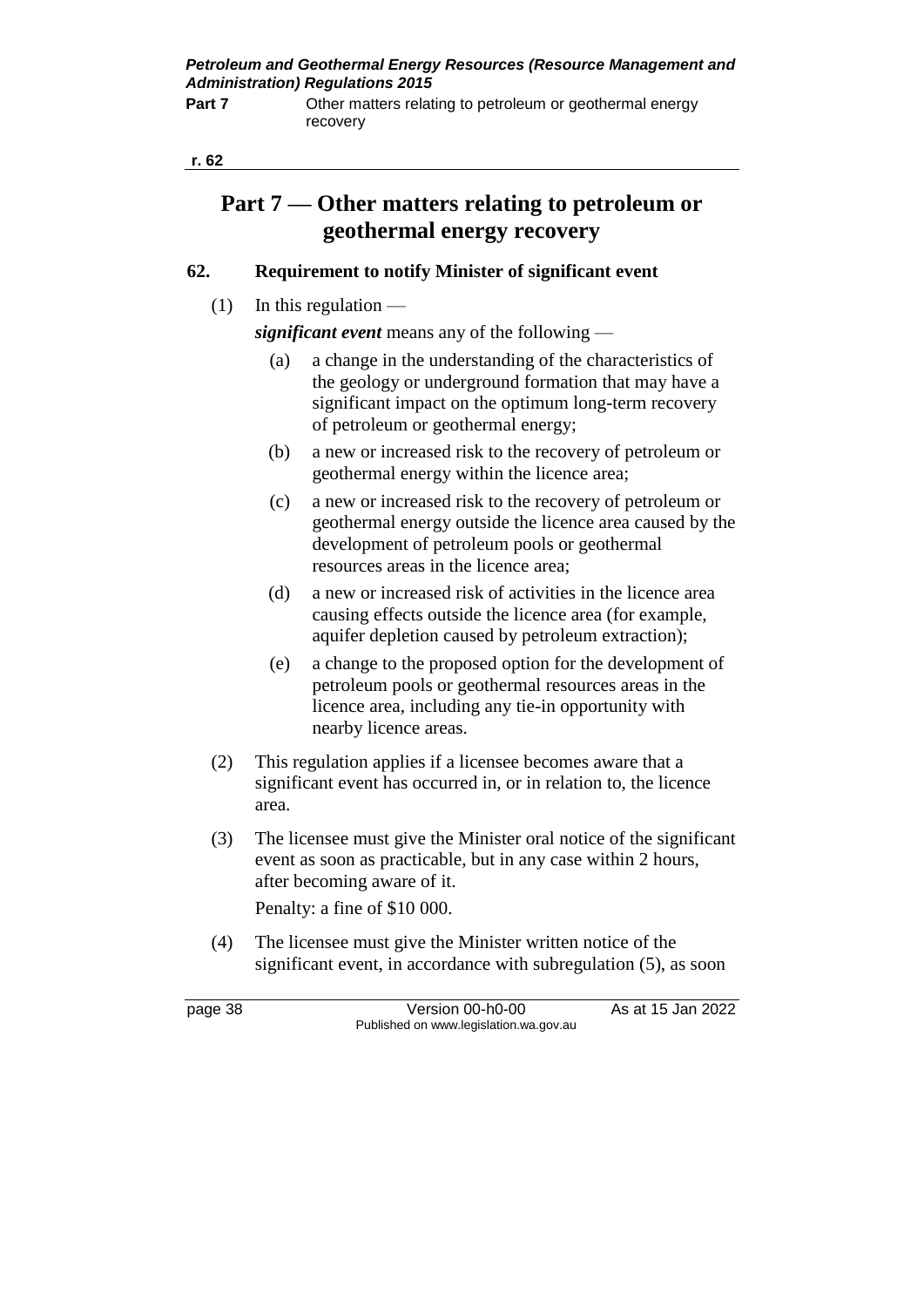Other matters relating to petroleum or geothermal energy recovery

**r. 63**

as practicable, but in any case within 3 days, after becoming aware of it.

Penalty: a fine of \$10 000.

- (5) The notice under subregulation (4) must include
	- (a) all the material facts and circumstances about the significant event that the licensee is aware of or is able, by reasonable search and inquiry, to find out, including —
		- (i) when the event occurred or was first detected; and
		- (ii) the implications of the event for  $-$ 
			- (I) the petroleum pool and the optimum long-term recovery of petroleum; or
			- (II) the geothermal resources area and the optimum long-term recovery of geothermal energy,

as the case requires;

and

- (b) the action the licensee proposes to take in response to the significant event.
- (6) The notice under subregulation (4) may include any other information the licensee considers relevant.

#### **63. Content of geothermal energy recovery development plan**

For the purposes of section 62A(1) of the Act, the information listed in Schedule 4 must be set out in a geothermal energy recovery plan.

As at 15 Jan 2022 Version 00-h0-00 page 39 Published on www.legislation.wa.gov.au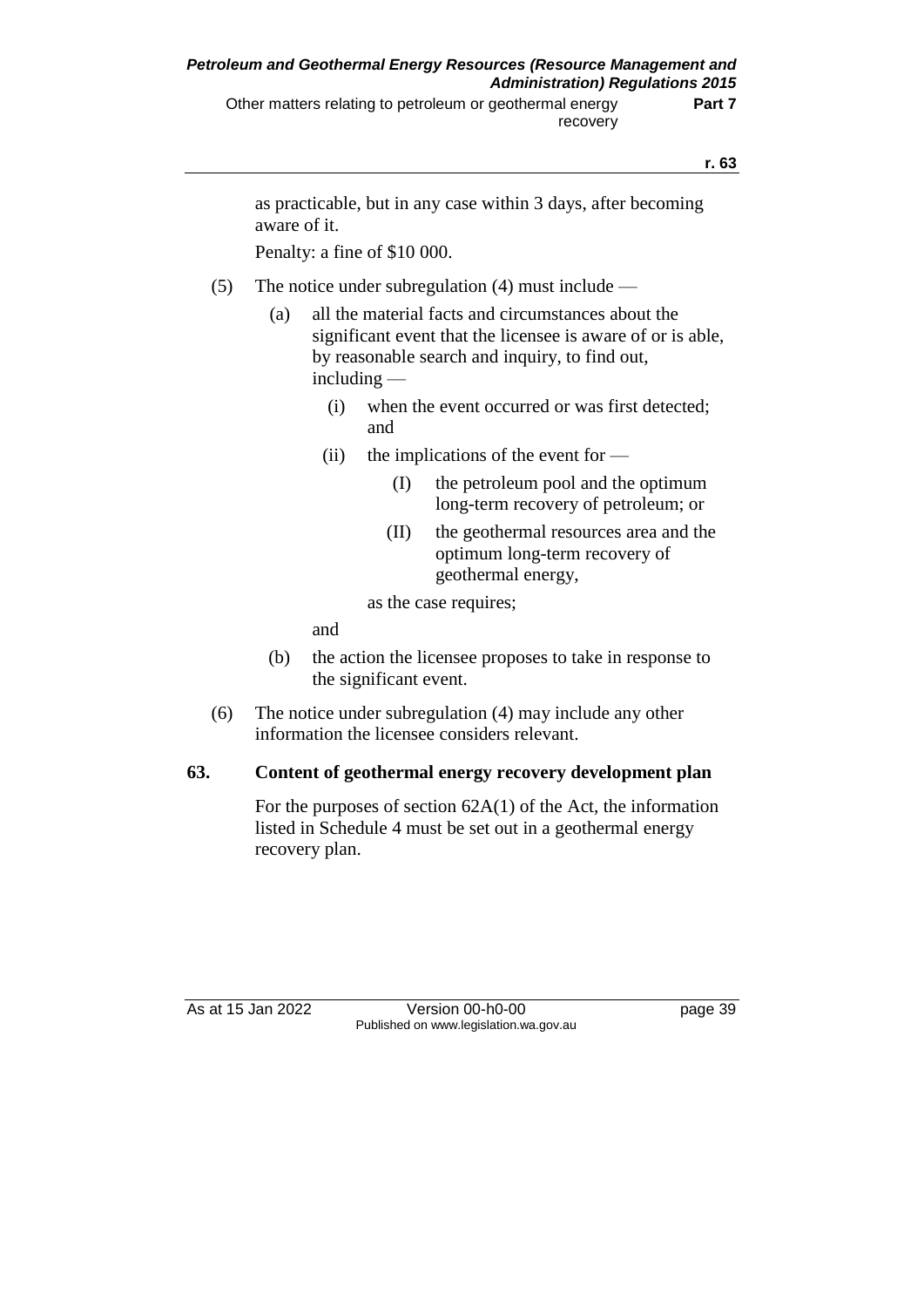| Petroleum and Geothermal Energy Resources (Resource Management and |                                         |  |  |  |
|--------------------------------------------------------------------|-----------------------------------------|--|--|--|
|                                                                    | <b>Administration) Regulations 2015</b> |  |  |  |
| Part 8                                                             | Data management                         |  |  |  |
| <b>Division 1</b>                                                  | Preliminary                             |  |  |  |
| r. 64                                                              |                                         |  |  |  |

# **Part 8 — Data management**

## **Division 1 — Preliminary**

#### **64. Term used: operation**

In this Part —

*operation* means an operation carried out under the authority of an instrument.

## **Division 2 — Requirements for keeping information**

#### **65. Requirement to securely retain information**

An instrument holder commits an offence if the instrument holder —

- (a) keeps accounts, records or other documents in connection with an operation; and
- (b) does not securely retain the accounts, records or other documents.

Penalty: a fine of \$4 000.

#### **66. Requirement to retain information so that retrieval is reasonably practicable**

An instrument holder commits an offence if the instrument holder —

- (a) keeps accounts, records or other documents in connection with an operation; and
- (b) does not retain the accounts, records or other documents so that retrieval of the accounts, records or other documents is reasonably practicable.

Penalty: a fine of \$4 000.

page 40 Version 00-h0-00 As at 15 Jan 2022 Published on www.legislation.wa.gov.au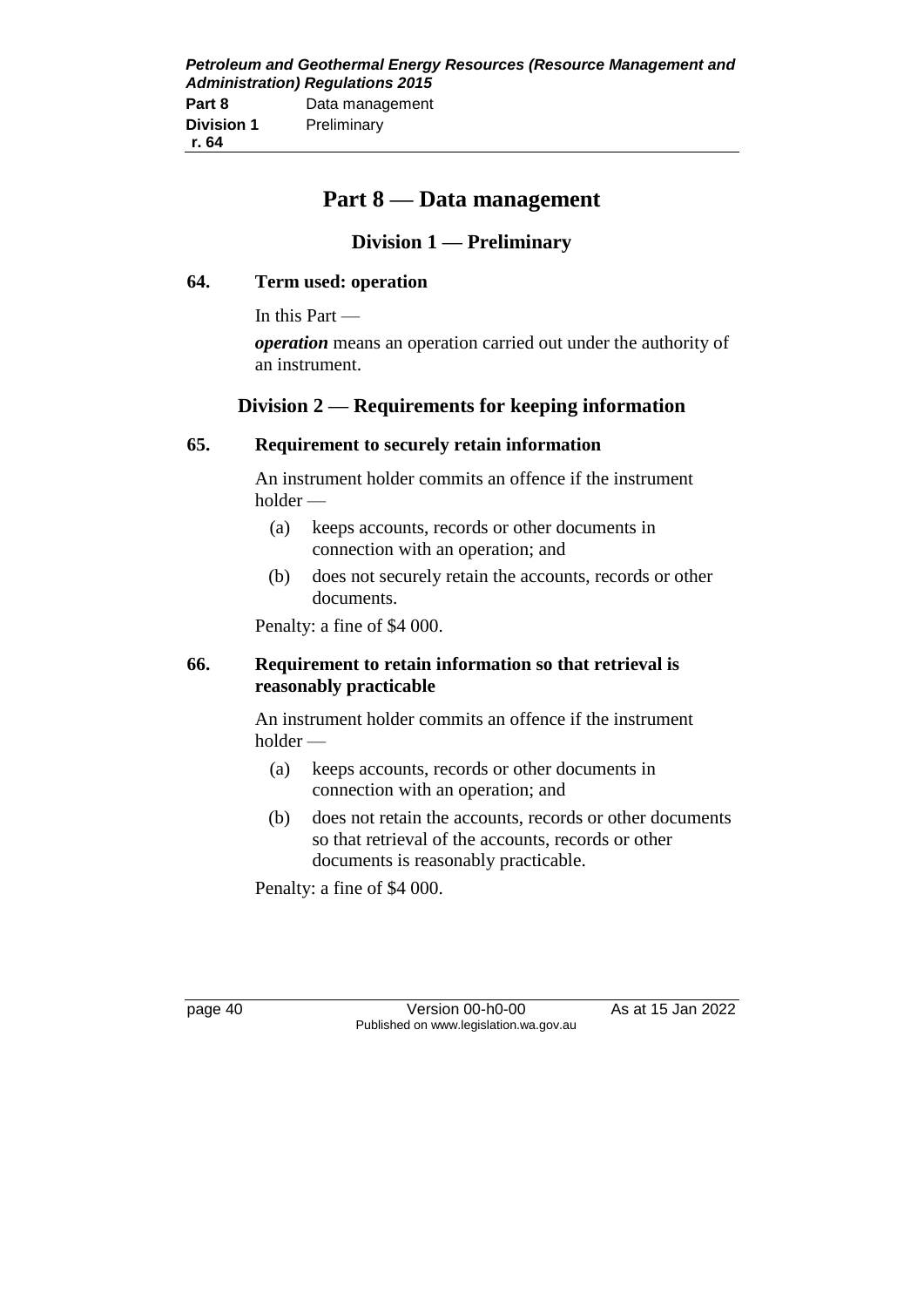## **Division 3 — Requirements for collection and retention of cores, cuttings and samples**

#### **67. Requirement to securely retain core, cutting or sample**

An instrument holder commits an offence if the instrument holder —

- (a) collects a core, cutting or sample in connection with an operation; and
- (b) does not securely retain the core, cutting or sample.

Penalty: a fine of \$4 000.

#### **68. Requirement to retain core, cutting or sample in Australia**

An instrument holder commits an offence if —

- (a) the instrument holder collects a core, cutting or sample in connection with an operation; and
- (b) the instrument holder does not retain the core, cutting or sample in Australia; and
- (c) the Minister has not authorised the instrument holder to retain the core, cutting or sample outside Australia.

Penalty: a fine of \$4 000.

#### **69. Requirement to return core, cutting or sample to Australia**

An instrument holder commits an offence if —

- (a) the Minister has authorised the instrument holder to retain a core, cutting or sample outside Australia; and
- (b) the instrument holder does not ensure that the core, cutting or sample is returned to Australia within —
	- (i) 12 months after the authorisation being given; or
	- (ii) a longer period authorised by the Minister.

Penalty: a fine of \$4 000.

As at 15 Jan 2022 Version 00-h0-00 page 41 Published on www.legislation.wa.gov.au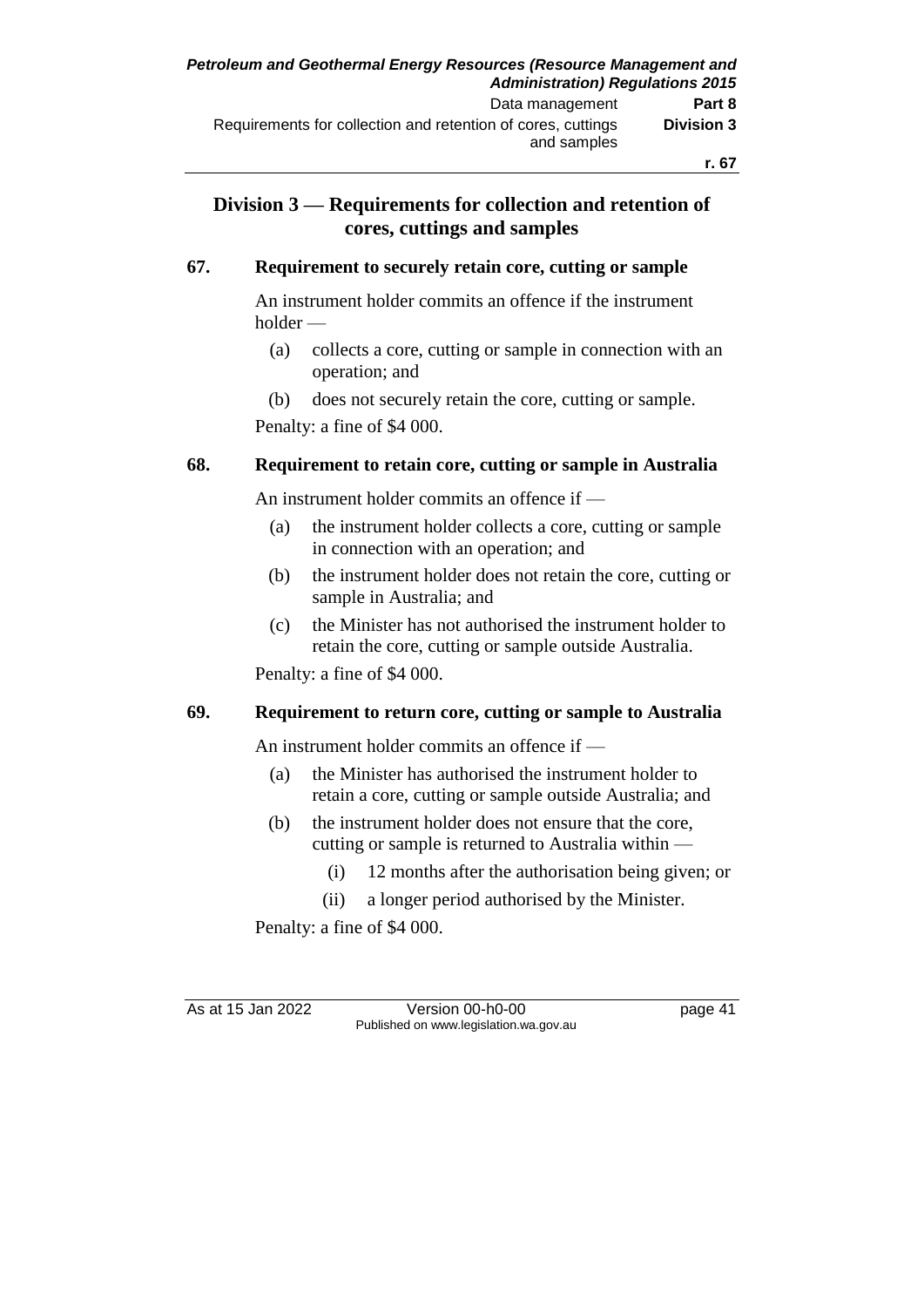*Petroleum and Geothermal Energy Resources (Resource Management and Administration) Regulations 2015*

| Part 8            | Data management                                                             |
|-------------------|-----------------------------------------------------------------------------|
| <b>Division 3</b> | Requirements for collection and retention of cores, cuttings<br>and samples |
| r. 70             |                                                                             |

#### **70. Requirement to provide report about overseas analysis of core, cutting or sample**

- (1) An instrument holder commits an offence if
	- (a) the Minister has authorised the instrument holder to retain a core, cutting or sample outside Australia for the purposes of analysis; and
	- (b) the instrument holder does not give the Minister a report about the progress of the analysis within 12 months after the authorisation being given.

Penalty: a fine of \$10 000.

- (2) An instrument holder commits an offence if
	- (a) the Minister has authorised the instrument holder to retain a core, cutting or sample outside Australia for the purposes of analysis; and
	- (b) the Minister requires the instrument holder to give the Minister a report about the progress of the analysis within a period, after the end of the period referred to in subregulation (1)(b), specified by the Minister; and
	- (c) the instrument holder does not comply with the requirement.

Penalty: a fine of \$10 000.

#### **71. Requirement to retain core, cutting or sample so that retrieval is reasonably practicable**

An instrument holder commits an offence if the instrument holder —

- (a) collects a core, cutting or sample in connection with an operation; and
- (b) does not retain the core, cutting or sample so that retrieval of the core, cutting or sample is reasonably practicable.

Penalty: a fine of \$4 000.

page 42 Version 00-h0-00 As at 15 Jan 2022 Published on www.legislation.wa.gov.au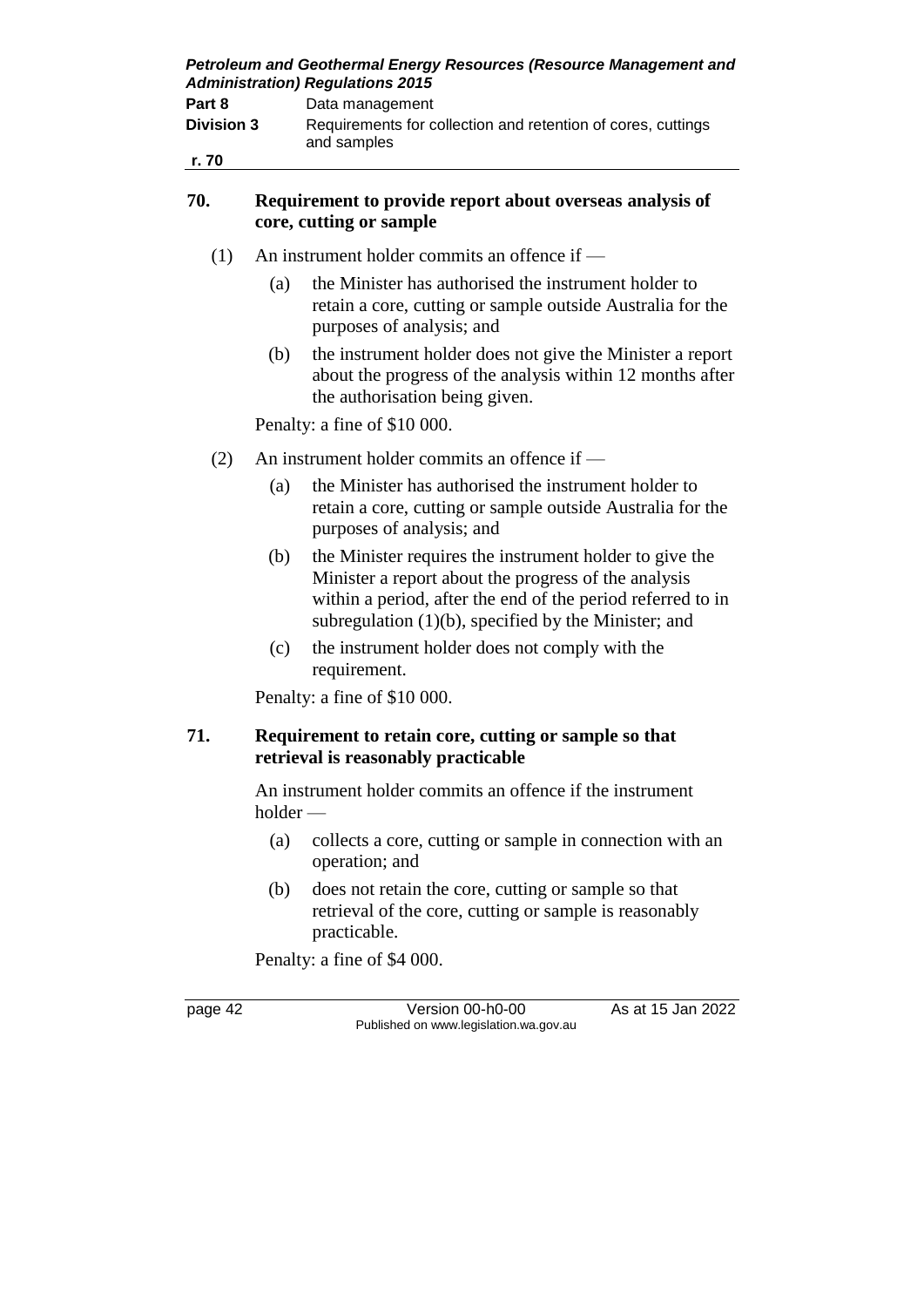## **Division 4 — Requirements for giving reports and samples**

#### **Subdivision 1 — Reports about well activities**

#### **72. Daily well activity report**

- $(1)$  In this regulation *daily well activity report* means a report that includes the information listed in Schedule 5.
- (2) An instrument holder commits an offence if the instrument holder —
	- (a) undertakes a well activity in an instrument area on a particular day (the *activity day*); and
	- (b) does not give the Minister a daily well activity report in respect of the activity day before midday on the day after the activity day.

Penalty: a fine of \$7 000.

#### **73. Final well activity report and data**

 $(1)$  In this regulation —

*final well activity data* means each type of data mentioned in an item in Schedule 6 —

- (a) presented on a medium and in a format specified in the item; or
- (b) presented on another medium or in another format that the Minister has authorised the instrument holder to use;

*final well activity report* means a report that includes the information listed in Schedule 7.

- (2) An instrument holder commits an offence if the instrument holder —
	- (a) undertakes a well activity (other than a drilling activity) in an instrument area; and

As at 15 Jan 2022 Version 00-h0-00 page 43 Published on www.legislation.wa.gov.au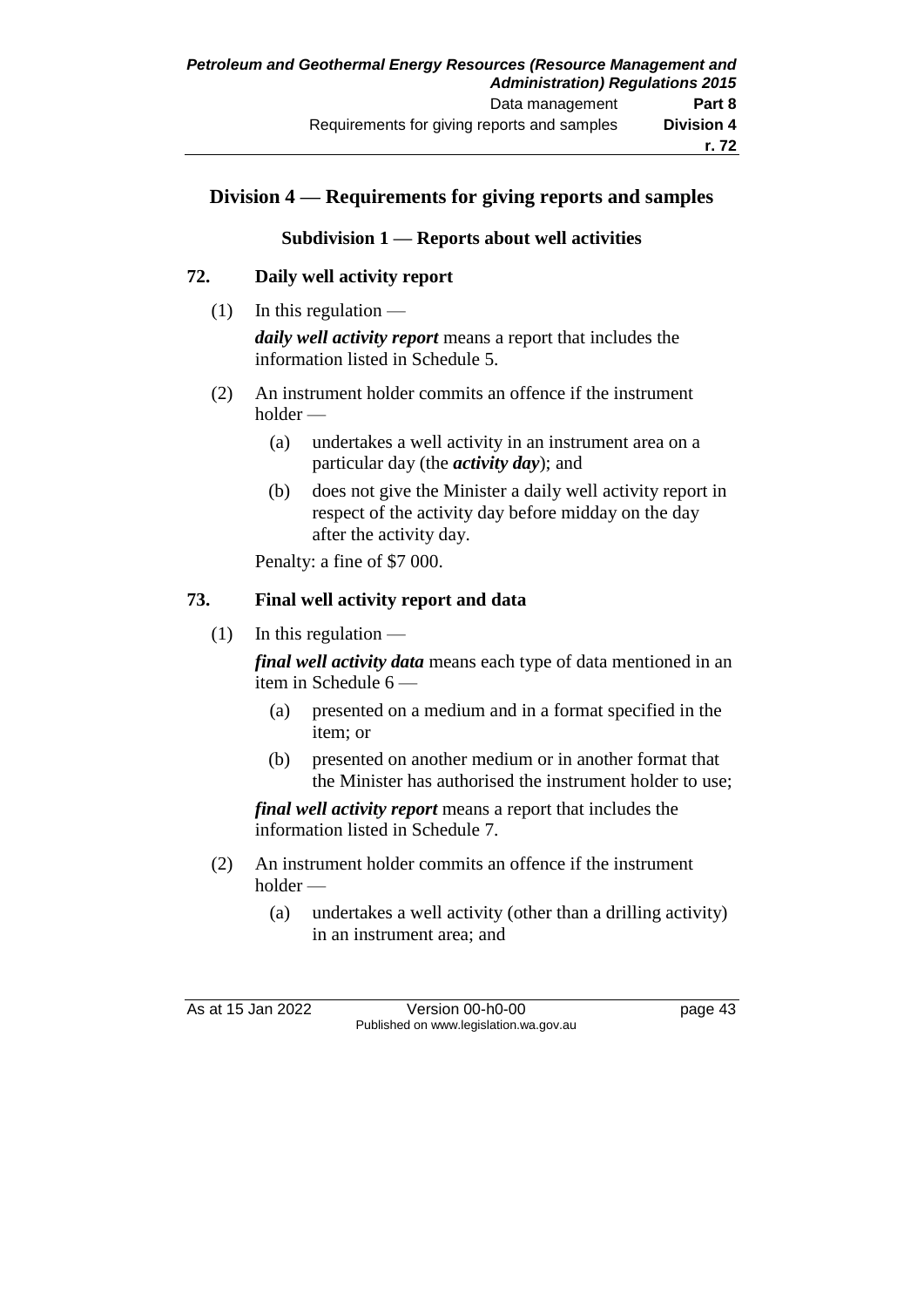- (b) does not give the Minister a final well activity report and all final well activity data within —
	- (i) 6 months after the completion date for the well activity as approved by the Minister; or
	- (ii) if the Minister authorises the instrument holder to give the report and data within another period — the other period.

Penalty: a fine of \$7 000.

#### **74. Well completion report and data**

 $(1)$  In this regulation —

*well completion data* means each type of data mentioned in an item in Schedule 8 —

- (a) presented on a medium and in a format specified in the item; or
- (b) presented on another medium or in another format that the Minister has authorised the instrument holder to use;

*well completion report* means a report that includes the information listed in Schedule 9.

- (2) An instrument holder commits an offence if the instrument holder —
	- (a) undertakes a well activity in an instrument area; and
	- (b) does not give the Minister a well completion report and all well completion data within —
		- (i) 12 months after the rig release date; or
		- (ii) if the Minister authorises the instrument holder to give the report and data within another period — the other period.

Penalty: a fine of \$7 000.

page 44 Version 00-h0-00 As at 15 Jan 2022 Published on www.legislation.wa.gov.au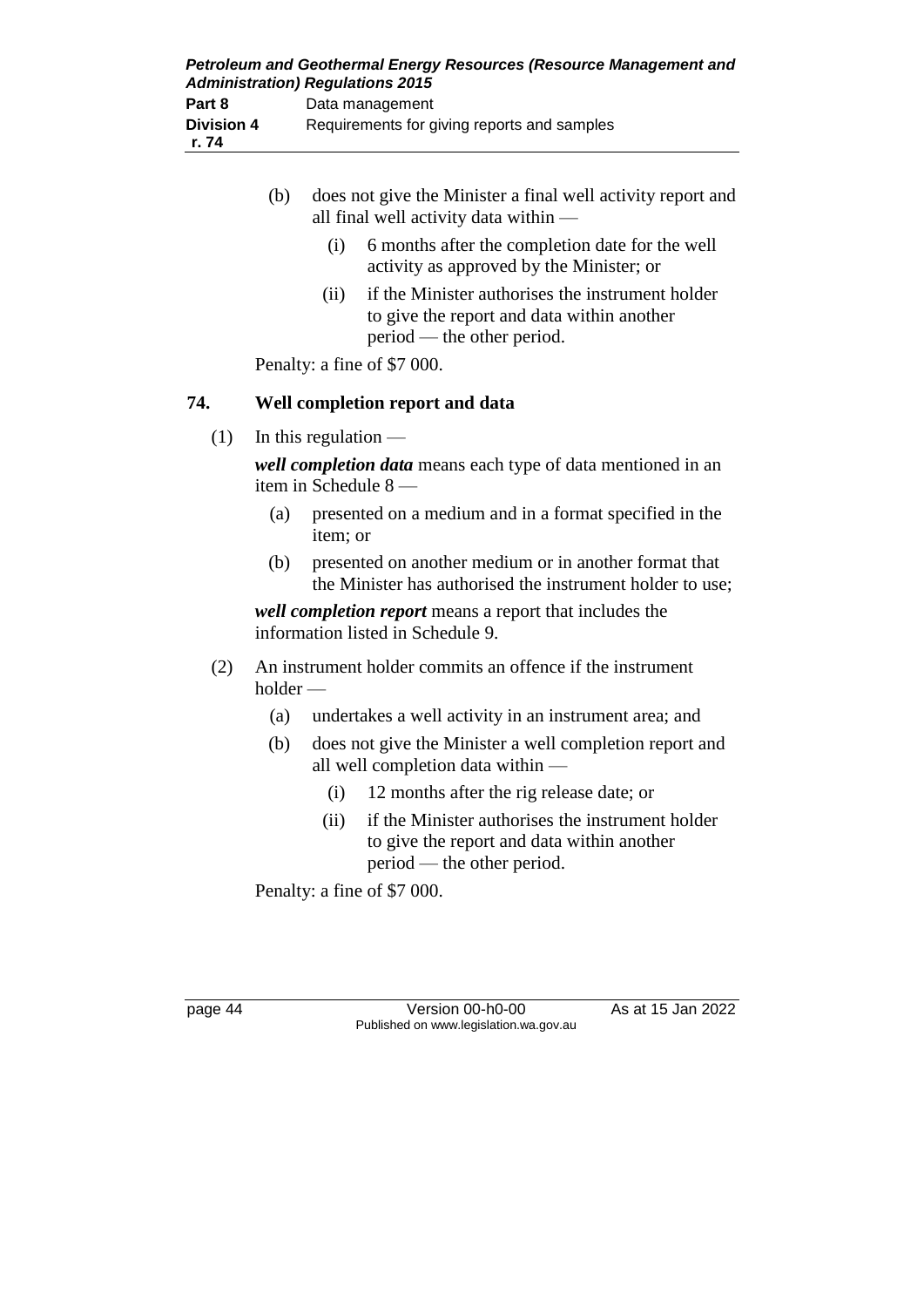# **Subdivision 2 — Reports about surveys**

## **75. Weekly survey report**

 $(1)$  In this regulation —

*week of survey*, in relation to a survey, means —

- (a) the period of 7 days starting on the first day on which data is acquired under the survey; and
- (b) each subsequent period of 7 days in which, or in any part of which, data is acquired under the survey;

*weekly survey report* means a report that includes the information listed in Schedule 10.

- (2) An instrument holder commits an offence if the instrument holder —
	- (a) undertakes a survey in an instrument area; and
	- (b) does not give the Minister a weekly survey report within 24 hours after the end of each week of survey.

Penalty: a fine of \$7 000.

#### **76. Survey acquisition report and data**

 $(1)$  In this regulation —

*survey acquisition data* means —

- (a) for a seismic survey, each type of data mentioned in an item in Schedule 11 Division 1 —
	- (i) presented on a medium and in a format specified in the item; or
	- (ii) presented on another medium or in another format that the Minister has authorised the instrument holder to use;

or

As at 15 Jan 2022 Version 00-h0-00 page 45 Published on www.legislation.wa.gov.au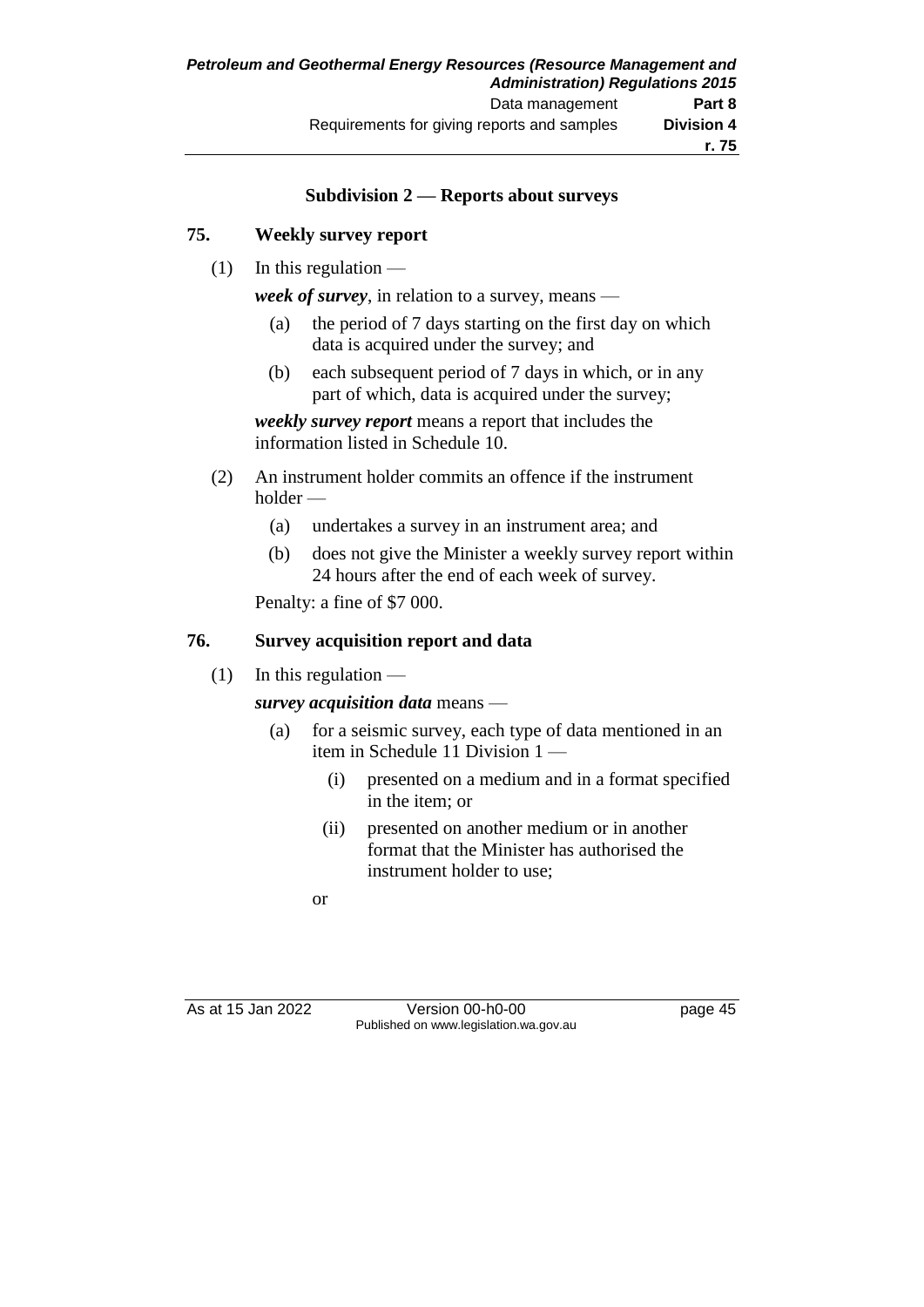|     | (b)        |      | for any other type of survey, each type of data<br>mentioned in an item in Schedule 11 Division 2 —                            |
|-----|------------|------|--------------------------------------------------------------------------------------------------------------------------------|
|     |            | (i)  | presented on a medium and in a format specified<br>in the item; or                                                             |
|     |            | (ii) | presented on another medium or in another<br>format that the Minister has authorised the<br>instrument holder to use;          |
|     |            |      | survey acquisition report means a report that includes the<br>information listed in Schedule 12.                               |
| (2) | $holder -$ |      | An instrument holder commits an offence if the instrument                                                                      |
|     | (a)        |      | undertakes a survey in an instrument area; and                                                                                 |
|     | (b)        |      | does not give the Minister a survey acquisition report<br>and all survey acquisition data within —                             |
|     |            | (i)  | 18 months after the day on which the acquisition<br>of the data is completed; or                                               |
|     |            | (ii) | if the Minister authorises the instrument holder<br>to give the report and data within another<br>$period$ — the other period. |
|     |            |      | Penalty: a fine of \$7 000.                                                                                                    |
| 77. |            |      | <b>Survey processing report and data</b>                                                                                       |

 $(1)$  In this regulation —

*processed survey data* means —

- (a) for a 2-dimensional seismic survey, each type of data mentioned in an item in Schedule 13 Division 1 —
	- (i) presented on a medium and in a format specified in the item; or
	- (ii) presented on another medium or in another format that the Minister has authorised the instrument holder to use;
	- or

page 46 Version 00-h0-00 As at 15 Jan 2022 Published on www.legislation.wa.gov.au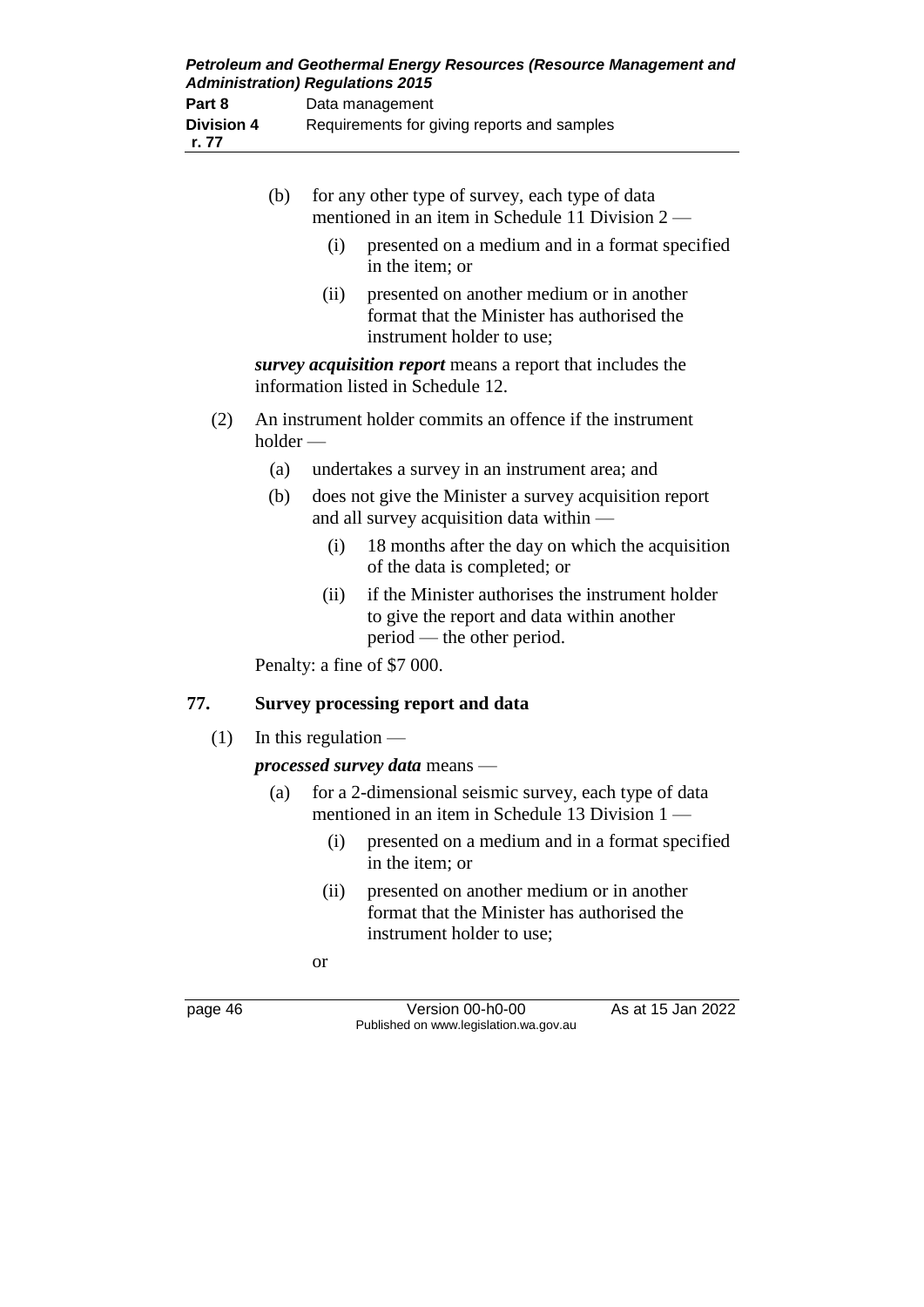- (b) for a 3-dimensional seismic survey, each type of data mentioned in an item in Schedule 13 Division 2 —
	- (i) presented on a medium and in a format specified in the item; or
	- (ii) presented on another medium or in another format that the Minister has authorised the instrument holder to use;
	- or
- (c) for any other type of survey, each type of data mentioned in an item in Schedule 13 Division 3 —
	- (i) presented on a medium and in a format specified in the item; or
	- (ii) presented on another medium or in another format that the Minister has authorised the instrument holder to use;

*survey processing report* means a report that includes the information listed in Schedule 14.

- (2) An instrument holder commits an offence if the instrument holder —
	- (a) undertakes a survey in an instrument area; and
	- (b) does not give the Minister a survey processing report and all processed survey data within —
		- (i) 24 months after the day on which the acquisition of the data is completed; or
		- (ii) if the Minister authorises the instrument holder to give the report and data within another period — the other period.

Penalty: a fine of \$7 000.

As at 15 Jan 2022 Version 00-h0-00 page 47 Published on www.legislation.wa.gov.au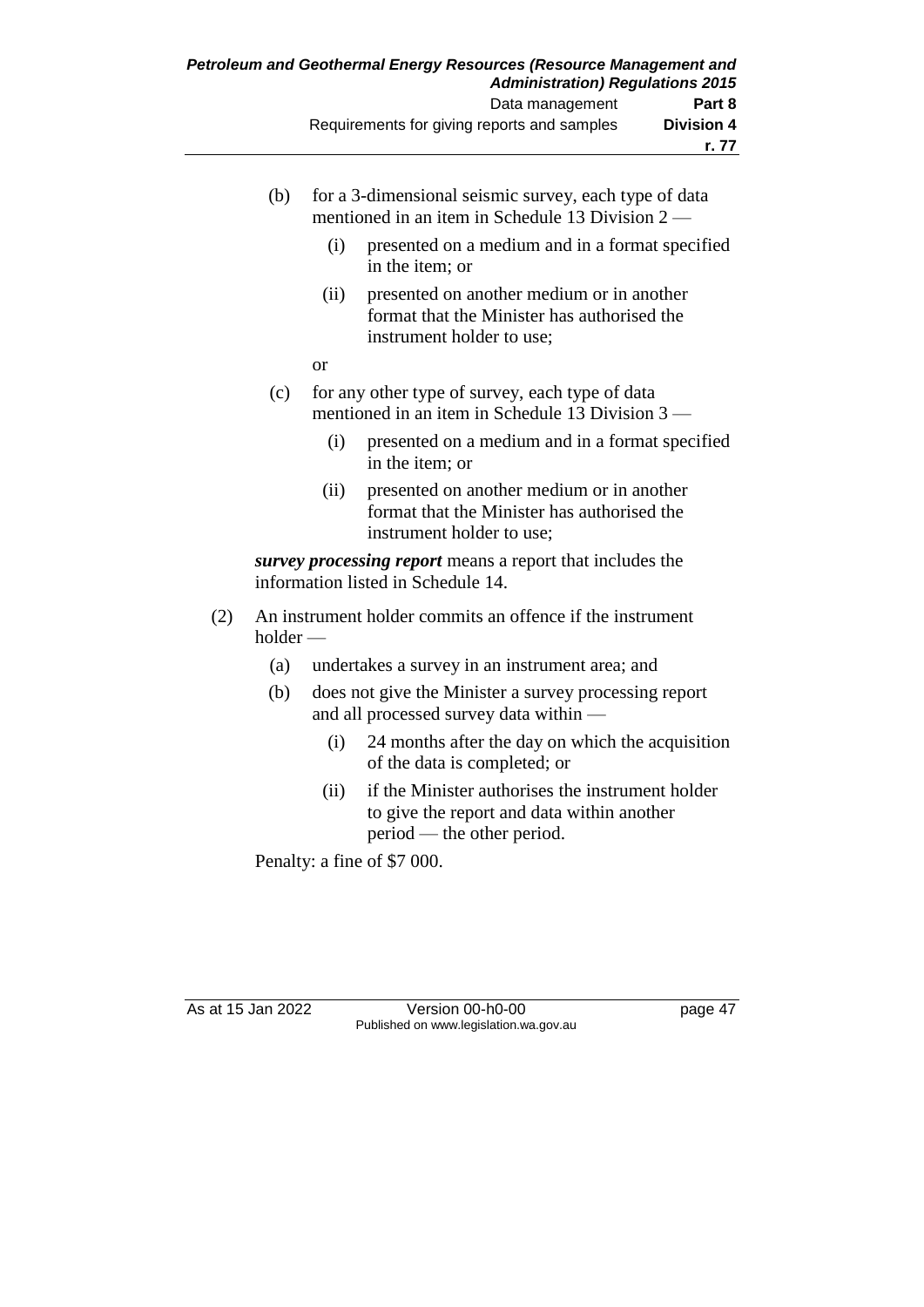| Petroleum and Geothermal Energy Resources (Resource Management and<br><b>Administration) Regulations 2015</b> |                                             |  |
|---------------------------------------------------------------------------------------------------------------|---------------------------------------------|--|
| Part 8                                                                                                        | Data management                             |  |
| <b>Division 4</b><br>r. 78                                                                                    | Requirements for giving reports and samples |  |

- (3) An instrument holder commits an offence if the instrument holder —
	- (a) in compliance with a condition to which the instrument is subject, reprocesses data from a survey undertaken in the instrument area; and
	- (b) does not give the Minister a survey processing report and all processed survey data within —
		- (i) 24 months after the day on which the reprocessing of the data is completed; or
		- (ii) if the Minister authorises the instrument holder to give the report and data within another period — the other period.

Penalty: a fine of \$7 000.

## **78. Survey interpretation report and data**

 $(1)$  In this regulation —

*interpretative survey data* means the data mentioned in Schedule 15 item 1 —

- (a) presented on a medium and in a format specified in the item; or
- (b) presented on another medium or in another format that the Minister has authorised the instrument holder to use;

*survey interpretation report* means a report that includes the information listed in Schedule 16.

- (2) An instrument holder commits an offence if the instrument holder —
	- (a) undertakes a survey in an instrument area; and
	- (b) does not give the Minister a survey interpretation report and all interpretative survey data within —
		- (i) 30 months after the day on which the acquisition of the data is completed; or

page 48 Version 00-h0-00 As at 15 Jan 2022 Published on www.legislation.wa.gov.au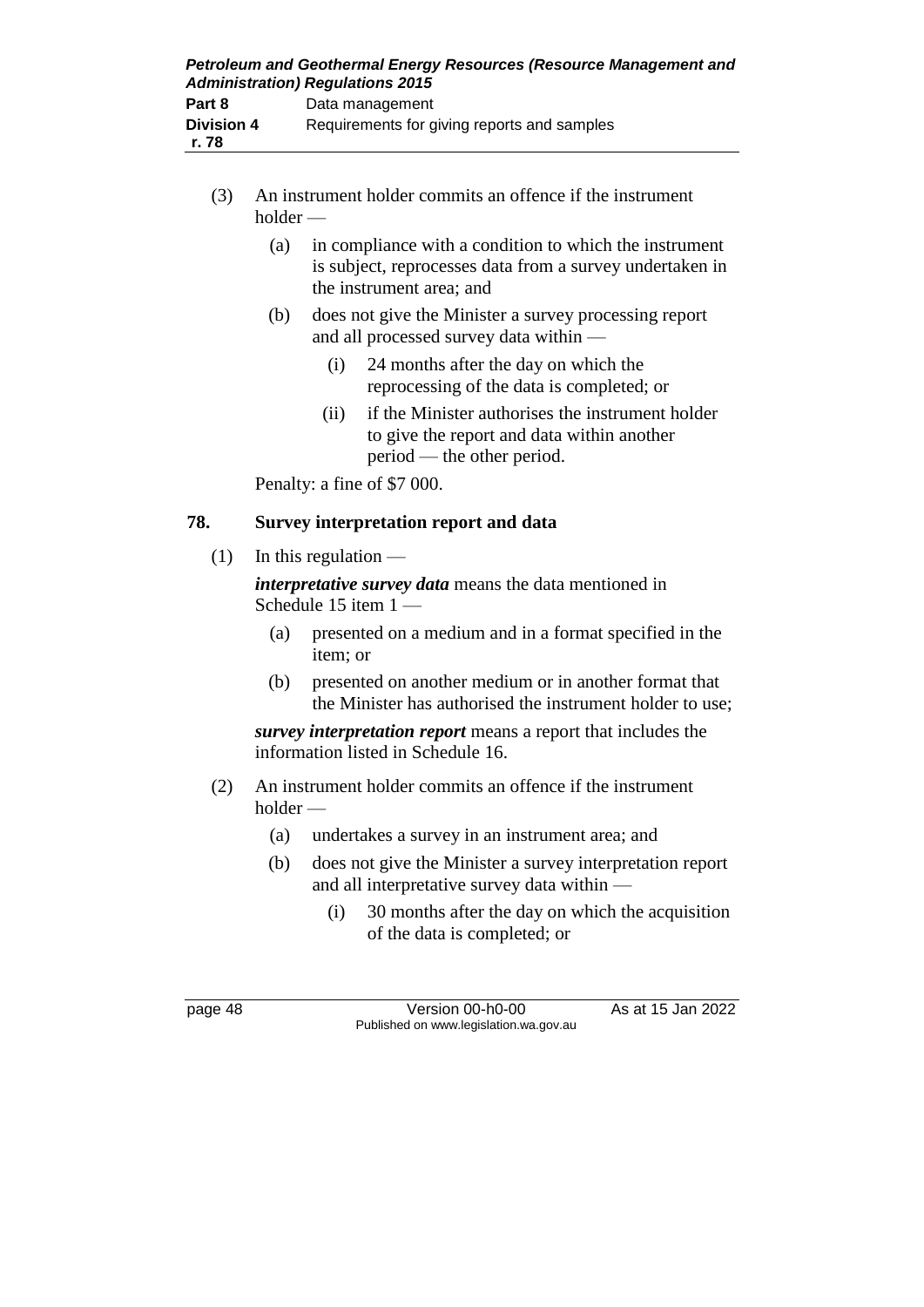(ii) if the Minister authorises the instrument holder to give the report and data within another period — the other period.

Penalty: a fine of \$7 000.

- (3) An instrument holder commits an offence if the instrument holder —
	- (a) in compliance with a condition to which the instrument is subject, reprocesses data from a survey undertaken in the instrument area; and
	- (b) does not give the Minister a survey interpretation report and all interpretative survey data within —
		- (i) 30 months after the day on which the reprocessing of the data is completed; or
		- (ii) if the Minister authorises the instrument holder to give the report and data within another period — the other period.

Penalty: a fine of \$7 000.

#### **Subdivision 3 — Production reports**

#### **79. Monthly production report from licensee**

 $(1)$  In this regulation —

#### *monthly production report* means —

- (a) if the licensee is a petroleum licensee a report that includes the information listed in Schedule 17 Division 1; or
- (b) if the licensee is a geothermal licensee a report that includes the information listed in Schedule 17 Division 2.

As at 15 Jan 2022 Version 00-h0-00 page 49 Published on www.legislation.wa.gov.au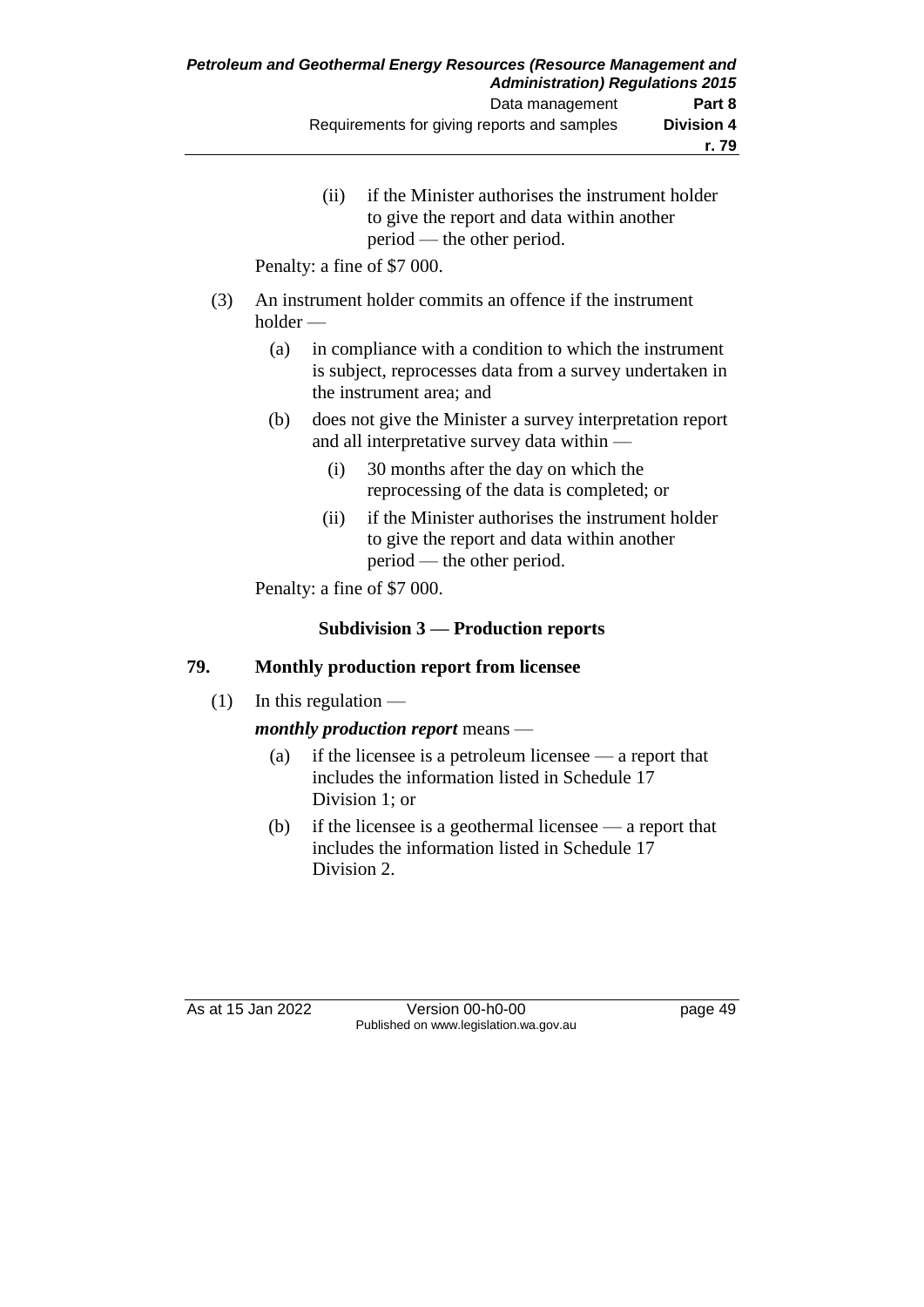- (2) A licensee commits an offence if the licensee does not give the Minister a monthly production report for a licence area within the period —
	- (a) starting on the last day of the month to which the report relates; and
	- (b) ending 15 days after that day.

Penalty: a fine of \$7 000.

#### **Subdivision 4 — Cores, cuttings and samples**

#### **80. Requirement to give core, cutting or sample**

- (1) An instrument holder commits an offence if the instrument holder —
	- (a) undertakes a drilling activity or other well activity in an instrument area; and
	- (b) collects a core, cutting or sample of a kind specified in an item in the Table; and
	- (c) does not give the quantity of the core, cutting or sample specified in that item in the Table to the Minister within —
		- (i) the period specified in that item in the Table; or
		- (ii) if the Minister authorises the instrument holder to give the quantity of the core, cutting or sample within another period — the other period.

Penalty: a fine of \$10 000.

|             |                            | танне                                            |                                                                         |
|-------------|----------------------------|--------------------------------------------------|-------------------------------------------------------------------------|
| <b>Item</b> | Core, cutting<br>or sample | <b>Quantity of</b><br>core, cutting<br>or sample | Period for giving<br>core, cutting or<br>sample                         |
| 1.          | Ditch cutting              | $200$ g dry<br>weight per<br>sample interval     | The period ending on<br>the day 6 months after<br>the rig release date. |

**Table**

page 50 Version 00-h0-00 As at 15 Jan 2022 Published on www.legislation.wa.gov.au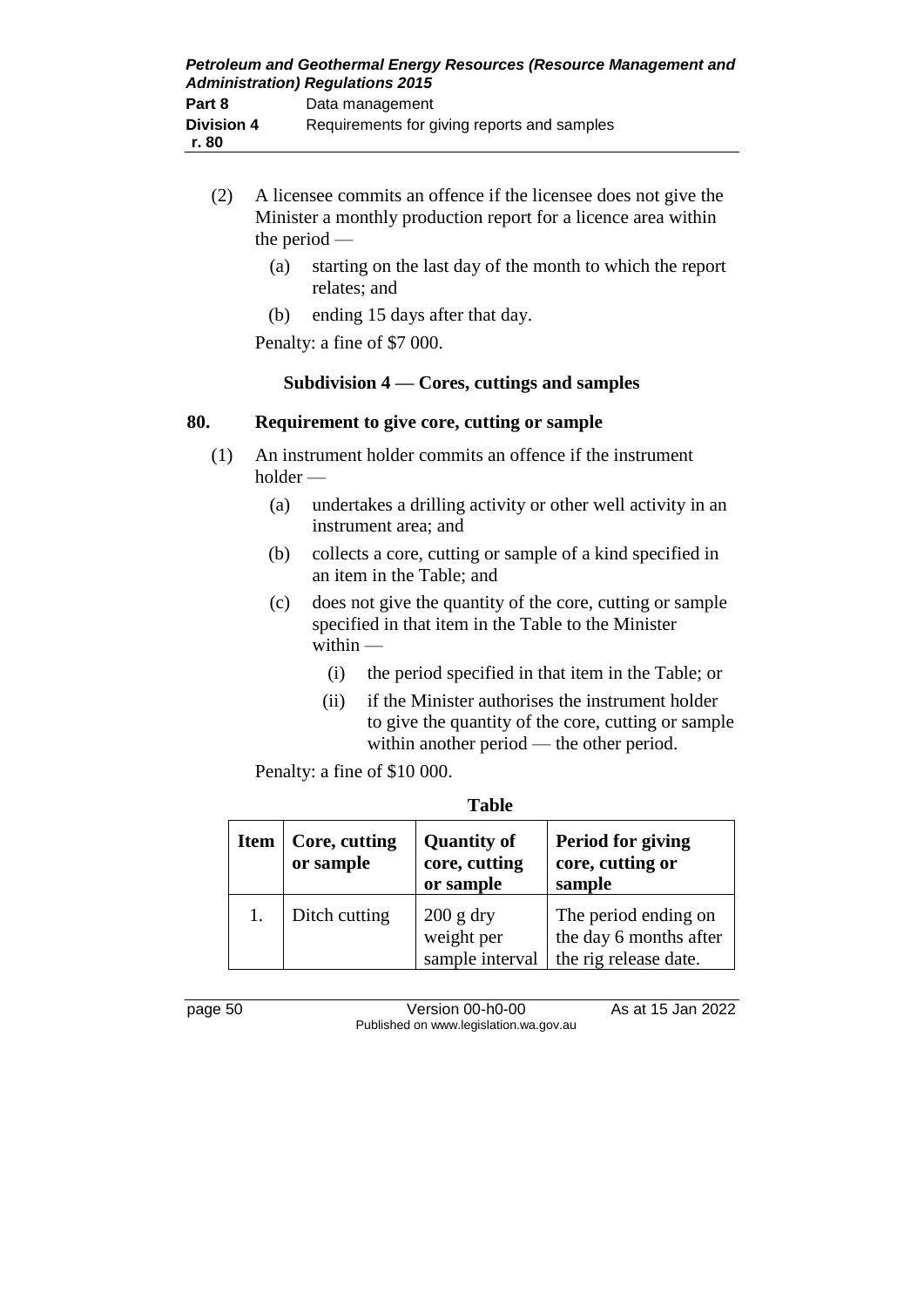*Petroleum and Geothermal Energy Resources (Resource Management and Administration) Regulations 2015* Data management **Part 8** Requirements for giving reports and samples **Division 4 r. 80**

| <b>Item</b> | Core, cutting<br>or sample        | <b>Quantity of</b><br>core, cutting<br>or sample | <b>Period for giving</b><br>core, cutting or<br>sample                                                                                    |
|-------------|-----------------------------------|--------------------------------------------------|-------------------------------------------------------------------------------------------------------------------------------------------|
| 2.          | Full hole<br>conventional<br>core | One-third of<br>the core                         | The period ending on<br>the day 6 months after<br>the rig release date.                                                                   |
| 3.          | Full hole<br>conventional<br>core | Remainder of<br>the core                         | As soon as practicable<br>after the expiry,<br>surrender,<br>cancellation,<br>revocation or<br>termination of the<br>relevant instrument. |
| 4.          | Gaseous<br>petroleum<br>samples   | $300 \text{ cm}^3$                               | As soon as practicable<br>after the expiry,<br>surrender,<br>cancellation,<br>revocation or<br>termination of the<br>relevant instrument. |

As at 15 Jan 2022 Version 00-h0-00 page 51 Published on www.legislation.wa.gov.au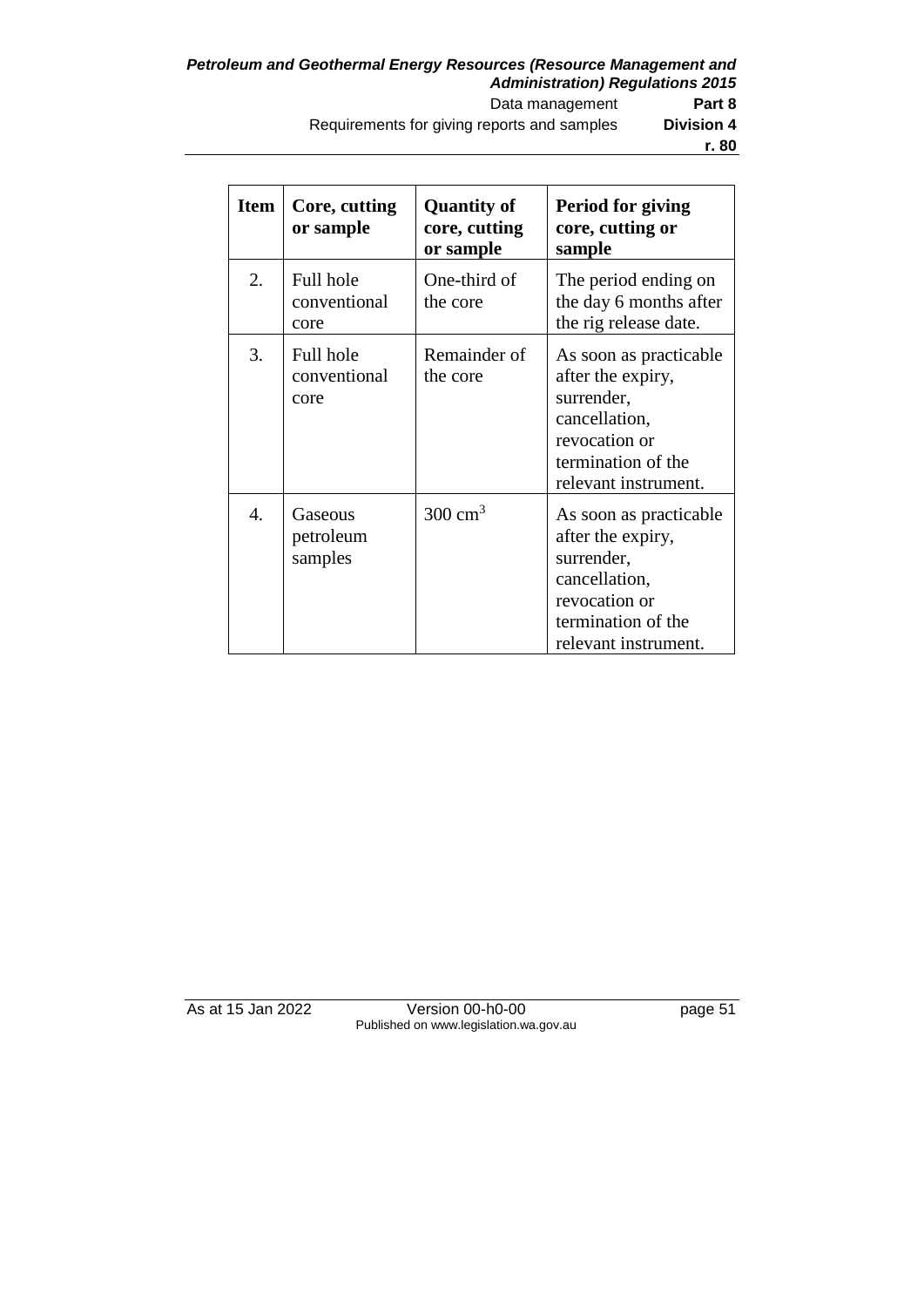*Petroleum and Geothermal Energy Resources (Resource Management and Administration) Regulations 2015*

**Data management Division 4** Requirements for giving reports and samples

| .  .              |  |
|-------------------|--|
| <b>Division 4</b> |  |
| r. 80             |  |

| <b>Item</b> | Core, cutting<br>or sample                                       | <b>Quantity of</b><br>core, cutting<br>or sample | <b>Period for giving</b><br>core, cutting or<br>sample                                                                                                                                                          |
|-------------|------------------------------------------------------------------|--------------------------------------------------|-----------------------------------------------------------------------------------------------------------------------------------------------------------------------------------------------------------------|
| 5.          | Fluid<br>petroleum<br>samples                                    | 1 <sub>L</sub>                                   | For a sample collected<br>during the drilling of a<br>$well$ — the period<br>ending on the day<br>6 months after the rig<br>release date.                                                                       |
|             |                                                                  |                                                  | For a sample collected<br>during a test on a<br>completed well $-$ as<br>soon as practicable<br>after the expiry,<br>surrender,<br>cancellation,<br>revocation or<br>termination of the<br>relevant instrument. |
| 6.          | Sidewall core<br>material                                        | All material<br>collected                        | The period ending on<br>the day 18 months<br>after the rig release<br>date.                                                                                                                                     |
| 7.          | Palynological,<br>paleontological<br>or petrological<br>material | All material<br>collected                        | The period ending on<br>the day 18 months<br>after the rig release<br>date.                                                                                                                                     |

(2) Subregulation (1) does not apply if —

(a) the quantity of the core, cutting or sample required under subregulation  $(1)(c)$  is not available to the instrument holder; and

page 52 Version 00-h0-00 As at 15 Jan 2022 Published on www.legislation.wa.gov.au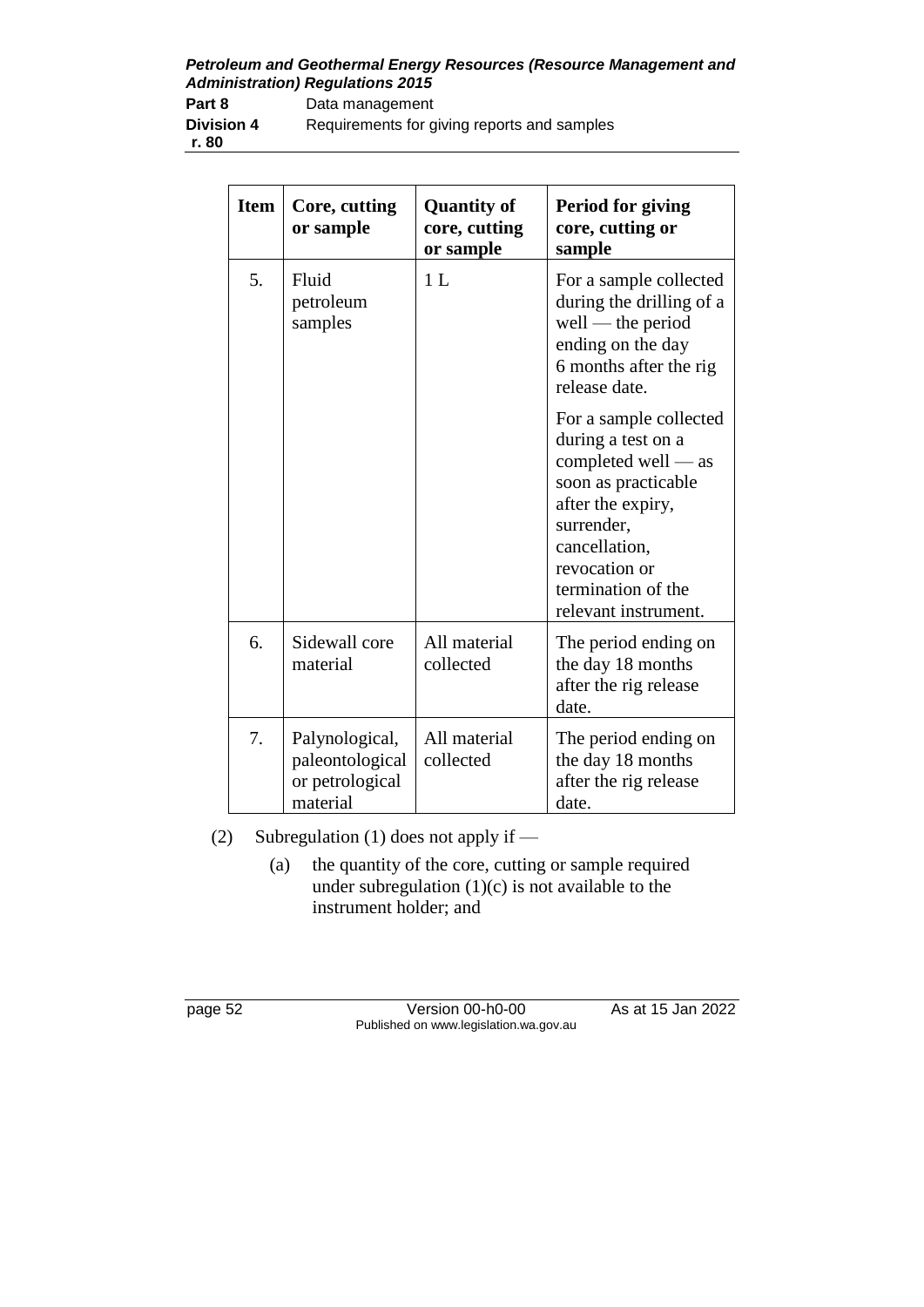- (b) before the end of the relevant period under subregulation  $(1)(c)$  the instrument holder gives the Minister a written notice —
	- (i) explaining why the quantity is not available; and
	- (ii) setting out the total quantity of the core, cutting or sample that was collected.

As at 15 Jan 2022 Version 00-h0-00 page 53 Published on www.legislation.wa.gov.au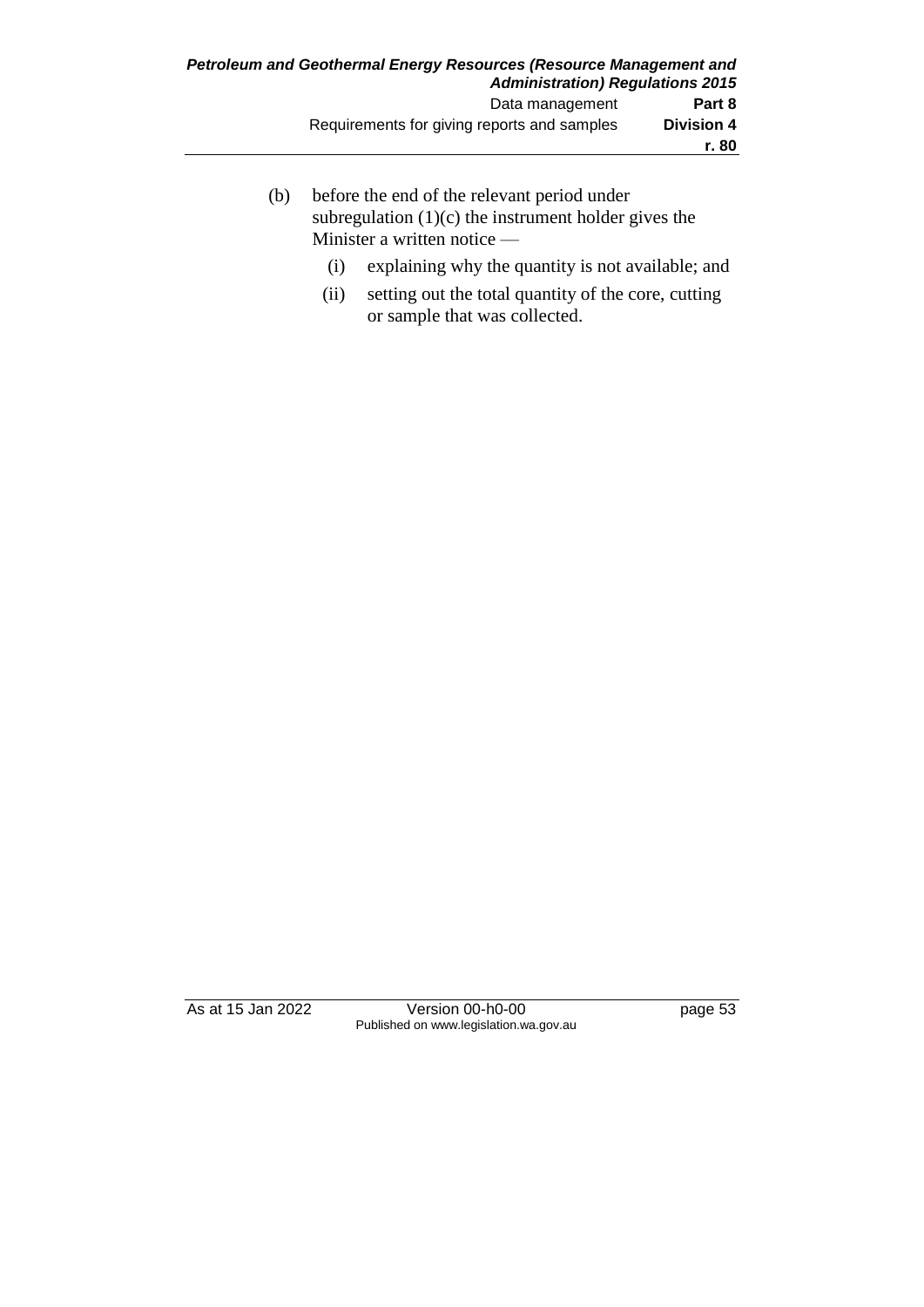| Petroleum and Geothermal Energy Resources (Resource Management and<br><b>Administration) Regulations 2015</b> |                                                                                     |  |
|---------------------------------------------------------------------------------------------------------------|-------------------------------------------------------------------------------------|--|
| Part 9                                                                                                        | Release of technical information about petroleum and<br>geothermal energy resources |  |
| <b>Division 1</b><br>r. 81                                                                                    | Preliminary                                                                         |  |

## **Part 9 — Release of technical information about petroleum and geothermal energy resources**

## **Division 1 — Preliminary**

#### **81. Terms used**

In this Part —

*basic information* means documentary information that is not interpretative information;

*disclosable information* means documentary information that is not permanently confidential information;

*documentary information* has the meaning given in section 150A of the Act;

*excluded information* has the meaning given in regulation 82;

*exclusive data* means data that is not made available for commercial sale or licence;

*interpretative information* has the meaning given in regulation 84;

*mining sample* has the meaning given in section 150A of the Act;

*non-exclusive data* means data that is made available for commercial sale or licence;

*open information about a survey* means any of the following information —

- (a) the name of the survey;
- (b) the instrument under which the survey is being conducted;
- (c) the name of the instrument holder;
- (d) the basin and sub-basin (if applicable) in which the survey is being conducted;
- (e) the type of survey;

page 54 Version 00-h0-00 As at 15 Jan 2022 Published on www.legislation.wa.gov.au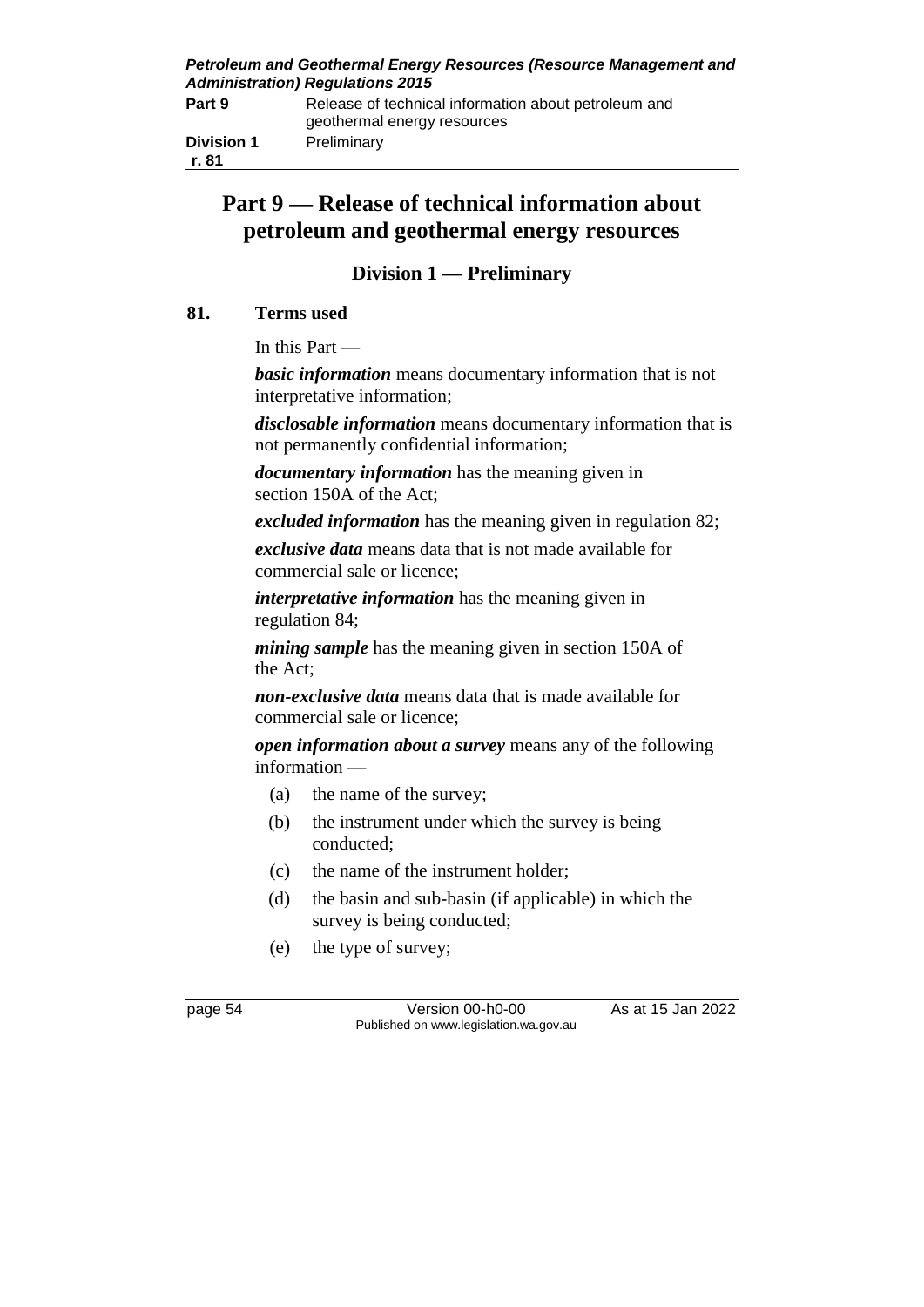- (f) the size of the survey in
	- (i) for a 2-dimensional survey kilometres; or
	- (ii) for a 3-dimensional survey square kilometres;
- (g) the name of the vessel or aircraft being used to conduct the survey;
- (h) the name of the contractor conducting the survey;
- (i) the dates on which the survey starts and ends or is proposed to start and end;
- (j) whether the survey is exclusive or non-exclusive;
- $(k)$  navigation data for the survey, in the form of
	- (i) for a 2-dimensional survey line ends and bends; or
	- (ii) for a 3-dimensional seismic survey a full fold polygon outline; or
	- (iii) for other 3-dimensional surveys a polygon outline;

*open information about a well* means any of the following information —

- (a) the name of the well;
- (b) the basin and sub-basin (if applicable) in which the well is located;
- (c) the well's latitude and longitude;
- (d) the name of the instrument area in which the well is located;
- (e) the name of the instrument holder;
- (f) the purpose of the well (for example, development, appraisal, exploration or stratigraphy);
- (g) if the well is a sidetrack the name of the parent well;
- (h) the well's spud date;
- (i) the water depth at the well;

As at 15 Jan 2022 Version 00-h0-00 page 55 Published on www.legislation.wa.gov.au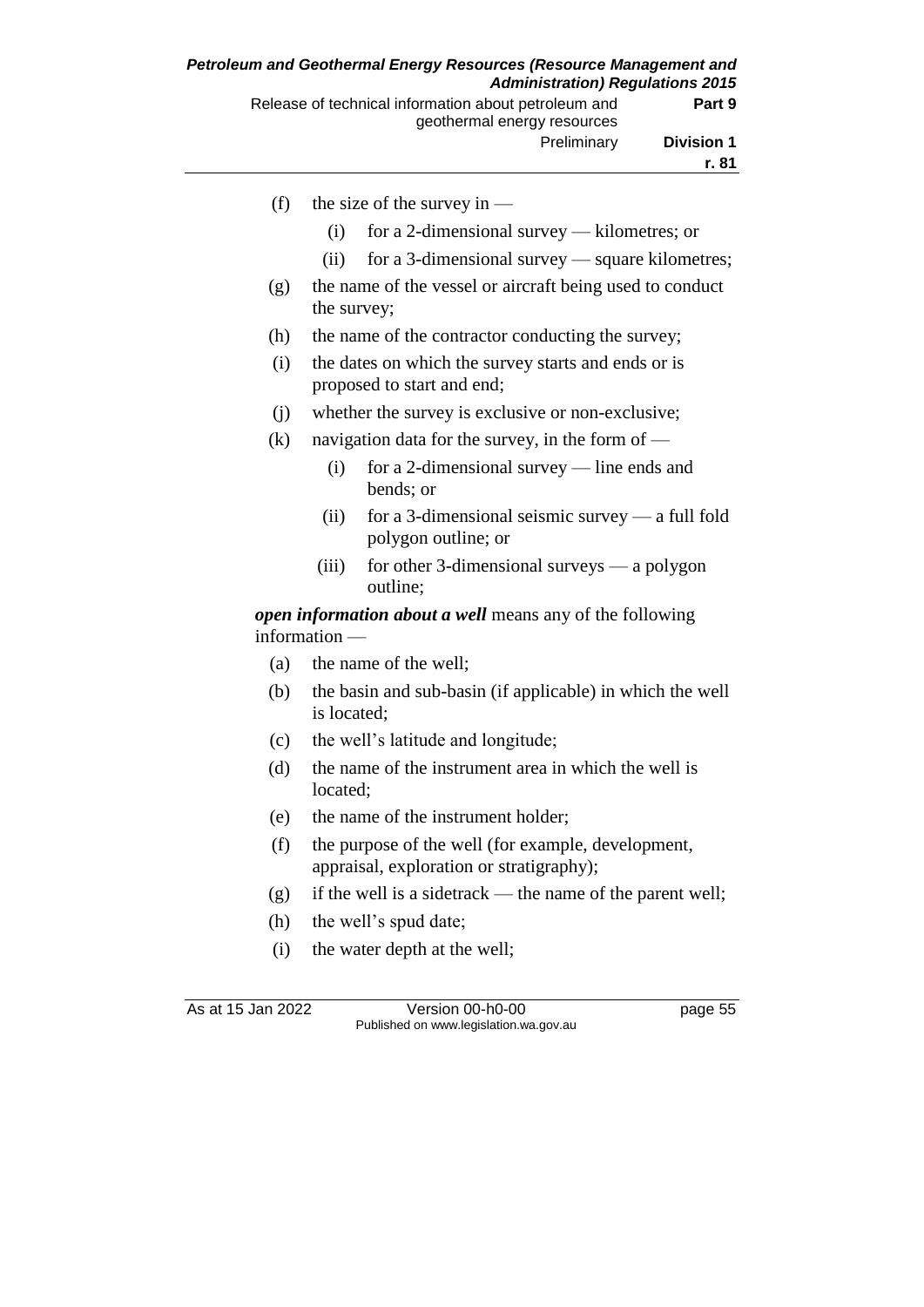| Part 9                     | Release of technical information about petroleum and<br>geothermal energy resources |                                                                                                                                                                     |  |
|----------------------------|-------------------------------------------------------------------------------------|---------------------------------------------------------------------------------------------------------------------------------------------------------------------|--|
| <b>Division 1</b><br>r. 82 |                                                                                     | Preliminary                                                                                                                                                         |  |
|                            | (j)                                                                                 | what is being used as the depth reference for the well<br>(for example, the Kelly bushing or the rig floor);                                                        |  |
|                            | (k)                                                                                 | the height of the depth reference above sea level;                                                                                                                  |  |
|                            | (1)                                                                                 | the name of the rig drilling the well;                                                                                                                              |  |
|                            | (m)                                                                                 | the rig's make and model;                                                                                                                                           |  |
|                            | (n)                                                                                 | the name of the drilling contractor;                                                                                                                                |  |
|                            | $\circ$                                                                             | the rig release date;                                                                                                                                               |  |
|                            | (p)                                                                                 | the status of the well (for example, producing,<br>suspended or decommissioned);                                                                                    |  |
|                            |                                                                                     | <i>operation</i> means an operation carried on under the authority of<br>an instrument;                                                                             |  |
|                            |                                                                                     | <i>permanently confidential information</i> has the meaning given in<br>regulation 83;                                                                              |  |
|                            |                                                                                     | <i>seismic extracted data grid</i> means a series of vertical<br>cross-sections extracted from a 3-dimensional seismic data<br>volume that form a grid of which $-$ |  |
|                            | (a)                                                                                 | one direction is along the direction of seismic data<br>acquisition; and                                                                                            |  |
|                            | (b)                                                                                 | the other direction is at right angles to the direction of<br>seismic data acquisition; and                                                                         |  |
|                            | (c)                                                                                 | the vertical cross-sections are spaced 5 kilometres apart<br>in both directions.                                                                                    |  |
| 82.                        |                                                                                     | <b>Meaning of excluded information</b>                                                                                                                              |  |
| (1)                        | This regulation sets out the type of information that is excluded<br>information.   |                                                                                                                                                                     |  |
| (2)                        | Information about the following is excluded information —                           |                                                                                                                                                                     |  |
|                            | (a)                                                                                 | the technical qualifications of an instrument holder or an<br>applicant for an instrument;                                                                          |  |
|                            | (b)                                                                                 | the technical advice available to an instrument holder or<br>an applicant for an instrument;                                                                        |  |
| page 56                    |                                                                                     | Version 00-h0-00<br>As at 15 Jan 2022<br>Published on www.legislation.wa.gov.au                                                                                     |  |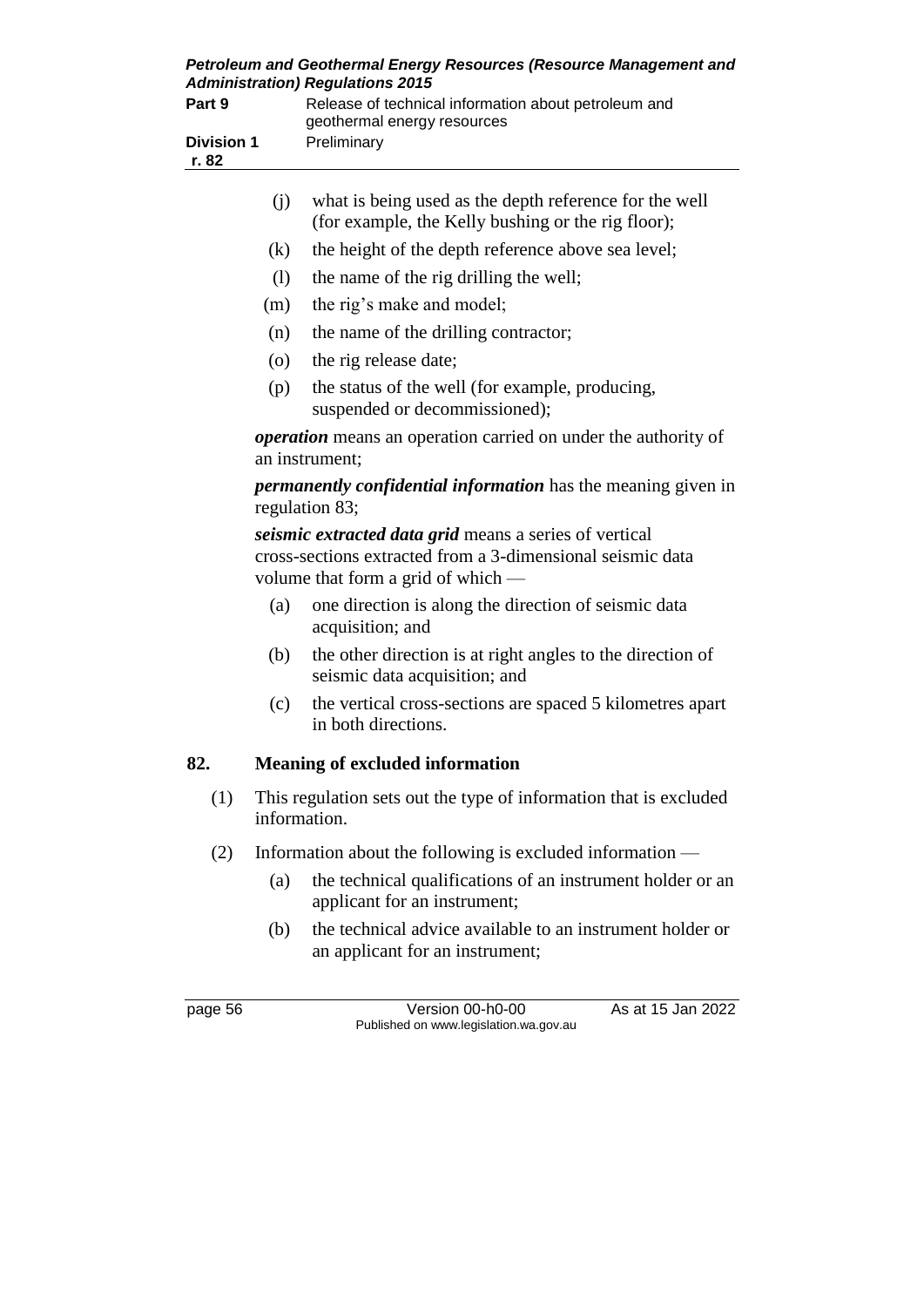- (c) the financial resources available to an instrument holder or an applicant for an instrument.
- (3) Information contained in the following documents is excluded information —
	- (a) an application for a permit under section 30, 33 or  $105(3)(a)(ii)$  of the Act;
	- (b) an application for the renewal of a permit under section 40 of the Act;
	- (c) an application for a drilling reservation under section 43A or  $105(3)(a)(ii)$  of the Act;
	- (d) an application for a lease under section 48A or 48CA of the Act;
	- (e) an application for the renewal of a lease under section 48F of the Act;
	- (f) a document setting out the results of a re-evaluation of the commercial viability of the recovery of petroleum from a petroleum lease area, or the recovery of geothermal energy from a geothermal lease area, under section 48H of the Act;
	- (g) an application for a licence under section 50, 50A or 57 of the Act;
	- (h) an application for the renewal of a licence under section 64 of the Act;
	- (i) a report given under Part 4 or 5;
	- (j) a field management plan submitted under regulation 43;
	- (k) a revision of an approved field management plan submitted under regulation 49;
	- (l) a well management plan submitted under regulation 12;
	- (m) a revision of an approved well management plan submitted under regulation 19;
	- (n) a geothermal energy recovery development plan submitted under section 62A of the Act;

As at 15 Jan 2022 Version 00-h0-00 page 57 Published on www.legislation.wa.gov.au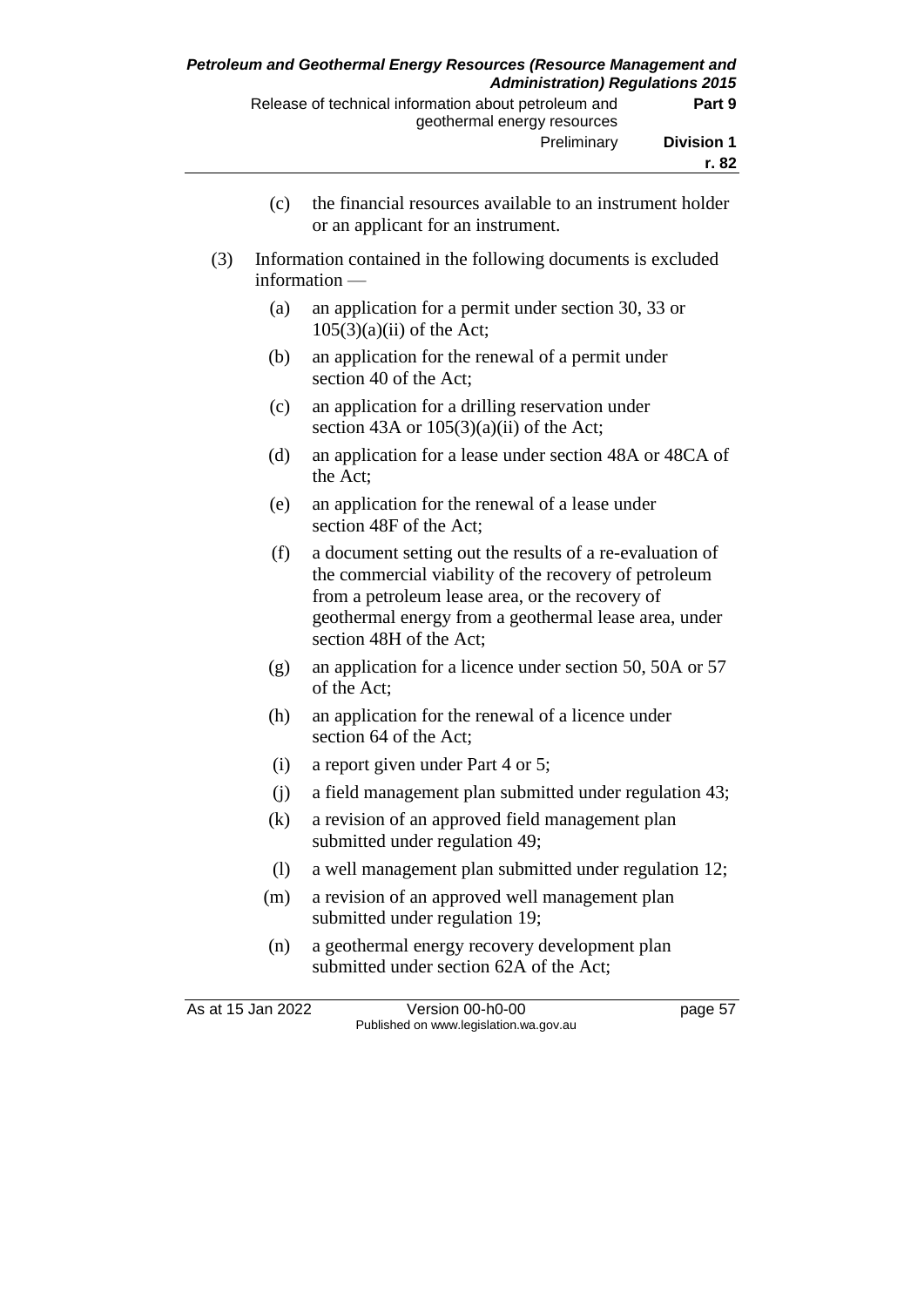| Petroleum and Geothermal Energy Resources (Resource Management and<br><b>Administration) Regulations 2015</b> |                                                                                     |  |
|---------------------------------------------------------------------------------------------------------------|-------------------------------------------------------------------------------------|--|
| Part 9                                                                                                        | Release of technical information about petroleum and<br>geothermal energy resources |  |
| <b>Division 2</b>                                                                                             | Classification of documentary information                                           |  |

| ш |  |  |
|---|--|--|
|   |  |  |

- (o) an application for approval of a variation of an approved development plan under section 62B of the Act.
- (4) For the purposes of subregulation (3), it does not matter whether a document was prepared or submitted before or after the commencement of this regulation.
- (5) However, subregulation (3) does not apply to information that is also contained in a document not listed in that subregulation that is given to the Minister.

## **Division 2 — Classification of documentary information**

#### **83. Meaning of permanently confidential information**

- (1) This regulation sets out the 4 situations in which documentary information is permanently confidential information.
- (2) Despite anything else in this Division, excluded information is permanently confidential information.
- (3) Documentary information given by a person to the Minister is permanently confidential information if the Minister considers the information to be —
	- (a) a trade secret; or
	- (b) information the disclosure of which would, or could reasonably be expected to, adversely affect the person's business, commercial or financial affairs.
- (4) Documentary information given by a person to the Minister is permanently confidential information if —
	- (a) when the information was given, the person told the Minister in writing that the person classified the information as —
		- (i) a trade secret; or
		- (ii) information the disclosure of which would, or could reasonably be expected to, adversely affect

page 58 Version 00-h0-00 As at 15 Jan 2022 Published on www.legislation.wa.gov.au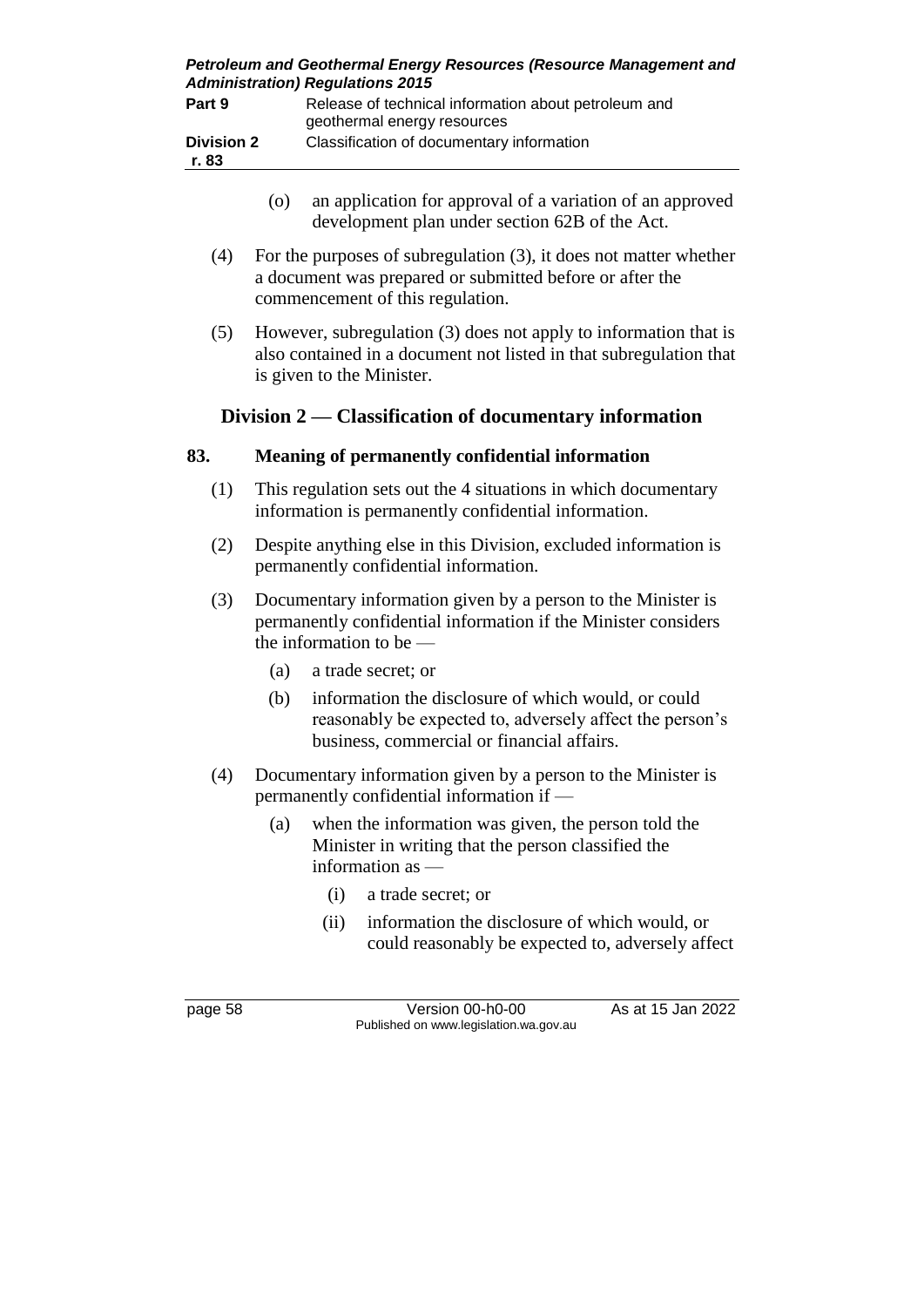the person's business, commercial or financial affairs;

and

- (b) the Minister did not give the person a written notice under regulation 85(1) disputing the classification.
- (5) Documentary information given by a person to the Minister is permanently confidential information if —
	- (a) when the information was given, the person told the Minister in writing that the person classified the information as —
		- (i) a trade secret; or
		- (ii) information the disclosure of which would, or could reasonably be expected to, adversely affect the person's business, commercial or financial affairs;

and

- (b) the Minister gave the person a written notice under regulation 85(1) disputing the classification; and
- $(c)$  either
	- (i) the time for making an objection in response to the notice has not elapsed; or
	- (ii) the person has made an objection in response to the notice, and the objection remains in force.

#### **84. Meaning of interpretative information**

- (1) This regulation sets out the 3 situations in which documentary information is interpretative information.
- (2) Documentary information given by a person to the Minister is interpretative information if the Minister considers the information to be a conclusion drawn wholly or partly from, or an opinion based wholly or partly on, other documentary information.

As at 15 Jan 2022 Version 00-h0-00 page 59 Published on www.legislation.wa.gov.au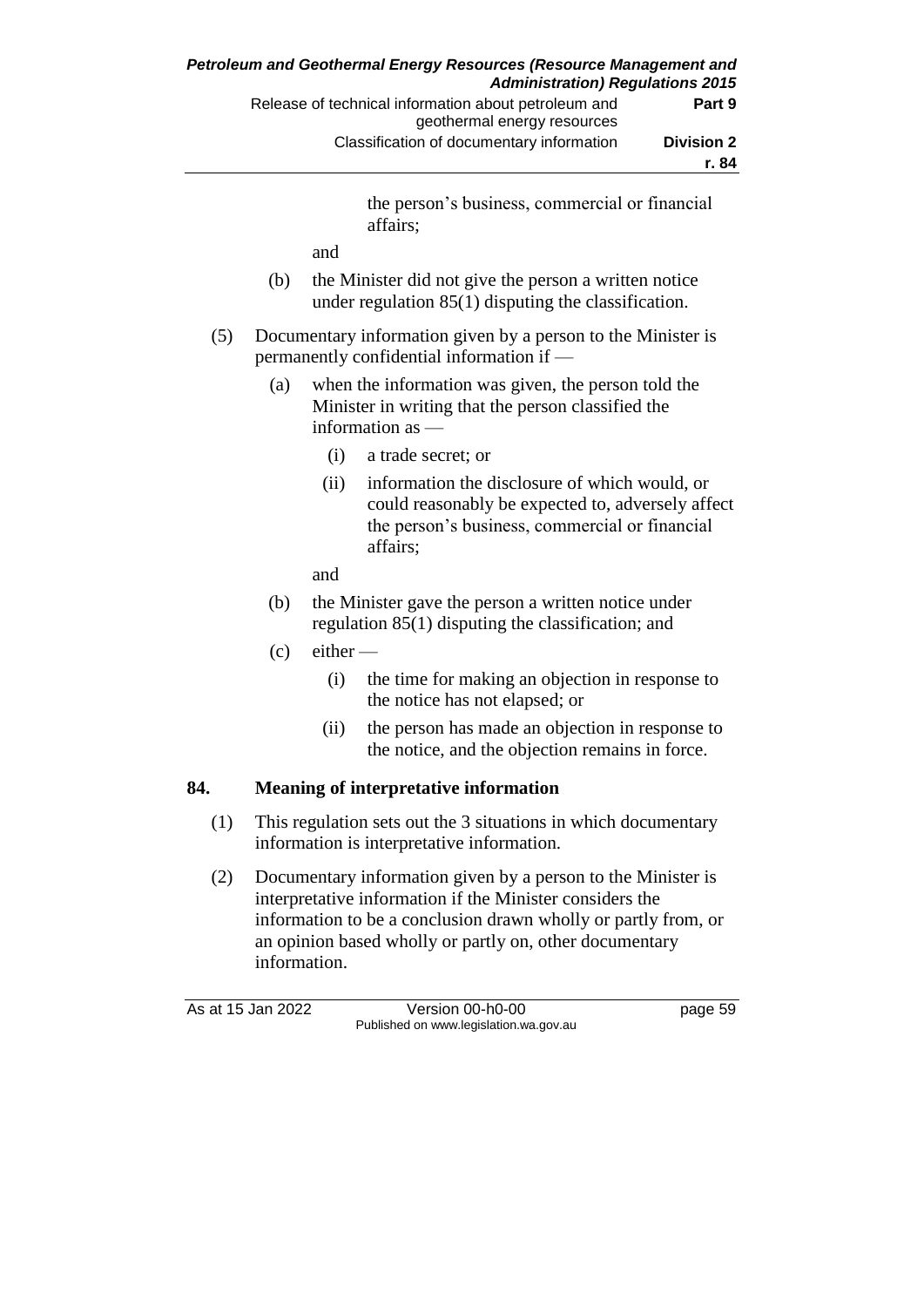| Part 9<br><b>Division 2</b><br>r. 85 |     |                                                                                                                                                            | Release of technical information about petroleum and<br>geothermal energy resources                                                                                                                                                                     |  |
|--------------------------------------|-----|------------------------------------------------------------------------------------------------------------------------------------------------------------|---------------------------------------------------------------------------------------------------------------------------------------------------------------------------------------------------------------------------------------------------------|--|
|                                      |     | Classification of documentary information                                                                                                                  |                                                                                                                                                                                                                                                         |  |
| (3)                                  |     |                                                                                                                                                            | Documentary information given by a person to the Minister is<br>interpretative information if —                                                                                                                                                         |  |
|                                      | (a) |                                                                                                                                                            | when the information was given, the person told the<br>Minister in writing that the person classified the<br>information as a conclusion drawn wholly or partly<br>from, or an opinion based wholly or partly on, other<br>documentary information; and |  |
|                                      | (b) |                                                                                                                                                            | the Minister did not give the person a written notice<br>under regulation $85(2)$ disputing the classification.                                                                                                                                         |  |
| (4)                                  |     |                                                                                                                                                            | Documentary information given by a person to the Minister is<br>interpretative information if -                                                                                                                                                         |  |
|                                      | (a) |                                                                                                                                                            | when the information was given, the person told the<br>Minister in writing that the person classified the<br>information as a conclusion drawn wholly or partly<br>from, or an opinion based wholly or partly on, other<br>documentary information; and |  |
|                                      | (b) |                                                                                                                                                            | the Minister gave the person a written notice under<br>regulation $85(2)$ disputing the classification; and                                                                                                                                             |  |
|                                      | (c) | $either$ —                                                                                                                                                 |                                                                                                                                                                                                                                                         |  |
|                                      |     | (i)                                                                                                                                                        | the time for making an objection in response to<br>the notice has not elapsed; or                                                                                                                                                                       |  |
|                                      |     | (ii)                                                                                                                                                       | the person has made an objection in response to<br>the notice, and the objection remains in force.                                                                                                                                                      |  |
| 85.                                  |     |                                                                                                                                                            | <b>Classification dispute notice</b>                                                                                                                                                                                                                    |  |
| (1)                                  |     | The Minister may give a person a written notice disputing the<br>classification of documentary information as permanently<br>confidential information if - |                                                                                                                                                                                                                                                         |  |

(a) the person gave the documentary information to the Minister; and

page 60 Version 00-h0-00 As at 15 Jan 2022 Published on www.legislation.wa.gov.au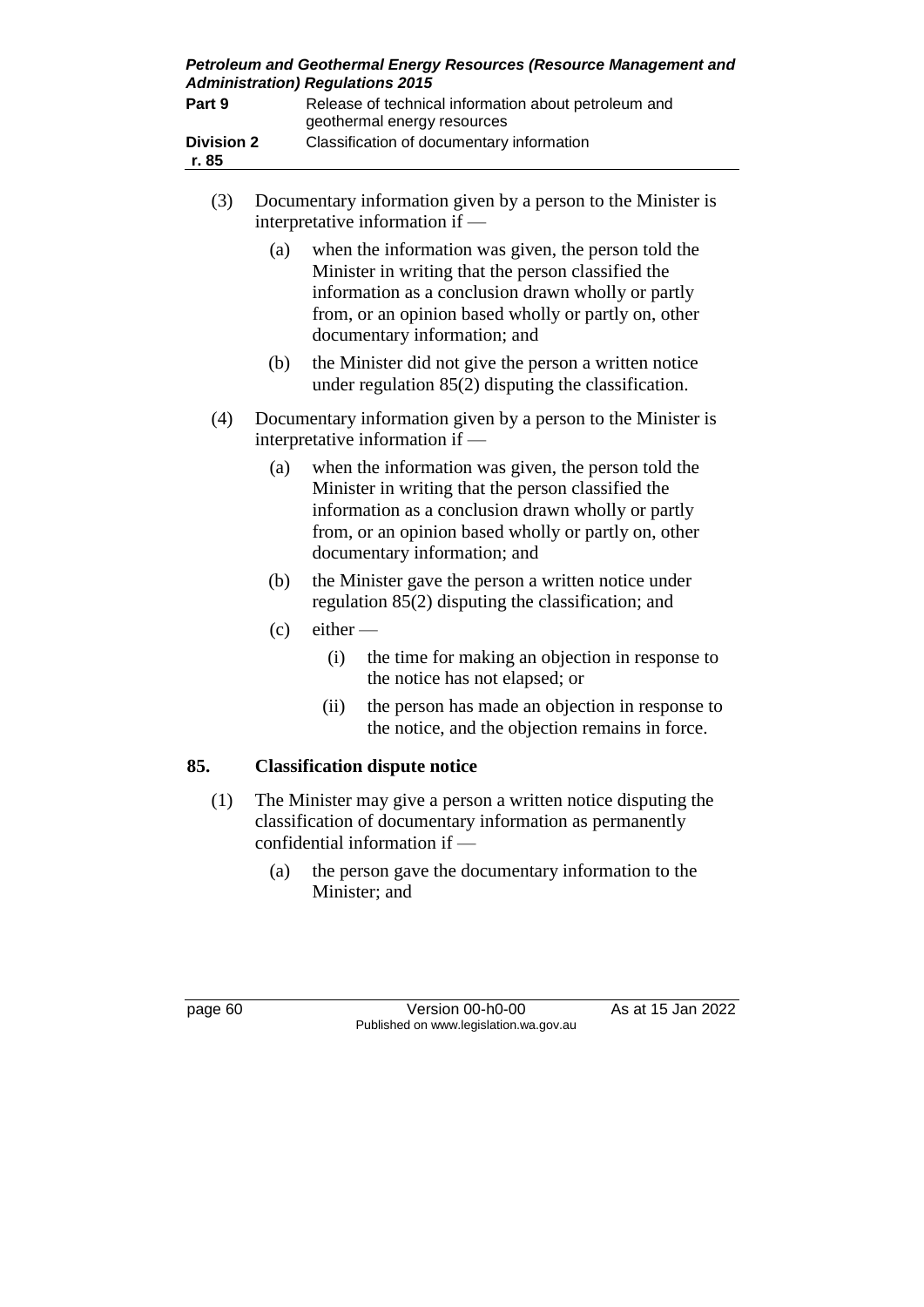- (b) when the information was given, the person told the Minister in writing that the person classified the information as —
	- (i) a trade secret; or
	- (ii) information the disclosure of which would, or could reasonably be expected to, adversely affect the person's business, commercial or financial affairs;
	- and
- (c) the Minister does not consider the information to be
	- (i) a trade secret; or
	- (ii) information the disclosure of which would, or could reasonably be expected to, adversely affect the person's business, commercial or financial affairs.
- (2) The Minister may give a person a written notice disputing the classification of documentary information as interpretative information if —
	- (a) the person gave the documentary information to the Minister; and
	- (b) when the information was given, the person told the Minister in writing that the person classified the information as a conclusion drawn wholly or partly from, or an opinion based wholly or partly on, other documentary information; and
	- (c) the Minister does not consider the information to be a conclusion drawn wholly or partly from, or an opinion based wholly or partly on, other documentary information.
- (3) A notice under subregulation (1) or (2) must be given within 30 days after the Minister receives the documentary information to which it relates.

As at 15 Jan 2022 Version 00-h0-00 page 61 Published on www.legislation.wa.gov.au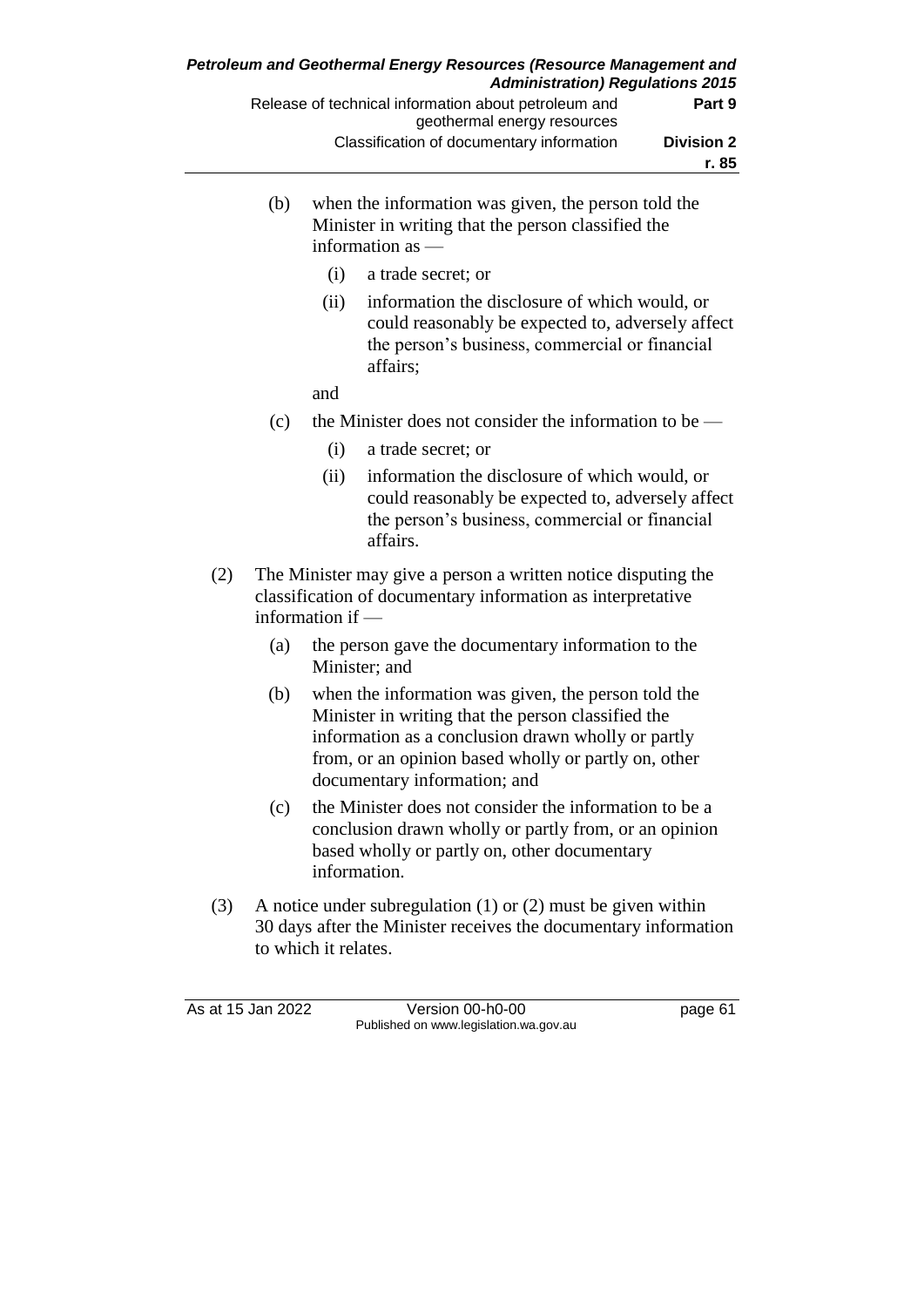| Petroleum and Geothermal Energy Resources (Resource Management and<br><b>Administration) Regulations 2015</b> |     |                                                                                                                                                                                                   |  |  |
|---------------------------------------------------------------------------------------------------------------|-----|---------------------------------------------------------------------------------------------------------------------------------------------------------------------------------------------------|--|--|
| Part 9                                                                                                        |     | Release of technical information about petroleum and<br>geothermal energy resources                                                                                                               |  |  |
| <b>Division 2</b><br>r. 85                                                                                    |     | Classification of documentary information                                                                                                                                                         |  |  |
| (4)                                                                                                           |     | The Minister may combine 2 or more notices to the same person<br>under subregulation $(1)$ or $(2)$ , or both, into a single notice.                                                              |  |  |
| (5)                                                                                                           |     | A notice under subregulation $(1)$ must include the following —                                                                                                                                   |  |  |
|                                                                                                               | (a) | a statement that the Minister considers the information<br>to be disclosable information and proposes to treat it as<br>disclosable information under this Part;                                  |  |  |
|                                                                                                               | (b) | a statement inviting the person to make a written<br>objection to the Minister's proposal to treat the<br>information as disclosable information:                                                 |  |  |
|                                                                                                               | (c) | a statement that if the person does not make a written<br>objection by the date specified under paragraph (d), the<br>information will be taken to be disclosable information<br>under this Part: |  |  |
|                                                                                                               | (d) | the date by which a written objection must be given to<br>the Minister.                                                                                                                           |  |  |
| (6)                                                                                                           |     | A notice under subregulation $(2)$ must include the following —                                                                                                                                   |  |  |
|                                                                                                               | (a) | a statement that the Minister considers the information<br>to be basic information and proposes to treat it as basic<br>information under this Part;                                              |  |  |
|                                                                                                               | (b) | a statement inviting the person to make a written<br>objection to the Minister's proposal to treat the<br>information as basic information;                                                       |  |  |
|                                                                                                               | (c) | a statement that if the person does not make a written<br>objection by the date specified under paragraph (d), the<br>information will be taken to be basic information under<br>this Part;       |  |  |
|                                                                                                               | (d) | the date by which a written objection must be given to<br>the Minister.                                                                                                                           |  |  |
|                                                                                                               |     |                                                                                                                                                                                                   |  |  |

(7) For the purposes of subregulations  $(5)(d)$  and  $(6)(d)$ , the date must be at least 45 days after the date the notice was issued.

page 62 Version 00-h0-00 As at 15 Jan 2022 Published on www.legislation.wa.gov.au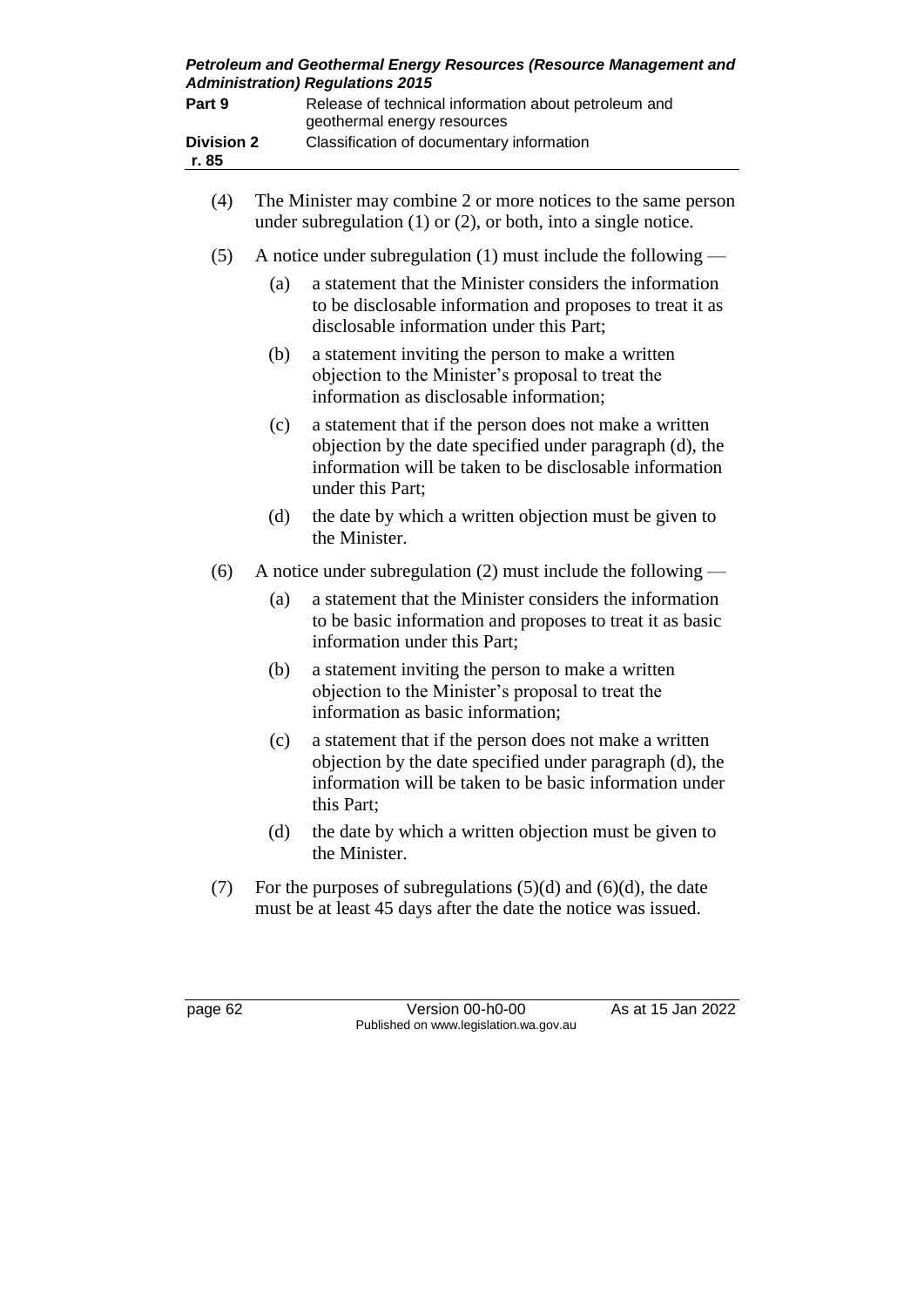#### **86. Making an objection**

- (1) If a person has received a notice from the Minister under regulation 85, the person may make an objection to the classification of the information.
- (2) The objection may relate to all of the information described in the notice, or a specified part of the information.
- (3) If the notice is given under both regulation 85(1) and (2), the objection must state whether the objection is —
	- (a) on the ground that the information should be treated as permanently confidential information; or
	- (b) on the ground that the information should be treated as interpretative information; or
	- (c) on both grounds.
- (4) The objection must be made in writing to the Minister on or before the date specified in the notice.
- (5) An objection made under this regulation remains in force until it ceases to be in force under regulation 88.

#### **87. Consideration of objection**

- (1) If the Minister receives an objection made by a person under regulation 86, the Minister must consider the objection and decide whether to allow or disallow the objection.
- (2) The Minister may allow the objection for part of the documentary information to which it relates, and disallow the objection for another part.
- (3) The Minister must notify the person in writing of the Minister's decision within 45 days after the Minister receives the objection.

As at 15 Jan 2022 Version 00-h0-00 page 63 Published on www.legislation.wa.gov.au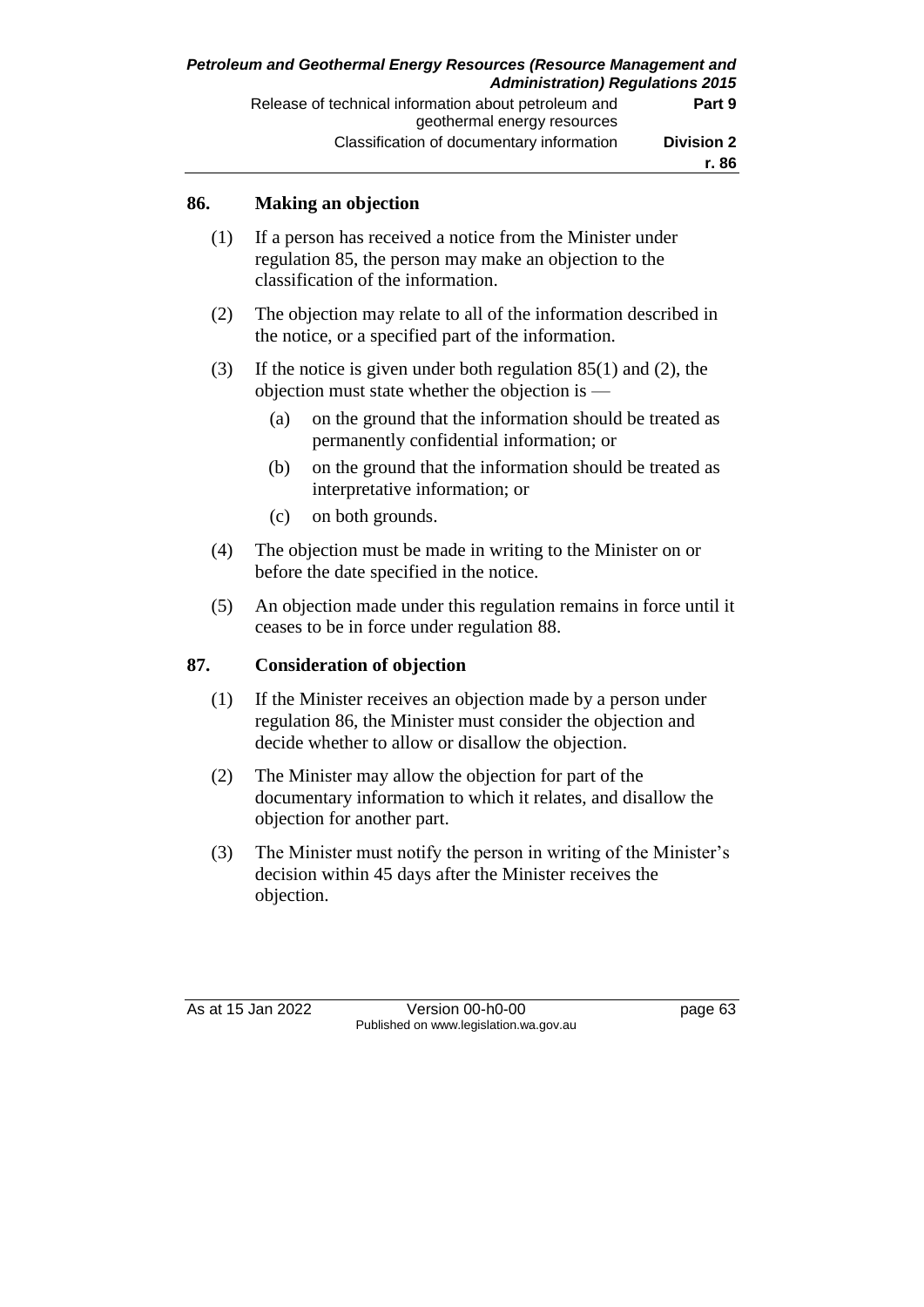|                            | Petroleum and Geothermal Energy Resources (Resource Management and<br><b>Administration) Regulations 2015</b> |
|----------------------------|---------------------------------------------------------------------------------------------------------------|
| Part 9                     | Release of technical information about petroleum and<br>geothermal energy resources                           |
| <b>Division 3</b><br>r. 88 | Release of documentary information                                                                            |

#### **88. When objection ceases to be in force**

An objection made by a person under regulation 86 ceases to be in force if —

- (a) the person withdraws the objection by notifying the Minister in writing; or
- (b) the Minister disallows the objection.

### **Division 3 — Release of documentary information**

#### **89. Purpose of Division**

This Division sets out the circumstances in which the Minister  $may$ —

- (a) make documentary information publicly known; or
- (b) make documentary information available to a person (other than another Minister or a Minister of another jurisdiction).

#### **90. Release of open information about survey or well**

Despite anything else in this Division, the Minister may make the following information publicly known at any time —

- (a) open information about a survey;
- (b) open information about a well.

#### **91. Release of basic disclosable information**

- (1) The Minister may make documentary information publicly known or make documentary information available to a person  $if -$ 
	- (a) it is basic information; and
	- (b) it is disclosable information; and
	- (c) the relevant day for the information, as determined under subregulation  $(2)$ ,  $(3)$ ,  $(4)$  or  $(5)$ , has passed.

page 64 Version 00-h0-00 As at 15 Jan 2022 Published on www.legislation.wa.gov.au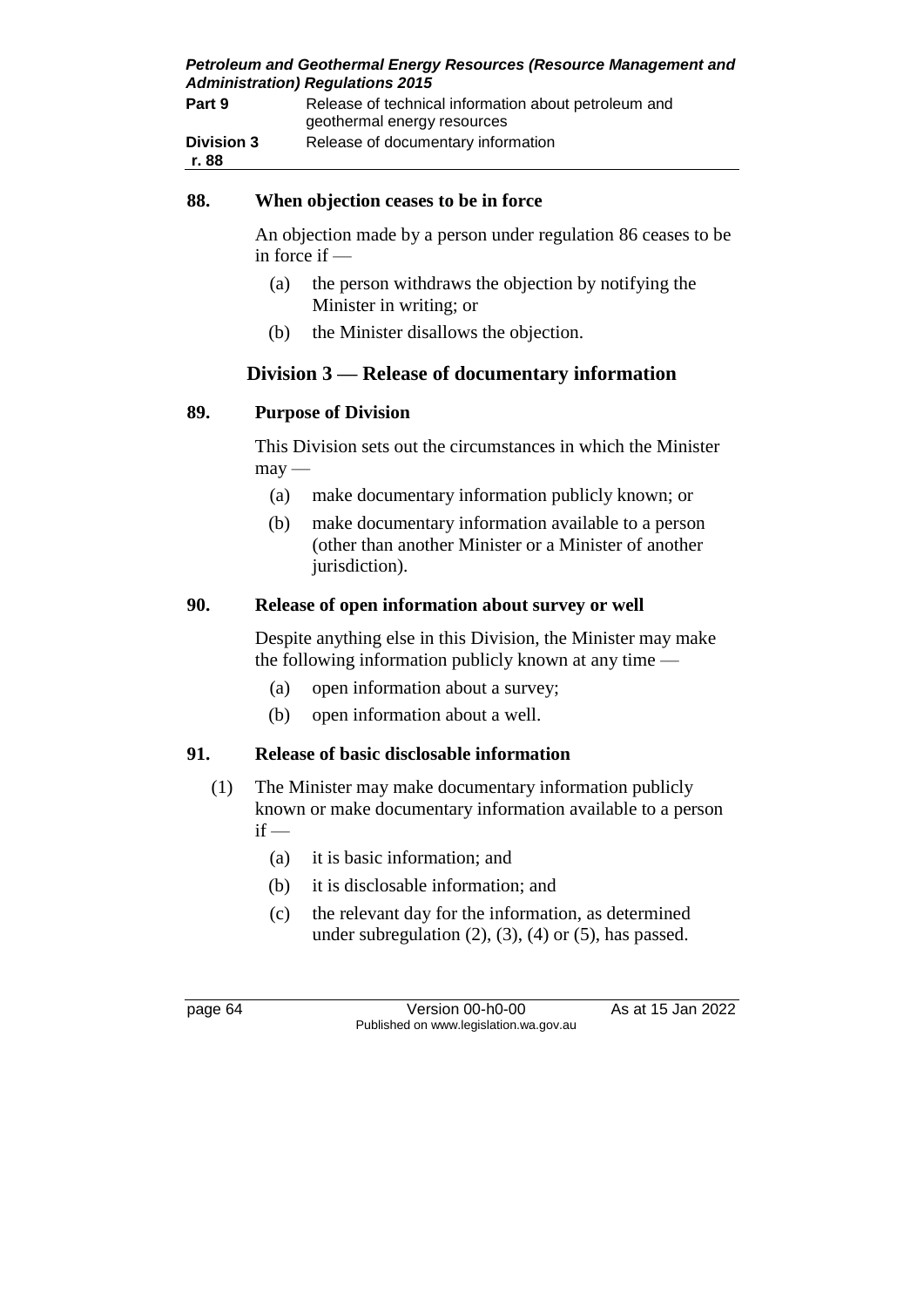(2) Subject to subregulation (3), the relevant day for documentary information relating to a seismic survey described in an item in the Table is the day specified in that item.

| <b>Item</b> | <b>Seismic survey</b>                                                                                                                                                                                                                                     | <b>Relevant day</b>                                                              |
|-------------|-----------------------------------------------------------------------------------------------------------------------------------------------------------------------------------------------------------------------------------------------------------|----------------------------------------------------------------------------------|
| 1.          | A survey that collected<br>exclusive data if the<br>survey was conducted<br>under an instrument that is<br>still in force.                                                                                                                                | The day 3 years after the<br>acquisition of the data<br>was completed.           |
| 2.          | A survey that collected<br>exclusive data if the<br>survey was conducted<br>under an instrument<br>that $-$<br>(a) has expired; or<br>(b) has been<br>surrendered,<br>cancelled, revoked<br>or terminated before<br>the expiry date of<br>the instrument. | The day of the expiry,<br>surrender, cancellation,<br>revocation or termination. |
| 3.          | A survey that collected 2D<br>seismic data as<br>non-exclusive data.                                                                                                                                                                                      | The day 15 years after the<br>acquisition of the data<br>was completed.          |

As at 15 Jan 2022 Version 00-h0-00 page 65 Published on www.legislation.wa.gov.au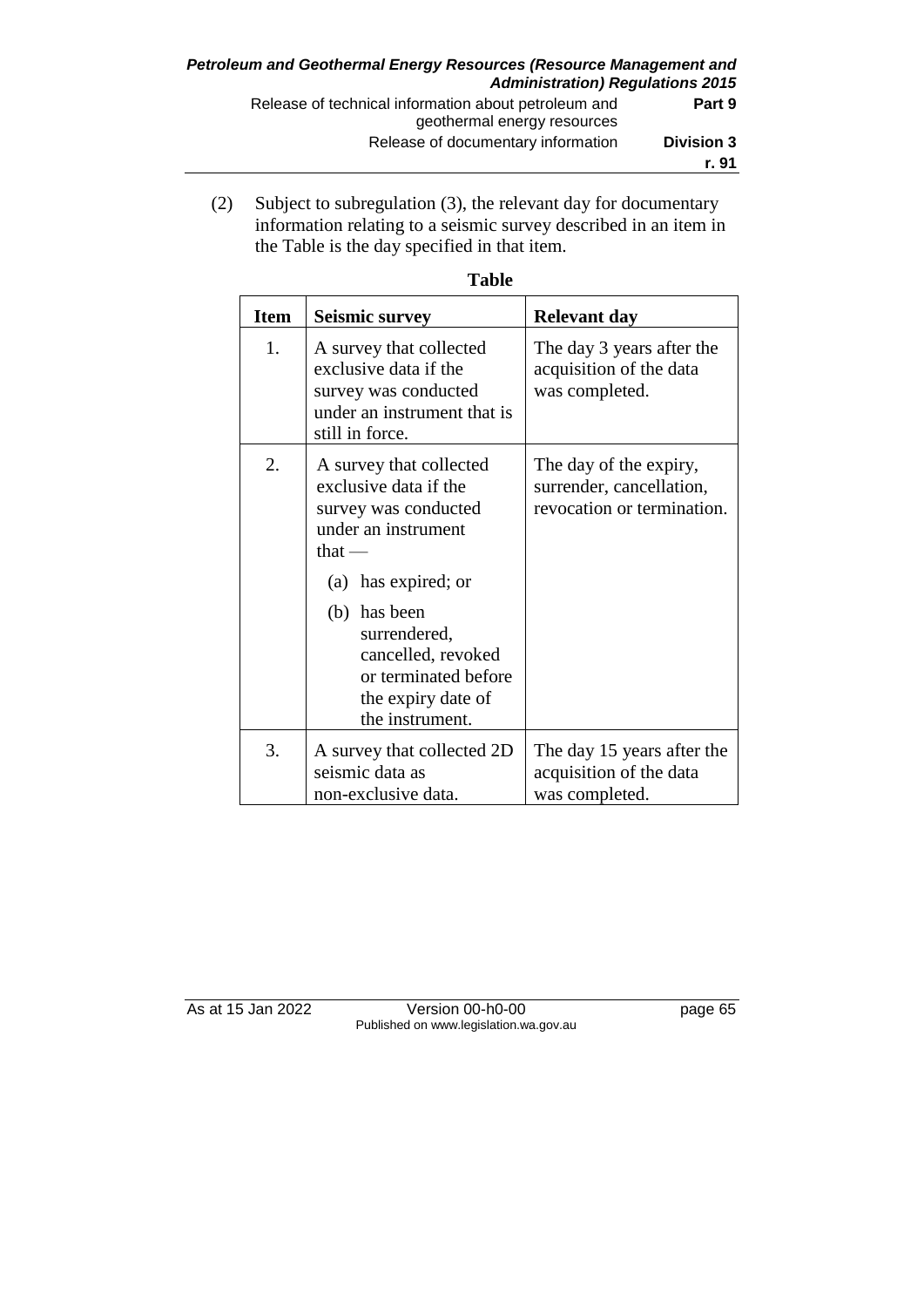**Part 9** Release of technical information about petroleum and geothermal energy resources

**Division 3** Release of documentary information

**r. 91**

| <b>Item</b> | <b>Seismic survey</b>                                                                                                                                                                                                                                                                              | <b>Relevant day</b>                                                                                                                                                                                                                                                                        |
|-------------|----------------------------------------------------------------------------------------------------------------------------------------------------------------------------------------------------------------------------------------------------------------------------------------------------|--------------------------------------------------------------------------------------------------------------------------------------------------------------------------------------------------------------------------------------------------------------------------------------------|
| 4.          | A survey that collected<br>3D seismic data as<br>non-exclusive data if<br>$e$ ither —<br>(a) the 3D data; or<br>(b) 2D data extracted<br>from the 3D data,<br>contained in a<br>seismic extracted<br>data grid,<br>was required to be<br>produced as a condition of<br>the grant of an instrument. | For the 3D data —<br>(a) if extracted 2D data<br>was not produced<br>despite a<br>requirement to do<br>so, the day 3 years<br>after the acquisition<br>of the 3D data was<br>completed;<br>(b) otherwise, the day<br>15 years after the<br>acquisition of the<br>3D data was<br>completed. |
|             |                                                                                                                                                                                                                                                                                                    | For the extracted<br>$2D$ data — the day<br>5 years after the<br>acquisition of the 3D data<br>was completed.                                                                                                                                                                              |

- (3) If data from a seismic survey has been reprocessed as a condition of the grant of an instrument, the relevant day for the documentary information obtained from the reprocessing is the later of the following —
	- (a) the relevant day under subregulation (2) for the information relating to the original survey;
	- (b) the day 3 years after the last day of the year of the term of the instrument during which the reprocessing was done.
- (4) The relevant day for documentary information relating to a survey (other than a seismic survey) described in an item in the Table is the day specified in that item.

page 66 **Version 00-h0-00** As at 15 Jan 2022 Published on www.legislation.wa.gov.au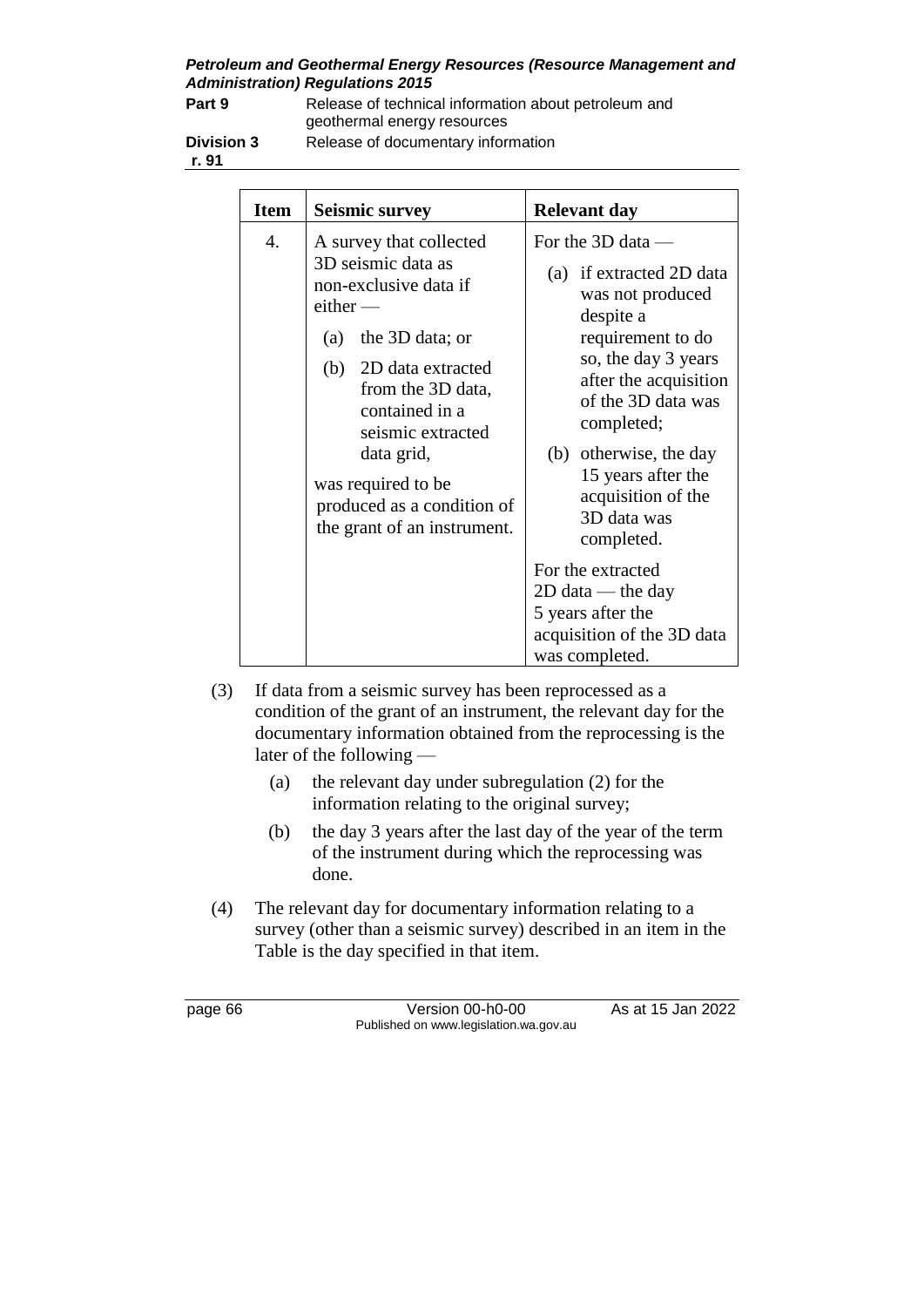*Petroleum and Geothermal Energy Resources (Resource Management and Administration) Regulations 2015* Release of technical information about petroleum and geothermal energy resources **Part 9** Release of documentary information **Division 3**

**r. 91**

#### **Table**

| <b>Item</b>    | <b>Survey</b>                                                                                                                 | <b>Relevant day</b>                                                              |
|----------------|-------------------------------------------------------------------------------------------------------------------------------|----------------------------------------------------------------------------------|
| $\mathbf{1}$ . | A survey (other than a<br>survey to which item 3<br>applies) conducted under<br>an instrument that is still<br>in force.      | The day 3 years after the<br>acquisition of the data was<br>completed.           |
| 2.             | A survey (other than a<br>survey to which item 3<br>applies) conducted under<br>an instrument that $-$<br>(a) has expired; or | The day of the expiry,<br>surrender, cancellation,<br>revocation or termination. |
|                | (b) has been surrendered,<br>cancelled, revoked or<br>terminated before the<br>expiry date of the<br>instrument.              |                                                                                  |
| 3.             | A survey conducted under<br>a special prospecting<br>authority or access<br>authority that collected<br>non-exclusive data.   | The day 15 years after the<br>acquisition of the data was<br>completed.          |

(5) The relevant day for documentary information relating to a well is the day specified in the item of the Table that describes the instrument under which the well activity to which the information relates was conducted.

As at 15 Jan 2022 Version 00-h0-00 page 67 Published on www.legislation.wa.gov.au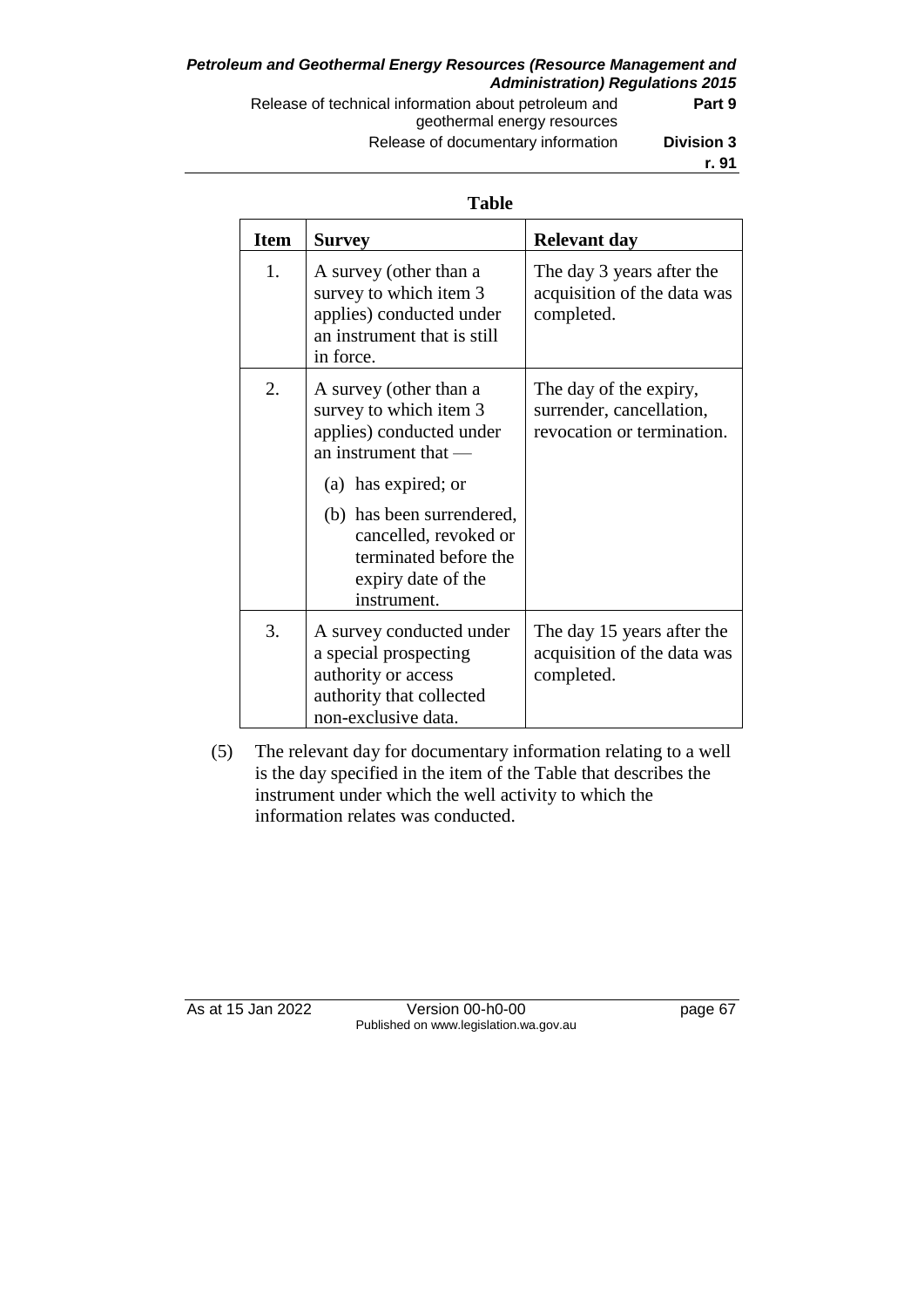**Part 9** Release of technical information about petroleum and geothermal energy resources **Division 3** Release of documentary information

**r. 92**

**Table**

| <b>Item</b> | Instrument                                                                                                                                                           | <b>Relevant day</b>                                                                                                                |
|-------------|----------------------------------------------------------------------------------------------------------------------------------------------------------------------|------------------------------------------------------------------------------------------------------------------------------------|
| 1.          | An instrument that is still<br>in force.                                                                                                                             | The day 2 years after the<br>day on which, in the<br>opinion of the Minister,<br>the well activity was<br>substantially completed. |
| 2.          | An instrument that $-$<br>(a) has expired; or<br>(b) has been<br>surrendered,<br>cancelled, revoked<br>or terminated before<br>the expiry date of<br>the instrument. | The day of the expiry,<br>surrender, cancellation,<br>revocation or termination.                                                   |

#### **92. Release of interpretative disclosable information**

 $(1)$  In this regulation —

*well information* means any of the following —

- (a) final well activity data as defined in regulation  $73(1)$ ;
- (b) information contained in a final well activity report as defined in regulation 73(1);
- (c) well completion data as defined in regulation 74(1);
- (d) information contained in a well completion report as defined in regulation 74(1).
- (2) The Minister may make documentary information publicly known or make documentary information available to a person  $if -$ 
	- (a) it is interpretative information; and
	- (b) it is disclosable information; and

page 68 Version 00-h0-00 As at 15 Jan 2022 Published on www.legislation.wa.gov.au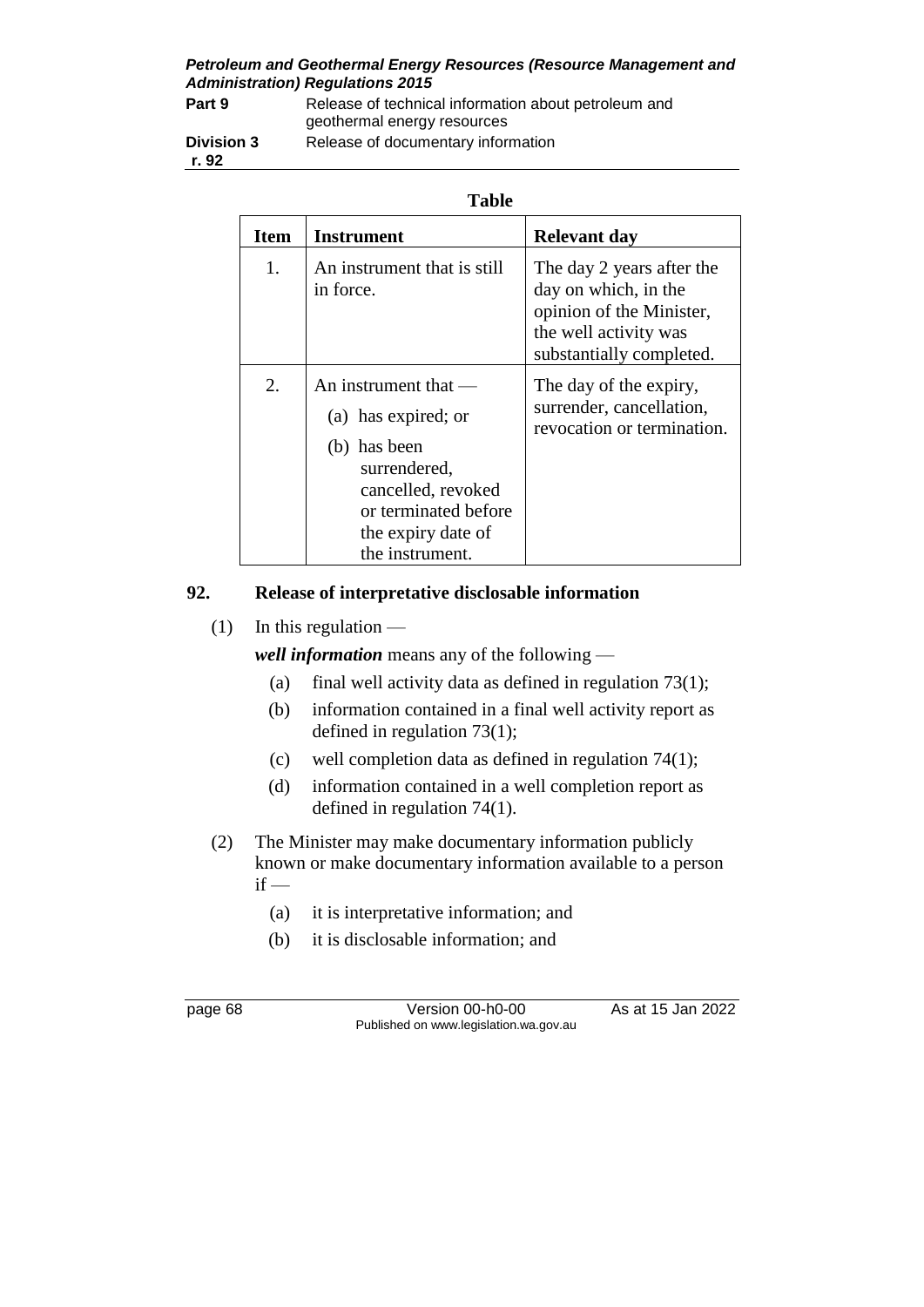- (c) the information relates to the subsoil, or to petroleum or geothermal energy resources, in a block; and
- (d) the relevant period for the information, determined under subregulation (3) or (4), has elapsed.
- (3) The relevant period for well information is 2 years after the day on which, in the opinion of the Minister, the operation to which the information relates was substantially completed.
- (4) The relevant period for any other information is 5 years after the day on which, in the opinion of the Minister, the operation to which the information relates was substantially completed.

#### **93. Release of documentary information: prior availability or consent**

- (1) Subject to subregulation (2), the Minister may make documentary information publicly known or make documentary information available to a person if —
	- (a) the instrument holder who gave the information to the Minister has made the information publicly known; or
	- (b) the instrument holder who gave the information to the Minister has consented in writing to the information being made publicly known or made available, as the case may be.
- (2) If documentary information relating to a block was given to the Minister under a special prospecting authority, an access authority or an instrument of consent under section 116 of the Act, subregulation (1) applies only if the information relates to a period when no permit, lease or licence was in force over the block.

#### **94. Fees for documentary information**

(1) This regulation applies if, under regulation 91(1), 92(2) or 93(1), the Minister makes documentary information available to a person.

As at 15 Jan 2022 Version 00-h0-00 page 69 Published on www.legislation.wa.gov.au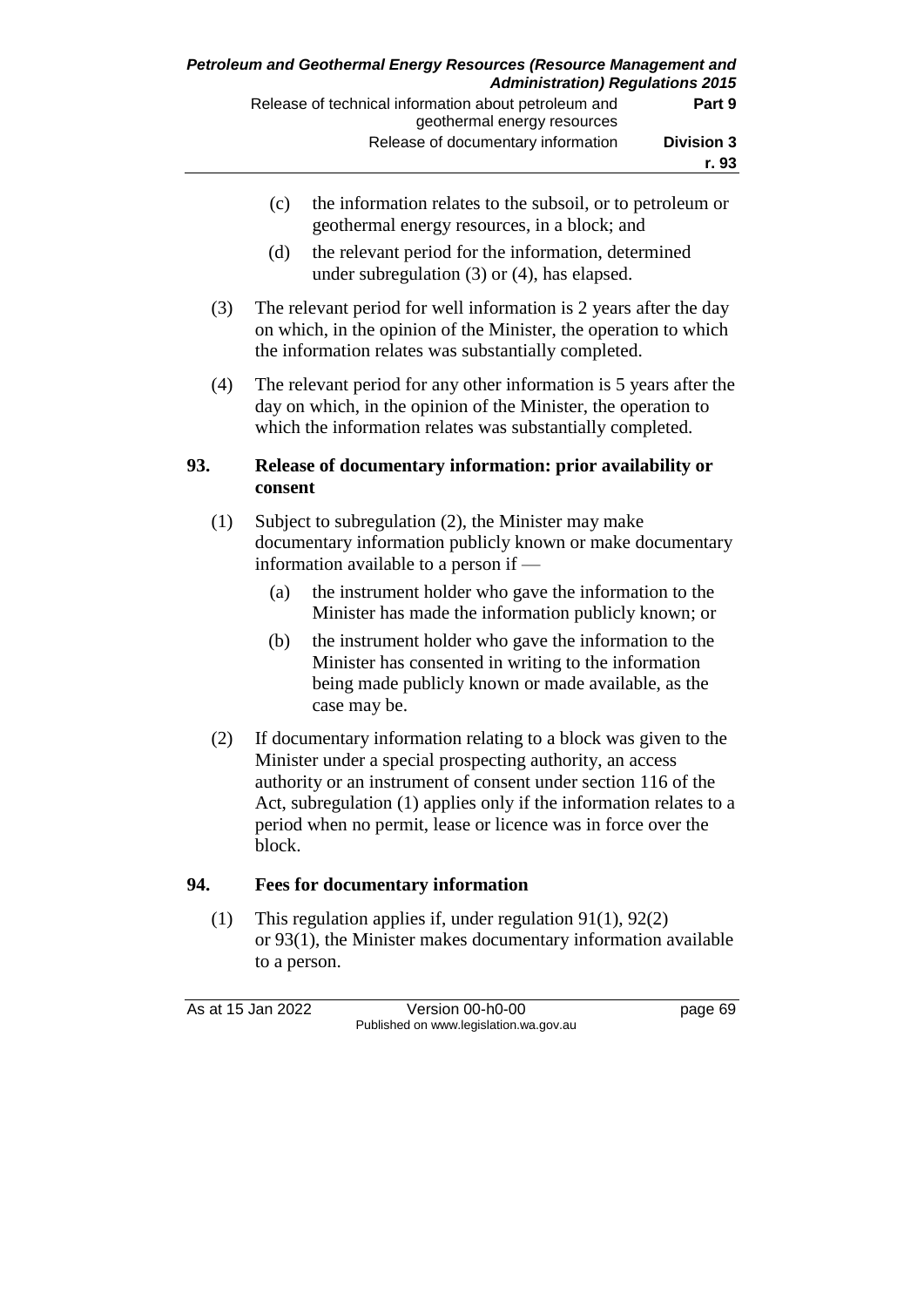| Petroleum and Geothermal Energy Resources (Resource Management and |                                                                                                                                                                                                                                                           |  |
|--------------------------------------------------------------------|-----------------------------------------------------------------------------------------------------------------------------------------------------------------------------------------------------------------------------------------------------------|--|
| Part 9                                                             | <b>Administration) Regulations 2015</b><br>Release of technical information about petroleum and<br>geothermal energy resources                                                                                                                            |  |
| <b>Division 3</b><br>r. 94A                                        | Release of documentary information                                                                                                                                                                                                                        |  |
| (2)                                                                | If the document containing the information is lent to the person,<br>the Minister may require the person to pay a fee of \$142.00 for<br>each day or part of a day during which the document is on loan.                                                  |  |
| (3)                                                                | If it is necessary to conduct a search in order to locate the<br>information for the person, the Minister may require the person<br>to pay a fee of \$142.00 for each hour or part of an hour (after<br>the first half hour) taken to conduct the search. |  |
| (4)                                                                | If the information is copied or reproduced for the person, the<br>Minister may require the person to pay a fee of an amount equal<br>to the total costs incurred in copying or reproducing the<br>information.                                            |  |
| (5)                                                                | If the information is sent to the person, the Minister may require<br>the person to pay a fee of an amount equal to the total costs<br>incurred in sending the information (including any packaging<br>costs).                                            |  |
|                                                                    | [Regulation 94 amended: Gazette 24 Jun 2016 p. 2333;<br>23 Jun 2017 p. 3304; 25 Jun 2018 p. 2319; 18 Jun 2019<br>p. 2053; SL 2020/93 r. 17.]                                                                                                              |  |
| 94A.                                                               | Release of documentary information to Director General of<br><b>Finance for royalties activities</b>                                                                                                                                                      |  |
| (1)                                                                | In this regulation<br>$\mathbf{D}$ $\mathbf{A}$ $\mathbf{C}$ $\mathbf{D}$<br>$\mathbf{d}$ is a case of $\mathbf{d}$                                                                                                                                       |  |

*Department of Finance* means the department of the Public Service principally assisting the Minister for Finance in the administration of the *Taxation Administration Act 2003*;

*Department of Finance worker* means a public service officer, or any other individual, who is employed or engaged in, or who otherwise holds a position in, the Department of Finance;

*Director General of Finance* means the individual for the time being holding or acting in the office of chief executive officer of the Department of Finance;

page 70 Version 00-h0-00 As at 15 Jan 2022 Published on www.legislation.wa.gov.au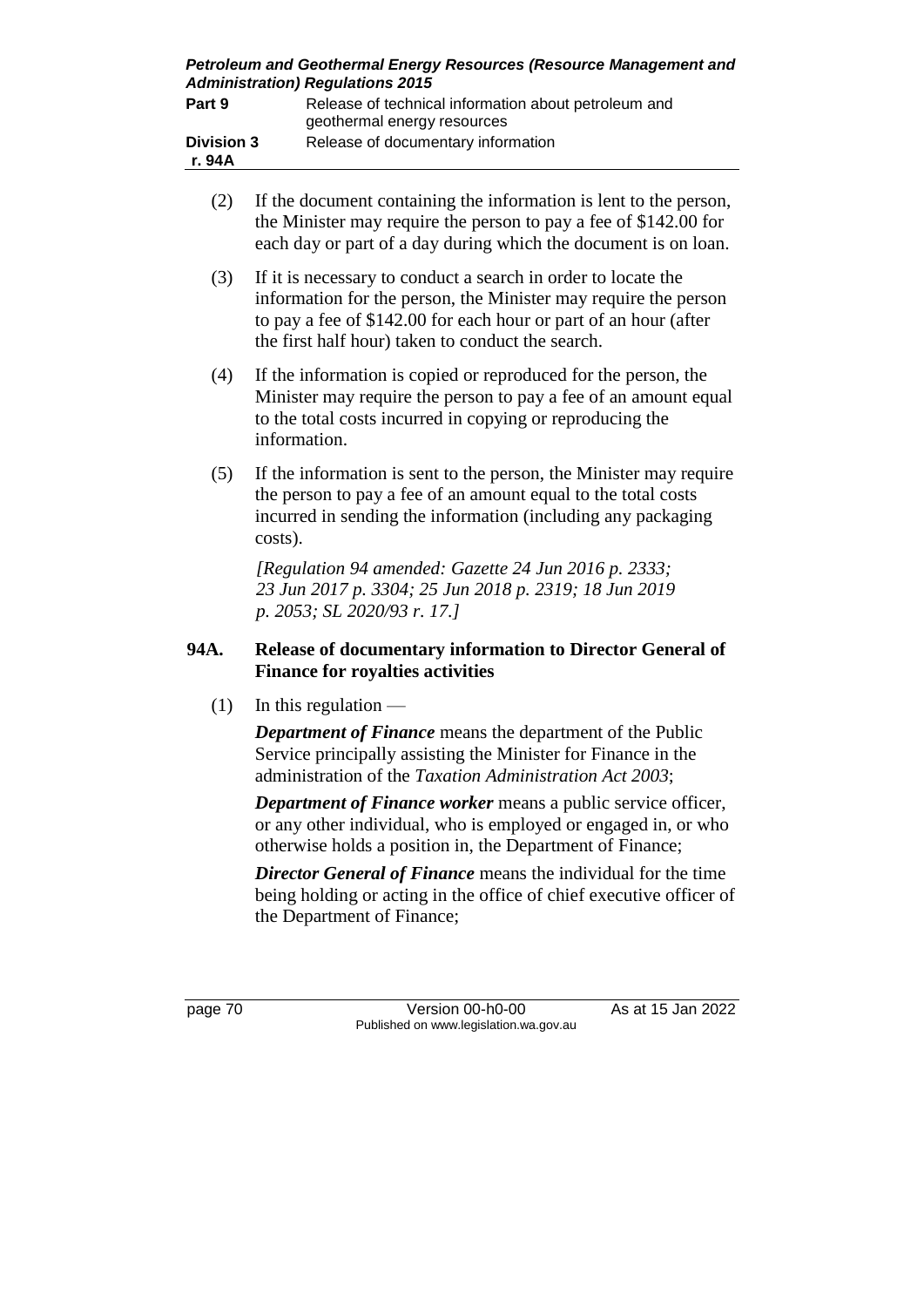*Minister for Finance* means the Minister to whom the administration of the *Taxation Administration Act 2003* is for the time being committed by the Governor;

*royalties activities* means activities done by the Department of Finance in preparation for, or otherwise in anticipation of, Department of Finance workers having, or being delegated, functions for, or connected with, the administration or collection of royalties in respect of petroleum.

- (2) The Minister may make documentary information available to the Director General of Finance for the purposes of, or in relation to, royalties activities.
- (3) If the Minister makes documentary information available under subregulation (2), a Department of Finance worker may access, copy, use, store or disclose the documentary information for the purposes of, or in relation to, royalties activities.
- (4) Subregulation (3) authorises a Department of Finance worker to disclose documentary information only to another Department of Finance worker, the Minister for Finance or another Minister.
- (5) An individual who is or was a Department of Finance worker commits an offence if —
	- (a) documentary information that was made available by the Minister under subregulation (2) came to the individual's knowledge in the course of, or by reason of, their employment or engagement in, or their otherwise holding a position in, the Department of Finance; and
	- (b) the individual accesses, copies, uses, stores or discloses the documentary information —
		- (i) for the purpose of personal gain; or
		- (ii) otherwise in a way that is not authorised under subregulation (3).

Penalty for this subregulation: a fine of \$10 000.

As at 15 Jan 2022 Version 00-h0-00 page 71 Published on www.legislation.wa.gov.au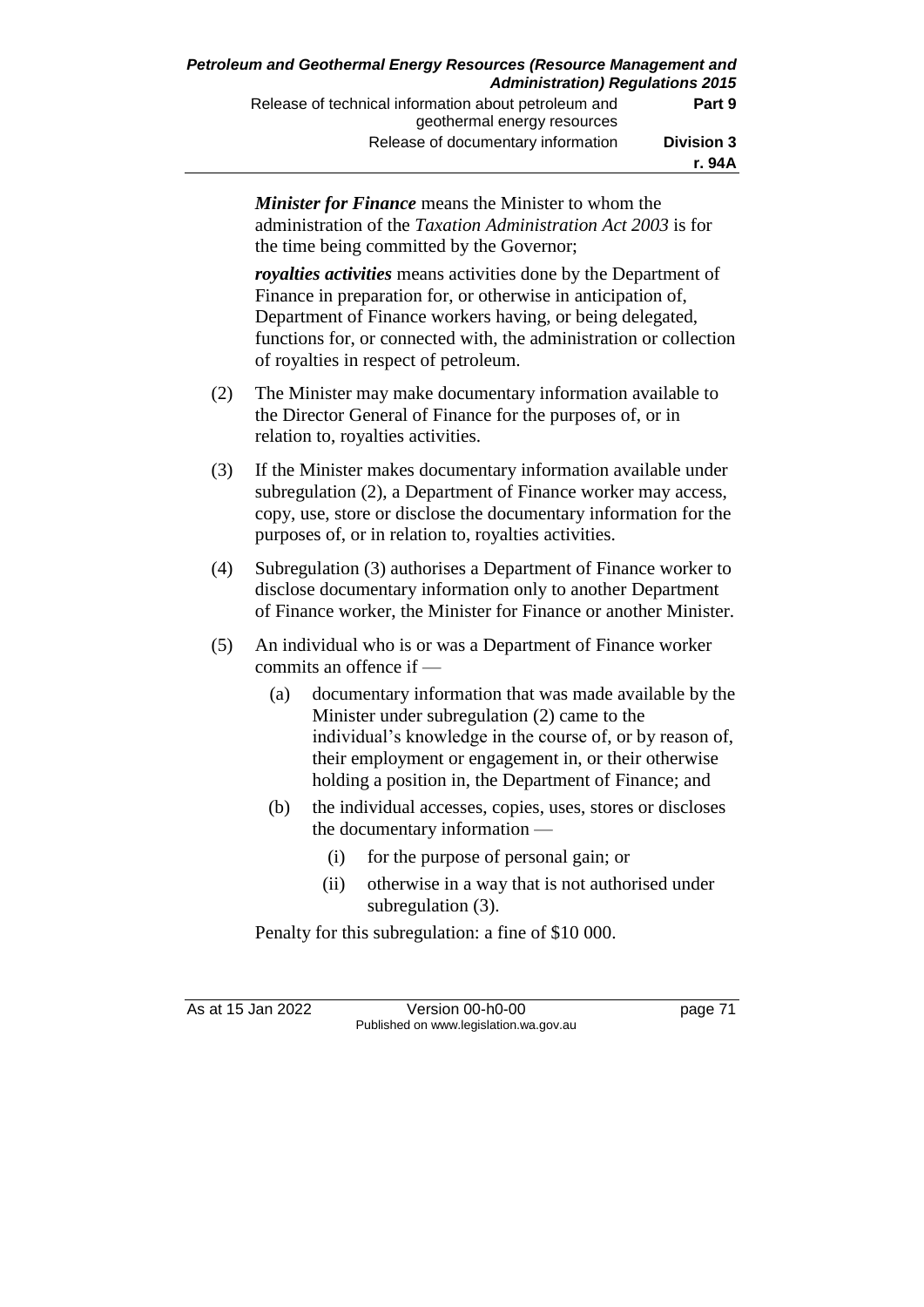|              | <b>Petroleum and Geothermal Energy Resources (Resource Management and</b> |
|--------------|---------------------------------------------------------------------------|
|              | <b>Administration) Regulations 2015</b>                                   |
| <b>D</b> -40 | Delegas of tagbaical information about notraleum and                      |

| Part 9                     | Release of technical information about petroleum and |  |
|----------------------------|------------------------------------------------------|--|
|                            | geothermal energy resources                          |  |
| <b>Division 4</b><br>r. 95 | Release of mining samples                            |  |

- (6) A Minister to whom documentary information is disclosed under subregulation (3) or this subregulation may access, copy, use, store or disclose the documentary information for the purposes of, or in relation to, royalties activities.
- (7) Subregulation (6) authorises a Minister to disclose documentary information only to another Minister.

*[Regulation 94A inserted: SL 2022/1 r. 6.]*

# **Division 4 — Release of mining samples**

#### **95. Purpose of Division**

This Division sets out the circumstances in which the Minister  $m$ ay —

- (a) make publicly known any details of a mining sample; or
- (b) permit a person (other than another Minister or a Minister of another jurisdiction) to inspect a mining sample.

### **96. Release of mining samples after relevant day**

- (1) The Minister may make publicly known details of a mining sample or permit a person to inspect a mining sample if the relevant day for the sample, as determined under subregulation (2), has passed.
- (2) The relevant day for a mining sample is the day specified in the item of the Table that describes the instrument under which the operation to which the sample relates was conducted.

| ×<br>×<br>۰,<br>۰,<br>۹<br>۰. |  |
|-------------------------------|--|
|-------------------------------|--|

| <b>Item</b>   Instrument                                           | <b>Relevant day</b>      |
|--------------------------------------------------------------------|--------------------------|
| An instrument that is still in The day 2 years after the<br>force. | day on which, in the     |
|                                                                    | opinion of the Minister, |

page 72 Version 00-h0-00 As at 15 Jan 2022 Published on www.legislation.wa.gov.au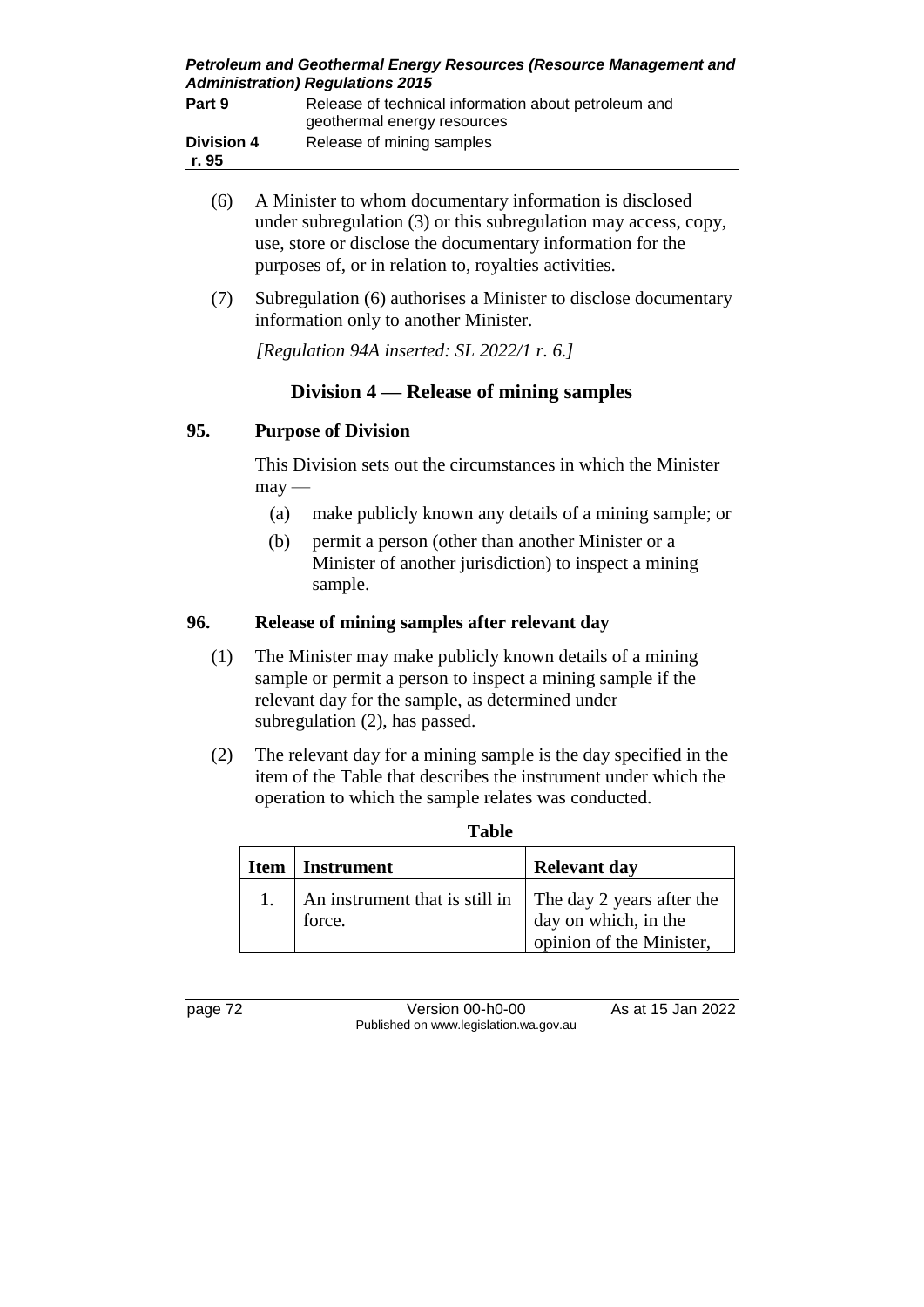Release of technical information about petroleum and geothermal energy resources **Part 9**

Release of mining samples **Division 4 r. 97**

|    |                                                                                                                                                                   | the operation was<br>substantially completed.                                       |
|----|-------------------------------------------------------------------------------------------------------------------------------------------------------------------|-------------------------------------------------------------------------------------|
| 2. | An instrument that $-$<br>(a) has expired; or<br>(b) has been surrendered,<br>cancelled, revoked or<br>terminated before the<br>expiry date of the<br>instrument. | The day of the expiry,<br>surrender, cancellation,<br>revocation or<br>termination. |

### **97. Release of mining samples: prior availability or consent**

- (1) Subject to subregulation (2), the Minister may make publicly known details of a mining sample or permit a person to inspect a mining sample if —
	- (a) the instrument holder who gave the sample to the Minister has made publicly known those details of the sample; or
	- (b) the instrument holder who gave the sample to the Minister has caused to be made publicly known those details of the sample; or
	- (c) the instrument holder who gave the sample to the Minister has consented in writing to details of the sample being made publicly known or to the sample being made available for inspection.
- (2) If a mining sample from a block was given to the Minister under a special prospecting authority, an access authority or an instrument of consent under section 116 of the Act, subregulation (1) applies only if the sample was obtained during a period when no permit, lease or licence was in force over the block.

As at 15 Jan 2022 Version 00-h0-00 page 73 Published on www.legislation.wa.gov.au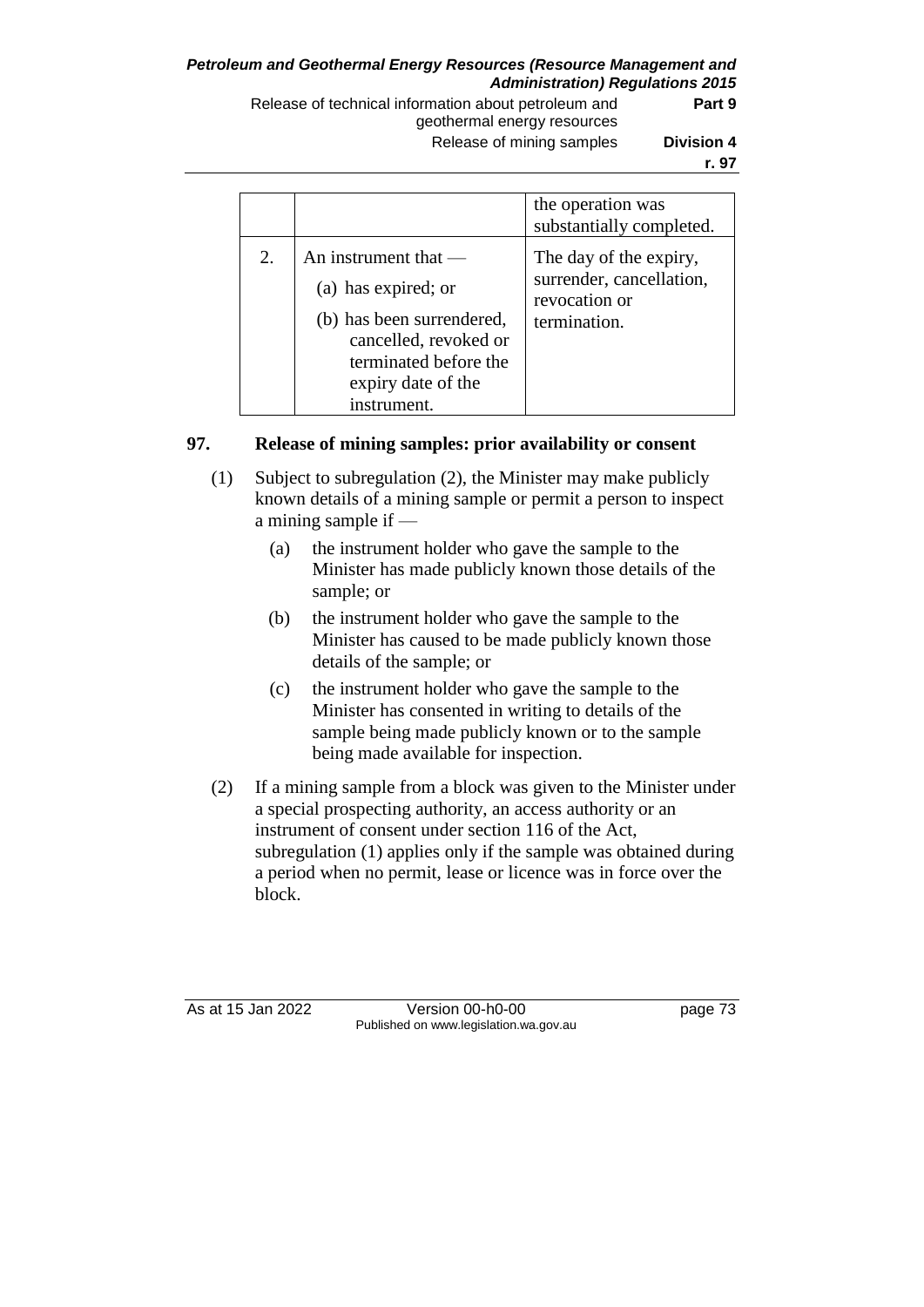| Petroleum and Geothermal Energy Resources (Resource Management and<br><b>Administration) Regulations 2015</b> |                                                                                     |  |
|---------------------------------------------------------------------------------------------------------------|-------------------------------------------------------------------------------------|--|
| Part 9                                                                                                        | Release of technical information about petroleum and<br>geothermal energy resources |  |
| <b>Division 4</b><br>r. 98                                                                                    | Release of mining samples                                                           |  |

#### **98. Fees for inspection of mining sample**

- (1) This regulation applies if, under regulation 96(1) or 97(1), the Minister permits a person to inspect a mining sample.
- (2) If the mining sample is lent to the person for inspection, the Minister may require the person to pay a fee of \$142.00 for each day or part of a day during which the sample is on loan.
- (3) If it is necessary to conduct a search in order to locate the mining sample for the person, the Minister may require the person to pay a fee of \$142.00 for each hour or part of an hour (after the first half hour) taken to conduct the search.
- (4) If the mining sample is sent to the person for inspection, the Minister may require the person to pay a fee of an amount equal to the total costs incurred in sending the sample (including any packaging costs).

*[Regulation 98 amended: Gazette 24 Jun 2016 p. 2334; 23 Jun 2017 p. 3304; 25 Jun 2018 p. 2319; 18 Jun 2019 p. 2053; SL 2020/93 r. 18.]*

page 74 Version 00-h0-00 As at 15 Jan 2022 Published on www.legislation.wa.gov.au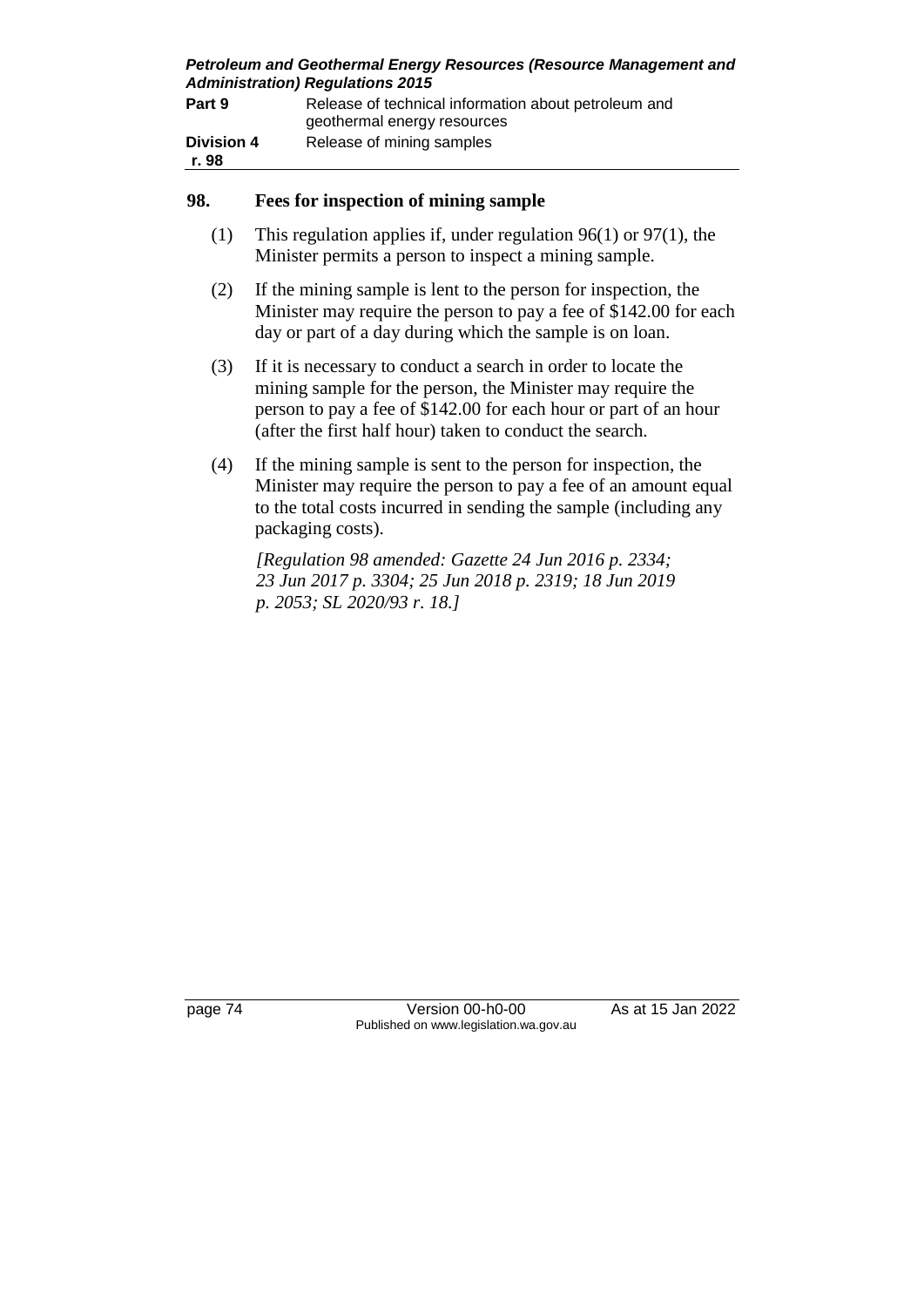# **Part 10 — Transitional provisions**

#### **99. Terms used**

In this Part —

*commencement day* means the day on which this Part comes into operation;

*existing recovery operation* means the recovery of petroleum from a petroleum pool in a licence area undertaken by a petroleum licensee before commencement day that continues on or after that day;

*existing well activity* means a well activity undertaken by a title holder before commencement day that continues on or after that day;

*transitional period* means the period of 12 months beginning on commencement day.

#### **100. Existing surveys**

Regulation 5 does not apply in relation to a survey undertaken by an instrument holder before commencement day that continues on or after that day.

#### **101. Existing well activities**

Regulation 10(1) does not apply in relation to an existing well activity until —

- (a) in a case where, before the end of the transitional period, the title holder undertaking the well activity makes an application under regulation 12(1) for approval of a well management plan in respect of the well activity — the day after the day on which the title holder is given notice under regulation 14 of the decision on the application; or
- (b) in any other case the day after the end of the transitional period.

As at 15 Jan 2022 Version 00-h0-00 page 75 Published on www.legislation.wa.gov.au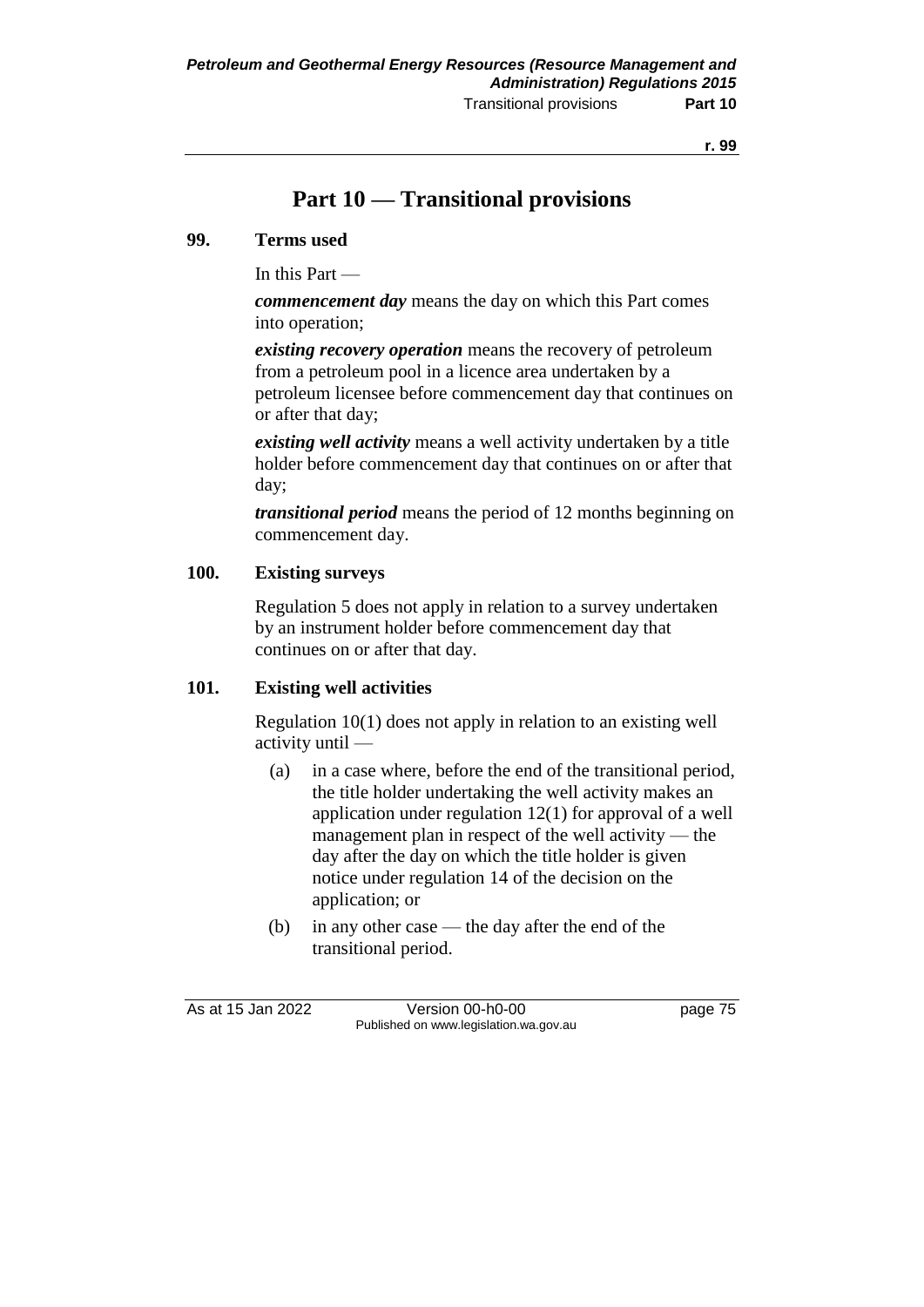**r. 102**

#### **102. Existing recovery operations**

Regulation 41 does not apply in relation to an existing recovery operation until —

- (a) in a case where, before the end of the transitional period, the petroleum licensee undertaking the recovery operation makes an application under regulation 43(1) for approval of a field management plan in respect of the field in which the recovery operation is being undertaken — the day after the day on which the licensee is given notice under regulation 45 of the decision on the application; or
- (b) in a case where, before the end of the transitional period, the petroleum licensee undertaking the recovery operation makes an application under regulation 58(1) for permission to undertake the recovery operation the day after the day on which the licensee is given notice under regulation 60 of the decision on the application; or
- (c) in any other case the day after the end of the transitional period.

page 76 Version 00-h0-00 As at 15 Jan 2022 Published on www.legislation.wa.gov.au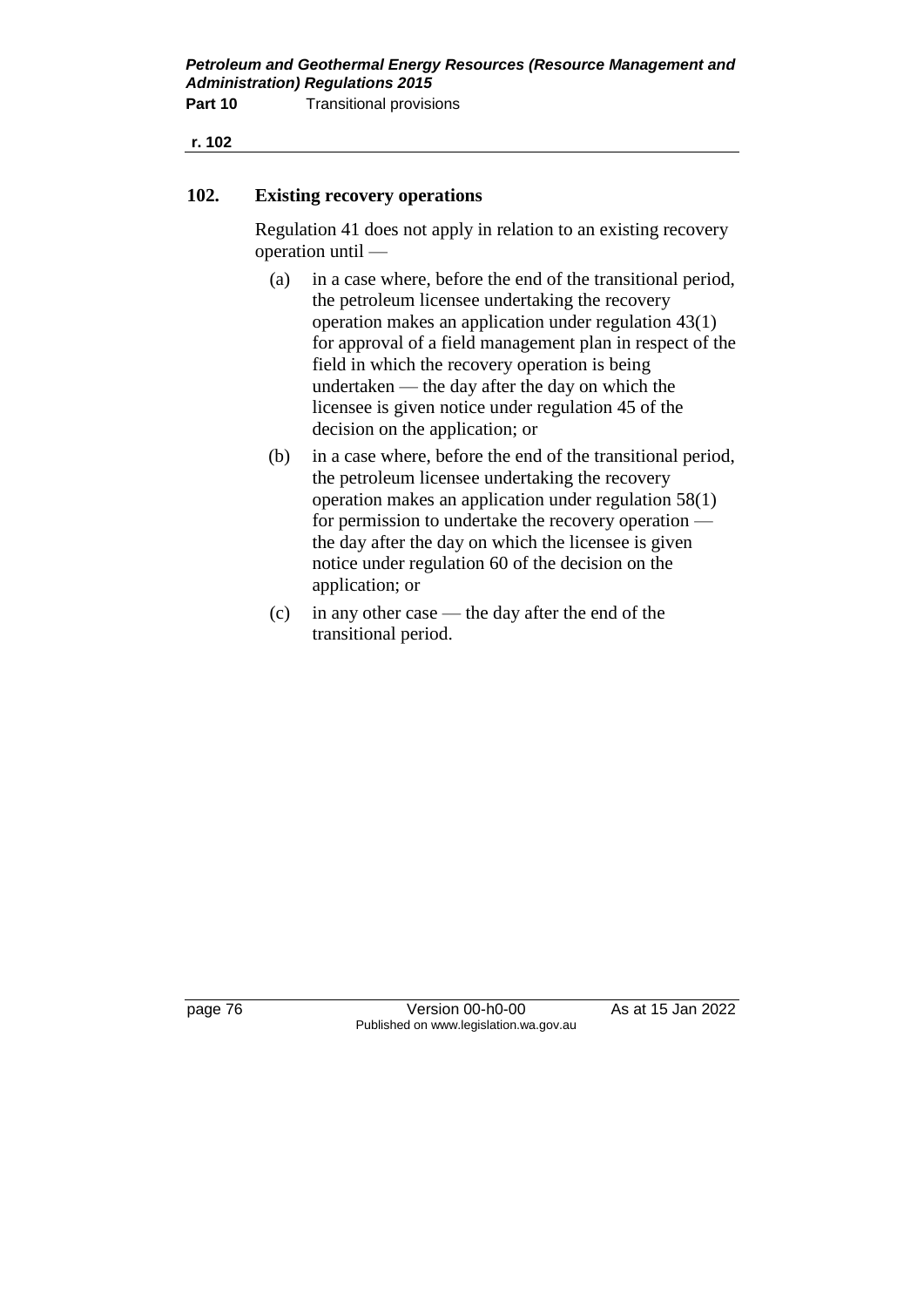# **Schedule 1 — Well management plan**

 $[r. 17(1)]$ 

| <b>Item</b> | <b>Description of information</b>                                                                                                                                                                                                                        |  |  |
|-------------|----------------------------------------------------------------------------------------------------------------------------------------------------------------------------------------------------------------------------------------------------------|--|--|
| 1.          | The name and number of the well.                                                                                                                                                                                                                         |  |  |
| 2.          | The location of the well, in the form of $-$                                                                                                                                                                                                             |  |  |
|             | the elevation, latitude and longitude of the well; and<br>(a)                                                                                                                                                                                            |  |  |
|             | (b)<br>the basin and sub-basin (if applicable) in which the well is<br>located; and                                                                                                                                                                      |  |  |
|             | the map sheet name and graticular block number.<br>(c)                                                                                                                                                                                                   |  |  |
| 3.          | A description of each well activity.                                                                                                                                                                                                                     |  |  |
| 4.          | An explanation of $-$                                                                                                                                                                                                                                    |  |  |
|             | the philosophy of, and criteria for, the design, construction,<br>(a)<br>operational activity and management of the well; and                                                                                                                            |  |  |
|             | the possible production or injection activities of the well,<br>(b)                                                                                                                                                                                      |  |  |
|             | showing that each well activity will be carried out in accordance<br>with sound engineering principles, codes, standards and<br>specifications and, if the activity relates to the exploration for or<br>recovery of petroleum, good oil-field practice. |  |  |
| 5.          | The title holder's proposed timetable for carrying out each well<br>activity, including estimated commencement and cessation dates.                                                                                                                      |  |  |
| 6.          | Performance objectives against which the performance of each                                                                                                                                                                                             |  |  |

6. Performance objectives against which the performance of each well activity is to be measured and measurement criteria that define those performance objectives.

As at 15 Jan 2022 Version 00-h0-00 page 77 Published on www.legislation.wa.gov.au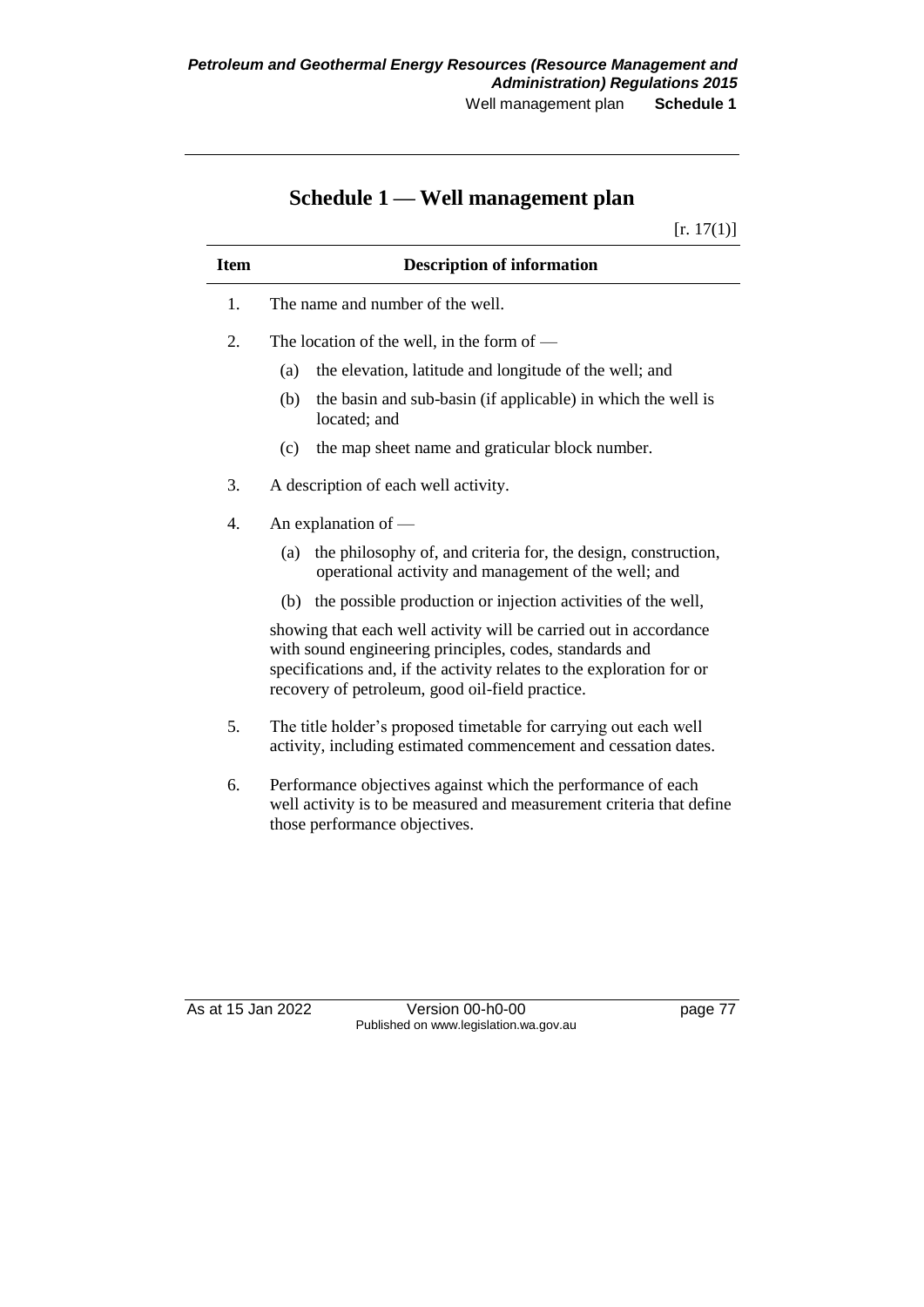**Schedule 1** Well management plan

| <b>Item</b> | <b>Description of information</b>                                                                                                                                        |  |  |
|-------------|--------------------------------------------------------------------------------------------------------------------------------------------------------------------------|--|--|
| 7.          | An explanation of how the title holder will identify, monitor,<br>mitigate and otherwise deal with -                                                                     |  |  |
|             | a well integrity hazard; and<br>(a)                                                                                                                                      |  |  |
|             | a significant increase in an existing risk for the well,<br>(b)                                                                                                          |  |  |
|             | including the possibility of continuing a well activity for the<br>purpose of dealing with the well integrity hazard or the risk.                                        |  |  |
| 8.          | Details of chemicals and other substances that may be -                                                                                                                  |  |  |
|             | in, or added to, treatment materials to be used for the<br>(a)<br>purposes of drilling or hydraulic fracturing undertaken in the<br>course of each well activity; or     |  |  |
|             | otherwise introduced into a well or underground formation<br>(b)<br>in the course of each well activity; or                                                              |  |  |
|             | otherwise used in the course of each well activity.<br>(c)                                                                                                               |  |  |
| 9.          | The proposed total volume and composition of fluids and other<br>materials to be used in the course of each well activity.                                               |  |  |
| 10.         | The estimated total volume and composition of returned fluids and<br>other materials from the well and arrangements for the<br>management of those fluids and materials. |  |  |
| 11.         | Arrangements for the management of any produced formation<br>materials that result from drilling, well testing or production.                                            |  |  |
| 12.         | Details of when and how the title holder will notify the Minister,<br>and give the Minister reports and information, about —                                             |  |  |
|             | each well activity; and<br>(a)                                                                                                                                           |  |  |
|             | well integrity hazards; and<br>(b)                                                                                                                                       |  |  |
|             | significant increases in existing risks for the well; and<br>(c)                                                                                                         |  |  |
|             | other matters relevant to the conduct of each well activity.<br>(d)                                                                                                      |  |  |
|             |                                                                                                                                                                          |  |  |
| page 78     | Version 00-h0-00<br>As at 15 Jan 2022                                                                                                                                    |  |  |

Published on www.legislation.wa.gov.au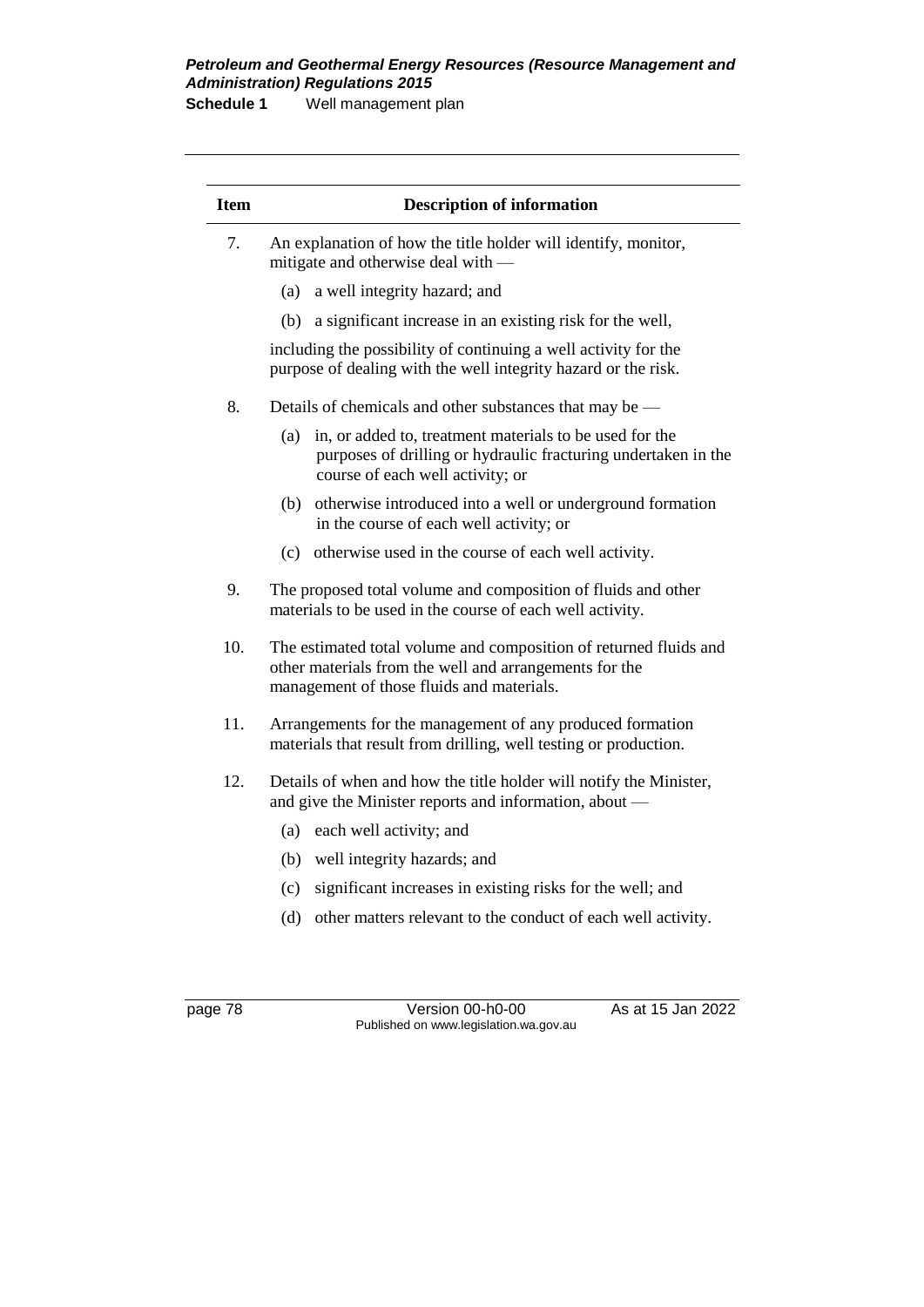| <b>Item</b> | <b>Description of information</b>                                                                                                                                       |                                                                                                                                                                  |  |
|-------------|-------------------------------------------------------------------------------------------------------------------------------------------------------------------------|------------------------------------------------------------------------------------------------------------------------------------------------------------------|--|
| 13.         | An explanation of the way that the title holder will keep<br>information required by the well management plan.                                                          |                                                                                                                                                                  |  |
| 14.         | A list of the principal Australian and international standards that<br>apply in relation to each well activity and plant used in connection<br>with each well activity. |                                                                                                                                                                  |  |
| 15.         | If the well management plan relates to a drilling activity, the<br>$following -$                                                                                        |                                                                                                                                                                  |  |
|             | (a)                                                                                                                                                                     | the programmed depth of the well;                                                                                                                                |  |
|             | (b)                                                                                                                                                                     | the proposed path of the well;                                                                                                                                   |  |
|             | (c)                                                                                                                                                                     | the estimated start or spud date for the well;                                                                                                                   |  |
|             | (d)                                                                                                                                                                     | a description of the rig and any blow-out prevention<br>equipment and their method of operation;                                                                 |  |
|             | (e)                                                                                                                                                                     | the casing programme, including design safety factors for<br>burst, collapse or tension;                                                                         |  |
|             | (f)                                                                                                                                                                     | the complete casing cementation programme;                                                                                                                       |  |
|             | (g)                                                                                                                                                                     | a description of downhole barriers and procedures for<br>testing those barriers;                                                                                 |  |
|             | (h)                                                                                                                                                                     | the formation evaluation programme (including cutting and<br>fluid sampling, coring, wireline logging and mud logging);                                          |  |
|             | (i)                                                                                                                                                                     | the drilling fluids programme;                                                                                                                                   |  |
|             | (i)                                                                                                                                                                     | the geological prognosis for the well;                                                                                                                           |  |
|             | (k)                                                                                                                                                                     | the name and address of the drilling contractor;                                                                                                                 |  |
|             | (1)                                                                                                                                                                     | the names and addresses of other contractors and<br>subcontractors involved in the drilling activity and the<br>nature of the services that they are to provide; |  |

As at 15 Jan 2022 Version 00-h0-00 page 79 Published on www.legislation.wa.gov.au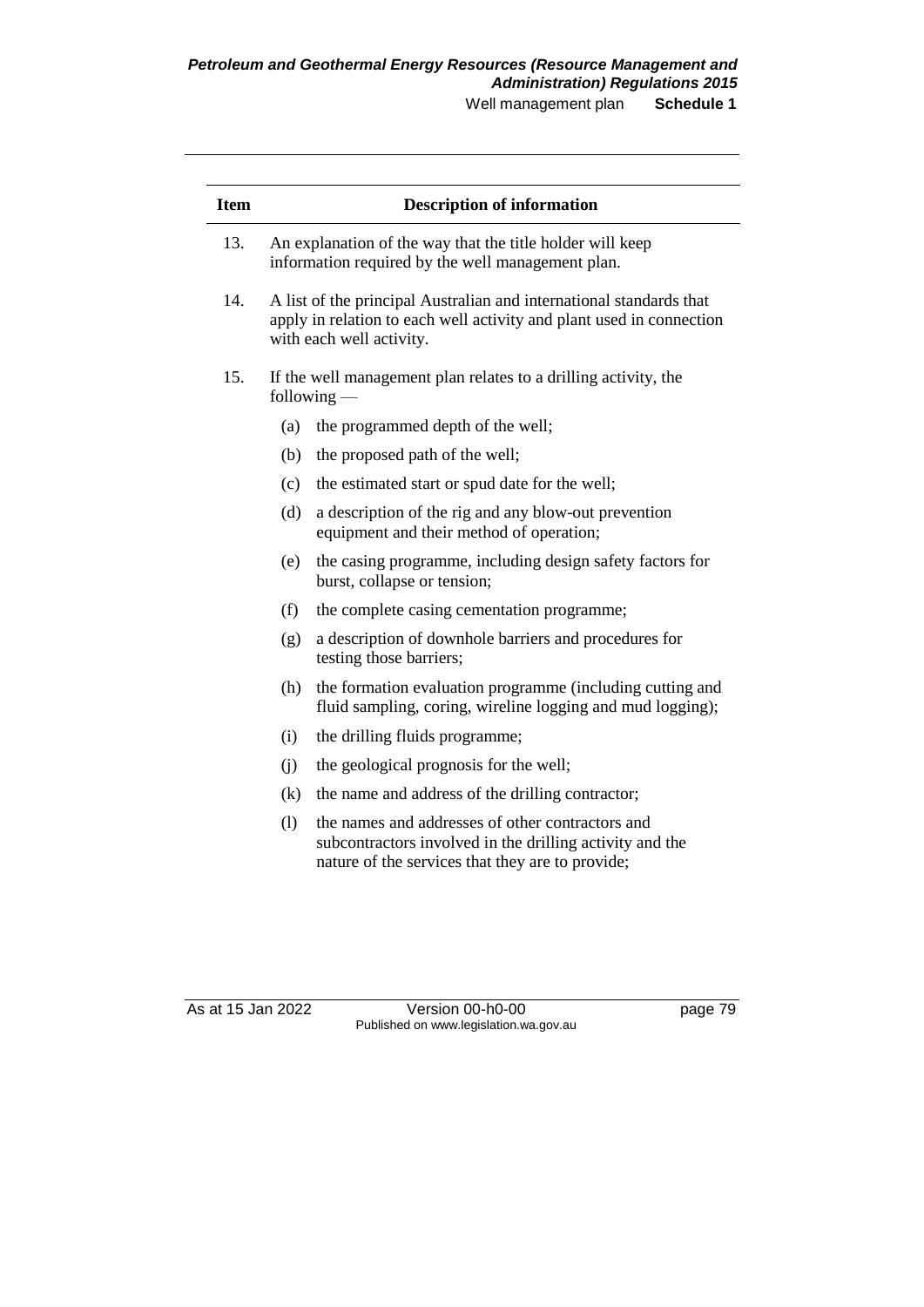**Schedule 1** Well management plan

| Item |     | <b>Description of information</b>                                                                                                                       |
|------|-----|---------------------------------------------------------------------------------------------------------------------------------------------------------|
|      |     | (m) the name and contact details of the person who will have<br>responsibility for communications with the Minister<br>regarding the drilling activity; |
|      | (n) | details of the insurance held by the title holder in relation to<br>the well and the drilling activity.                                                 |

page 80 Version 00-h0-00 As at 15 Jan 2022 Published on www.legislation.wa.gov.au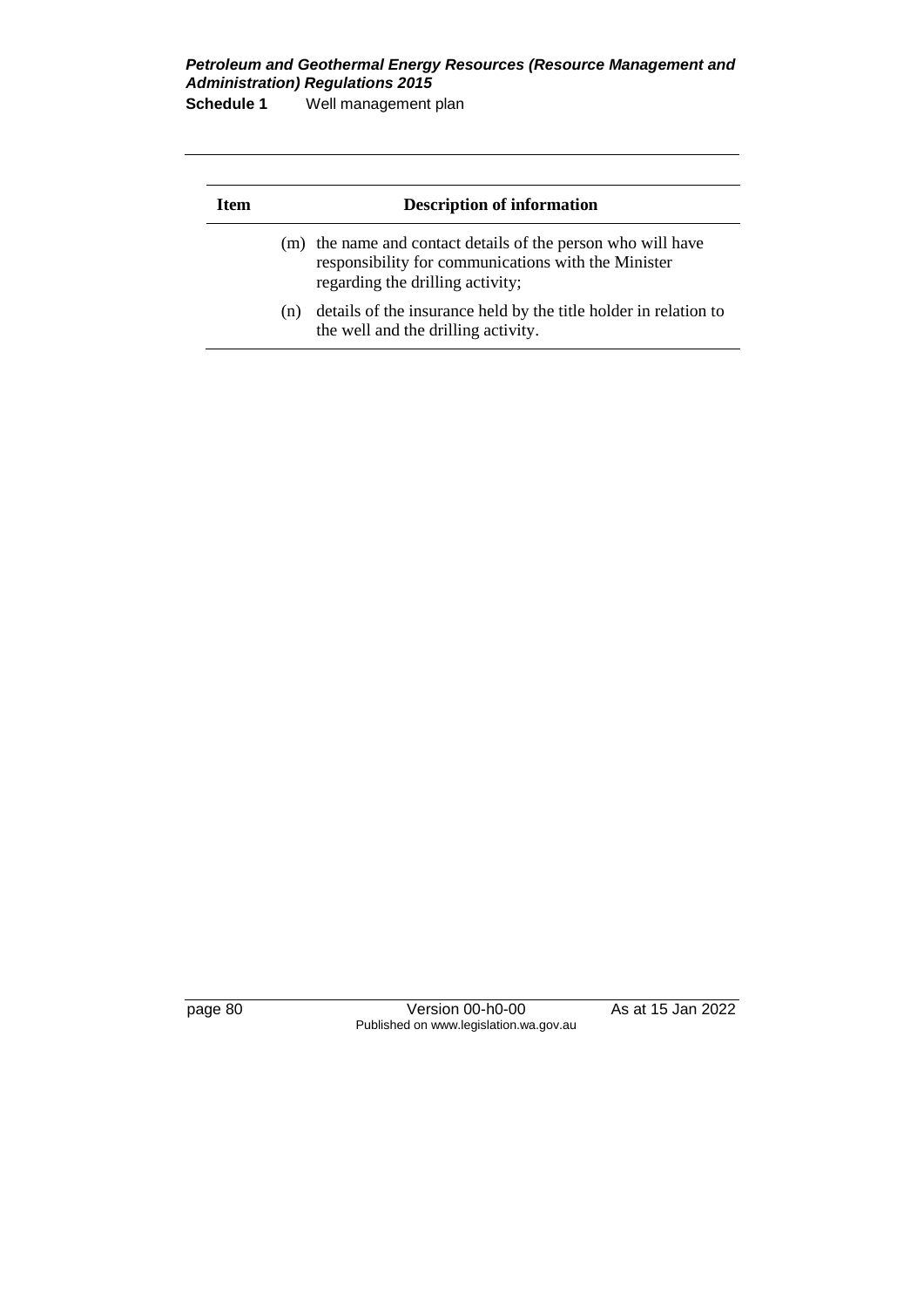# **Schedule 2 — Annual assessment report**

 $[r. 37(2)]$ 

## **Division 1 — Required information: permittee or holder of drilling reservation**

| <b>Item</b> | <b>Description of information</b>                                                                                                                                                     |  |
|-------------|---------------------------------------------------------------------------------------------------------------------------------------------------------------------------------------|--|
| 1.          | A description of work and expenditure commitments as detailed in<br>the permit or drilling reservation.                                                                               |  |
| 2.          | For all work, evaluations and studies carried out in relation to the<br>permit or drilling reservation —                                                                              |  |
|             | the total expenditure on the work, evaluation and studies;<br>(a)<br>and                                                                                                              |  |
|             | the results of the work, evaluation and studies, including<br>(b)<br>details about any leads and prospects identified.                                                                |  |
| 3.          | A list of the reports submitted to the Minister in accordance with<br>these regulations during the year.                                                                              |  |
| 4.          | For the work, evaluations and studies expected to be carried out in<br>relation to the permit or drilling reservation during the next year of<br>the permit or drilling reservation — |  |
|             | a description of work commitments and expenditure<br>(a)<br>estimates; and                                                                                                            |  |
|             | a description of the measures taken by the permittee or<br>(b)<br>holder of the drilling reservation to prepare for the work<br>mentioned in paragraph (a).                           |  |
| 5.          | Any other information that is required to be included in the annual<br>assessment report by a condition of the permit or drilling<br>reservation.                                     |  |

÷,

As at 15 Jan 2022 Version 00-h0-00 page 81 Published on www.legislation.wa.gov.au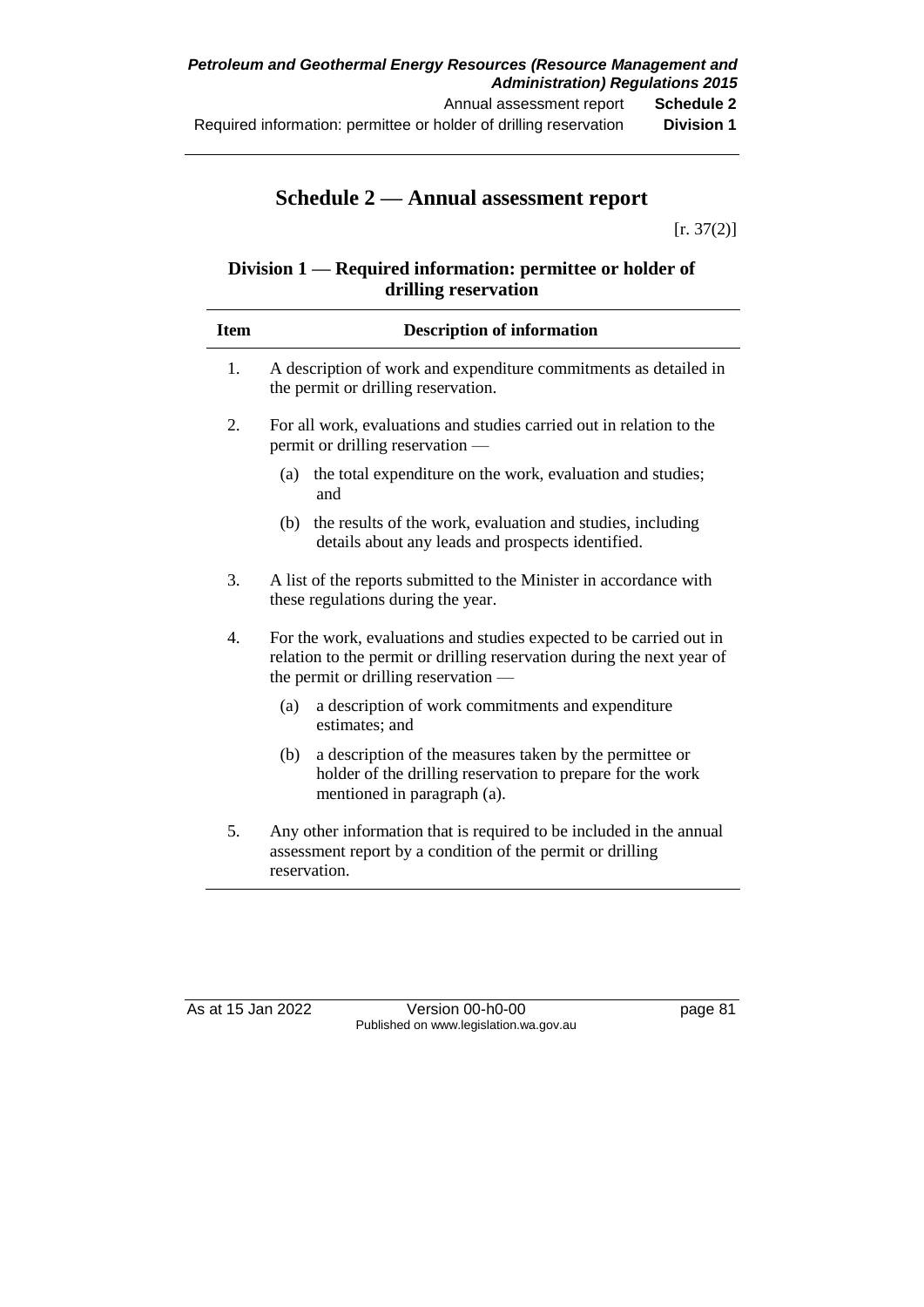|             |                                                                                                                                     | $Divsub$ $\mathcal{Z} \rightarrow \mathbb{R}$ $\mathbb{R}$ and $\mathbb{R}$ into the number of $\mathbb{R}$                                                       |
|-------------|-------------------------------------------------------------------------------------------------------------------------------------|-------------------------------------------------------------------------------------------------------------------------------------------------------------------|
| <b>Item</b> |                                                                                                                                     | <b>Description of information</b>                                                                                                                                 |
| 6.          | the lease.                                                                                                                          | A description of work and expenditure commitments as detailed in                                                                                                  |
| 7.          | $lease -$                                                                                                                           | For all work, evaluations and studies carried out in relation to the                                                                                              |
|             | (a)                                                                                                                                 | the total expenditure on the work, evaluation and studies;<br>and                                                                                                 |
|             | (b)                                                                                                                                 | the results of the work, evaluation and studies, including<br>details about any leads and prospects identified.                                                   |
| 8.          |                                                                                                                                     | A list of the reports submitted to the Minister in accordance with<br>these regulations during the year.                                                          |
| 9.          | Details of the lessee's plans for further evaluation of discoveries,<br>including work that is to be carried out in the lease area. |                                                                                                                                                                   |
| 10.         | For the work, evaluations and studies expected to be carried out in<br>relation to the lease during the next year of the lease -    |                                                                                                                                                                   |
|             | (a)                                                                                                                                 | a description of work commitments and expenditure<br>estimates; and                                                                                               |
|             | (b)                                                                                                                                 | a description of the measures taken by the lessee to prepare<br>for the work mentioned in paragraph (a).                                                          |
| 11.         |                                                                                                                                     | For a year after the first year of the lease, the following information<br>about each petroleum pool or geothermal resources area situated in<br>the lease area - |
|             | (a)                                                                                                                                 | a description of the pool or geothermal resources area;                                                                                                           |
|             | (b)                                                                                                                                 | any new information relating to the evaluation of the pool or<br>geothermal resources area;                                                                       |
|             | (c)                                                                                                                                 | an estimate of the quantity of petroleum in the pool, or<br>geothermal energy resources in the geothermal resources<br>area, at the end of the previous year;     |

#### **Division 2 — Required information: lessee**

page 82 Version 00-h0-00 As at 15 Jan 2022 Published on www.legislation.wa.gov.au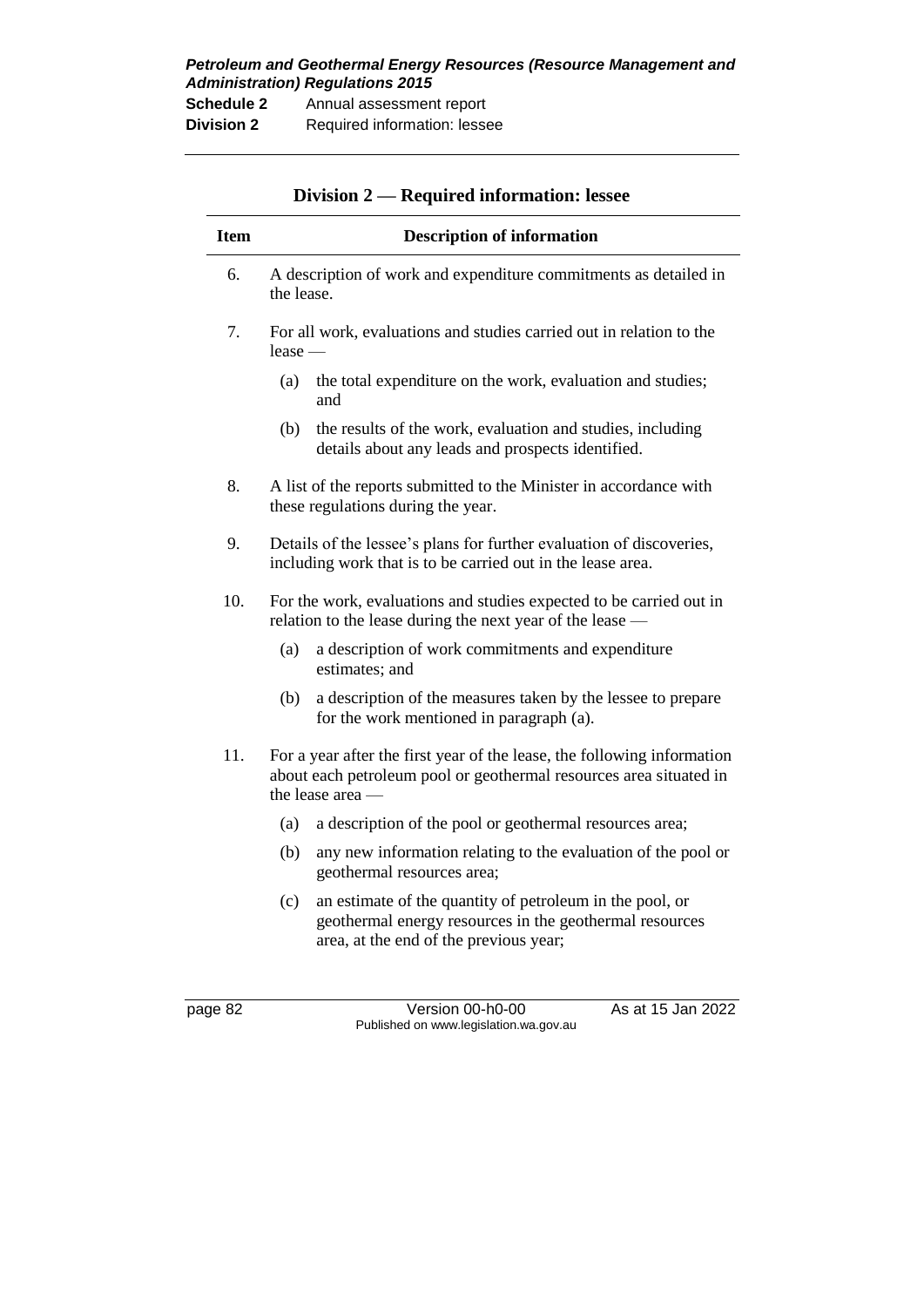*Petroleum and Geothermal Energy Resources (Resource Management and Administration) Regulations 2015* Annual assessment report **Schedule 2**

Required information: licensee **Division 3**

| <b>Item</b> |     | <b>Description of information</b>                                                                                                                                                |
|-------------|-----|----------------------------------------------------------------------------------------------------------------------------------------------------------------------------------|
|             | (d) | an estimate of the quantity of recoverable petroleum in the<br>pool, or recoverable geothermal energy in the geothermal<br>resources area, at the end of the previous year;      |
|             | (e) | any new or revised data upon which the estimates in<br>paragraphs (c) and (d) are based, including a report of any<br>study carried out that has resulted in a revised estimate; |
|             | (f) | a table summarising the quantities mentioned in<br>paragraphs (c) and (d) by reference to resources and<br>reserves.                                                             |
| 12.         |     | Any other information that is required to be included in the annual<br>assessment report by a condition of the lease.                                                            |

**Division 3 — Required information: licensee**

| <b>Item</b>       | <b>Description of information</b>                                                                                                                                            |
|-------------------|------------------------------------------------------------------------------------------------------------------------------------------------------------------------------|
| 13.               | Details of any activities the licensee plans to undertake in the<br>licence area in compliance with a condition of the licence.                                              |
| 14.               | A list of the reports submitted to the Minister in accordance with<br>these regulations during the year.                                                                     |
| 15.               | Details of the licensee's plans for further evaluation of the licence<br>area, including work that is to be carried out in the licence area and<br>is not covered by item 1. |
| 16.               | A production forecast for each producing or potential development<br>project.                                                                                                |
| 17.               | A description of any leads and prospects in the licence area.                                                                                                                |
| 18.               | For a year after the first year of the licence, the following<br>information about each petroleum pool or geothermal resources<br>area situated in the licence area —        |
|                   | a description of the pool or geothermal resources area;<br>(a)                                                                                                               |
| As at 15 Jan 2022 | Version 00-h0-00<br>page 83<br>Published on www.legislation.wa.gov.au                                                                                                        |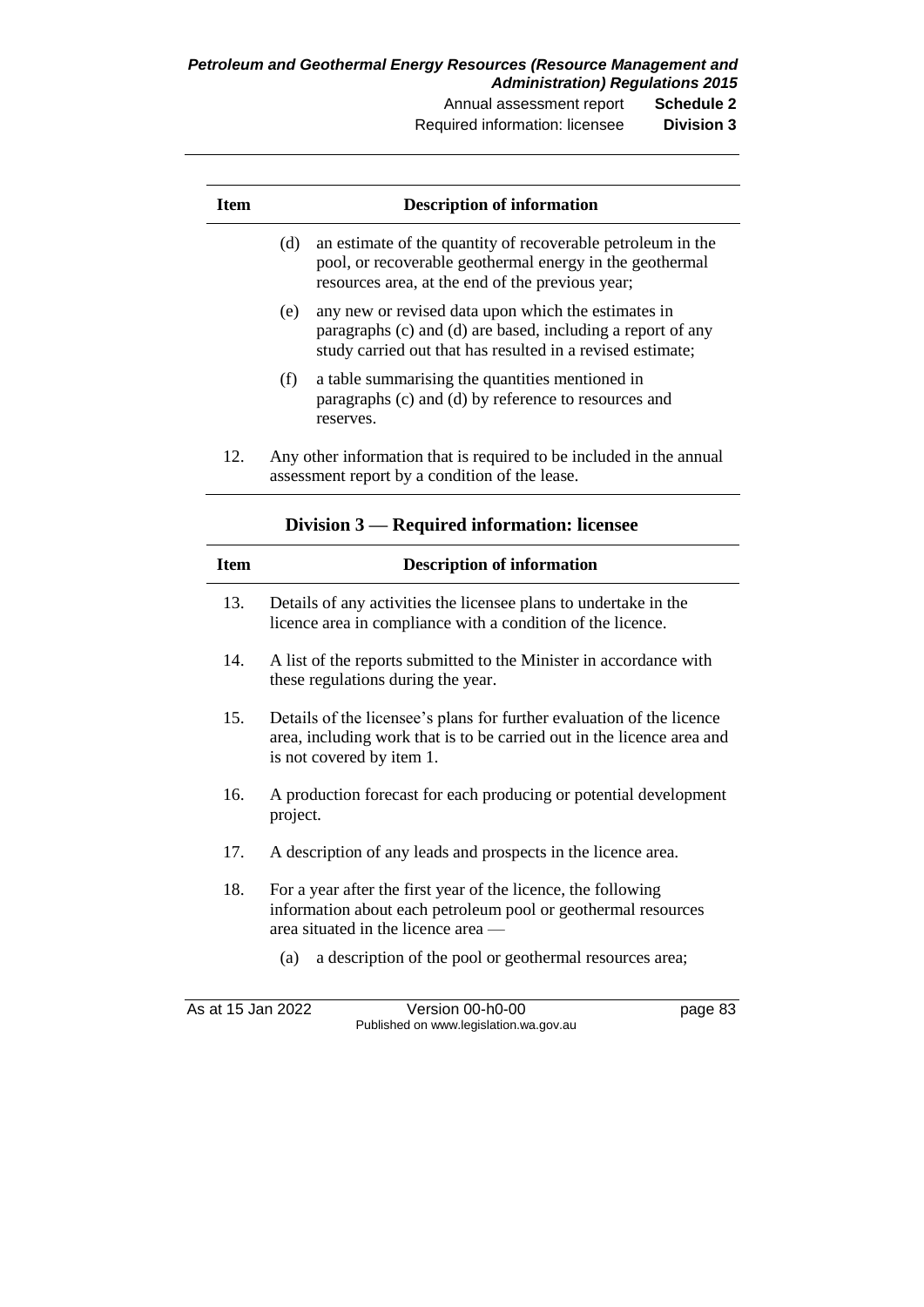| <b>Schedule 2</b> | Annual assessment report       |
|-------------------|--------------------------------|
| <b>Division 3</b> | Required information: licensee |

| <b>Item</b> | <b>Description of information</b> |                                                                                                                                                                                  |  |
|-------------|-----------------------------------|----------------------------------------------------------------------------------------------------------------------------------------------------------------------------------|--|
|             | (b)                               | any new information relating to the evaluation of the pool or<br>geothermal resources area;                                                                                      |  |
|             | (c)                               | an estimate of the quantity of petroleum in the pool, or<br>geothermal energy resources in the geothermal resources<br>area, at the end of the previous year;                    |  |
|             | (d)                               | an estimate of the quantity of recoverable petroleum in the<br>pool, or recoverable geothermal energy in the geothermal<br>resources area, at the end of the previous year;      |  |
|             | (e)                               | any new or revised data upon which the estimates in<br>paragraphs (c) and (d) are based, including a report of any<br>study carried out that has resulted in a revised estimate; |  |
|             | (f)                               | a table summarising the quantities mentioned in<br>paragraphs (c) and (d) by reference to resources and<br>reserves.                                                             |  |
| 19.         |                                   | The total amount of petroleum produced or geothermal energy<br>recovered during the year.                                                                                        |  |
| 20.         |                                   | The amount of each substance injected into an underground<br>formation during the year.                                                                                          |  |
| 21.         |                                   | The amount of each substance flared or vented during the year.                                                                                                                   |  |
| 22.         |                                   | Any other information that is required to be included in accordance<br>with a condition of the licence.                                                                          |  |

page 84 Version 00-h0-00 As at 15 Jan 2022 Published on www.legislation.wa.gov.au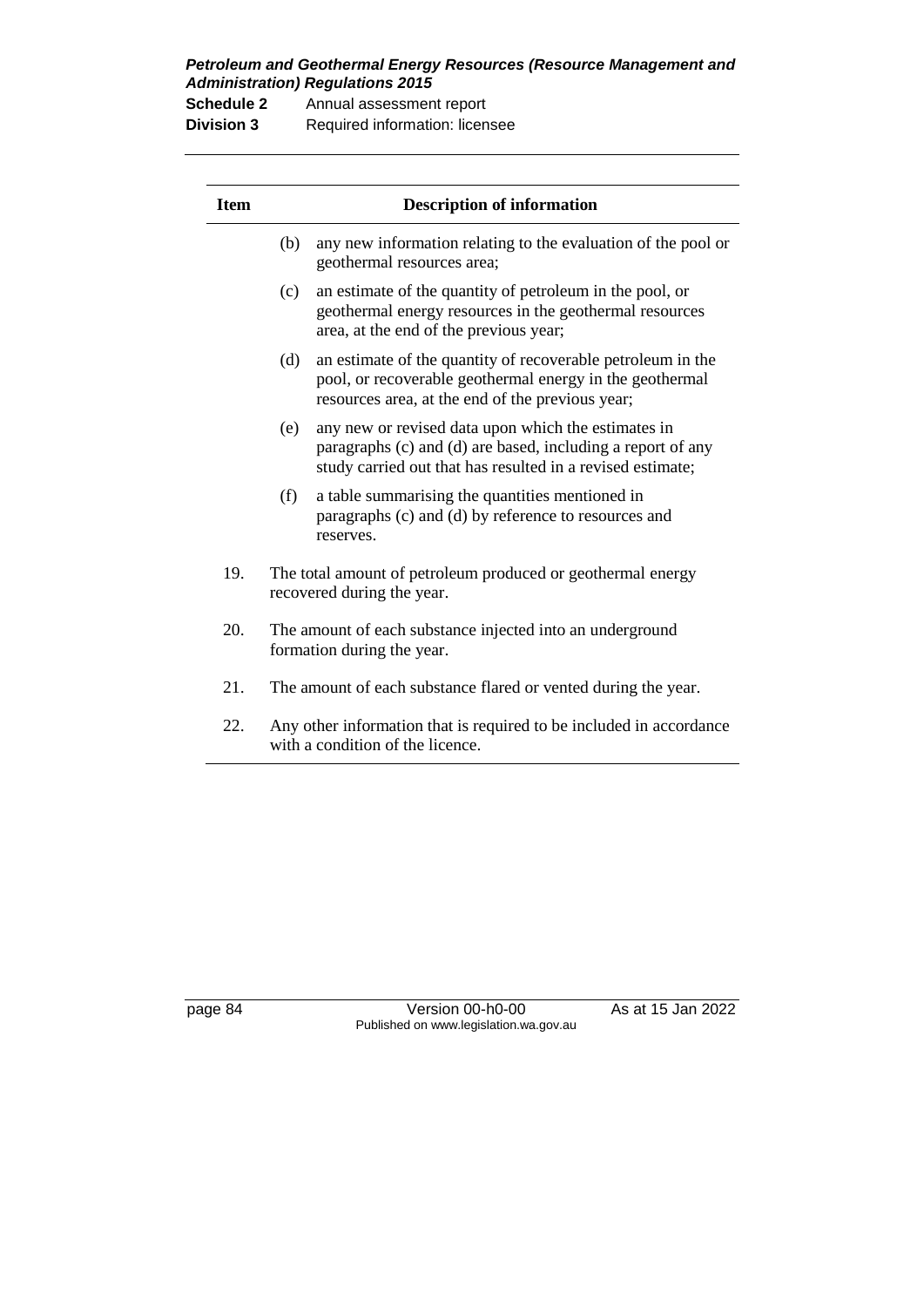# **Schedule 3 — Field management plan**

 $[r. 48(1)]$ 

| <b>Item</b> | <b>Description of information</b>                                                                                                                         |  |
|-------------|-----------------------------------------------------------------------------------------------------------------------------------------------------------|--|
| 1.          | Evidence and data showing that the field contains petroleum,<br>including details of the structure, extent and location of discovered<br>petroleum pools. |  |
| 2.          | Estimates of the volume of petroleum in place and recoverable<br>petroleum, including data supporting the estimates.                                      |  |
| 3.          | A description of the following $-$                                                                                                                        |  |
|             | the possible petroleum pools in the field;<br>(a)                                                                                                         |  |
|             | (b)<br>the applicant's plans (if any) to explore for petroleum pools;                                                                                     |  |
|             | how any petroleum pools of commercial quantity can be<br>(c)<br>incorporated into the development of the licence area.                                    |  |
| 4.          | A description of the following $-$                                                                                                                        |  |
|             | an appropriate strategy for the development of the field,<br>(a)<br>management of petroleum pools and optimum long-term<br>recovery;                      |  |
|             | any proposed and alternative development scenarios.<br>(b)                                                                                                |  |
| 5.          | A description of how the applicant intends to recover petroleum<br>over time, including the following information —                                       |  |
|             | the estimated positions of wells;<br>(a)                                                                                                                  |  |
|             | (b)<br>the potential timing of workover operations;                                                                                                       |  |
|             | (c)<br>possible tie-ins.                                                                                                                                  |  |
| 6.          | Details of the past performance (if any) of production wells in the<br>field and a prediction of the future performance of those wells.                   |  |

As at 15 Jan 2022 Version 00-h0-00 page 85 Published on www.legislation.wa.gov.au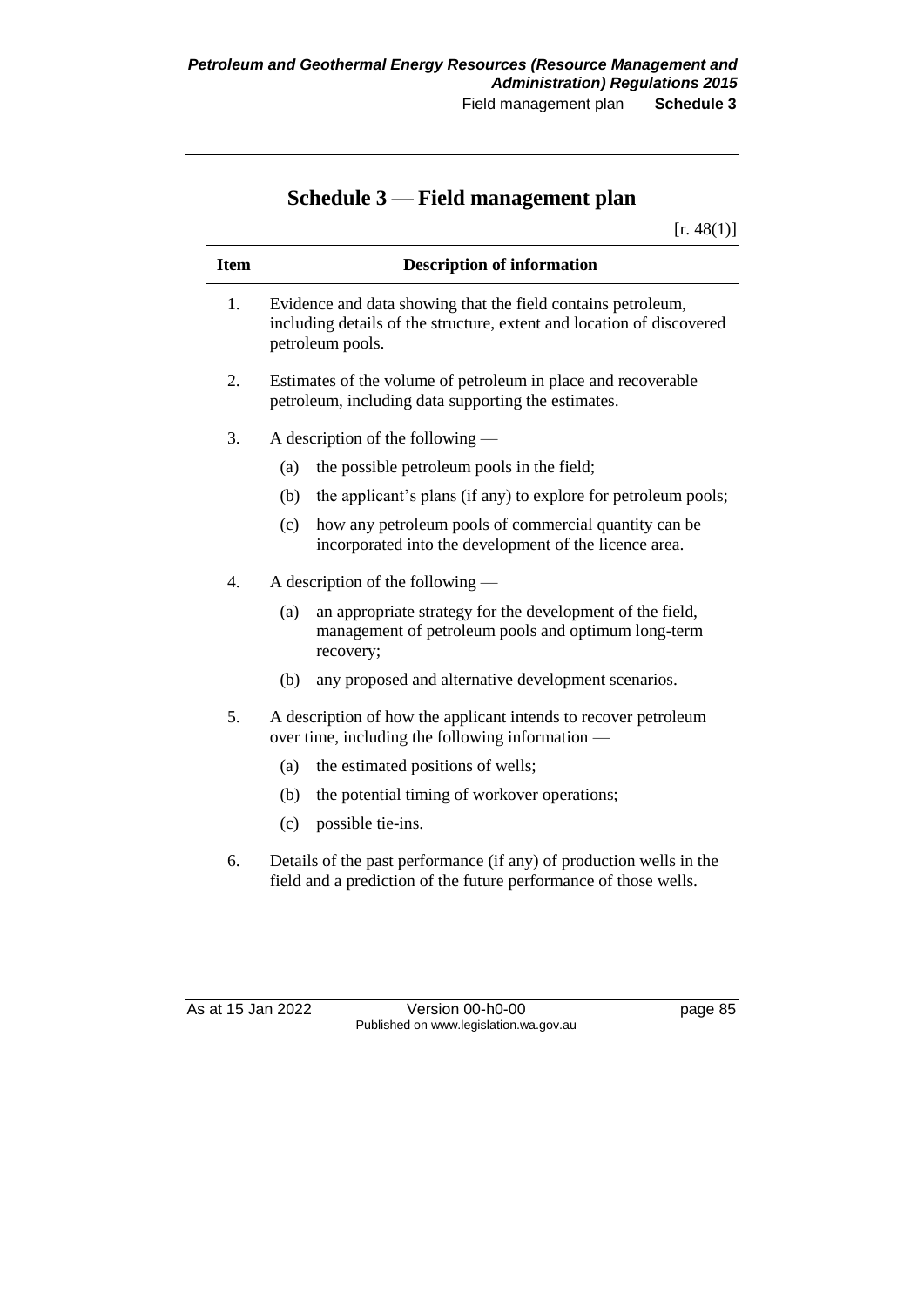**Schedule 3** Field management plan

| <b>Item</b> | <b>Description of information</b>                                                         |                                                                                                               |  |
|-------------|-------------------------------------------------------------------------------------------|---------------------------------------------------------------------------------------------------------------|--|
| 7.          | The proposed maximum rate of recovery of petroleum from a<br>petroleum pool in the field. |                                                                                                               |  |
| 8.          |                                                                                           | Details of the following —                                                                                    |  |
|             | any aquifers that could be affected by the development of<br>(a)<br>the field:            |                                                                                                               |  |
|             | (b)                                                                                       | the applicant's proposals for the management of such<br>aquifers including proposals for baseline monitoring. |  |
| 9.          |                                                                                           | The project schedule, including the following —                                                               |  |
|             | (a)                                                                                       | an estimated development timetable for production facilities<br>such as wells, platforms and pipelines;       |  |
|             | (b)                                                                                       | estimated dates for cessation of production and field<br>closure.                                             |  |
| 10.         | Details of the applicant's operations or proposals for the<br>$following$ —               |                                                                                                               |  |
|             | the enhanced recovery or recycling of petroleum;<br>(a)                                   |                                                                                                               |  |
|             | the processing, storage or disposal of petroleum;<br>(b)                                  |                                                                                                               |  |
|             | the injection of water or treatment material into an<br>(c)<br>underground formation.     |                                                                                                               |  |
| 11.         |                                                                                           | Arrangements for the following —                                                                              |  |
|             | (a)                                                                                       | monitoring, recording in writing and reporting on the<br>applicant's conduct of pool management;              |  |
|             | (b)                                                                                       | keeping records and other documents about the applicant's<br>conduct of pool management.                      |  |
| 12.         |                                                                                           | Details of equipment and procedures used to determine the<br>quantity and composition of petroleum and water. |  |

page 86 Version 00-h0-00 As at 15 Jan 2022 Published on www.legislation.wa.gov.au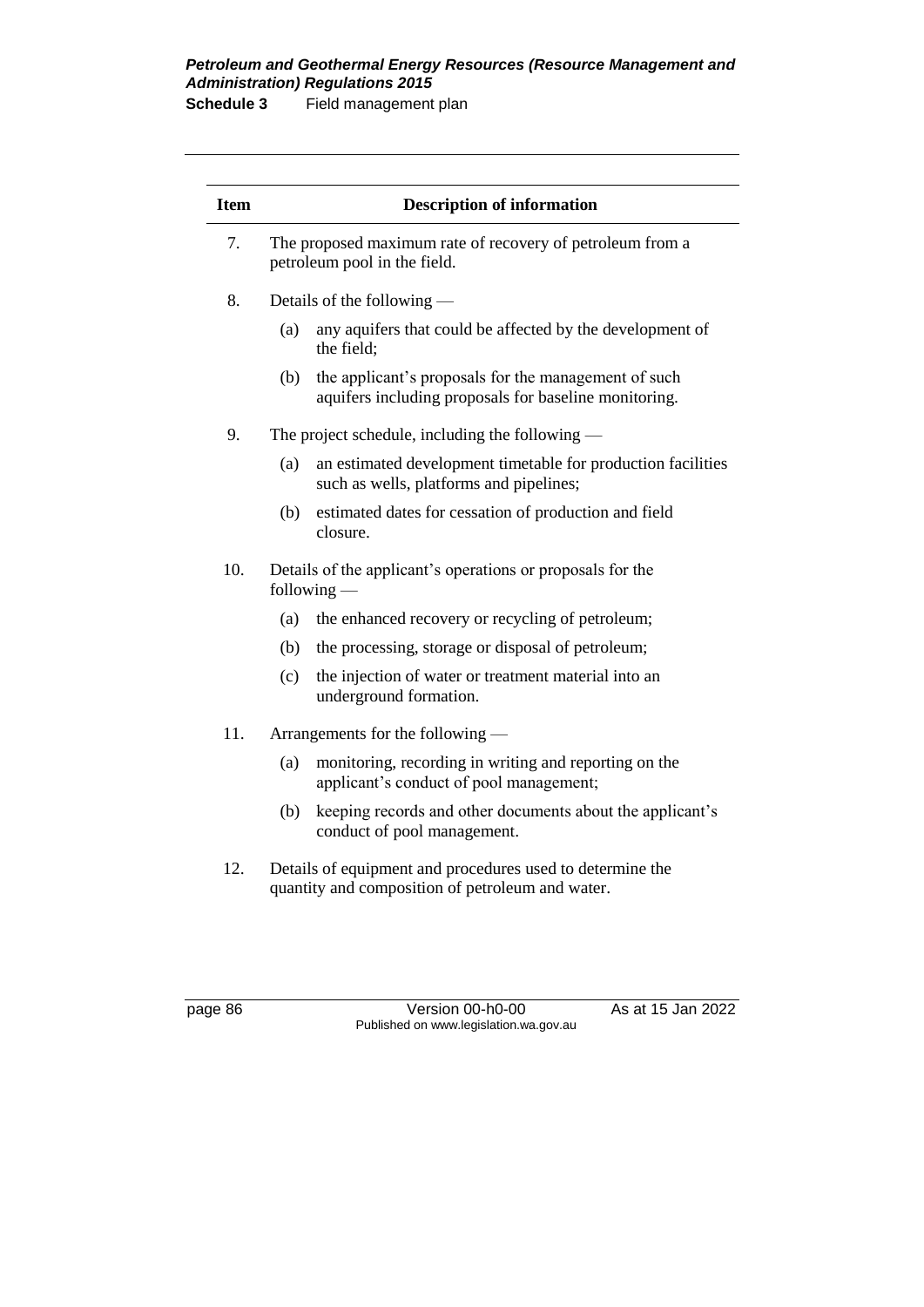| <b>Item</b> | <b>Description of information</b>                                                                                                                                             |                                                                                       |  |
|-------------|-------------------------------------------------------------------------------------------------------------------------------------------------------------------------------|---------------------------------------------------------------------------------------|--|
| 13.         | Details of the following —                                                                                                                                                    |                                                                                       |  |
|             | (a)                                                                                                                                                                           | the surface connections and equipment to be used by the<br>applicant;                 |  |
|             | (b)                                                                                                                                                                           | any petroleum production by a well that is from more than<br>one petroleum pool;      |  |
|             | (c)                                                                                                                                                                           | any petroleum production from a petroleum pool that is<br>through more than one well. |  |
| 14.         |                                                                                                                                                                               | Arrangements for the management of the following —                                    |  |
|             | (a)                                                                                                                                                                           | produced formation material;                                                          |  |
|             | (b)                                                                                                                                                                           | waste fluid and other waste material produced from wells;                             |  |
|             | (c)                                                                                                                                                                           | treatment material;                                                                   |  |
|             | (d)                                                                                                                                                                           | waste petroleum;                                                                      |  |
|             | (e)                                                                                                                                                                           | refuse from tanks and wells;                                                          |  |
|             | (f)                                                                                                                                                                           | naturally occurring radioactive materials;                                            |  |
|             | (g)                                                                                                                                                                           | geological risk.                                                                      |  |
| 15.         | petroleum.                                                                                                                                                                    | Arrangements for the disposal or flaring of any produced                              |  |
| 16.         | A description of the applicant's plans for closure of the field,<br>including plans for decommissioning and rehabilitation.                                                   |                                                                                       |  |
| 17.         | A list of the principal Australian and international standards that<br>apply in relation to the applicant's operations and plant used in<br>connection with those operations. |                                                                                       |  |

As at 15 Jan 2022 Version 00-h0-00 page 87 Published on www.legislation.wa.gov.au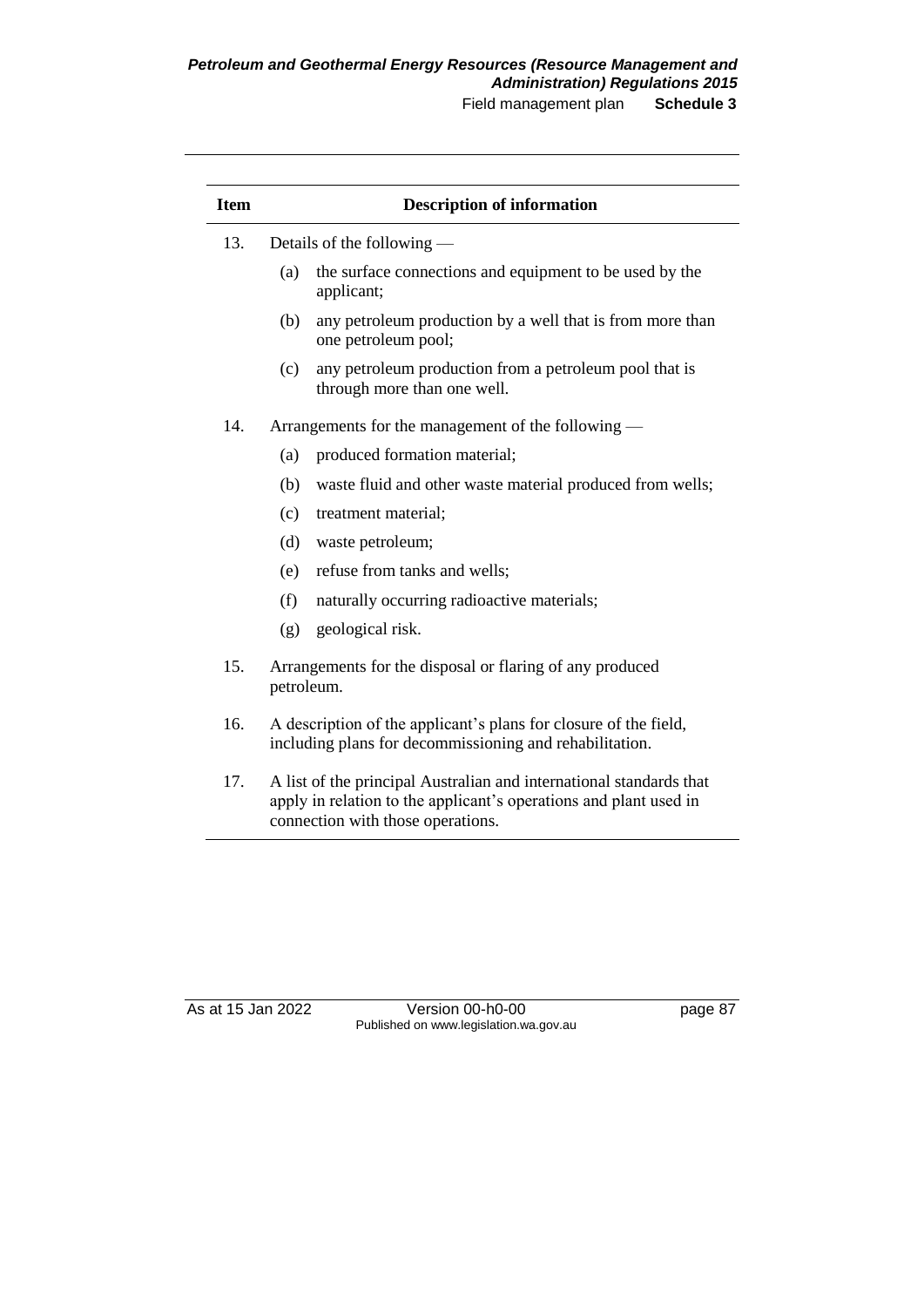# **Schedule 4 — Geothermal energy recovery development plan**

[r. 63]

| <b>Item</b>      | <b>Description of information</b>                                                                                                                                                             |                                                                                                                                                   |  |  |
|------------------|-----------------------------------------------------------------------------------------------------------------------------------------------------------------------------------------------|---------------------------------------------------------------------------------------------------------------------------------------------------|--|--|
| 1.               | Evidence and data showing that the licence area contains<br>geothermal energy resources, including details of the structure,<br>extent and location of discovered geothermal resources areas. |                                                                                                                                                   |  |  |
| 2.               |                                                                                                                                                                                               | Estimates of the volume of geothermal energy resources in place<br>and recoverable geothermal energy, including data supporting the<br>estimates. |  |  |
| 3.               |                                                                                                                                                                                               | A description of the following $-$                                                                                                                |  |  |
|                  | (a)                                                                                                                                                                                           | the possible geothermal energy resources in the licence area;                                                                                     |  |  |
|                  | (b)                                                                                                                                                                                           | the geothermal licensee's plans (if any) to explore for<br>geothermal resources areas;                                                            |  |  |
|                  | (c)                                                                                                                                                                                           | how any geothermal resources areas of commercial quantity<br>can be incorporated into the development of the licence area.                        |  |  |
| $\overline{4}$ . | A description of the following $-$                                                                                                                                                            |                                                                                                                                                   |  |  |
|                  | (a)                                                                                                                                                                                           | an appropriate strategy for the development of the licence<br>area, management of geothermal resources areas and<br>optimum long-term recovery;   |  |  |
|                  | (b)                                                                                                                                                                                           | any proposed and alternative development scenarios.                                                                                               |  |  |
| 5.               | A description of how the geothermal licensee intends to recover<br>geothermal energy over time, including the following<br>information -                                                      |                                                                                                                                                   |  |  |
|                  | (a)                                                                                                                                                                                           | the estimated positions of wells;                                                                                                                 |  |  |
|                  | (b)                                                                                                                                                                                           | the potential timing of workover operations;                                                                                                      |  |  |
|                  | (c)                                                                                                                                                                                           | possible tie-ins.                                                                                                                                 |  |  |
|                  |                                                                                                                                                                                               |                                                                                                                                                   |  |  |
|                  |                                                                                                                                                                                               |                                                                                                                                                   |  |  |

page 88 Version 00-h0-00 As at 15 Jan 2022 Published on www.legislation.wa.gov.au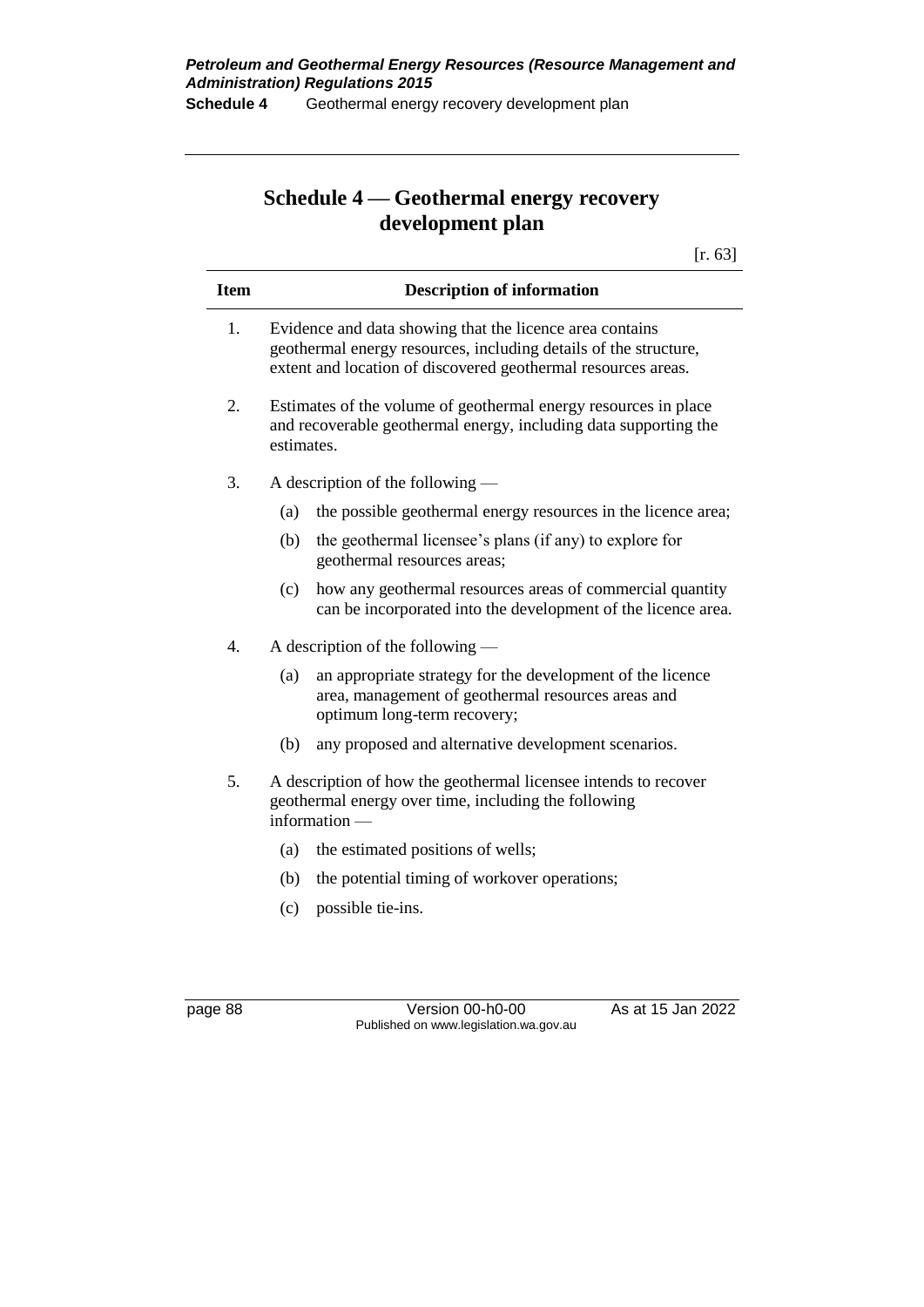Geothermal energy recovery development plan **Schedule 4** 

| <b>Item</b> | <b>Description of information</b>                                                                                                                 |                                                                                                                             |  |  |
|-------------|---------------------------------------------------------------------------------------------------------------------------------------------------|-----------------------------------------------------------------------------------------------------------------------------|--|--|
| 6.          | Details of the past performance (if any) of production wells in the<br>licence area and a prediction of the future performance of those<br>wells. |                                                                                                                             |  |  |
| 7.          | The proposed maximum rate of recovery of geothermal energy<br>from the licence area.                                                              |                                                                                                                             |  |  |
| 8.          |                                                                                                                                                   | Details of the following —                                                                                                  |  |  |
|             | (a)                                                                                                                                               | any aquifers that could be affected by the development of<br>the licence area;                                              |  |  |
|             | (b)                                                                                                                                               | the geothermal licensee's proposals for the management of<br>such aquifers including proposals for baseline monitoring.     |  |  |
| 9.          | The project schedule, including an estimated development<br>timetable for production facilities such as wells and pipelines.                      |                                                                                                                             |  |  |
| 10.         | Details of the geothermal licensee's operations or proposals for the<br>$following$ —                                                             |                                                                                                                             |  |  |
|             | (a)                                                                                                                                               | the enhanced recovery or recycling of produced formation<br>material;                                                       |  |  |
|             | the processing, storage or disposal of produced formation<br>(b)<br>material;                                                                     |                                                                                                                             |  |  |
|             | (c)                                                                                                                                               | the injection of water or treatment material into an<br>underground formation.                                              |  |  |
| 11.         | Arrangements for the following —                                                                                                                  |                                                                                                                             |  |  |
|             | (a)                                                                                                                                               | monitoring, recording in writing and reporting on the<br>geothermal licensee's management of geothermal resources<br>areas: |  |  |
|             | keeping records and other documents about the geothermal<br>(b)<br>licensee's management of geothermal resources areas.                           |                                                                                                                             |  |  |
|             |                                                                                                                                                   |                                                                                                                             |  |  |

As at 15 Jan 2022 Version 00-h0-00 page 89 Published on www.legislation.wa.gov.au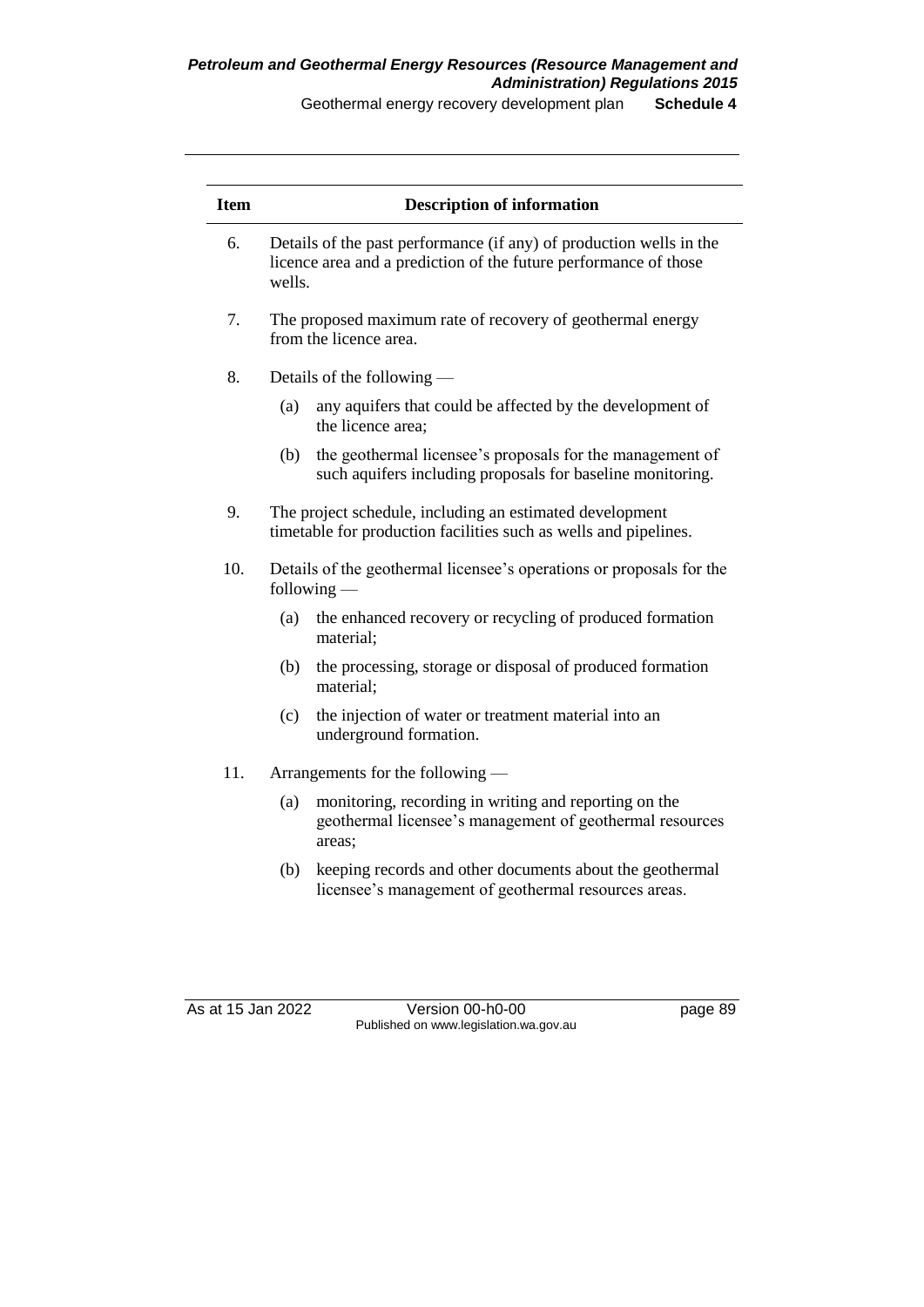**Schedule 4** Geothermal energy recovery development plan

| <b>Item</b> | <b>Description of information</b>                                                                                                                                                           |                                                                                                        |  |
|-------------|---------------------------------------------------------------------------------------------------------------------------------------------------------------------------------------------|--------------------------------------------------------------------------------------------------------|--|
| 12.         |                                                                                                                                                                                             | Details of the following —                                                                             |  |
|             | (a)                                                                                                                                                                                         | the surface connections and equipment to be used by the<br>geothermal licensee;                        |  |
|             | (b)                                                                                                                                                                                         | any geothermal energy recovery through a well that is from<br>more than one geothermal resources area; |  |
|             | (c)                                                                                                                                                                                         | any geothermal energy recovery from a geothermal<br>resources area that is through more than one well. |  |
| 13.         | Arrangements for the management of the following —<br>(a)<br>produced formation material;<br>(b)<br>waste fluid and other waste material produced from wells;<br>(c)<br>treatment material; |                                                                                                        |  |
|             |                                                                                                                                                                                             |                                                                                                        |  |
|             |                                                                                                                                                                                             |                                                                                                        |  |
|             |                                                                                                                                                                                             |                                                                                                        |  |
|             | (d)                                                                                                                                                                                         | waste heat;                                                                                            |  |
|             | (e)                                                                                                                                                                                         | refuse from tanks and wells;                                                                           |  |
|             | (f)                                                                                                                                                                                         | naturally occurring radioactive materials;                                                             |  |
|             | (g)                                                                                                                                                                                         | geological risk.                                                                                       |  |
| 14.         |                                                                                                                                                                                             | Arrangements for the disposal or flaring of any produced<br>petroleum.                                 |  |
| 15.         | A description of the applicant's plans for closure of the geothermal<br>resources areas, including plans for decommissioning and<br>rehabilitation.                                         |                                                                                                        |  |
| 16.         | A list of the principal Australian and international standards that<br>apply in relation to the geothermal licensee's operations and plant<br>used in connection with those operations.     |                                                                                                        |  |

page 90 Version 00-h0-00 As at 15 Jan 2022 Published on www.legislation.wa.gov.au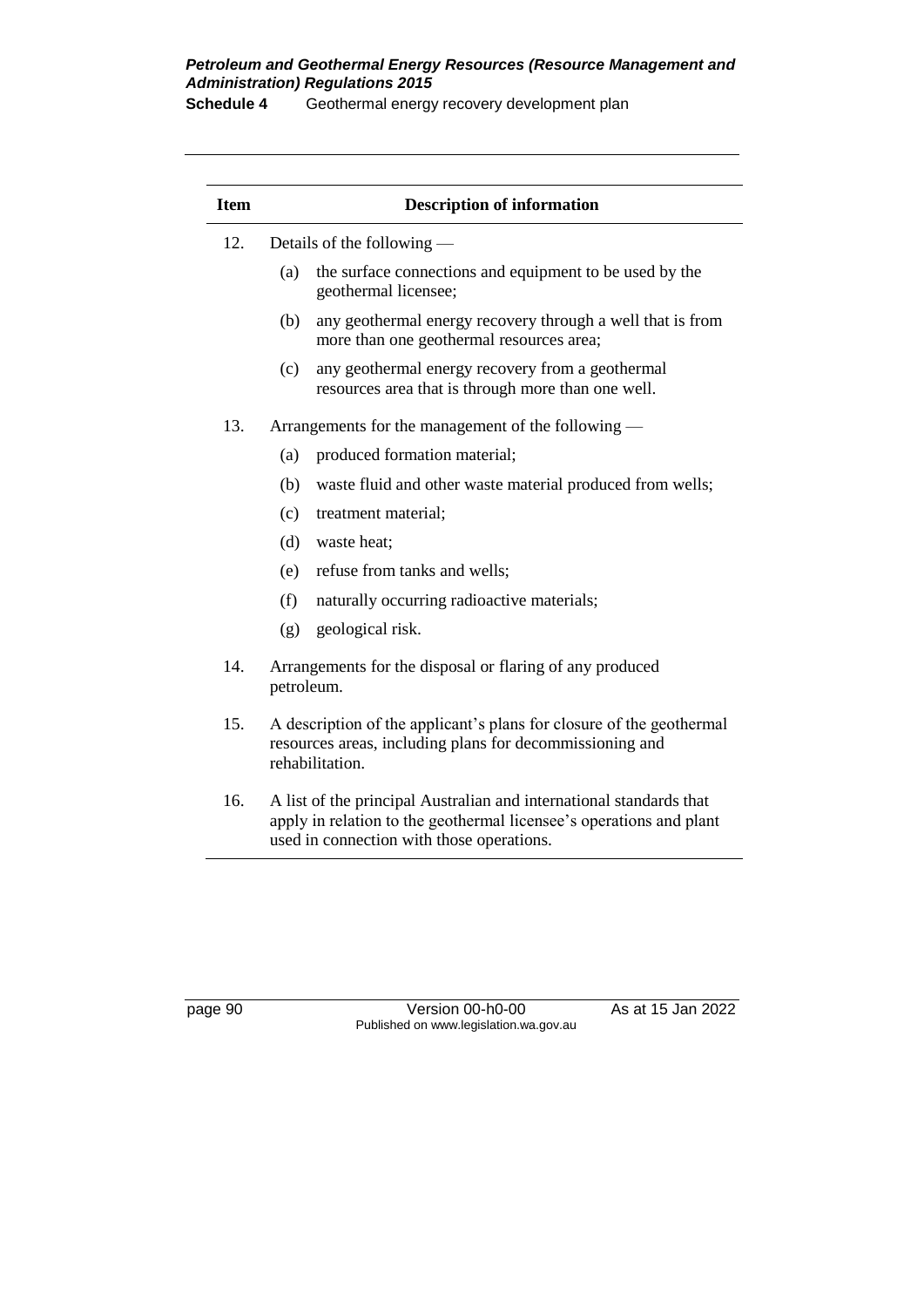# **Schedule 5 — Daily well activity report**

 $[r. 72(1)]$ 

| <b>Item</b> | <b>Description of information</b>                                                                         |
|-------------|-----------------------------------------------------------------------------------------------------------|
| 1.          | The name and number of the well.                                                                          |
| 2.          | The name of the instrument holder.                                                                        |
| 3.          | The location, elevation, latitude and longitude of the well.                                              |
| 4.          | The water depth at the well (if applicable).                                                              |
| 5.          | The drilled depth and, if the total depth was reached, the<br>coordinates of the bottom of the well bore. |
| 6.          | A description of the well activity.                                                                       |
| 7.          | A description of the work carried out.                                                                    |
| 8.          | The lithology of underground formations penetrated.                                                       |
| 9.          | Details of any indication of petroleum or geothermal energy<br>resources.                                 |
| 10.         | Treatment material losses.                                                                                |
| 11.         | A leak-off test or formation integrity test summary.                                                      |
| 12.         | The geometry of the well bore.                                                                            |
| 13.         | The results of surveys made in the well bore.                                                             |
| 14.         | The estimated daily and cumulative well costs.                                                            |
| 15.         | The total volume and properties of treatment material used.                                               |
| 16.         | The total volume and properties of produced formation material.                                           |
| 17.         | The name of the drilling contractor.                                                                      |
|             |                                                                                                           |

As at 15 Jan 2022 Version 00-h0-00 page 91 Published on www.legislation.wa.gov.au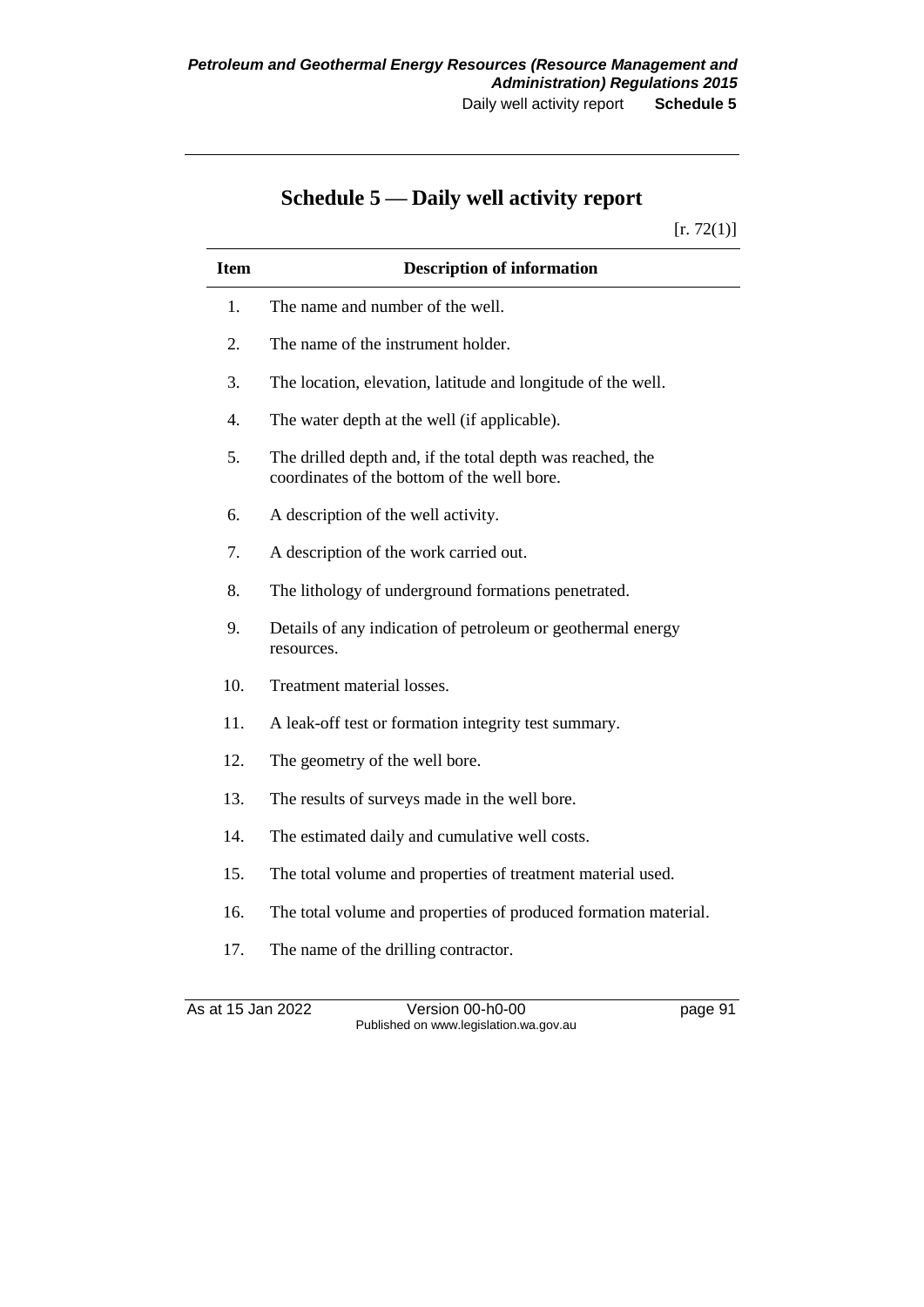**Schedule 5** Daily well activity report

| <b>Item</b> | <b>Description of information</b>                                                      |
|-------------|----------------------------------------------------------------------------------------|
| 18.         | The name of the rig drilling the well.                                                 |
| 19.         | An hourly operational breakdown of the work carried out.                               |
| 20.         | Relevant pressure data.                                                                |
| 21.         | Details of chemicals or other substances kept on site for use in the<br>well activity. |
| 22.         | The name and contact details of the person responsible for the well<br>activity.       |
| 23.         | Drilling parameters (for example, rate of penetration, pump rate or<br>pump pressure). |
| 24.         | Pressure tests undertaken.                                                             |

page 92 Version 00-h0-00 As at 15 Jan 2022 Published on www.legislation.wa.gov.au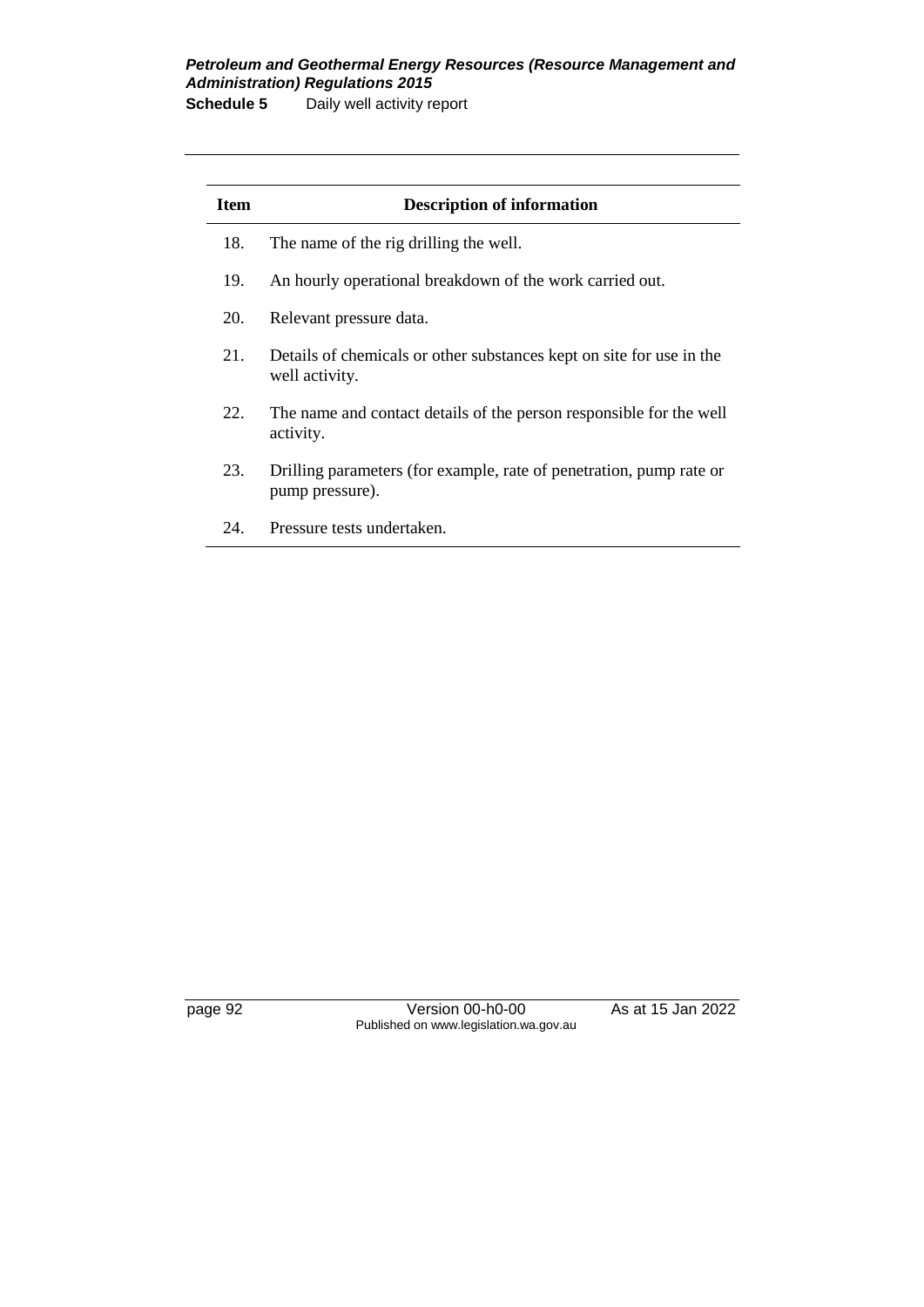|             |                                                                                             |                                          | [r. 73(1)]                 |
|-------------|---------------------------------------------------------------------------------------------|------------------------------------------|----------------------------|
| <b>Item</b> | <b>Type of data</b>                                                                         | <b>Standard media</b>                    | <b>Standard formats</b>    |
| 1.          | Well index sheet                                                                            | CD-ROM, DVD<br>or portable hard<br>drive | <b>PDF</b>                 |
| 2.          | If generated, raw data,<br>edited field data and<br>processed data for all<br>wireline logs | CD-ROM, DVD<br>or portable hard<br>drive | <b>DLIS</b> or LAS         |
| 3.          | If generated, wireline<br>log displays                                                      | CD-ROM, DVD<br>or portable hard<br>drive | PDF or TIF                 |
| 4.          | If generated, edited field<br>data and processed data<br>for all MWD or LWD<br>log tools    | CD-ROM, DVD<br>or portable hard<br>drive | <b>DLIS</b> or LAS         |
| 5.          | If generated, MWD or<br>LWD log displays                                                    | CD-ROM, DVD<br>or portable hard<br>drive | PDF or TIF                 |
| 6.          | If generated, edited field<br>data and processed data<br>for borehole deviation<br>surveys  | CD-ROM, DVD<br>or portable hard<br>drive | DLIS, ASCII, LAS<br>or XLS |
| 7.          | If generated,<br>petrophysical,<br>geochemical or other<br>sample analyses                  | CD-ROM, DVD<br>or portable hard<br>drive | <b>ASCII</b> or XLS        |

# **Schedule 6 — Final well activity data**

As at 15 Jan 2022 Version 00-h0-00 page 93 Published on www.legislation.wa.gov.au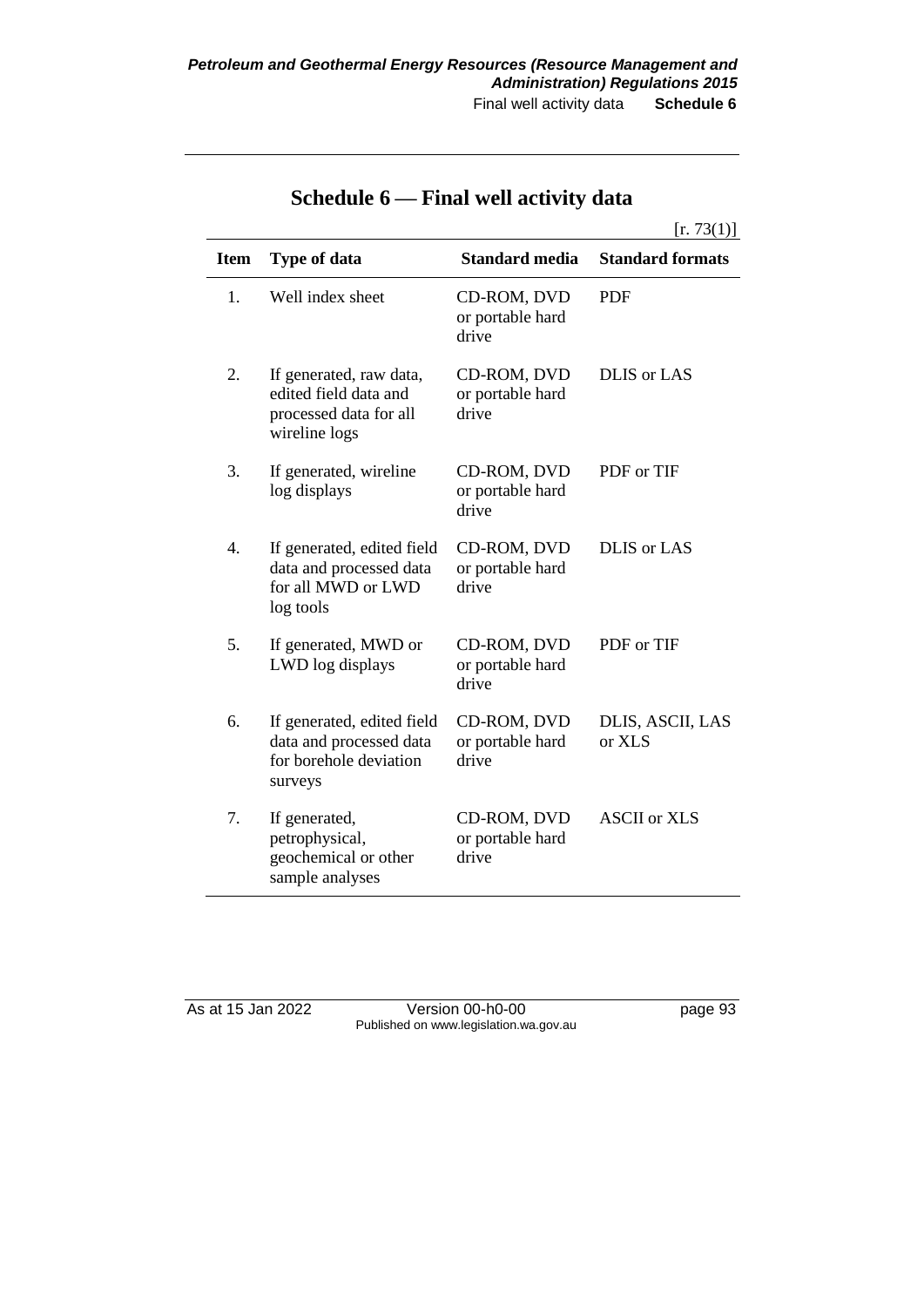# **Schedule 7 — Final well activity report**

 $[r. 73(1)]$ 

| <b>Item</b> | <b>Description of information</b>                                                                            |  |
|-------------|--------------------------------------------------------------------------------------------------------------|--|
| 1.          | The name and number of the well.                                                                             |  |
| 2.          | The name of the instrument holder.                                                                           |  |
| 3.          | The name of the instrument area in which the well is located.                                                |  |
| 4.          | The purpose of the well activity (for example, testing or<br>intervention).                                  |  |
| 5.          | The status of the well (for example, producing, suspended or<br>decommissioned).                             |  |
| 6.          | The location of the well, in the form of $-$                                                                 |  |
|             | the elevation, latitude and longitude of the well; and<br>(a)                                                |  |
|             | (b)<br>the basin and sub-basin (if applicable) in which the well is<br>located; and                          |  |
|             | the map sheet name and graticular block number.<br>(c)                                                       |  |
| 7.          | The start date of the well activity.                                                                         |  |
| 8.          | The end date of the well activity.                                                                           |  |
| 9.          | What is being used as the depth reference for the well (for<br>example, the Kelly bushing or the rig floor). |  |
| 10.         | The height of the depth reference above sea level or the Australian<br>Height Datum.                         |  |
| 11.         | The water depth or ground depth at the well.                                                                 |  |
| 12.         | The measured depth of the well.                                                                              |  |
| 13.         | The true vertical depth of the well.                                                                         |  |

page 94 Version 00-h0-00 As at 15 Jan 2022 Published on www.legislation.wa.gov.au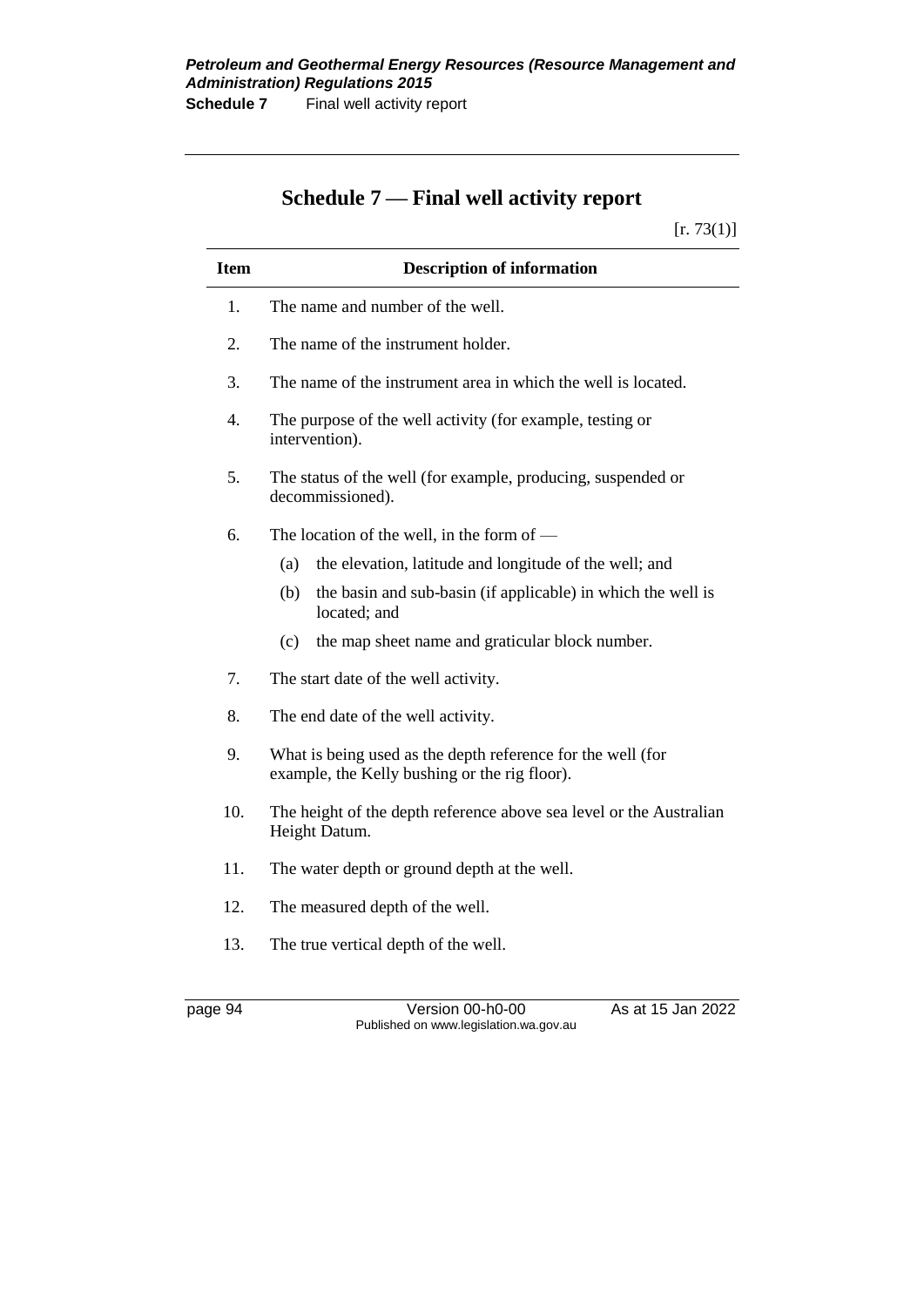| <b>Item</b> | <b>Description of information</b>                                                              |  |  |
|-------------|------------------------------------------------------------------------------------------------|--|--|
| 14.         | If applicable, the depth of perforation in the petroleum pool or<br>geothermal resources area. |  |  |
| 15.         | If applicable, the name of the drilling contractor.                                            |  |  |
| 16.         | If applicable, the name of the rig drilling the well.                                          |  |  |
| 17.         | If applicable, the rig's make and model.                                                       |  |  |
| 18.         | If applicable, a list of log runs for wireline logging and velocity<br>surveys.                |  |  |
| 19.         | If applicable, the names of the contractors for $-$                                            |  |  |
|             | cementing; and<br>(a)                                                                          |  |  |
|             | wireline logging; and<br>(b)                                                                   |  |  |
|             | measurements while drilling (MWD); and<br>(c)                                                  |  |  |
|             | logging while drilling (LWD); and<br>(d)                                                       |  |  |
|             | mudlogging.<br>(e)                                                                             |  |  |
| 20.         | If applicable, the names of MWD and LWD tools used.                                            |  |  |
| 21.         | Details of equipment and casing installed on or in the well,<br>including schematics.          |  |  |
| 22.         | If applicable, information on cementing operations and schematics<br>of decommissioning.       |  |  |
| 23.         | Treatment materials used.                                                                      |  |  |
| 24.         | Treatment material losses.                                                                     |  |  |
| 25.         | If applicable, wireline formation analysis and processing results.                             |  |  |
| 26.         | If applicable, production test results.                                                        |  |  |
|             |                                                                                                |  |  |

As at 15 Jan 2022 Version 00-h0-00 page 95 Published on www.legislation.wa.gov.au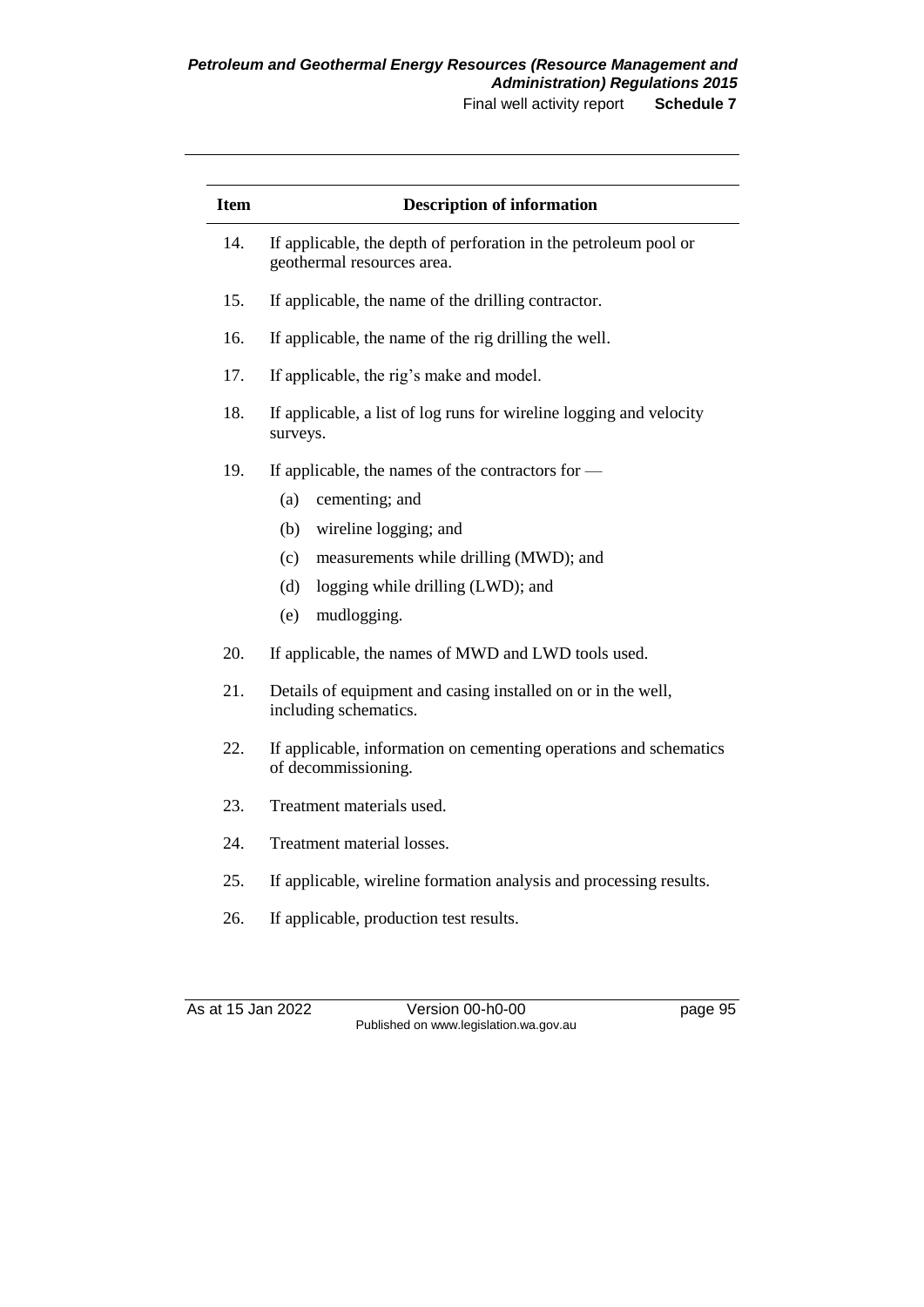**Schedule 7** Final well activity report

| Item | <b>Description of information</b>                                                        |
|------|------------------------------------------------------------------------------------------|
| 27.  | Details of any indication of petroleum or geothermal energy<br>resources.                |
| 28.  | Raw pressure-time listings for any formation fluid sample tests and<br>production tests. |
| 29.  | Details of any produced formation materials.                                             |

page 96 Version 00-h0-00 As at 15 Jan 2022 Published on www.legislation.wa.gov.au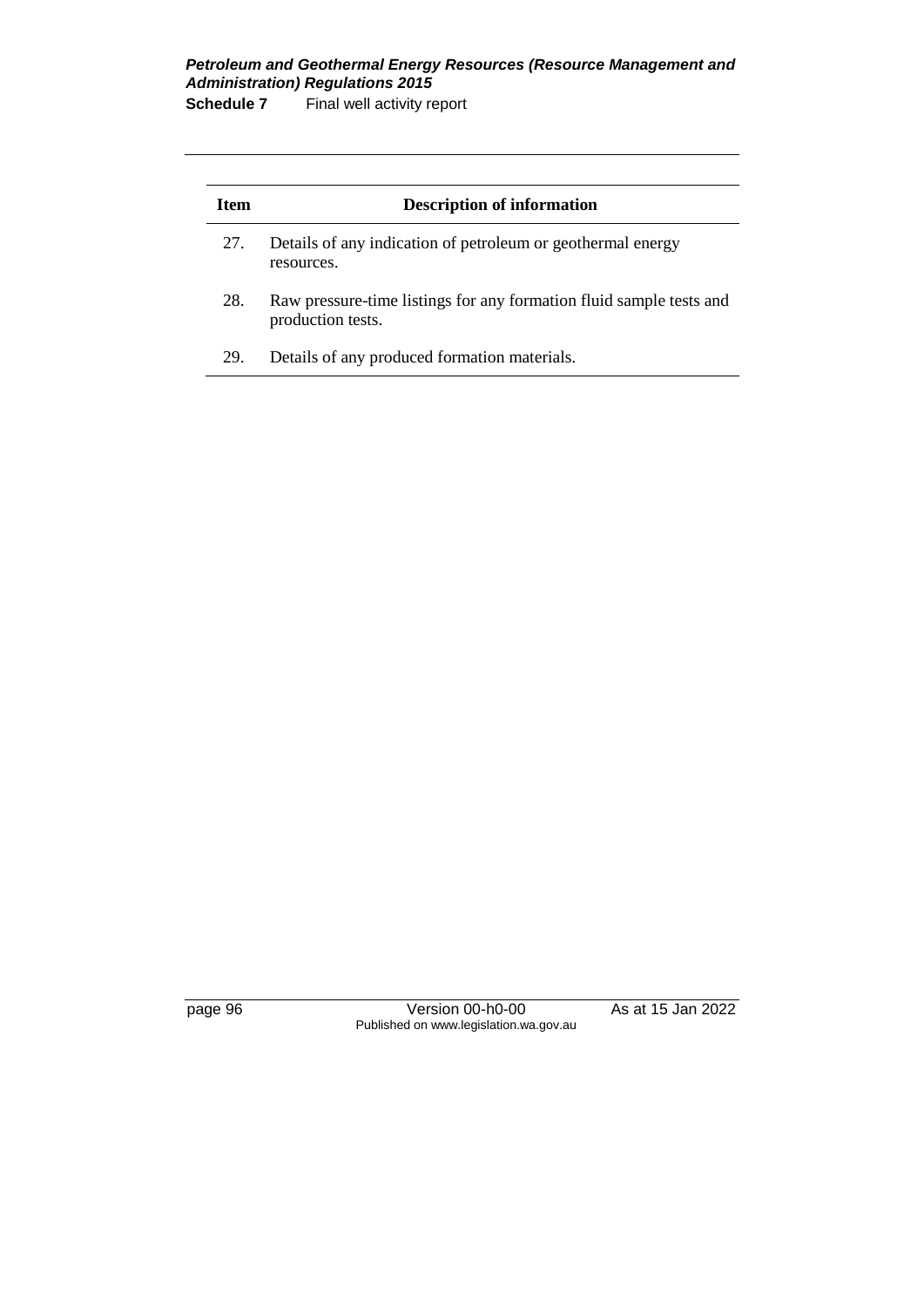| Item | <b>Type of data</b>                                                          | <b>Standard media</b>                    | <b>Standard formats</b>    |
|------|------------------------------------------------------------------------------|------------------------------------------|----------------------------|
| 1.   | Well index sheet                                                             | CD-ROM, DVD<br>or portable hard<br>drive | <b>PDF</b>                 |
| 2.   | Raw data, edited field<br>data and processed data<br>for all wireline logs   | CD-ROM, DVD<br>or portable hard<br>drive | <b>DLIS</b> or LAS         |
| 3.   | Wireline log displays                                                        | CD-ROM, DVD<br>or portable hard<br>drive | PDF or TIF                 |
| 4.   | Edited field data and<br>processed data for all<br>MWD or LWD log tools      | CD-ROM, DVD<br>or portable hard<br>drive | <b>DLIS</b> or LAS         |
| 5.   | MWD or LWD log<br>displays                                                   | CD-ROM, DVD<br>or portable hard<br>drive | PDF or TIF                 |
| 6.   | Mudlogging data                                                              | CD-ROM, DVD<br>or portable hard<br>drive | <b>ASCII</b> or LAS        |
| 7.   | Mudlog displays                                                              | CD-ROM, DVD<br>or portable hard<br>drive | PDF or TIF                 |
| 8.   | Edited field data and<br>processed data for<br>borehole deviation<br>surveys | CD-ROM, DVD<br>or portable hard<br>drive | DLIS, ASCII, LAS<br>or XLS |

# **Schedule 8 — Well completion data**

L,

As at 15 Jan 2022 Version 00-h0-00 page 97 Published on www.legislation.wa.gov.au

 $[r. 74(1)]$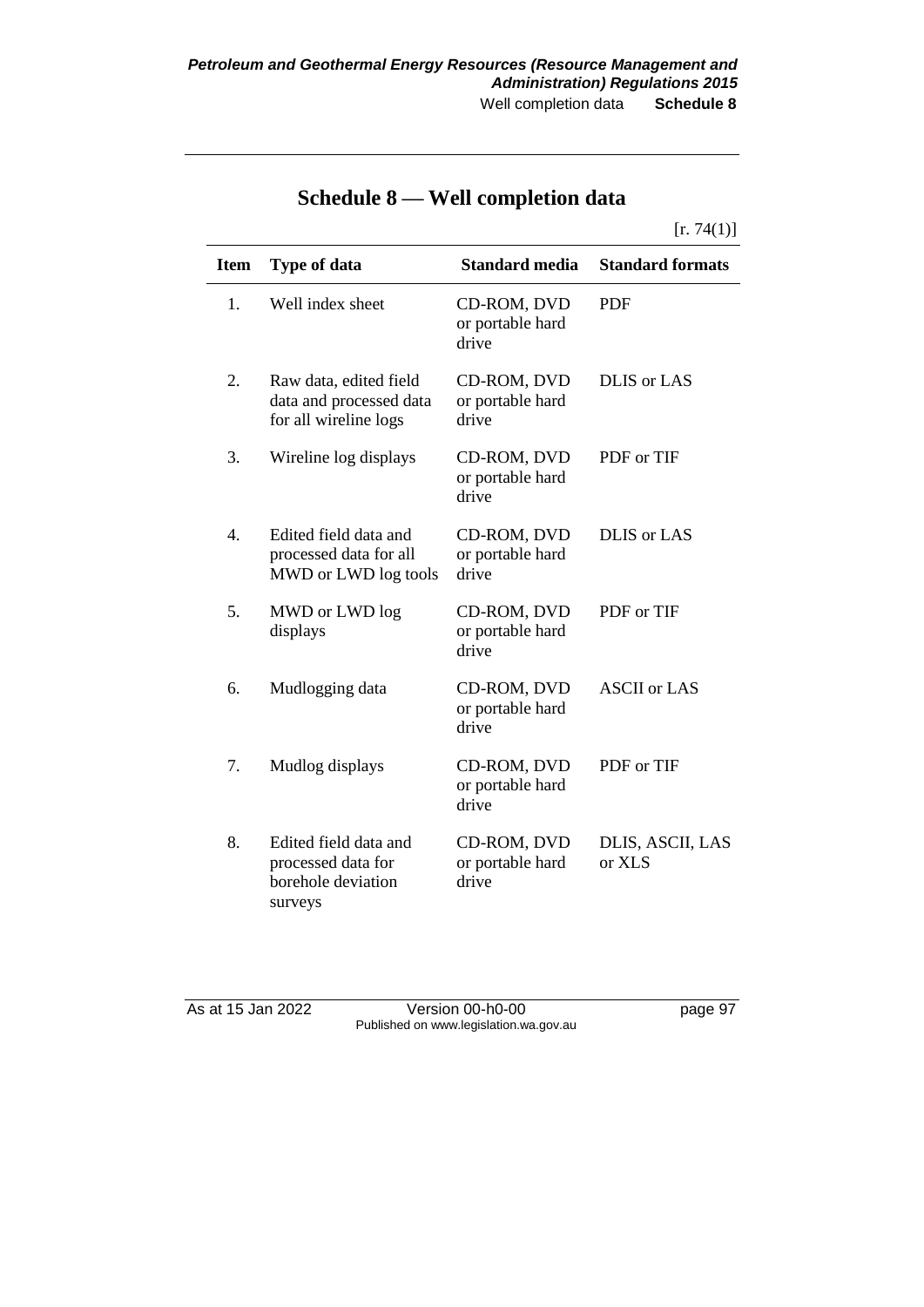**Schedule 8** Well completion data

| <b>Item</b> | <b>Type of data</b>                                                                                           | <b>Standard media</b>                    | <b>Standard formats</b>                              |
|-------------|---------------------------------------------------------------------------------------------------------------|------------------------------------------|------------------------------------------------------|
| 9.          | If generated, data from<br>velocity surveys<br>including the                                                  | CD-ROM, DVD<br>or portable hard<br>drive | DLIS or SEG-Y<br>for raw data and<br>processed data  |
|             | $following$ —<br>(a)<br>raw data;<br>(b)<br>processed data;<br>(c)<br>checkshot and<br>time/depth<br>analysis |                                          | DLIS, SEG-Y or<br><b>ASCII</b> for<br>checkshot data |
| 10.         | Velocity survey displays                                                                                      | CD-ROM, DVD<br>or portable hard<br>drive | TIF, JPEG or PDF                                     |
| 11.         | Interpretative log<br>analysis                                                                                | CD-ROM, DVD<br>or portable hard<br>drive | DLIS, ASCII, LAS<br>or XLS                           |
| 12.         | Petrophysical,<br>geochemical or other<br>sample analyses                                                     | CD-ROM, DVD<br>or portable hard<br>drive | <b>ASCII</b> or XLS                                  |
| 13.         | Composite well log                                                                                            | CD-ROM, DVD<br>or portable hard<br>drive | TIF, JPEG or PDF                                     |
| 14.         | Photography of the core<br>and sidewall core, in<br>both natural and UV<br>light                              | CD-ROM, DVD<br>or portable hard<br>drive | JPEG, PNG or TIF                                     |

page 98 Version 00-h0-00 As at 15 Jan 2022 Published on www.legislation.wa.gov.au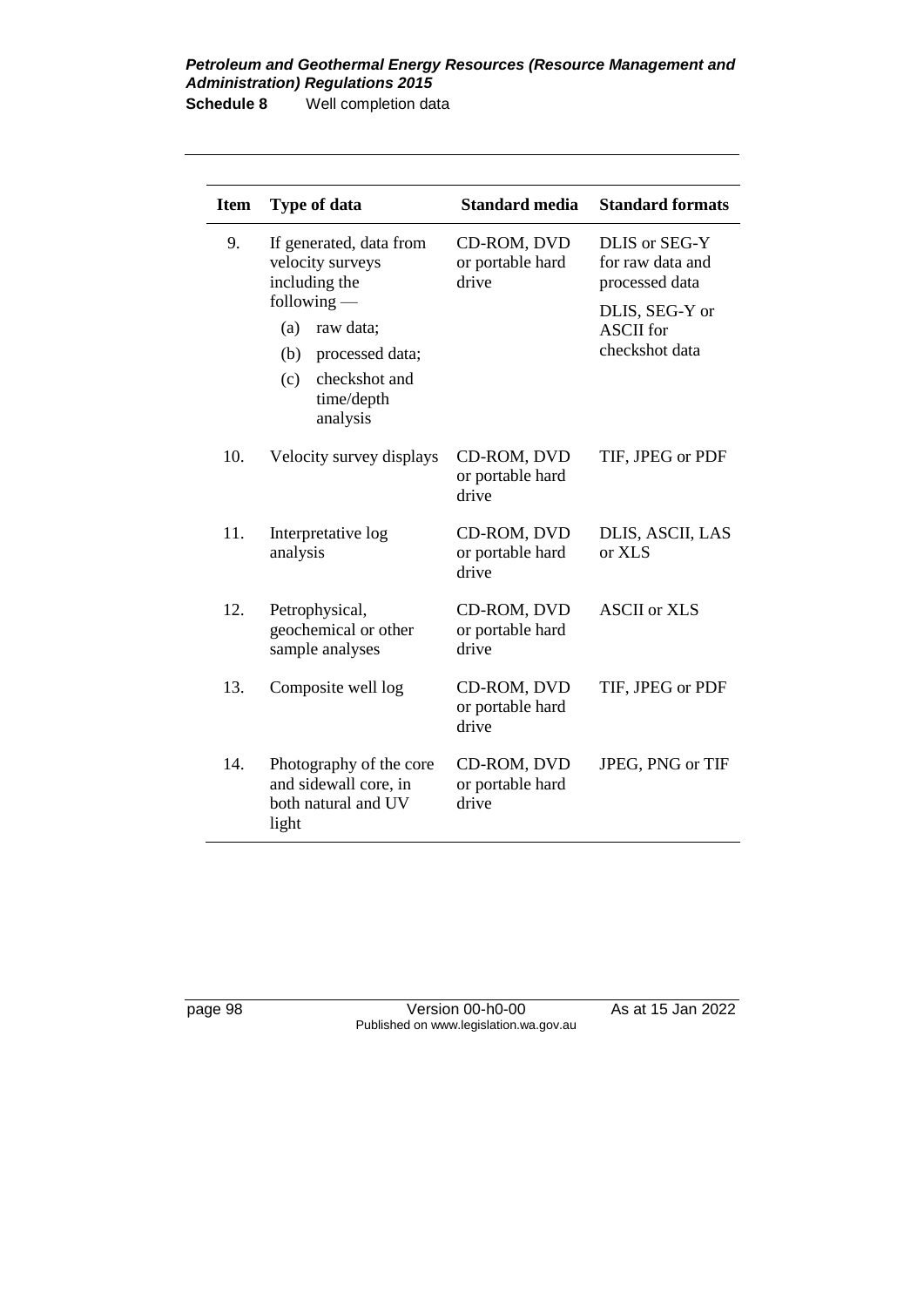# **Schedule 9 — Well completion report**

 $[r. 74(1)]$ 

| <b>Item</b>       | <b>Description of information</b>                                                                                                           |  |  |
|-------------------|---------------------------------------------------------------------------------------------------------------------------------------------|--|--|
| 1.                | The name and number of the well.                                                                                                            |  |  |
| 2.                | The Authorisation For Expenditure (AFE) cost of the well.                                                                                   |  |  |
| 3.                | The name of the instrument holder.                                                                                                          |  |  |
| 4.                | The name of the instrument area in which the well is located.                                                                               |  |  |
| 5.                | The purpose of the well activity (for example, development,<br>appraisal, exploration, stratigraphy or geothermal energy<br>recovery).      |  |  |
| 6.                | The status of the well (for example, producing, suspended or<br>decommissioned).                                                            |  |  |
| 7.                | The location of the well, in the form of $-$                                                                                                |  |  |
|                   | the elevation, latitude and longitude of the well; and<br>(a)                                                                               |  |  |
|                   | (b)<br>the basin and sub-basin (if applicable) in which the well is<br>located; and                                                         |  |  |
|                   | (c)<br>the map sheet name and graticular block number; and                                                                                  |  |  |
|                   | (d)<br>the seismic line location and shotpoint number or other<br>geophysical location identifier (for example, gravity survey<br>station). |  |  |
| 8.                | The results of a check survey of the location of $-$                                                                                        |  |  |
|                   | for a subsea well — the well-head; and<br>(a)                                                                                               |  |  |
|                   | (b)<br>in any other case $-$ the top of the casing supporting the<br>blow-out preventer.                                                    |  |  |
| 9.                | The spud date.                                                                                                                              |  |  |
| 10.               | The rig release date.                                                                                                                       |  |  |
| As at 15 Jan 2022 | Version 00-h0-00<br>page 99<br>Published on www.legislation.wa.gov.au                                                                       |  |  |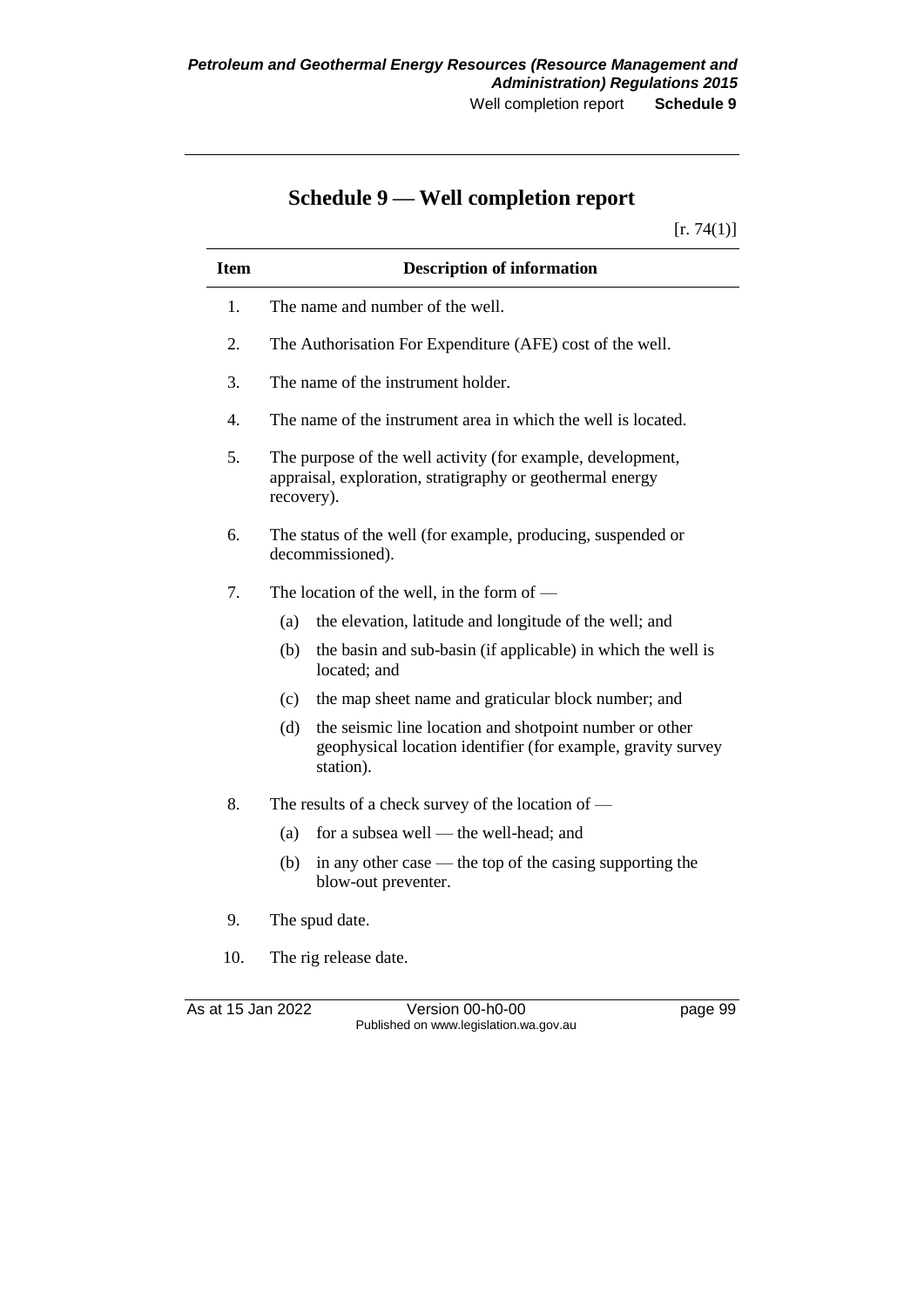**Schedule 9** Well completion report

| <b>Item</b> | <b>Description of information</b>                                                                                                 |
|-------------|-----------------------------------------------------------------------------------------------------------------------------------|
| 11.         | What is being used as the depth reference for the well (for<br>example, the Kelly bushing or the rig floor).                      |
| 12.         | The height of the depth reference above sea level or the Australian<br>Height Datum.                                              |
| 13.         | The water depth or ground depth at the well.                                                                                      |
| 14.         | The measured depth of the well.                                                                                                   |
| 15.         | The true vertical depth of the well.                                                                                              |
| 16.         | The measured depth and true vertical depth of marker horizons or<br>formation tops.                                               |
| 17.         | If applicable, the coordinates and true vertical depth of the<br>intersection of the well with the underground formation horizon. |
| 18.         | If applicable, the depth of perforation in the petroleum pool or<br>geothermal resources area.                                    |
| 19.         | The date on which the total depth was reached.                                                                                    |
| 20.         | The coordinates of the bottom of the well bore.                                                                                   |
| 21.         | The surveyed path of the well.                                                                                                    |
| 22.         | If the well is a side track — the name of the parent well.                                                                        |
| 23.         | The name of the drilling contractor.                                                                                              |
| 24.         | The name of the rig drilling the well.                                                                                            |
| 25.         | The rig's make and model.                                                                                                         |
| 26.         | A list of log runs for wireline logging and velocity surveys.                                                                     |

page 100 Version 00-h0-00 As at 15 Jan 2022 Published on www.legislation.wa.gov.au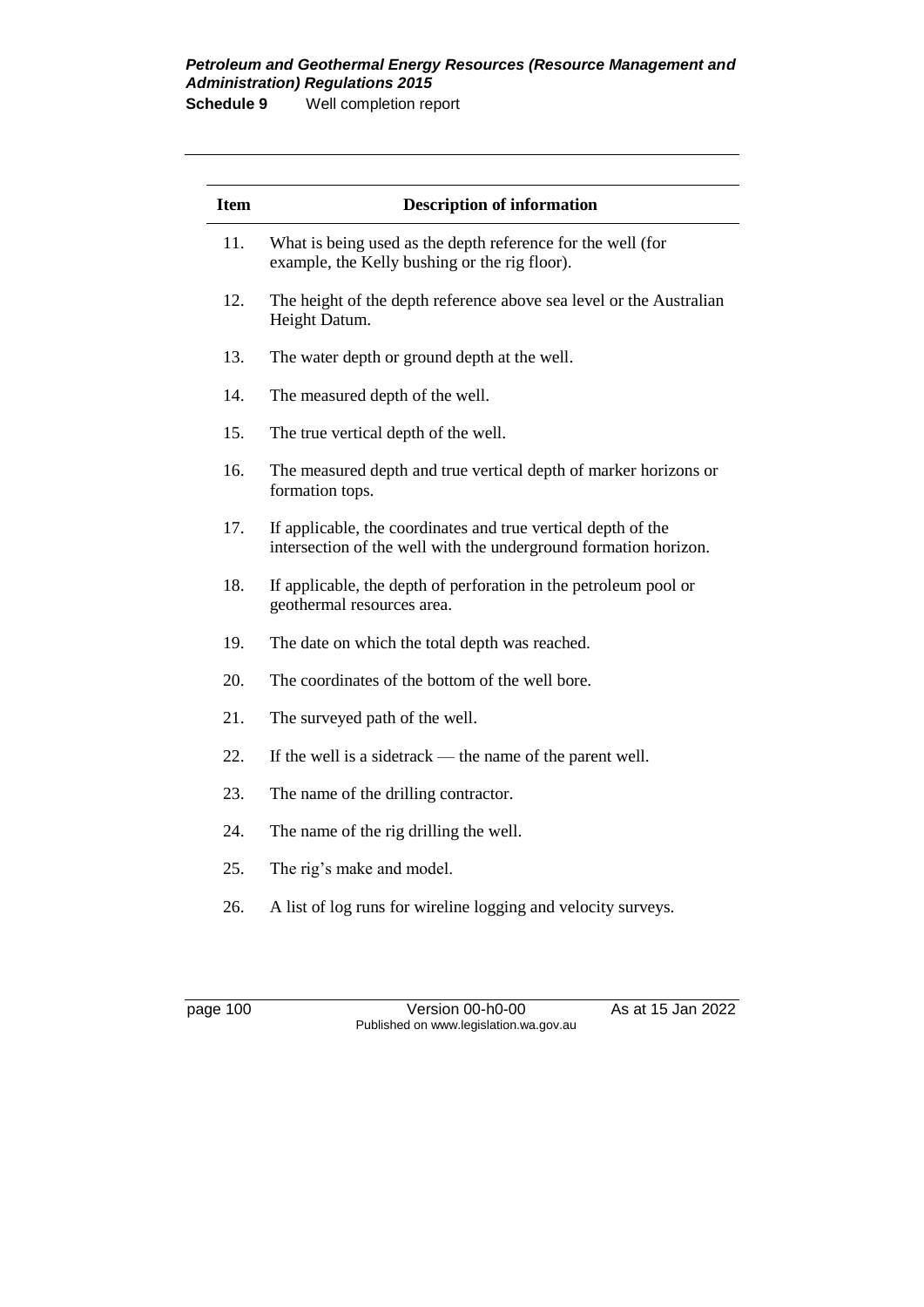| <b>Item</b> | <b>Description of information</b>                                                                    |  |  |
|-------------|------------------------------------------------------------------------------------------------------|--|--|
| 27.         | The names of the contractors for —                                                                   |  |  |
|             | (a)<br>cementing; and                                                                                |  |  |
|             | wireline logging; and<br>(b)                                                                         |  |  |
|             | (c)<br>measurements while drilling (MWD); and                                                        |  |  |
|             | (d)<br>logging while drilling (LWD); and                                                             |  |  |
|             | mudlogging.<br>(e)                                                                                   |  |  |
| 28.         | The names of MWD and LWD tools used.                                                                 |  |  |
| 29.         | Details of equipment and casing installed on or in the well,<br>including schematics.                |  |  |
| 30.         | If applicable, information on cementing operations and schematics<br>of decommissioning.             |  |  |
| 31.         | Bit records.                                                                                         |  |  |
| 32.         | Drilling fluids used.                                                                                |  |  |
| 33.         | Drilling fluid losses.                                                                               |  |  |
| 34.         | A list of cores, cuttings and samples taken, and their depths and<br>intervals.                      |  |  |
| 35.         | The results of any analysis of cores, cuttings or samples that has<br>been carried out.              |  |  |
| 36.         | Geological interpretations of the observations made as a result of<br>drilling the well, including - |  |  |
|             | (a)<br>structure; and                                                                                |  |  |
|             | lithology; and<br>(b)                                                                                |  |  |
|             | stratigraphy; and<br>(c)                                                                             |  |  |
|             | (d)<br>underground formation properties and quality; and                                             |  |  |

As at 15 Jan 2022 Version 00-h0-00 page 101 Published on www.legislation.wa.gov.au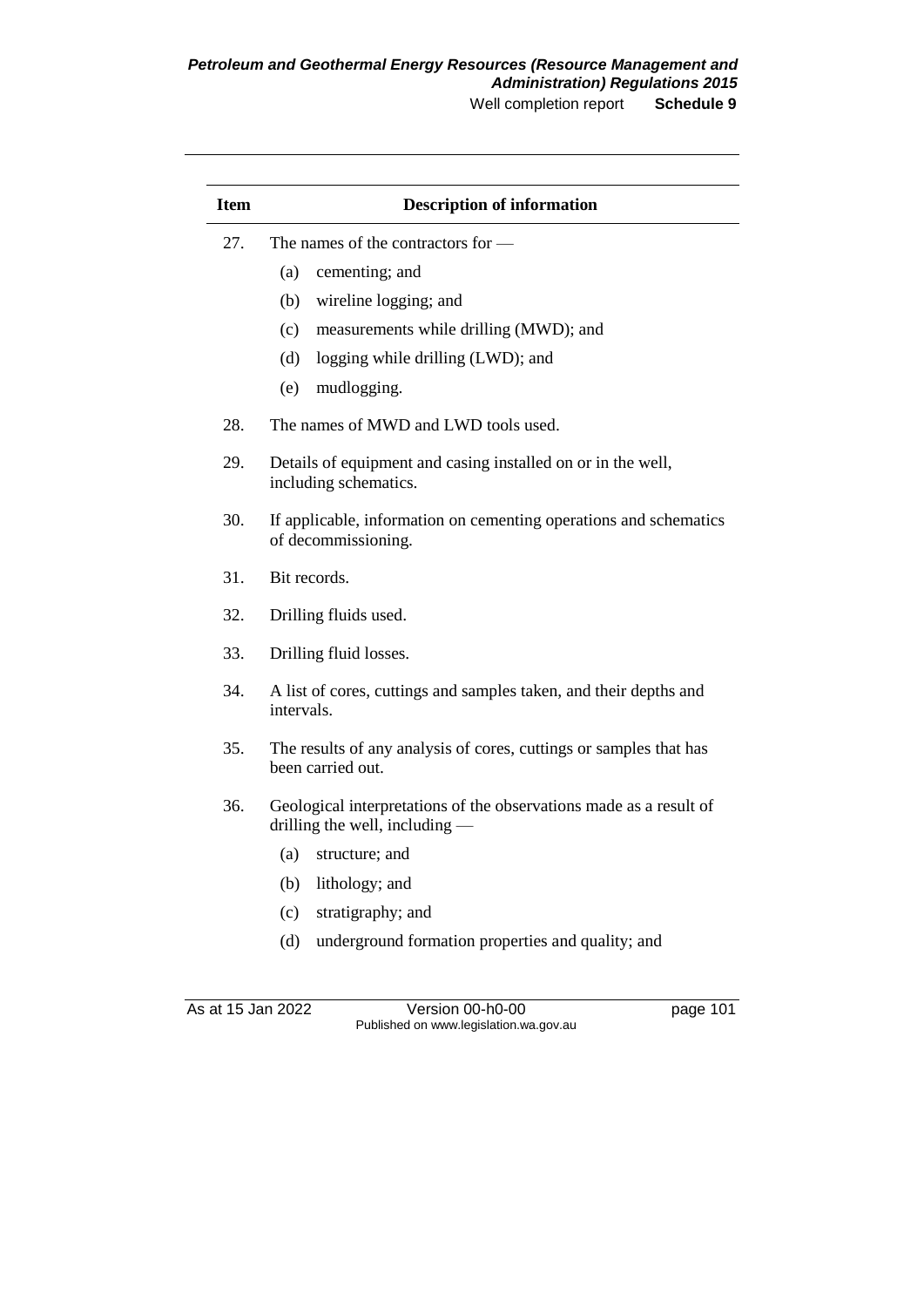**Schedule 9** Well completion report

| <b>Item</b> | <b>Description of information</b>                                                                                                                                                   |  |  |
|-------------|-------------------------------------------------------------------------------------------------------------------------------------------------------------------------------------|--|--|
|             | geochemistry of source rocks if available; and<br>(e)                                                                                                                               |  |  |
|             | environment of deposition if available.<br>(f)                                                                                                                                      |  |  |
| 37.         | Palynology reports and results.                                                                                                                                                     |  |  |
| 38.         | Wireline formation analysis and processing results.                                                                                                                                 |  |  |
| 39.         | Petrographic descriptions.                                                                                                                                                          |  |  |
| 40.         | Production test results.                                                                                                                                                            |  |  |
| 41.         | If the well is an exploration well — the relevance of the<br>observations and interpretations to the evaluation of the petroleum<br>or geothermal potential of the instrument area. |  |  |
| 42.         | Details of any indication of petroleum or geothermal energy<br>resources.                                                                                                           |  |  |
| 43.         | Raw pressure-time listings for any formation fluid sample tests and<br>production tests.                                                                                            |  |  |

page 102 Version 00-h0-00 As at 15 Jan 2022 Published on www.legislation.wa.gov.au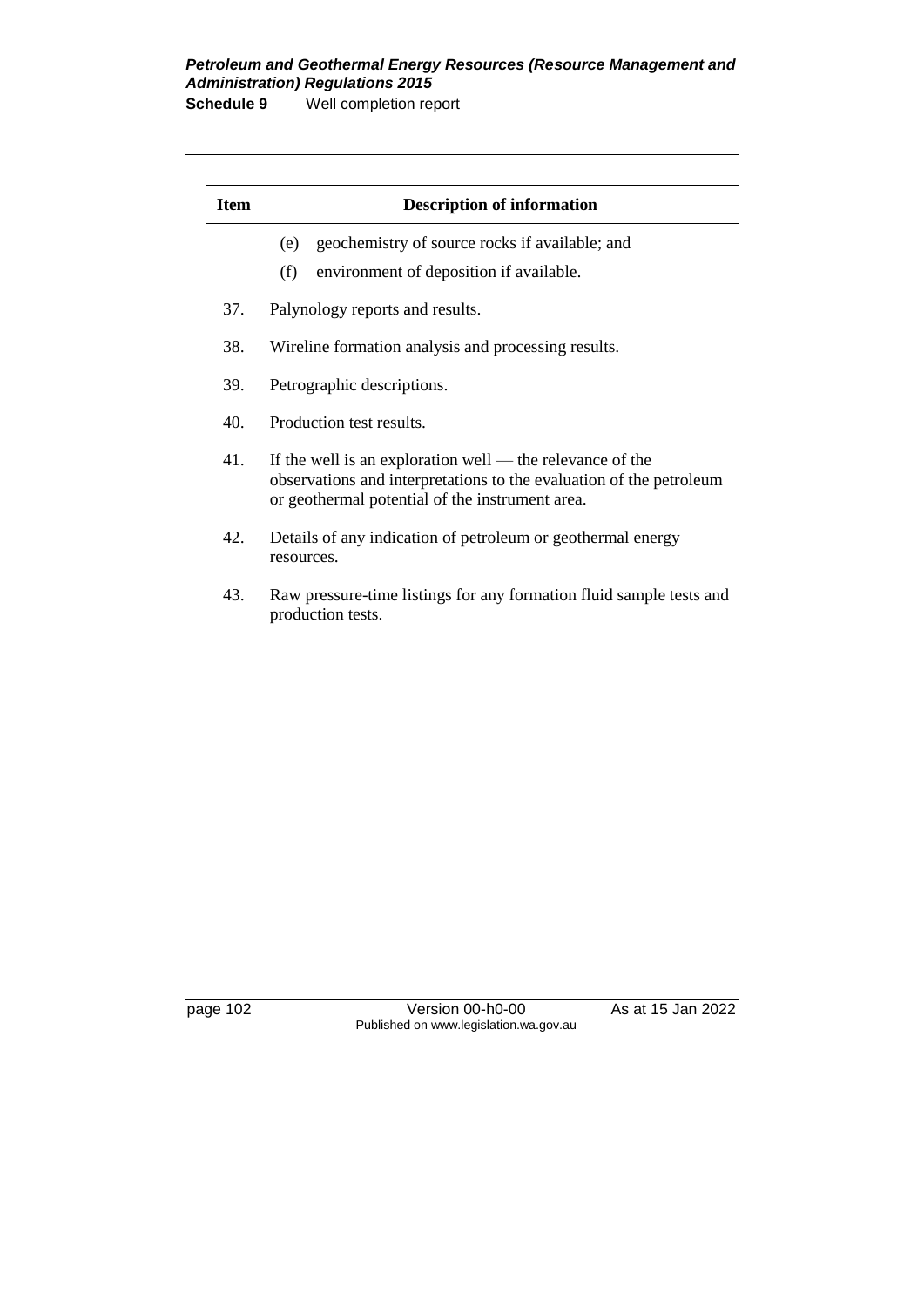# **Schedule 10 — Weekly survey report**

 $[r. 75(1)]$ 

| <b>Item</b> | <b>Description of information</b>                                                                        |
|-------------|----------------------------------------------------------------------------------------------------------|
| 1.          | The name of the survey.                                                                                  |
| 2.          | The title, authority or consent under which the survey is being<br>conducted.                            |
| 3.          | The name of the instrument holder.                                                                       |
| 4.          | The name of the contractor conducting the survey.                                                        |
| 5.          | The name of the vessel or aircraft being used to conduct the<br>survey.                                  |
| 6.          | A map showing where the survey was conducted during the week.                                            |
| 7.          | The number of kilometres or square kilometres for which data was<br>acquired during the week.            |
| 8.          | The number of points at which data was acquired during the week.                                         |
| 9.          | The number of lines of data acquired during the week.                                                    |
| 10.         | The amount of downtime during the week due to equipment<br>problems, bad weather or other circumstances. |
| 11.         | The percentage of the survey completed at the end of the week.                                           |

As at 15 Jan 2022 Version 00-h0-00 page 103 Published on www.legislation.wa.gov.au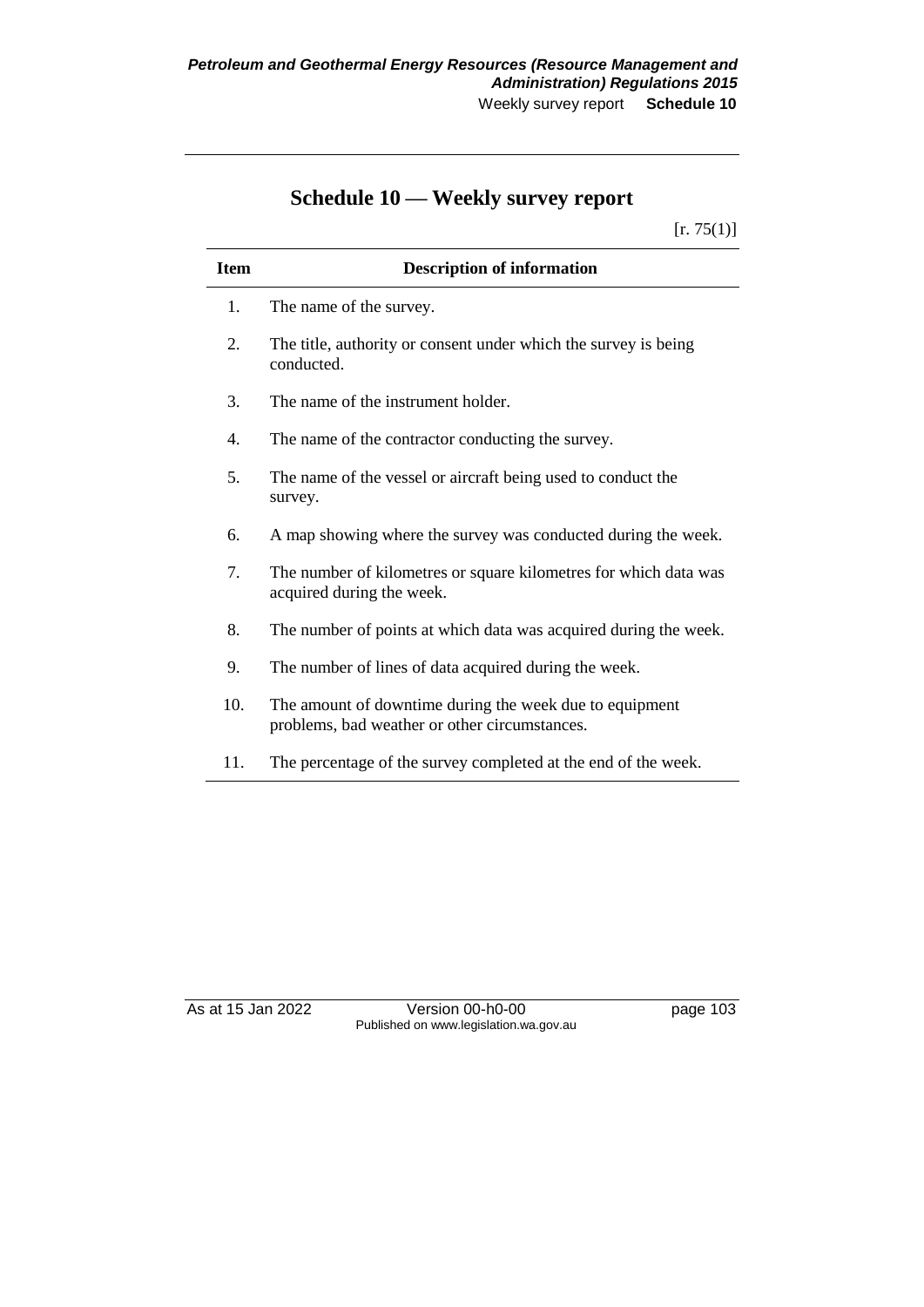#### *Petroleum and Geothermal Energy Resources (Resource Management and Administration) Regulations 2015* **Schedule 11** Survey acquisition data **Division 1** Seismic surveys

# **Schedule 11 — Survey acquisition data**

 $[r. 76(1)]$ 

| <b>Item</b> | <b>Type of data</b>                                         | Standard media                                              | <b>Standard formats</b>   |
|-------------|-------------------------------------------------------------|-------------------------------------------------------------|---------------------------|
| 1.          | Navigation data                                             | CD-ROM, DVD,<br>portable hard<br>drive or 3592<br>cartridge | UKOOA (P1/90 or<br>later) |
| 2.          | Seismic field data                                          | 3592 cartridge                                              | <b>SEG Standard</b>       |
| 3.          | Observers' logs and<br>associated support data              | CD-ROM, DVD<br>or portable hard<br>drive                    | <b>PDF</b>                |
| 4.          | Uphole data (onshore)                                       | CD-ROM, DVD<br>or portable hard<br>drive                    | <b>ASCII</b>              |
| 5.          | Itemised field tape<br>listing showing the<br>$following -$ | CD-ROM, DVD<br>or portable hard<br>drive                    | <b>ASCII</b>              |
|             | tape number;<br>(a)                                         |                                                             |                           |
|             | (b)<br>survey name;                                         |                                                             |                           |
|             | line number;<br>(c)                                         |                                                             |                           |
|             | (d)<br>shotpoint range;                                     |                                                             |                           |
|             | data type<br>(e)                                            |                                                             |                           |

## **Division 1 — Seismic surveys**

page 104 Version 00-h0-00 As at 15 Jan 2022 Published on www.legislation.wa.gov.au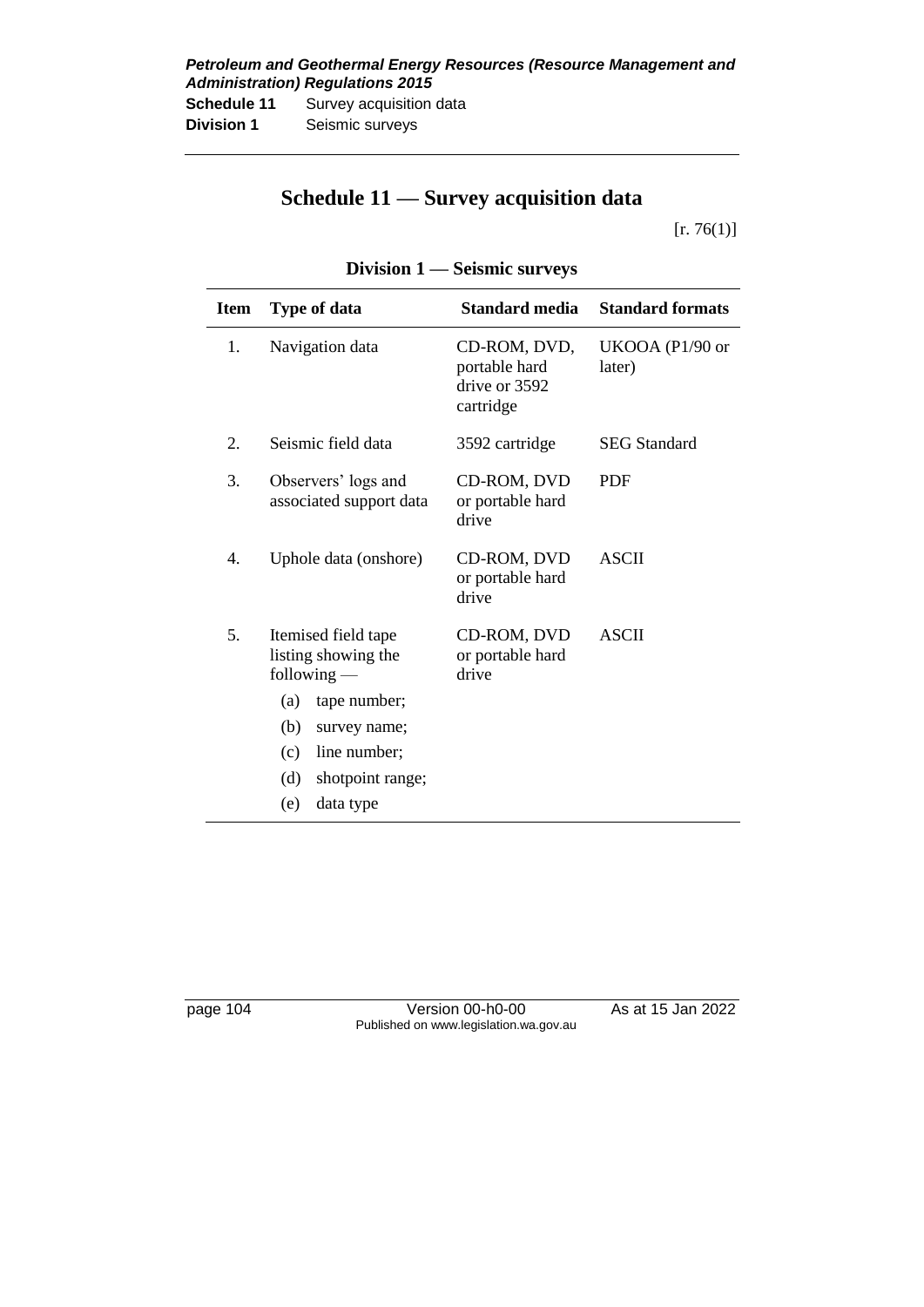| <b>Item</b> | <b>Type of data</b>                  | Standard media                           | <b>Standard formats</b> |
|-------------|--------------------------------------|------------------------------------------|-------------------------|
| 6.          | Field data                           | CD-ROM, DVD<br>or portable hard<br>drive | <b>ASCII</b>            |
| 7.          | Field support and<br>navigation data | CD-ROM, DVD<br>or portable hard<br>drive | ASCII                   |

**Division 2 — Other surveys**

As at 15 Jan 2022 Version 00-h0-00 page 105 Published on www.legislation.wa.gov.au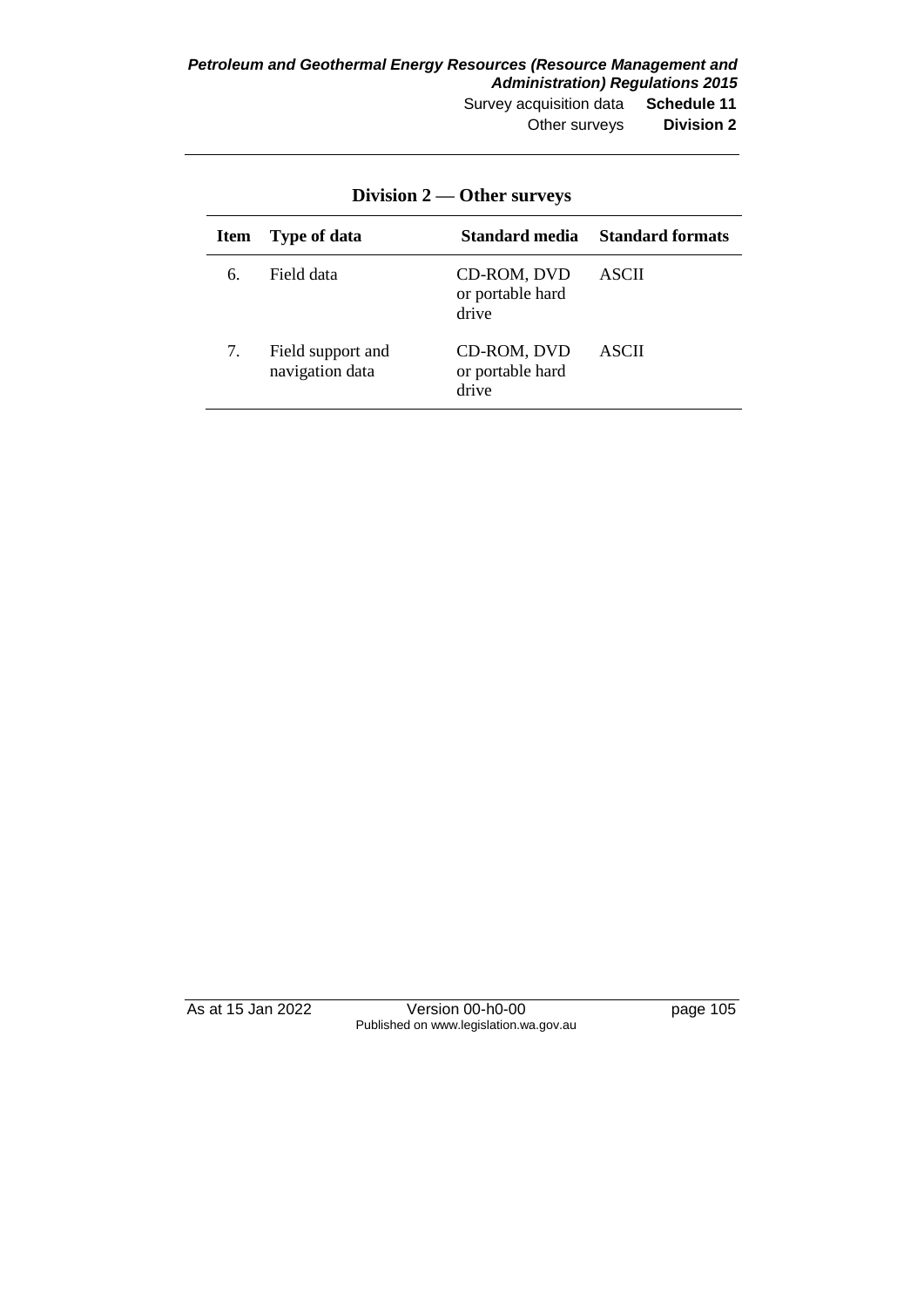# **Schedule 12 — Survey acquisition report**

 $[r. 76(1)]$ 

| <b>Item</b> | <b>Description of information</b>                                                                                |  |  |
|-------------|------------------------------------------------------------------------------------------------------------------|--|--|
| 1.          | The name of the survey.                                                                                          |  |  |
| 2.          | The title, authority or consent under which the survey is being<br>conducted.                                    |  |  |
| 3.          | The name of the instrument holder.                                                                               |  |  |
| 4.          | The name of the contractor that conducted the survey.                                                            |  |  |
| 5.          | The name of the vessel or aircraft that was used to conduct the<br>survey.                                       |  |  |
| 6.          | A map showing where the survey was conducted.                                                                    |  |  |
| 7.          | The dates on which the survey started and ended.                                                                 |  |  |
| 8.          | Details of all data acquisition equipment and systems used.                                                      |  |  |
| 9.          | Details of all positioning and navigation equipment and systems<br>used.                                         |  |  |
| 10.         | The number of lines of data acquired in the survey and the number<br>of data acquisition points along each line. |  |  |
| 11.         | Navigation data for the survey, in the form of —                                                                 |  |  |
|             | for a 2-dimensional seismic survey $-x$ , y and z coordinates<br>(a)<br>for each shotpoint; or                   |  |  |
|             | for other 2-dimensional surveys — line ends and bends; or<br>(b)                                                 |  |  |
|             | for a 3-dimensional seismic survey $-$ a full fold polygon<br>(c)<br>outline; or                                 |  |  |
|             | (d)<br>for other 3-dimensional surveys $-$ a polygon outline.                                                    |  |  |
| 12.         | The geometry of the acquisition parameters.                                                                      |  |  |

page 106 Version 00-h0-00 As at 15 Jan 2022 Published on www.legislation.wa.gov.au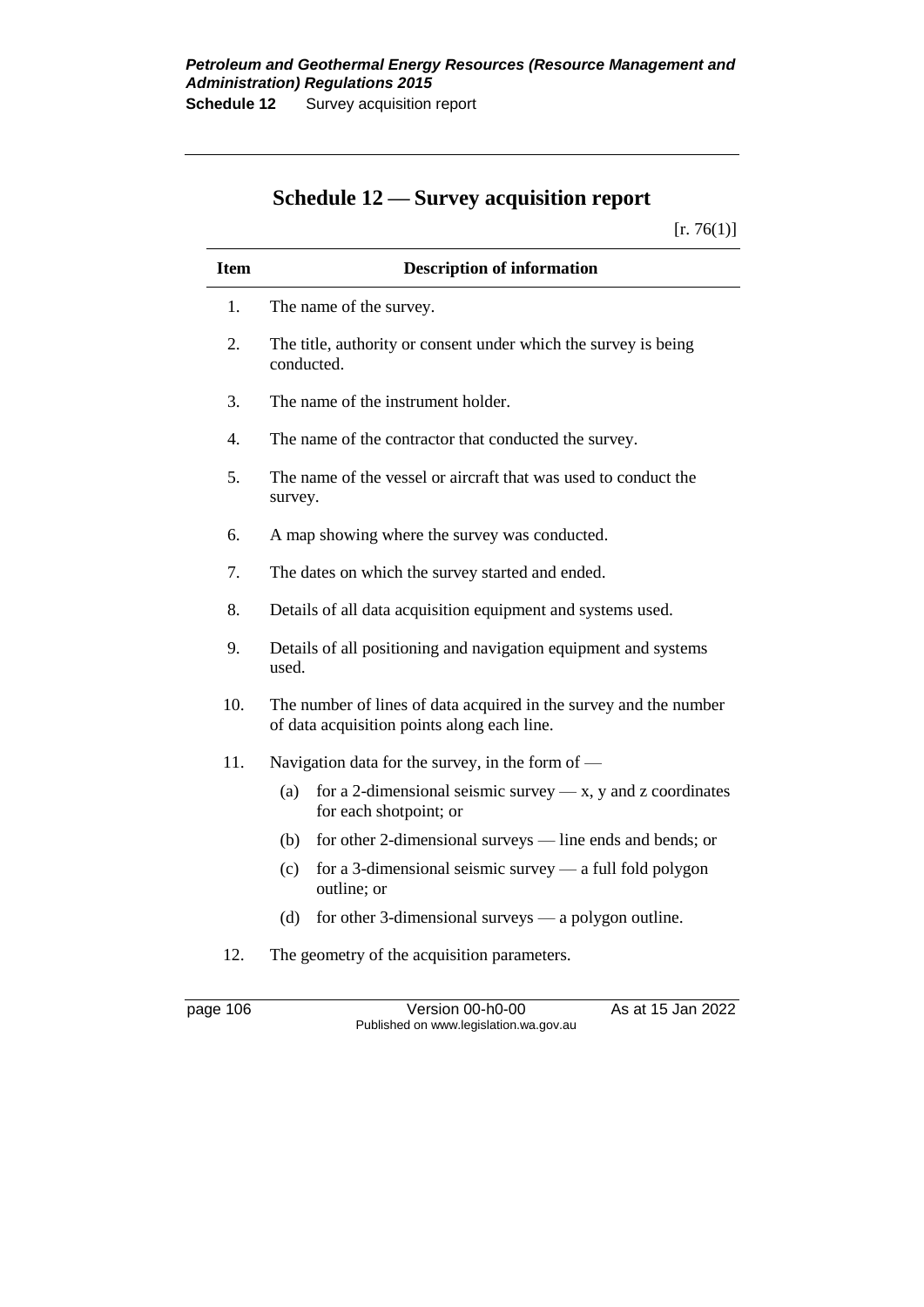Survey acquisition report **Schedule 12**

| Item | <b>Description of information</b>                              |  |
|------|----------------------------------------------------------------|--|
| 13.  | The results of any onboard data processing.                    |  |
| 14.  | The results of any system tests, calibrations and diagnostics. |  |

As at 15 Jan 2022 Version 00-h0-00 page 107 Published on www.legislation.wa.gov.au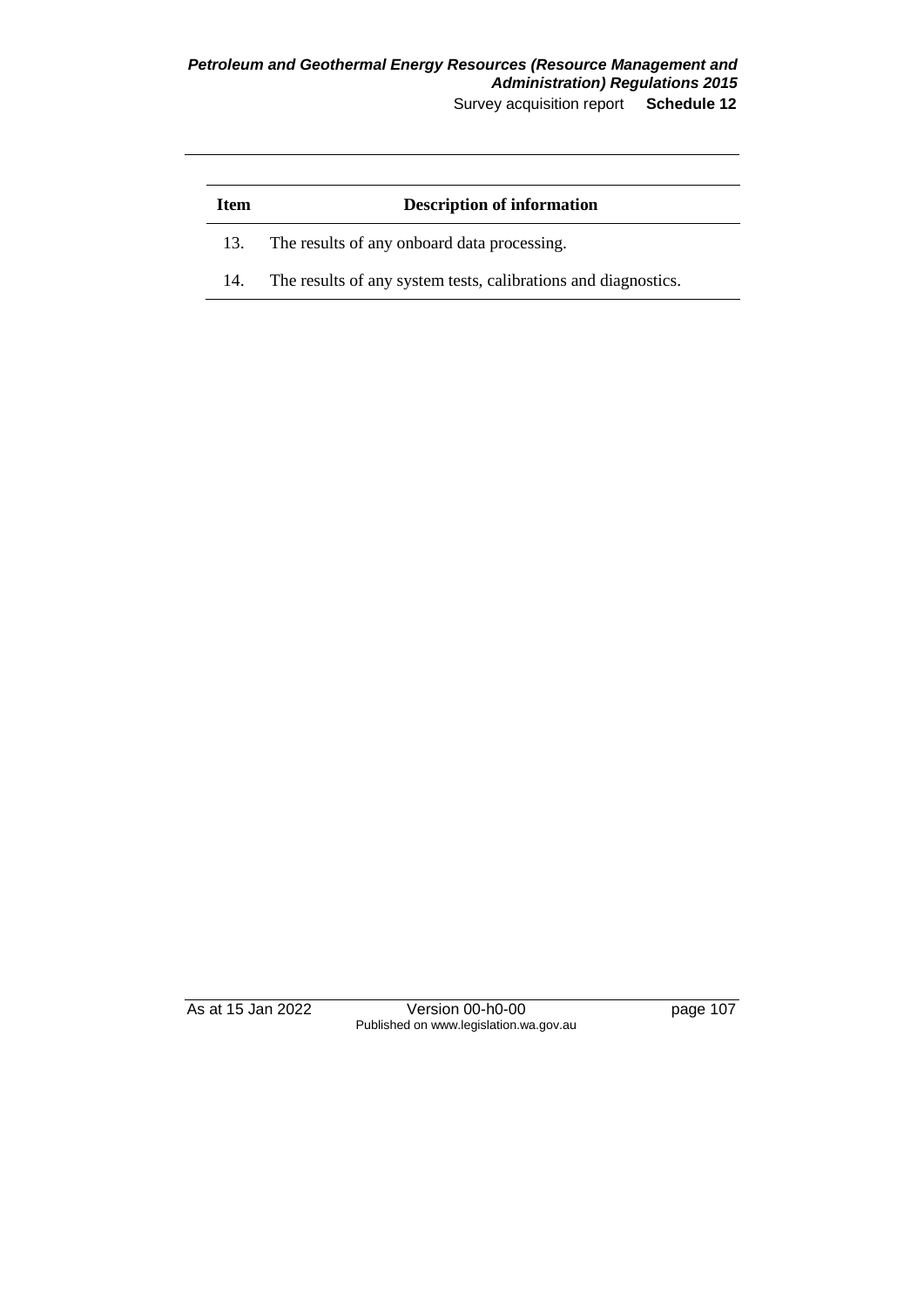### *Petroleum and Geothermal Energy Resources (Resource Management and Administration) Regulations 2015* **Schedule 13** Processed survey data

**Division 1** 2D seismic surveys

# **Schedule 13 — Processed survey data**

 $[r. 77(1)]$ 

| <b>Item</b> | <b>Type of data</b>                                                                                             | Standard media                                   | <b>Standard formats</b>   |
|-------------|-----------------------------------------------------------------------------------------------------------------|--------------------------------------------------|---------------------------|
| 1.          | Raw and final stacked<br>data, including<br>near/mid/far sub-stacks<br>if generated                             | DVD, portable<br>hard drive or<br>3592 cartridge | <b>SEG-Y</b>              |
| 2.          | Raw and final migrated<br>data, including the<br>$following$ —<br>(a)<br>pre-stack time<br>migration<br>(PSTM); | DVD, portable<br>hard drive or<br>3592 cartridge | SEG-Y                     |
|             | pre-stack depth<br>(b)<br>migration<br>(PSDM);                                                                  |                                                  |                           |
|             | near/mid/far<br>(c)<br>sub-stacks                                                                               |                                                  |                           |
| 3.          | Fully annotated image<br>of final processed<br>migrated data (onshore)                                          | CD-ROM, DVD<br>or portable hard<br>drive         | TIF                       |
| 4.          | Final processed<br>navigation, elevation<br>and bathymetry data                                                 | CD-ROM, DVD<br>or portable hard<br>drive         | UKOOA (P1/90 or<br>later) |
| 5.          | Shotpoint to common<br>depth point (CDP)<br>relationship                                                        | CD-ROM, DVD<br>or portable hard<br>drive         | <b>ASCII</b>              |

## **Division 1 — 2D seismic surveys**

page 108 Version 00-h0-00 As at 15 Jan 2022 Published on www.legislation.wa.gov.au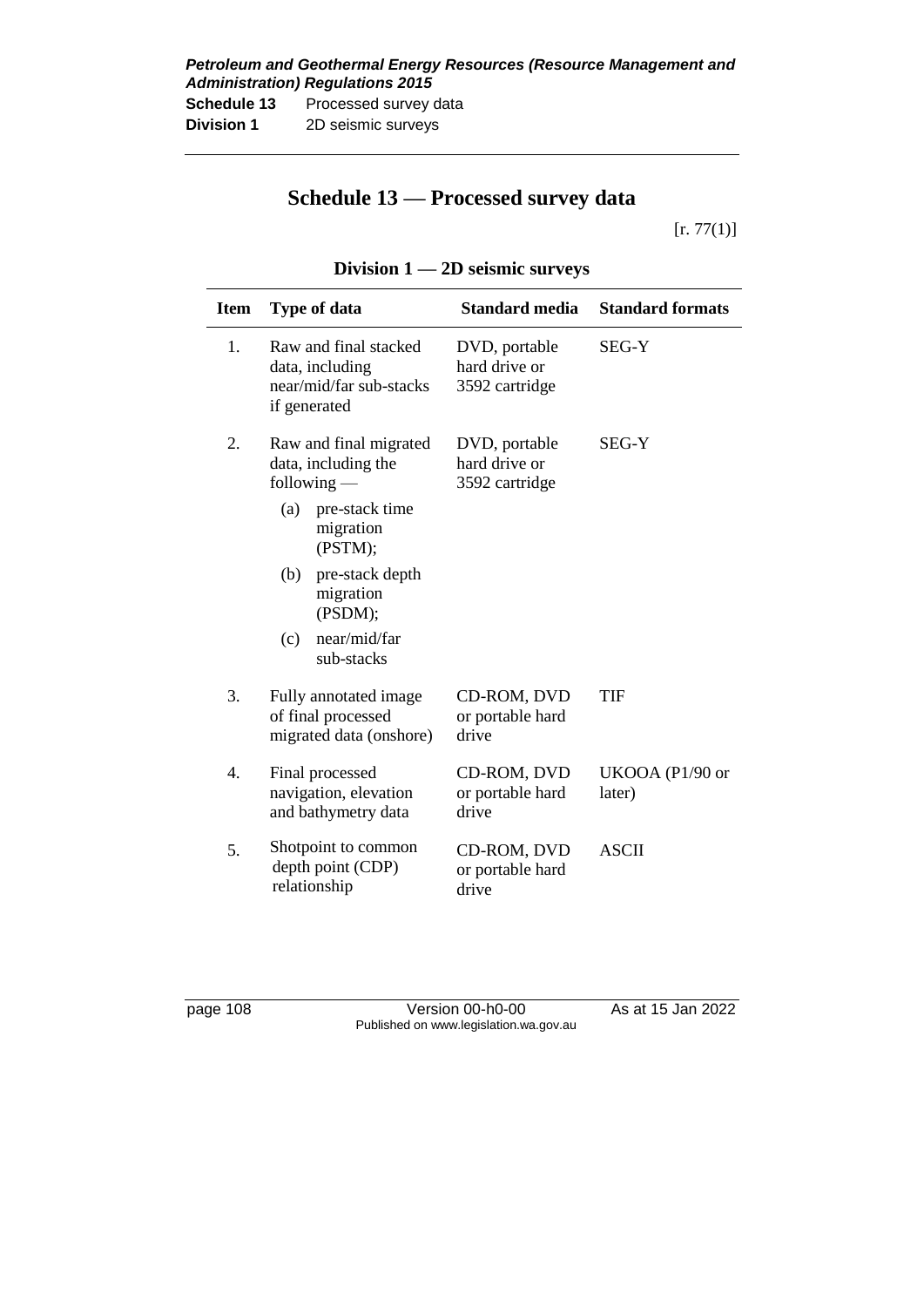*Petroleum and Geothermal Energy Resources (Resource Management and Administration) Regulations 2015* Processed survey data **Schedule 13**

3D seismic surveys **Division 2**

| <b>Item</b> | <b>Type of data</b>                                                                 |                                                               | <b>Standard media</b>                    | <b>Standard formats</b> |
|-------------|-------------------------------------------------------------------------------------|---------------------------------------------------------------|------------------------------------------|-------------------------|
| б.          | Data for both stacked<br>and migrated velocities,<br>including the<br>$following -$ |                                                               | CD-ROM, DVD<br>or portable hard<br>drive | <b>ASCII</b>            |
|             | (a)                                                                                 | line number;                                                  |                                          |                         |
|             | (b)                                                                                 | shotpoint;                                                    |                                          |                         |
|             | (c)                                                                                 | time versus root<br>mean square<br>(RMS) pairs                |                                          |                         |
| 7.          |                                                                                     | Itemised process tape<br>listing showing the<br>$following -$ | CD-ROM, DVD<br>or portable hard<br>drive | <b>ASCII</b>            |
|             | (a)                                                                                 | tape number;                                                  |                                          |                         |
|             | (b)                                                                                 | survey name;                                                  |                                          |                         |
|             | (c)                                                                                 | line number;                                                  |                                          |                         |
|             | (d)                                                                                 | shotpoint range;                                              |                                          |                         |
|             | (e)                                                                                 | common depth<br>points (CDPs);                                |                                          |                         |
|             | (f)                                                                                 | data type                                                     |                                          |                         |

## **Division 2 — 3D seismic surveys**

|    | <b>Item</b> Type of data                                                            |                                                  | <b>Standard media</b> Standard formats |
|----|-------------------------------------------------------------------------------------|--------------------------------------------------|----------------------------------------|
| 8. | Raw and final stacked<br>data, including<br>near/mid/far sub-stacks<br>if generated | DVD, portable<br>hard drive or<br>3592 cartridge | SEG-Y                                  |

| As at 15 Jan 2022 | Version 00-h0-00                       | page 109 |
|-------------------|----------------------------------------|----------|
|                   | Published on www.legislation.wa.gov.au |          |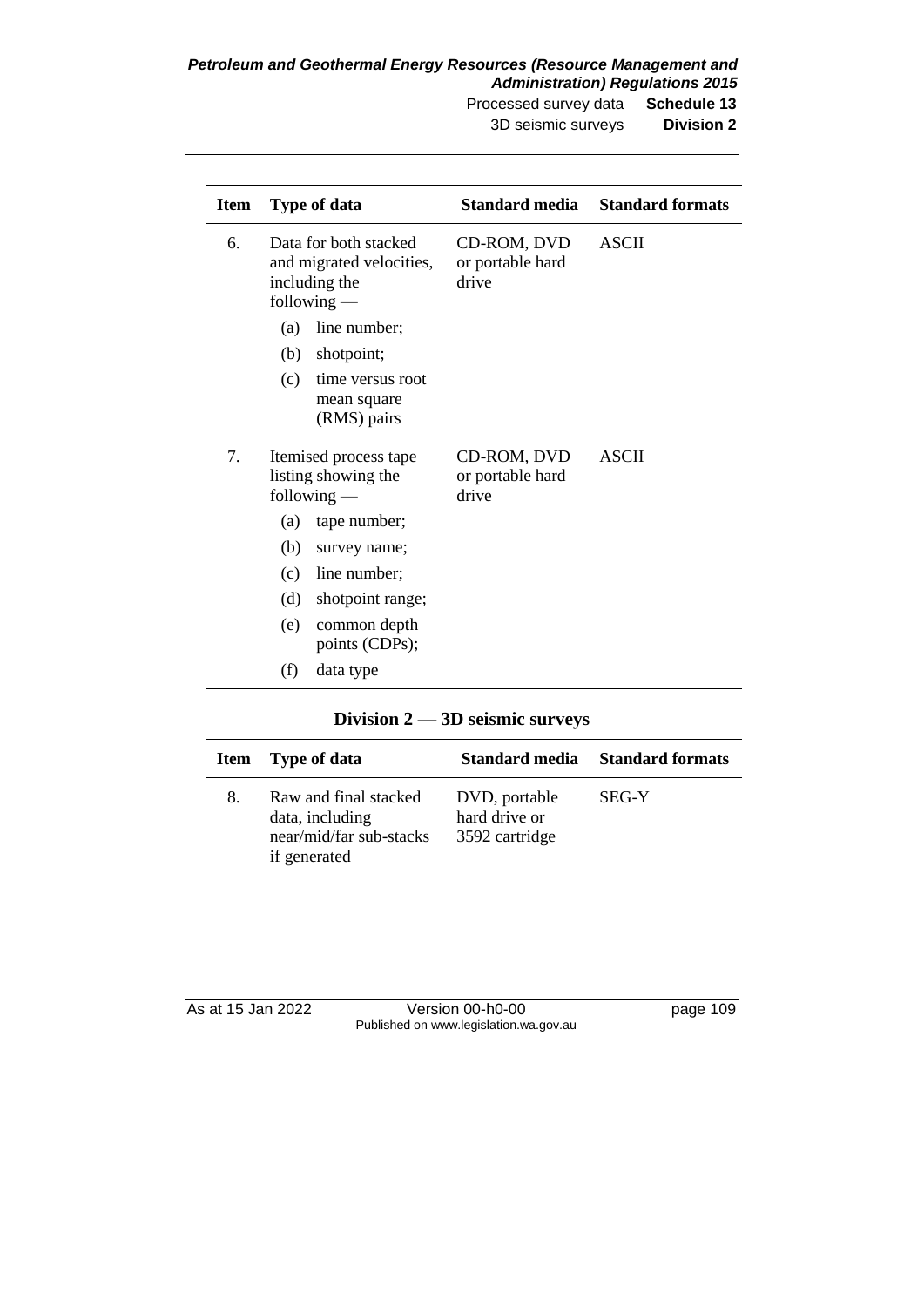| <b>Schedule 13</b> | Processed survey data |
|--------------------|-----------------------|
| <b>Division 2</b>  | 3D seismic surveys    |

| <b>Item</b> | <b>Type of data</b>                                                     | <b>Standard media</b>                                       | <b>Standard formats</b>   |
|-------------|-------------------------------------------------------------------------|-------------------------------------------------------------|---------------------------|
| 9.          | Raw and final migrated<br>data, including the<br>$following$ —          | DVD, portable<br>hard drive or<br>3592 cartridge            | SEG-Y                     |
|             | (a)<br>pre-stack time<br>migration<br>(PSTM);                           |                                                             |                           |
|             | pre-stack depth<br>(b)<br>migration<br>(PSDM);                          |                                                             |                           |
|             | near/mid/far<br>(c)<br>sub-stacks                                       |                                                             |                           |
| 10.         | Final processed<br>navigation, elevation<br>and bathymetry data         | CD-ROM, DVD,<br>portable hard<br>drive or 3592<br>cartridge | UKOOA (P1/90 or<br>later) |
| 11.         | Final navigation data in<br>the form of the<br>$following -$            | CD-ROM, DVD,<br>portable hard<br>drive or 3592              | UKOOA (P6/98 or<br>later) |
|             | final processed<br>(a)<br>(grid) bin<br>coordinates;                    | cartridge                                                   |                           |
|             | (b)<br>polygonal<br>position data<br>(outline of the<br>full fold area) |                                                             |                           |

page 110 Version 00-h0-00 As at 15 Jan 2022 Published on www.legislation.wa.gov.au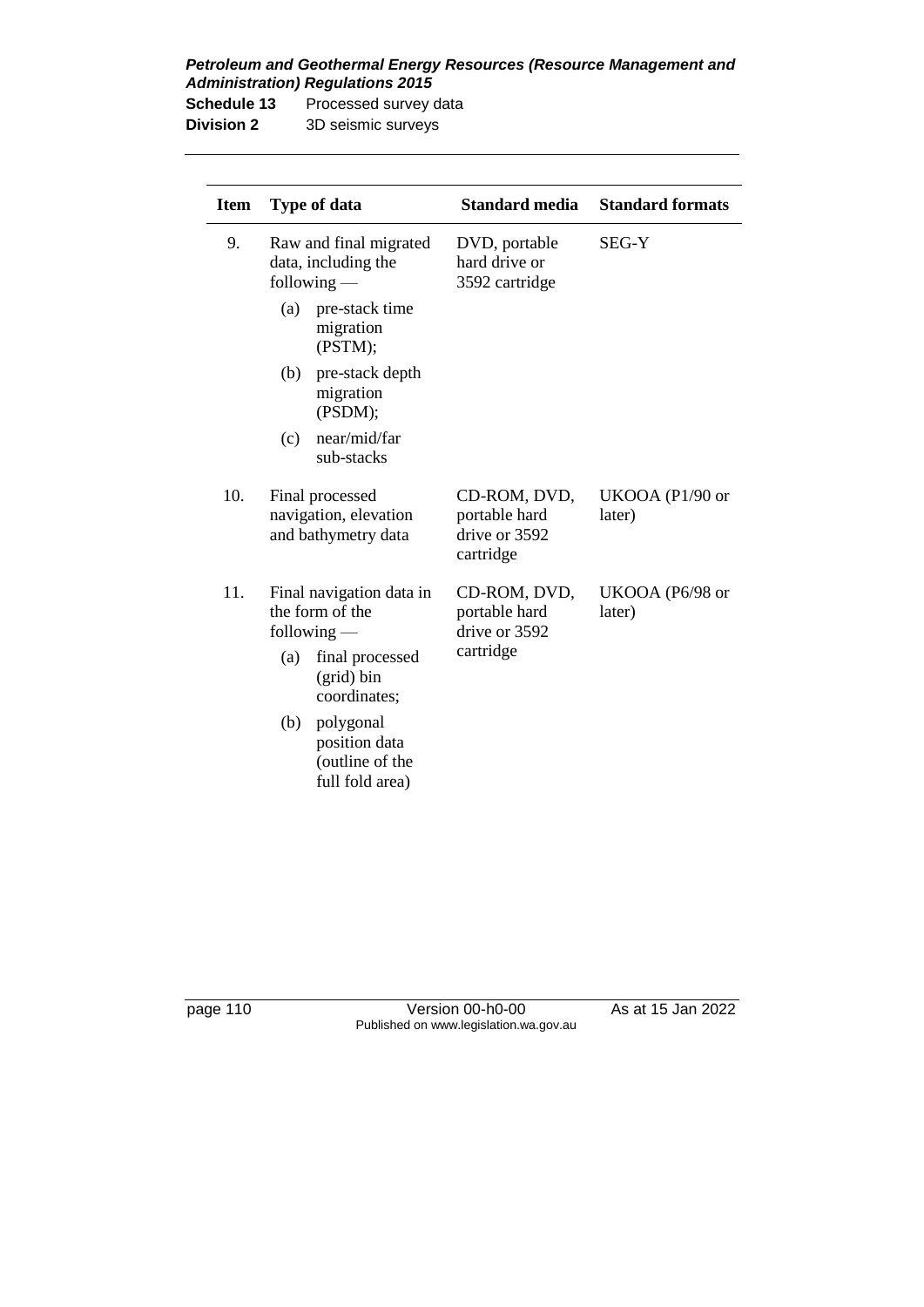Other surveys **Division 3**

| <b>Item</b> | Type of data                                                                              |                                                | Standard media                                              | <b>Standard formats</b> |
|-------------|-------------------------------------------------------------------------------------------|------------------------------------------------|-------------------------------------------------------------|-------------------------|
| 12.         | Data for both stacked<br>and migrated velocities,<br>including the<br>following $-$       |                                                | CD-ROM, DVD,<br>portable hard<br>drive or 3592<br>cartridge | <b>ASCII</b>            |
|             | (a)                                                                                       | bin number;                                    |                                                             |                         |
|             | (b)                                                                                       | time versus root<br>mean square<br>(RMS) pairs |                                                             |                         |
| 13.         | 2D data subset, if<br>production is required as<br>a condition of the grant<br>of a title |                                                | CD-ROM, DVD,<br>portable hard<br>drive or 3592<br>cartridge | <b>SEG-Y</b>            |
| 14.         | Itemised process tape<br>listing showing the<br>$following -$                             |                                                | CD-ROM, DVD<br>or portable hard<br>drive                    | <b>ASCII</b>            |
|             | (a)                                                                                       | tape number;                                   |                                                             |                         |
|             | (b)                                                                                       | survey name;                                   |                                                             |                         |
|             | (c)                                                                                       | in-lines and<br>crosslines;                    |                                                             |                         |
|             | (d)                                                                                       | data type                                      |                                                             |                         |

#### **Division 3 — Other surveys**

| <b>Item</b> | <b>Type of data</b>   | Standard media                           | <b>Standard formats</b> |
|-------------|-----------------------|------------------------------------------|-------------------------|
| 15.         | Final process data    | CD-ROM, DVD<br>or portable hard<br>drive | ASCII or<br>ASEG-GDF2   |
| 16.         | Final processed image | CD-ROM, DVD<br>or portable hard<br>drive | PDF                     |

As at 15 Jan 2022 Version 00-h0-00 page 111 Published on www.legislation.wa.gov.au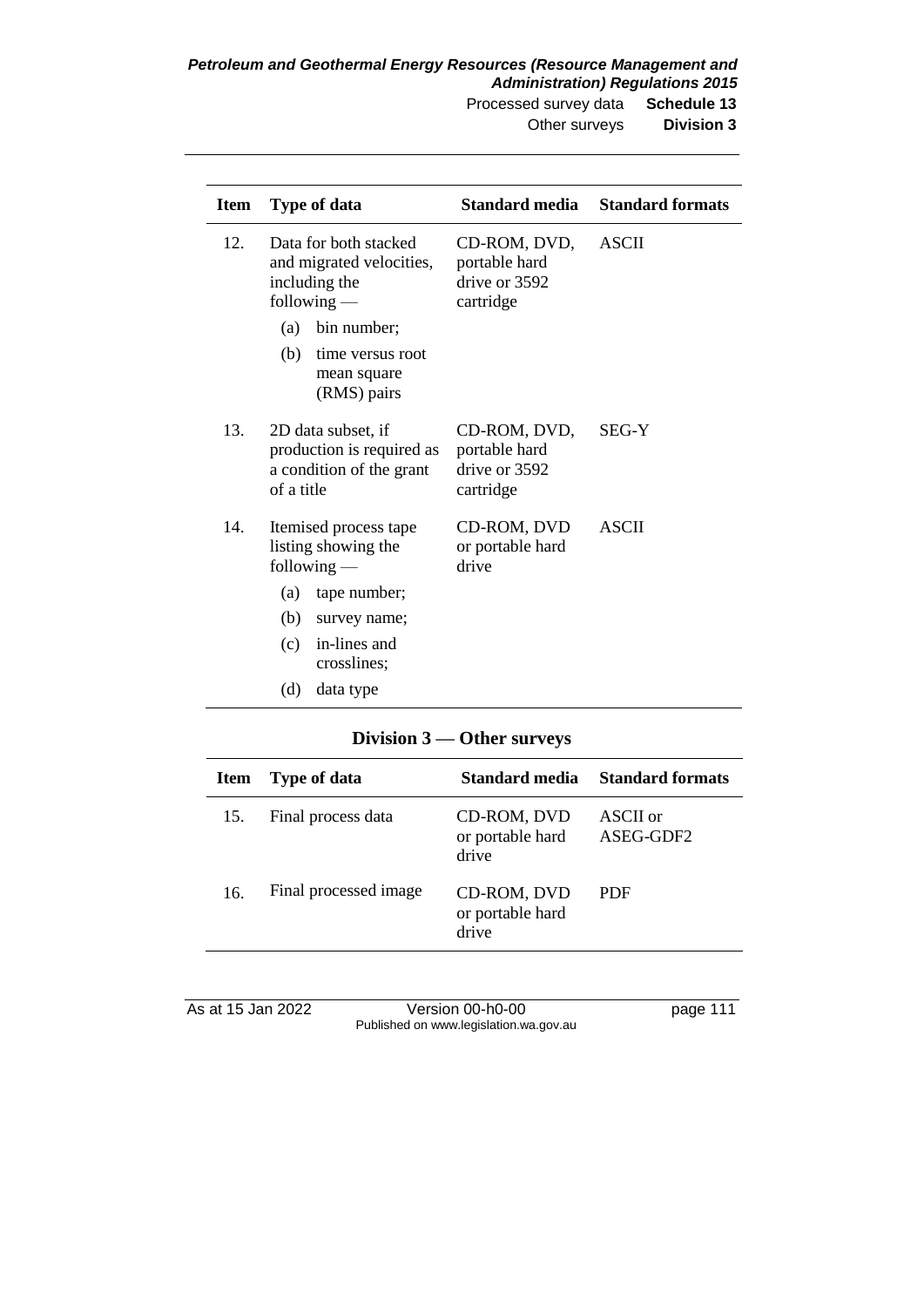# **Schedule 14 — Survey processing report**

 $[r. 77(1)]$ 

| <b>Item</b> | <b>Description of information</b>                                                                   |  |  |
|-------------|-----------------------------------------------------------------------------------------------------|--|--|
| 1.          | The name of the survey.                                                                             |  |  |
| 2.          | The title, authority or consent under which the survey is being<br>conducted.                       |  |  |
| 3.          | The name of the instrument holder.                                                                  |  |  |
| 4.          | The dates on which processing of the survey started and ended.                                      |  |  |
| 5.          | The name of the processing contractor.                                                              |  |  |
| б.          | The purpose of the processing.                                                                      |  |  |
| 7.          | A summary of the data acquisition parameters.                                                       |  |  |
| 8.          | Details of all processing sequences and techniques used.                                            |  |  |
| 9.          | A sample Extended Binary Coded Decimal Interchange Code<br>(EBCDIC) header from the final data set. |  |  |
| 10.         | Listings of all processed data.                                                                     |  |  |
| 11.         | For a 3-dimensional survey —                                                                        |  |  |
|             | a description of the position of the survey polygon; and<br>(a)                                     |  |  |
|             | a calculation for the 3-dimensional line numbering<br>(b)<br>convention.                            |  |  |

page 112 Version 00-h0-00 As at 15 Jan 2022 Published on www.legislation.wa.gov.au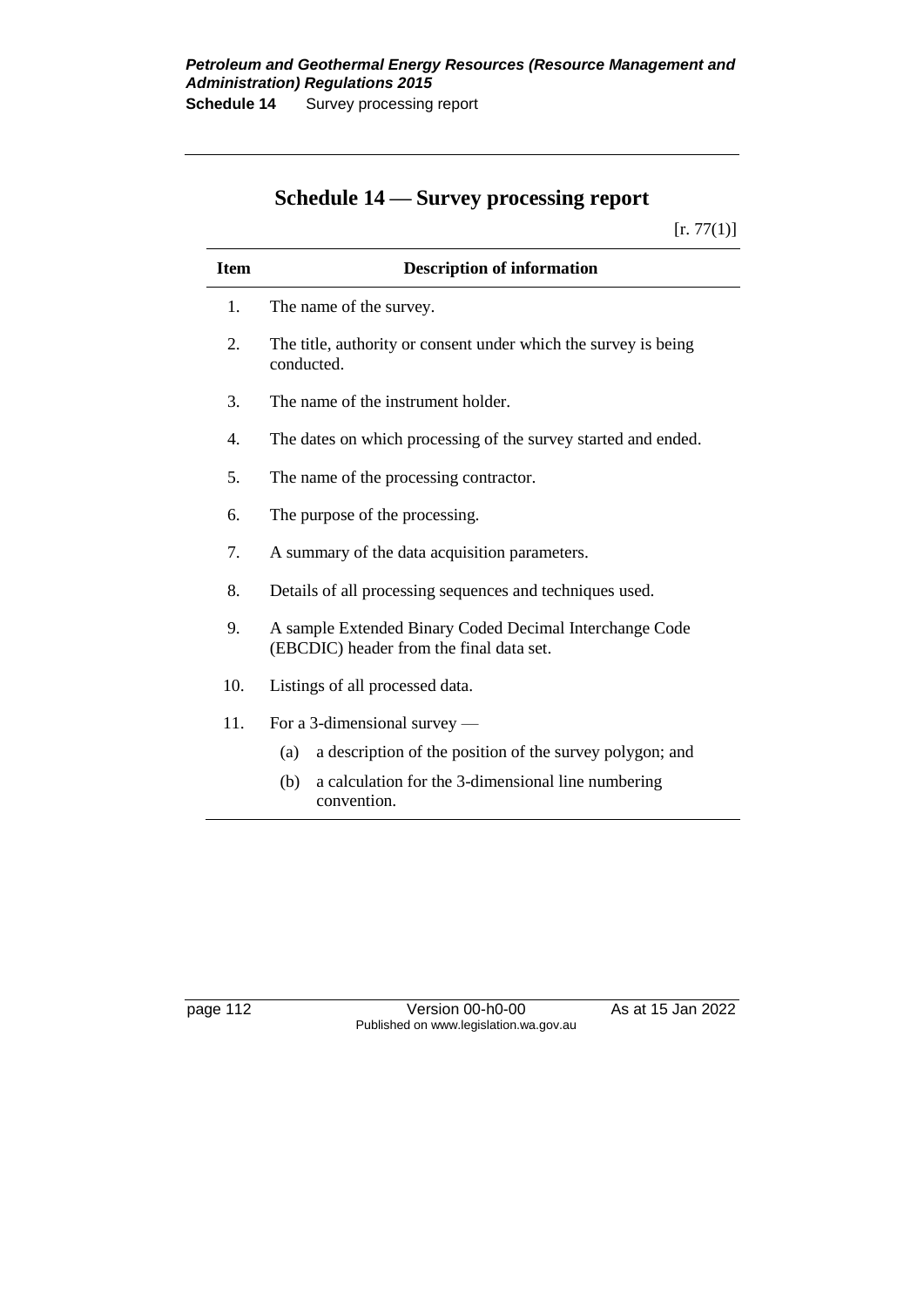|  |  | Schedule 15 — Interpretative survey data |  |
|--|--|------------------------------------------|--|
|--|--|------------------------------------------|--|

### $[r. 78(1)]$

| <b>Item</b> | Type of data                            | Standard media                           | <b>Standard formats</b>     |
|-------------|-----------------------------------------|------------------------------------------|-----------------------------|
|             | Digital images of<br>interpretation map | CD-ROM, DVD<br>or portable hard<br>drive | Georeferenced TIF<br>or PDF |

As at 15 Jan 2022 Version 00-h0-00 page 113 Published on www.legislation.wa.gov.au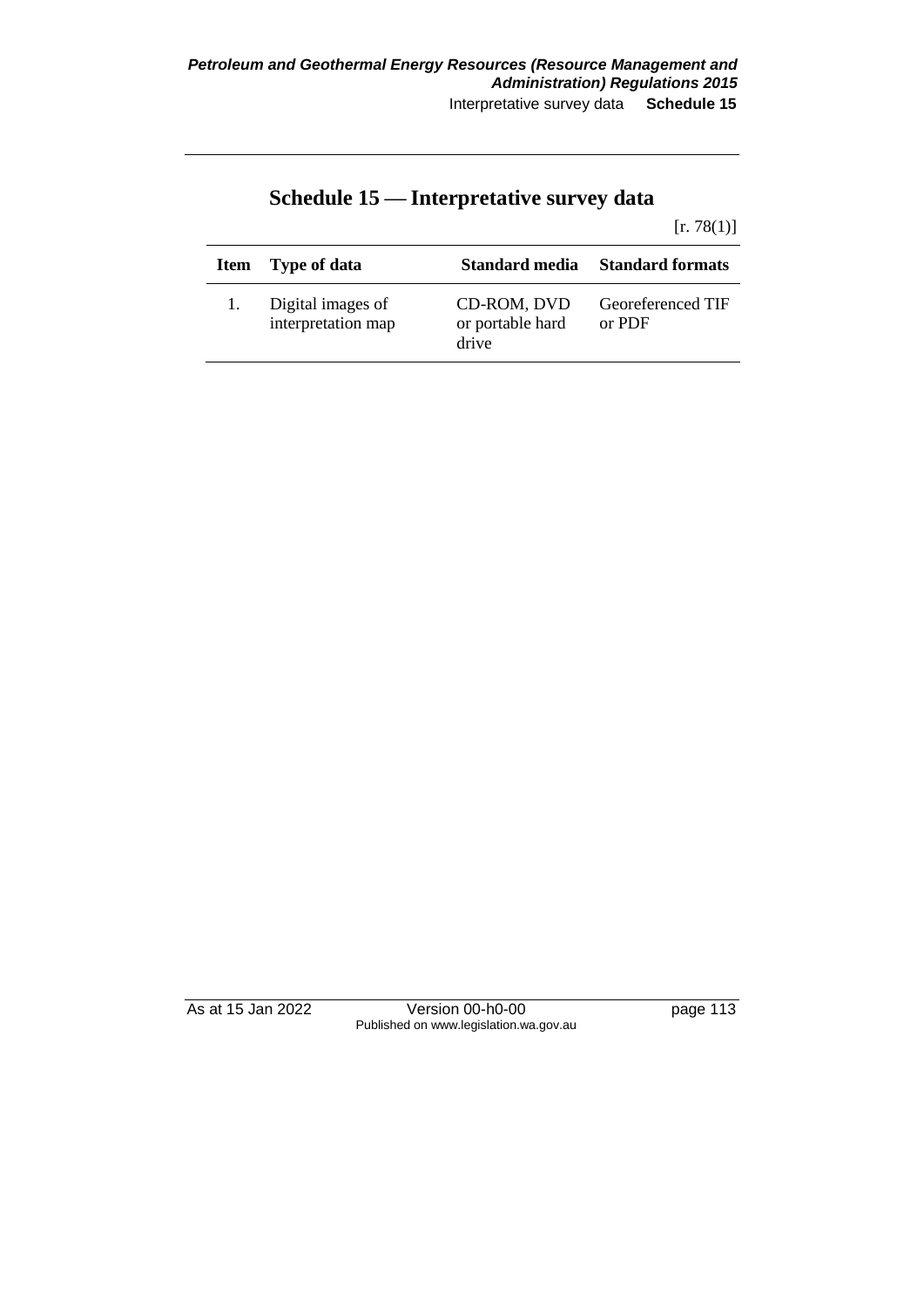# **Schedule 16 — Survey interpretation report**

 $[r. 78(1)]$ 

| <b>Item</b> | <b>Description of information</b>                                                                                           |  |  |
|-------------|-----------------------------------------------------------------------------------------------------------------------------|--|--|
| 1.          | The name of the survey.                                                                                                     |  |  |
| 2.          | The title, authority or consent under which the survey is being<br>conducted.                                               |  |  |
| 3.          | The name of the instrument holder.                                                                                          |  |  |
| 4.          | A description of the objectives of the interpretation.                                                                      |  |  |
| 5.          | For a seismic survey $-$                                                                                                    |  |  |
|             | a list of the surfaces interpreted; and<br>(a)                                                                              |  |  |
|             | a justification of the surfaces interpreted, including synthetic<br>(b)<br>seismograms if available; and                    |  |  |
|             | the velocity field used to convert time to depth (including<br>(c)<br>ASCII data) and the basis for the velocity field; and |  |  |
|             | if available, time slices to describe the environment of<br>(d)<br>deposition.                                              |  |  |
| 6.          | A bathymetric map of the survey area.                                                                                       |  |  |
| 7.          | An index of the maps created during the interpretation.                                                                     |  |  |

page 114 Version 00-h0-00 As at 15 Jan 2022 Published on www.legislation.wa.gov.au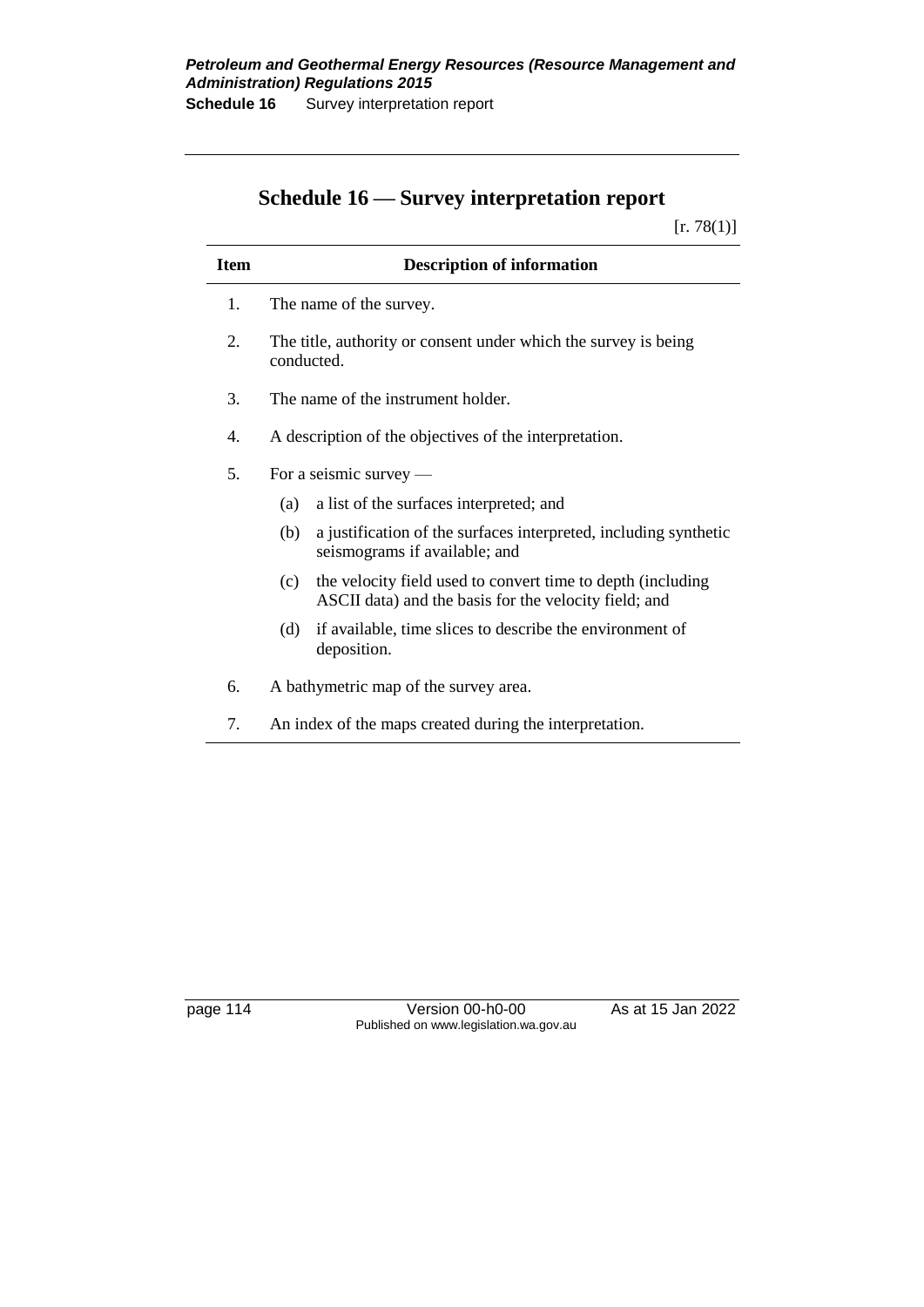## **Schedule 17 — Monthly production report**

 $[r. 79(1)]$ 

## **Division 1 — Information for petroleum licensee**

| <b>Item</b> | <b>Description of information</b> |                                     |                                                                                                                            |  |
|-------------|-----------------------------------|-------------------------------------|----------------------------------------------------------------------------------------------------------------------------|--|
| 1.          |                                   | For each well in the licence area — |                                                                                                                            |  |
|             | (a)                               |                                     | the well's identification name and number; and                                                                             |  |
|             | (b)                               |                                     | a summary of all work that has been performed on the well<br>during the month; and                                         |  |
|             | (c)                               |                                     | the results of production tests for the well, including the<br>parameters of the test; and                                 |  |
|             | (d)                               |                                     | the well's operational status at the end of the month; and                                                                 |  |
|             | (e)                               |                                     | the number of days of production during the month; and                                                                     |  |
|             | (f)                               |                                     | the cumulative quantities of water and of liquid and gaseous<br>petroleum produced or injected as at the end of the month. |  |
| 2.          |                                   | For the licence area —              |                                                                                                                            |  |
|             | (a)                               |                                     | the total quantities of each of the following for the month —                                                              |  |
|             |                                   | (i)                                 | liquid and gaseous petroleum produced;                                                                                     |  |
|             |                                   | (ii)                                | liquid and gaseous petroleum used;                                                                                         |  |
|             |                                   | (iii)                               | liquid and gaseous petroleum injected;                                                                                     |  |
|             |                                   | (iv)                                | gaseous petroleum flared or vented;                                                                                        |  |
|             |                                   | (v)                                 | liquid petroleum stored;                                                                                                   |  |
|             |                                   | (vi)                                | liquid and gaseous petroleum delivered from the<br>area;                                                                   |  |
|             |                                   | (vii)                               | water produced;                                                                                                            |  |
|             |                                   |                                     | (viii) water injected;                                                                                                     |  |
|             |                                   | and                                 |                                                                                                                            |  |

J.

As at 15 Jan 2022 Version 00-h0-00 page 115 Published on www.legislation.wa.gov.au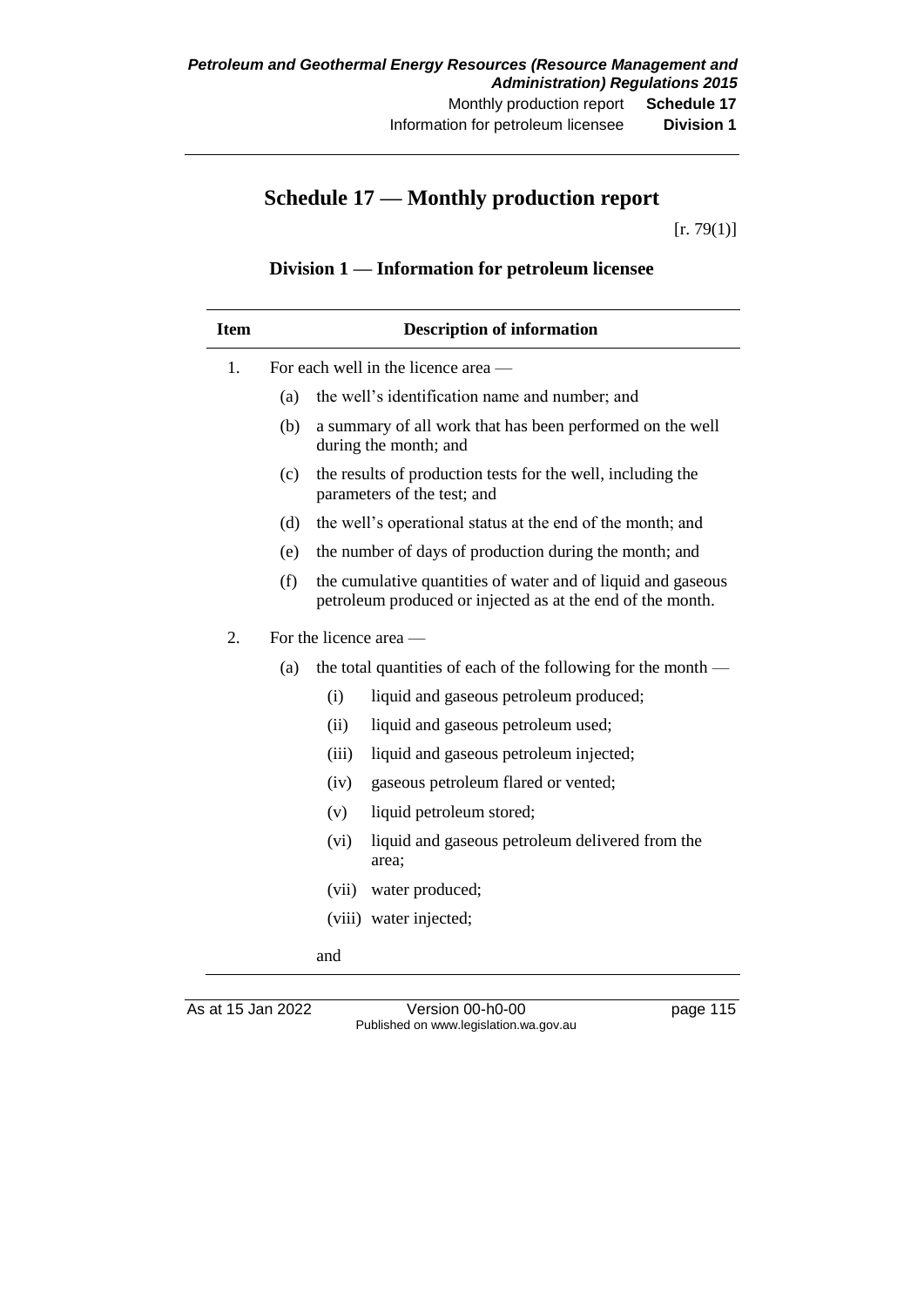| Schedule 17       | Monthly production report           |  |
|-------------------|-------------------------------------|--|
| <b>Division 2</b> | Information for geothermal licensee |  |

| Item |     | <b>Description of information</b>                                                                                          |
|------|-----|----------------------------------------------------------------------------------------------------------------------------|
|      | (b) | the cumulative quantities of water and of liquid and gaseous<br>petroleum produced or injected as at the end of the month. |

|  |  | Division 2 — Information for geothermal licensee |  |
|--|--|--------------------------------------------------|--|
|--|--|--------------------------------------------------|--|

| <b>Item</b> |                        | <b>Description of information</b>                                                                               |
|-------------|------------------------|-----------------------------------------------------------------------------------------------------------------|
| 3.          |                        | For each well in the licence area —                                                                             |
|             | (a)                    | the well's identification name and number; and                                                                  |
|             | (b)                    | a summary of all work that has been performed on the well<br>during the month; and                              |
|             | (c)                    | the results of production tests for the well, including the<br>parameters of the test; and                      |
|             | (d)                    | the well's operational status at the end of the month; and                                                      |
|             | (e)                    | the number of days of production during the month; and                                                          |
|             | (f)                    | the cumulative quantities of water and of geothermal energy<br>produced or injected as at the end of the month. |
| 4.          | For the licence area — |                                                                                                                 |
|             | (a)                    | the total quantities of each of the following for the month —                                                   |
|             |                        | fluid produced;<br>(i)                                                                                          |
|             |                        | water or other fluid injected;<br>(ii)                                                                          |
|             |                        | (iii) fluid rejected;                                                                                           |
|             |                        | (iv) geothermal energy produced;                                                                                |
|             |                        | and                                                                                                             |
|             | (b)                    | the mean temperatures of each of the following for the<br>month (averaged on a daily basis) —                   |
|             |                        | fluid produced;<br>(i)                                                                                          |
|             |                        | fluid injected;<br>(ii)                                                                                         |

page 116 Version 00-h0-00 As at 15 Jan 2022 Published on www.legislation.wa.gov.au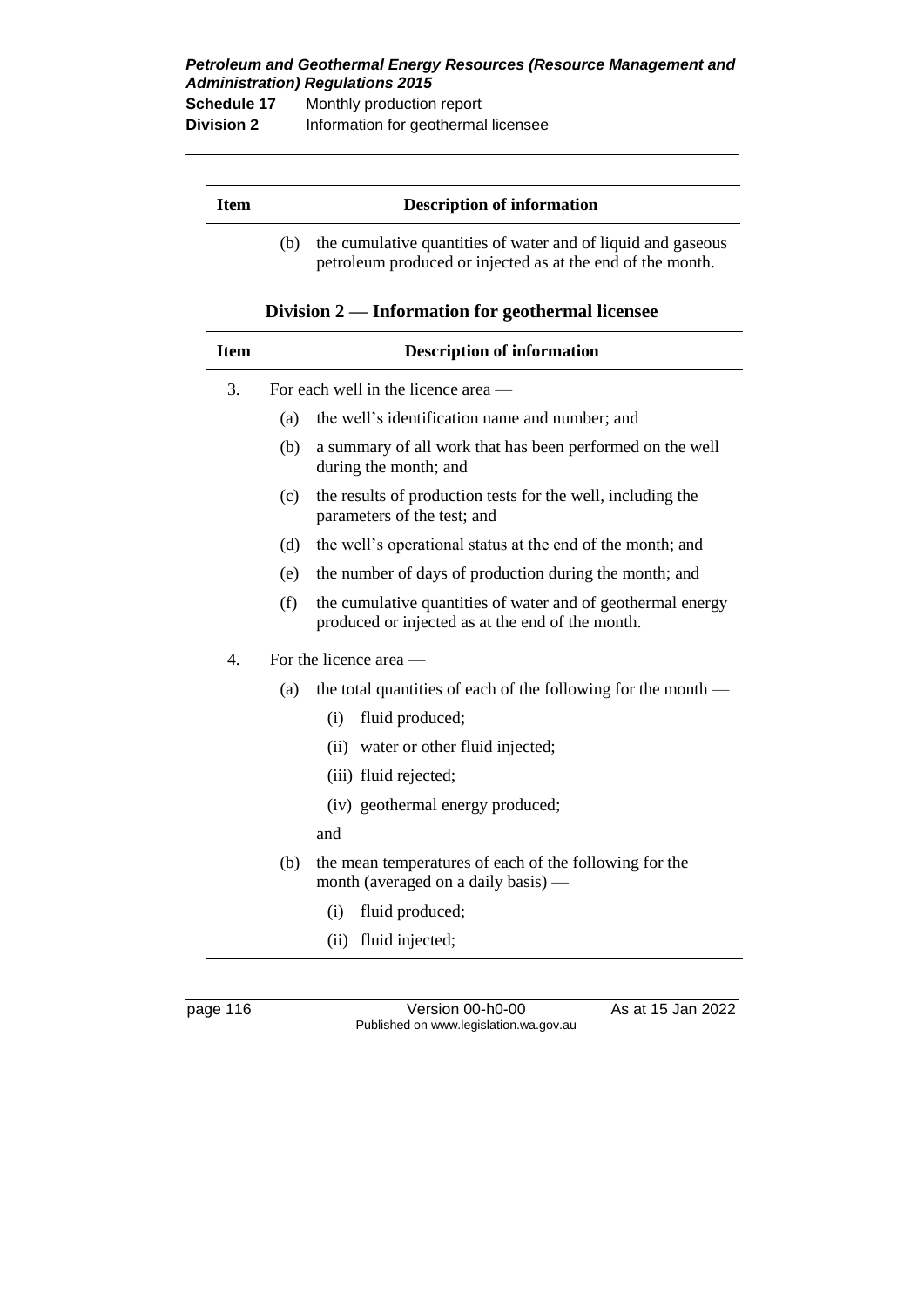#### *Petroleum and Geothermal Energy Resources (Resource Management and Administration) Regulations 2015* Monthly production report **Schedule 17**

Information for geothermal licensee **Division 2**

| Item | <b>Description of information</b> |                                                                                                                        |  |
|------|-----------------------------------|------------------------------------------------------------------------------------------------------------------------|--|
|      | (c)                               | and<br>the cumulative quantities of water and of geothermal energy<br>produced or injected as at the end of the month. |  |

As at 15 Jan 2022 Version 00-h0-00 page 117 Published on www.legislation.wa.gov.au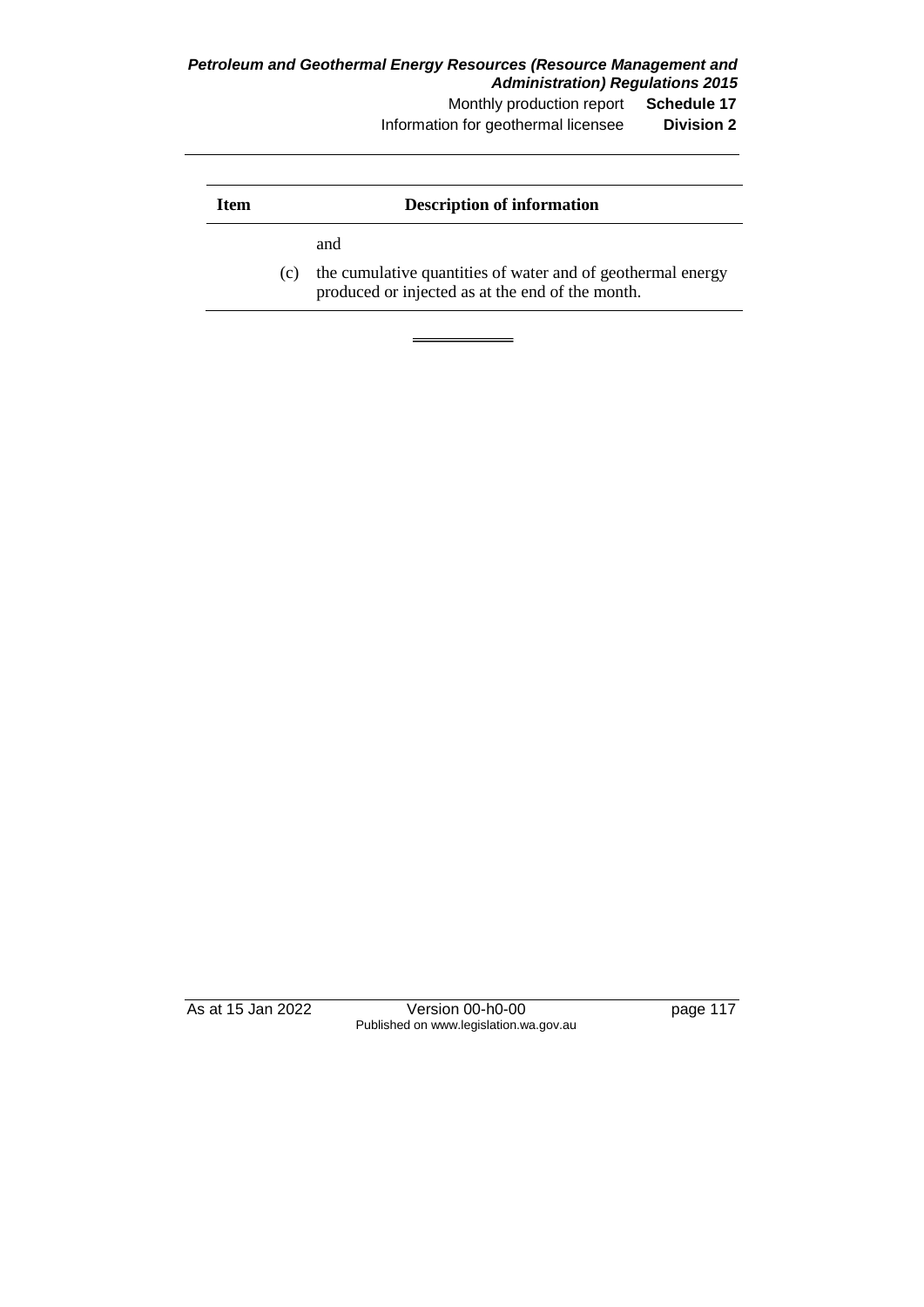# **Notes**

This is a compilation of the *Petroleum and Geothermal Energy Resources (Resource Management and Administration) Regulations 2015* and includes amendments made by other written laws. For provisions that have come into operation see the compilation table.

### **Compilation table**

| <b>Citation</b>                                                                                                     | <b>Published</b>           | <b>Commencement</b>                                                                                                                                                                                    |
|---------------------------------------------------------------------------------------------------------------------|----------------------------|--------------------------------------------------------------------------------------------------------------------------------------------------------------------------------------------------------|
| Petroleum and Geothermal Energy<br>Resources (Resource Management<br>and Administration)<br><b>Regulations 2015</b> | 30 Jun 2015<br>p. 2405-531 | r. 1 and 2:30 Jun 2015<br>(see r. $2(a)$ );<br>Pt. 9: 1 Jul 2015 (see s. r. 2(b)<br>and Gazette 30 Jun 2015<br>$p. 2321$ ;<br>Regulations other than r. 1, 2 and<br>Pt. 9: 1 Jul 2015 (see r. $2(c)$ ) |
| Mines and Petroleum Regulations<br>Amendment (Fees and Levies)<br>Regulations 2016 Pt. 13                           | 24 Jun 2016<br>p. 2325-34  | 1 Jul 2016 (see r. 2(b))                                                                                                                                                                               |
| Mines and Petroleum Regulations<br>Amendment (Fees and Charges)<br>Regulations 2017 Pt. 14                          | 23 Jun 2017<br>p. 3279-309 | 1 Jul 2017 (see r. 2(b))                                                                                                                                                                               |
| Mines and Petroleum Regulations<br>Amendment (Fees and Charges)<br>Regulations 2018 Pt. 14                          | 25 Jun 2018<br>p. 2297-324 | 1 Jul 2018 (see r. 2(b))                                                                                                                                                                               |
| Mines and Petroleum Regulations<br>Amendment (Fees and Charges)<br>Regulations 2019 Pt. 13                          | 18 Jun 2019<br>p. 2040-56  | 1 Jul 2019 (see r. 2(b))                                                                                                                                                                               |
| Mines and Petroleum Regulations<br>Amendment (Fees and Charges)<br>Regulations 2020 Pt. 8                           | SL 2020/93<br>26 Jun 2020  | 1 Jul 2020 (see r. $2(b)$ )                                                                                                                                                                            |
| Mines and Petroleum Regulations<br>Amendment (Royalty Information)<br>Regulations 2022 Pt. 3                        | SL 2022/1<br>14 Jan 2022   | 15 Jan 2022 (see r. 2(b))                                                                                                                                                                              |

page 118 Version 00-h0-00 As at 15 Jan 2022 Published on www.legislation.wa.gov.au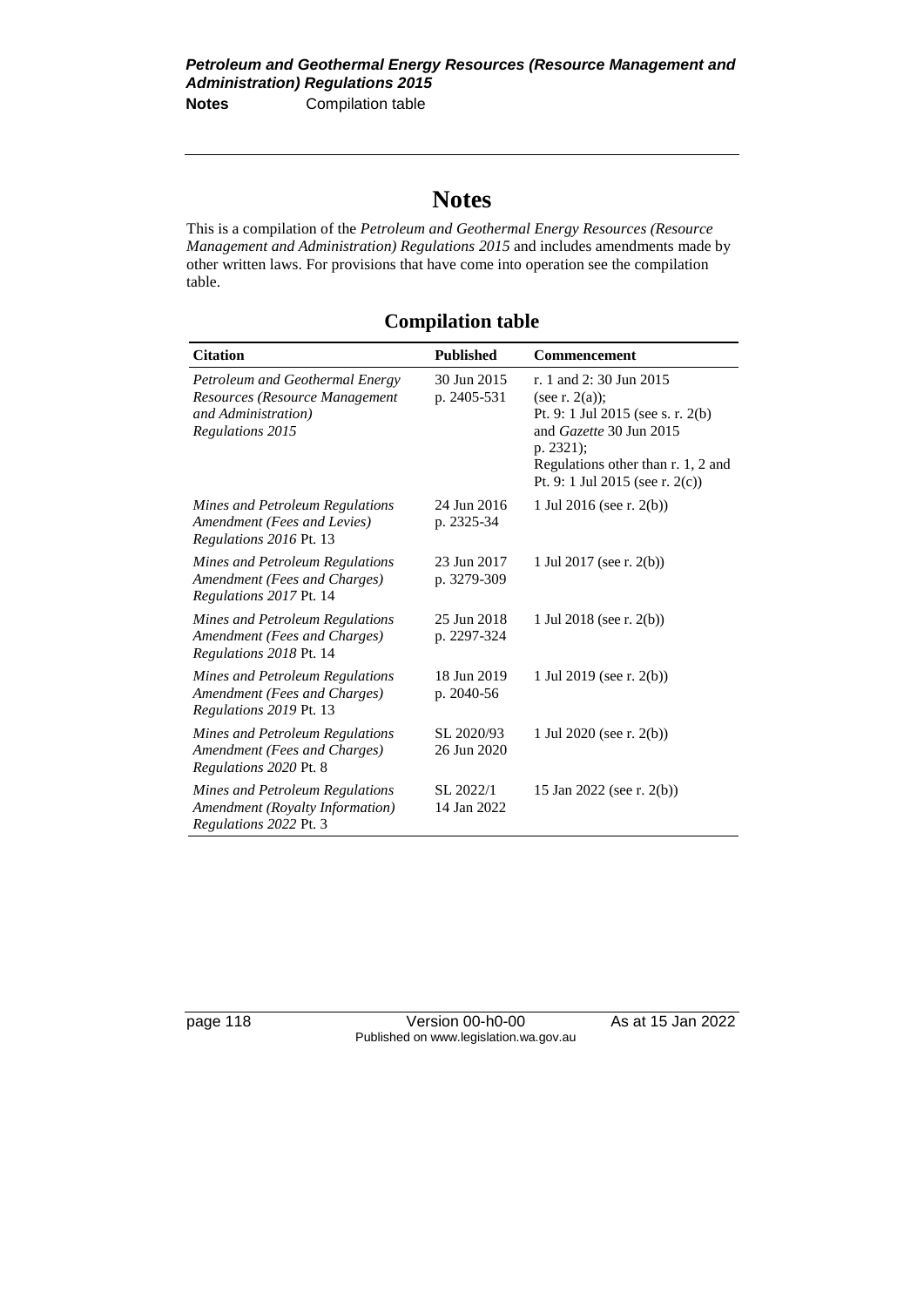Defined terms

# **Defined terms**

[This is a list of terms defined and the provisions where they are defined. The list is not part of the law.]

| <b>Defined term</b><br><u> 1989 - Johann Barn, mars ar breithinn ar chuid ann an t-</u> | Provision(s) |
|-----------------------------------------------------------------------------------------|--------------|
|                                                                                         |              |
|                                                                                         |              |
|                                                                                         |              |
|                                                                                         |              |
|                                                                                         |              |
|                                                                                         |              |
|                                                                                         |              |
|                                                                                         |              |
|                                                                                         |              |
|                                                                                         |              |
|                                                                                         |              |
|                                                                                         |              |
|                                                                                         |              |
|                                                                                         |              |
|                                                                                         |              |
|                                                                                         |              |
|                                                                                         |              |
|                                                                                         |              |
|                                                                                         |              |
|                                                                                         |              |
|                                                                                         |              |
|                                                                                         |              |
|                                                                                         |              |
|                                                                                         |              |
|                                                                                         |              |
|                                                                                         |              |
|                                                                                         |              |
|                                                                                         |              |
|                                                                                         |              |
|                                                                                         |              |
|                                                                                         |              |
|                                                                                         |              |
|                                                                                         |              |
|                                                                                         |              |
|                                                                                         |              |
|                                                                                         |              |
|                                                                                         |              |
|                                                                                         |              |
|                                                                                         |              |
|                                                                                         |              |

As at 15 Jan 2022

Version 00-h0-00 Published on www.legislation.wa.gov.au page 119